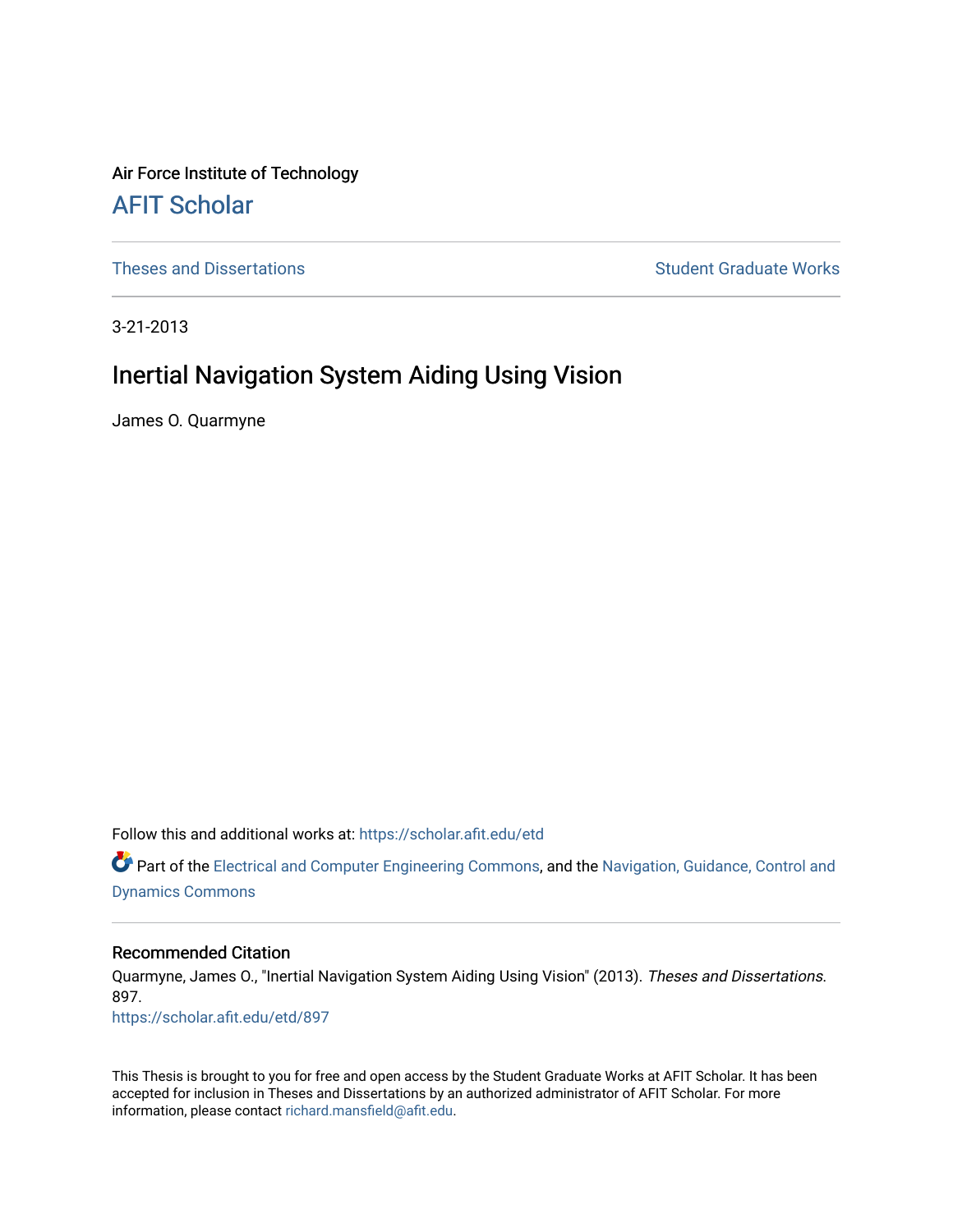

# INERTIAL NAVIGATION SYSTEM AIDING USING VISION

# **THESIS**

James O. Quarmyne, Second Lieutenant, USAF

AFIT-ENG-13-M-40

**DEPARTMENT OF THE AIR FORCE AIR UNIVERSITY**

# *AIR FORCE INSTITUTE OF TECHNOLOGY*

**Wright-Patterson Air Force Base, Ohio**

DISTRIBUTION STATEMENT A. APPROVED FOR PUBLIC RELEASE; DISTRIBUTION UNLIMITED.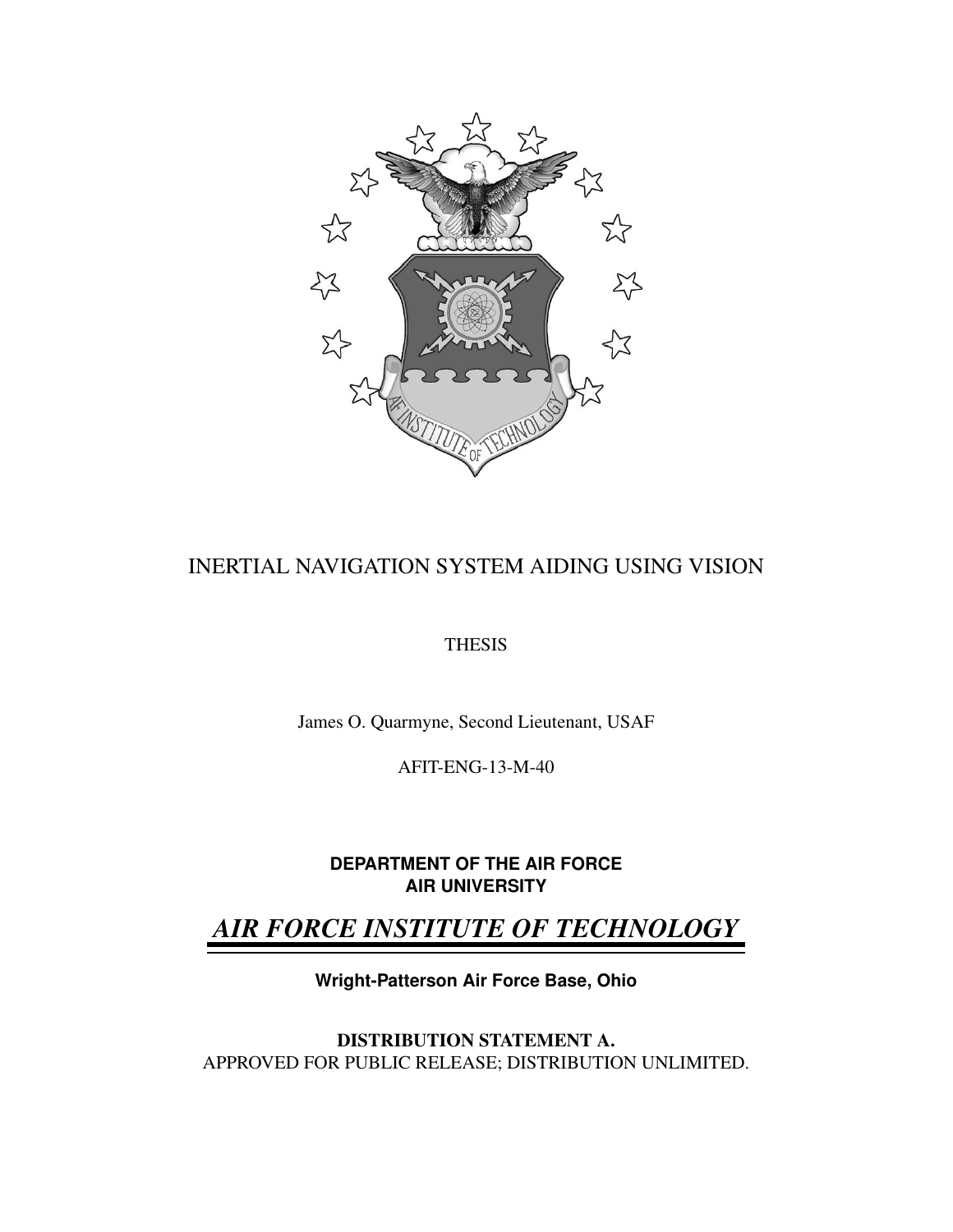The views expressed in this thesis are those of the author and do not reflect the official policy or position of the United States Air Force, the Department of Defense, or the United States Government.

This material is declared a work of the U.S. Government and is not subject to copyright protection in the United States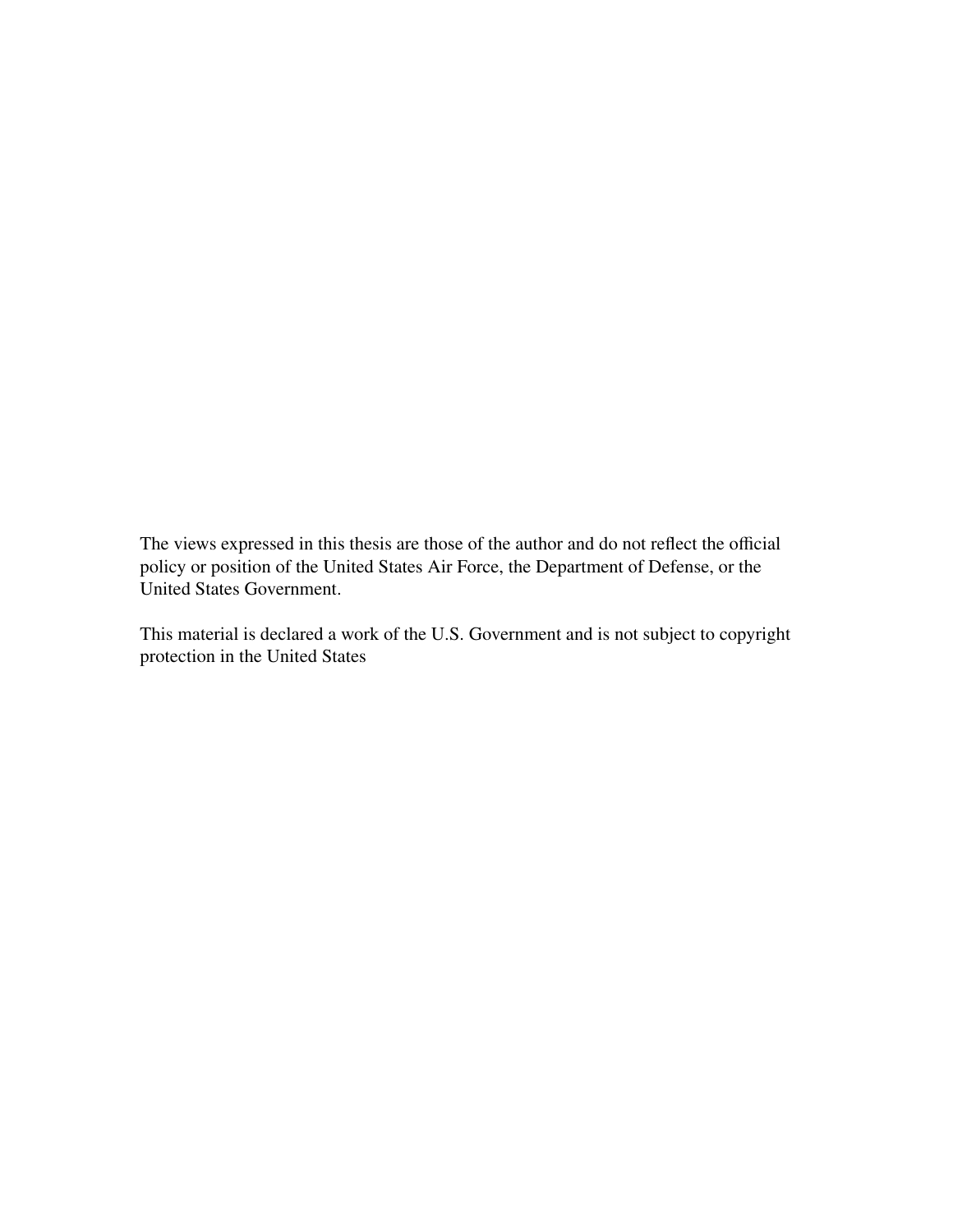# INERTIAL NAVIGATION SYSTEM AIDING USING VISION

**THESIS** 

Presented to the Faculty Department of Electrical and Computer Engineering Graduate School of Engineering and Management Air Force Insitute of Technology Air University Air Education and Training Command in Partial Fulfillment of the Requirements for the Degree of Master of Science in Electrical Engineering

> James O. Quarmyne, B.S.E.E. Second Lieutenant, USAF

> > March 2013

# DISTRIBUTION STATEMENT A.

APPROVED FOR PUBLIC RELEASE; DISTRIBUTION UNLIMITED.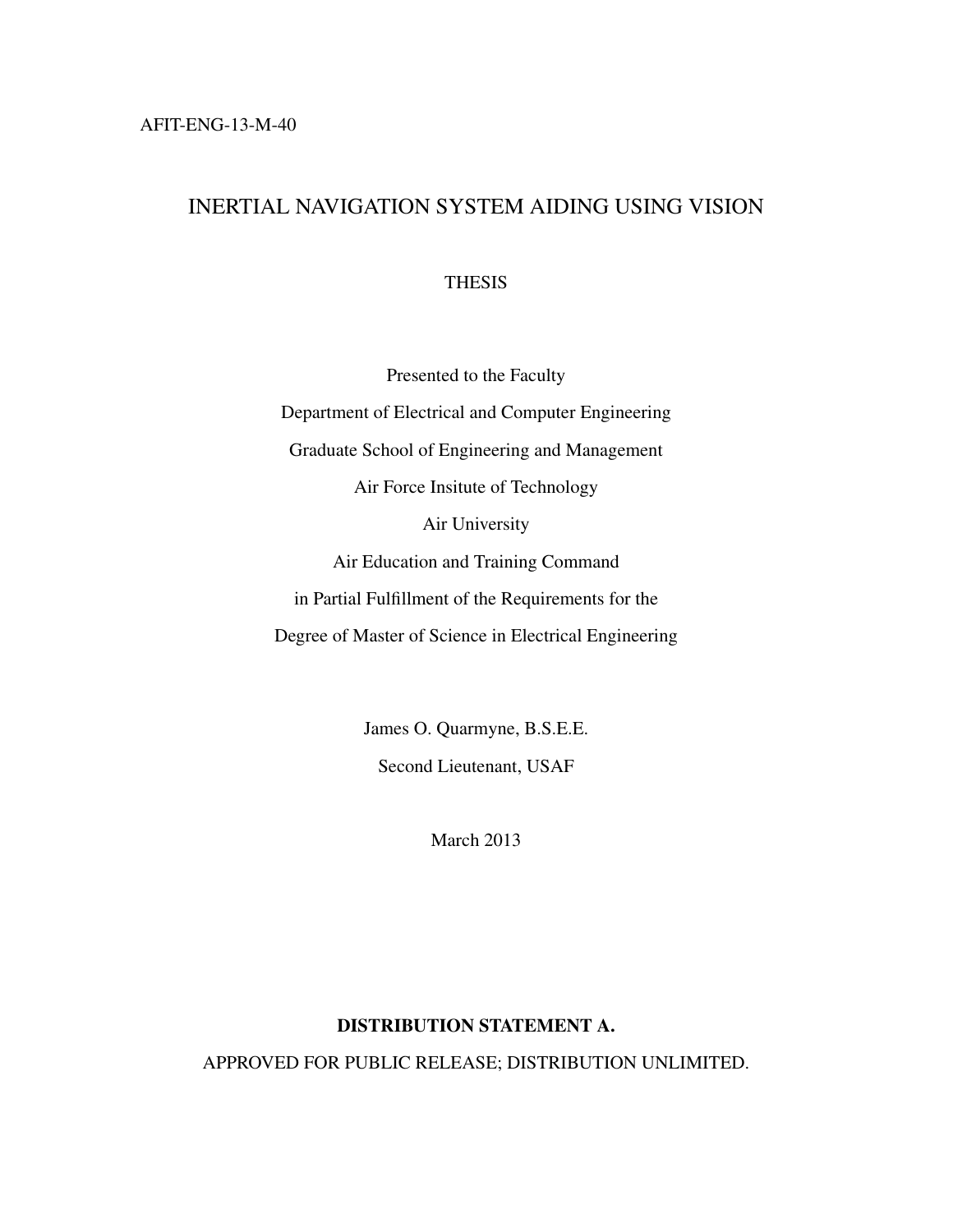AFIT-ENG-13-M-40

# INERTIAL NAVIGATION SYSTEM AIDING USING VISION

James O. Quarmyne, B.S.E.E. Second Lieutenant, USAF

Approved:

Meir Pachter, PhD (Chairman) Date

John F. Raquet, PhD (Committee Member) Date

Kenneth A. Fisher, PhD (Committee Member) Date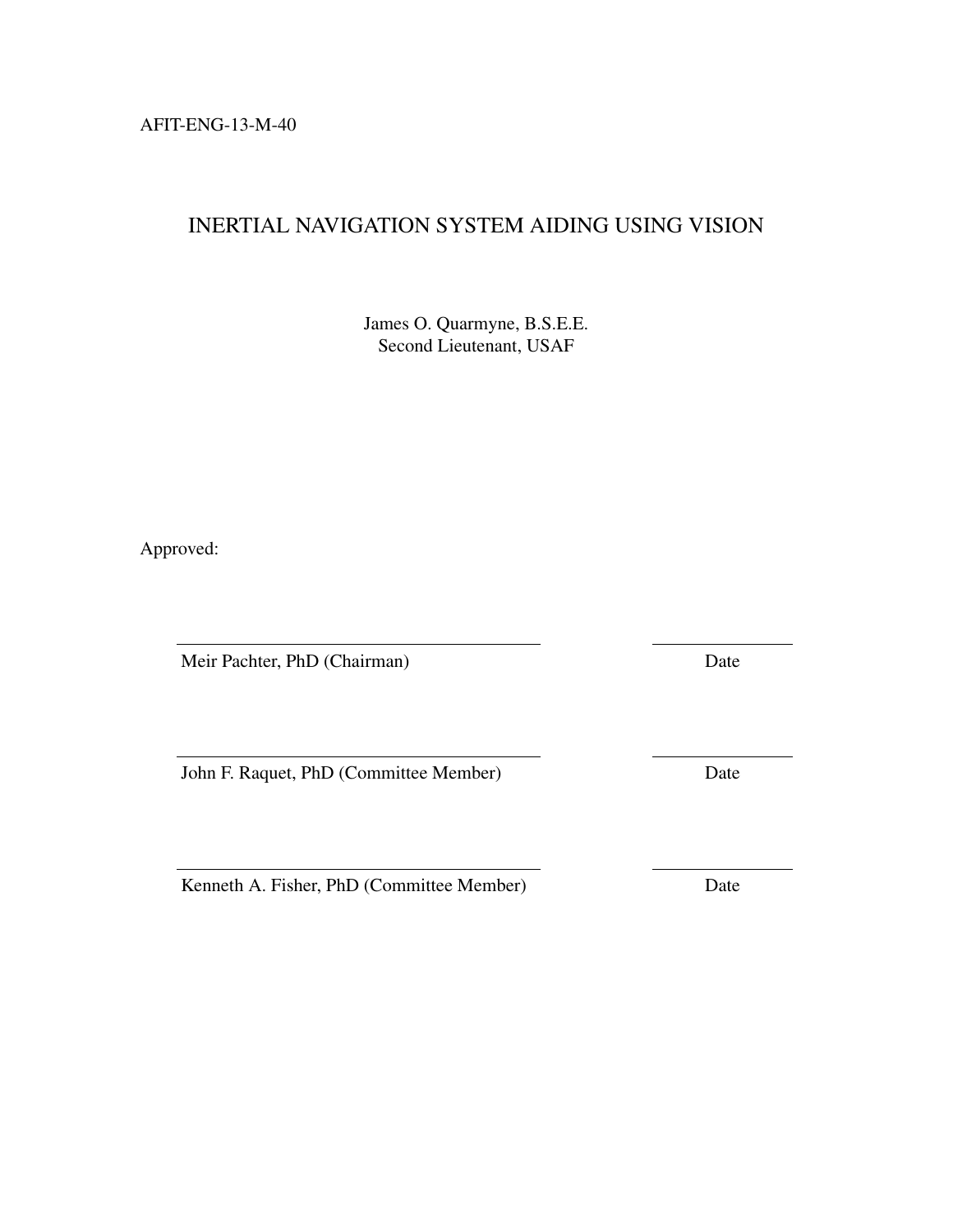### Abstract

The aiding of an INS using measurements over time of the line of sight of ground features as they come into view of an onboard camera is investigated. The objective is to quantify the reduction in the navigation states' errors by using bearings-only measurements over time of terrain features in the aircraft's field of view. INS aiding is achieved through the use of a Kalman Filter. The design of the Kalman Filter is presented and it is shown that during a long range, wings level cruising flight at constant velocity and altitude, a 90% reduction in the aided INS-calculated navigation state errors compared to a free INS, is possible.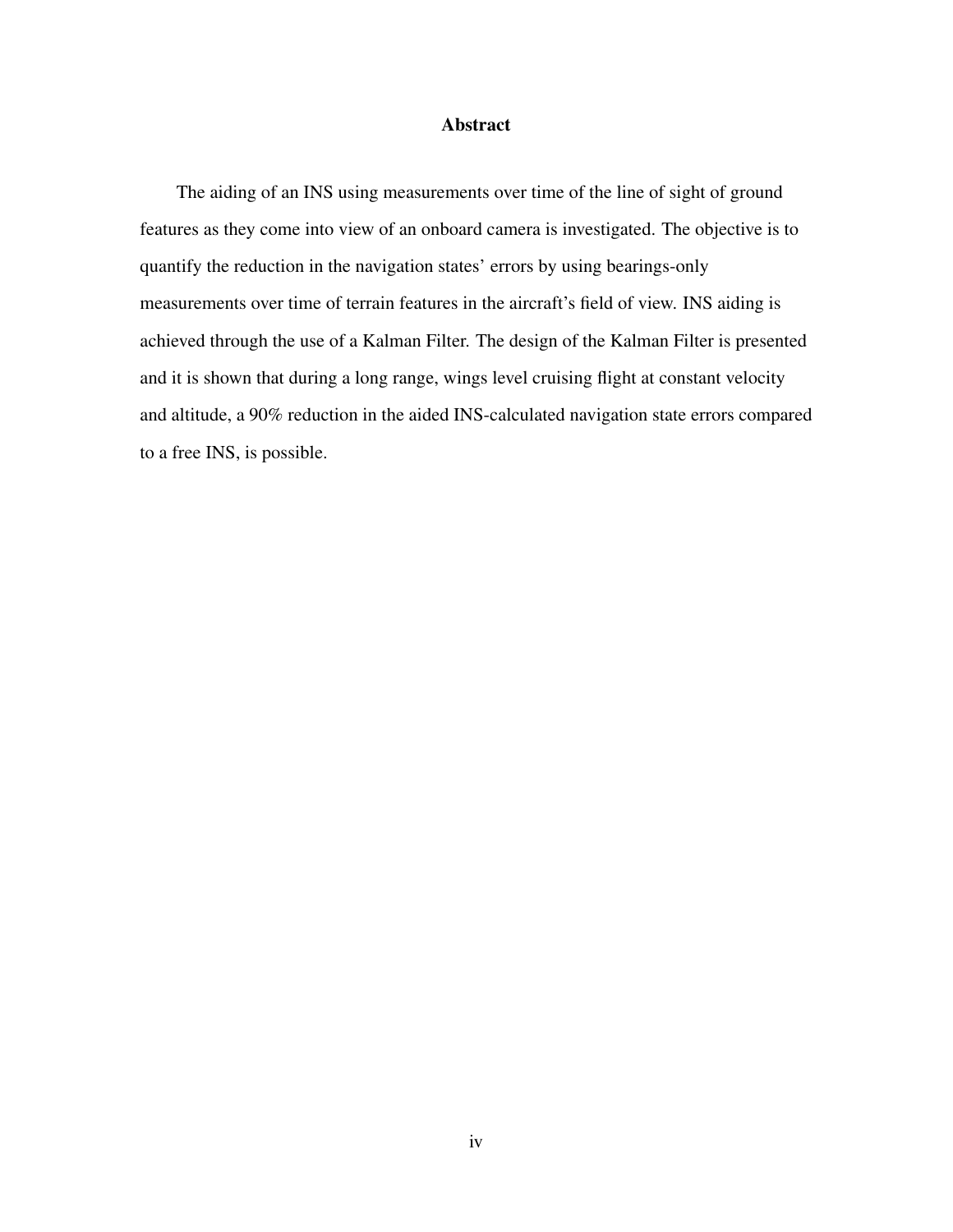*I dedicate this thesis to my loving wife, who supported me every step of the way. I LOVE YOU!*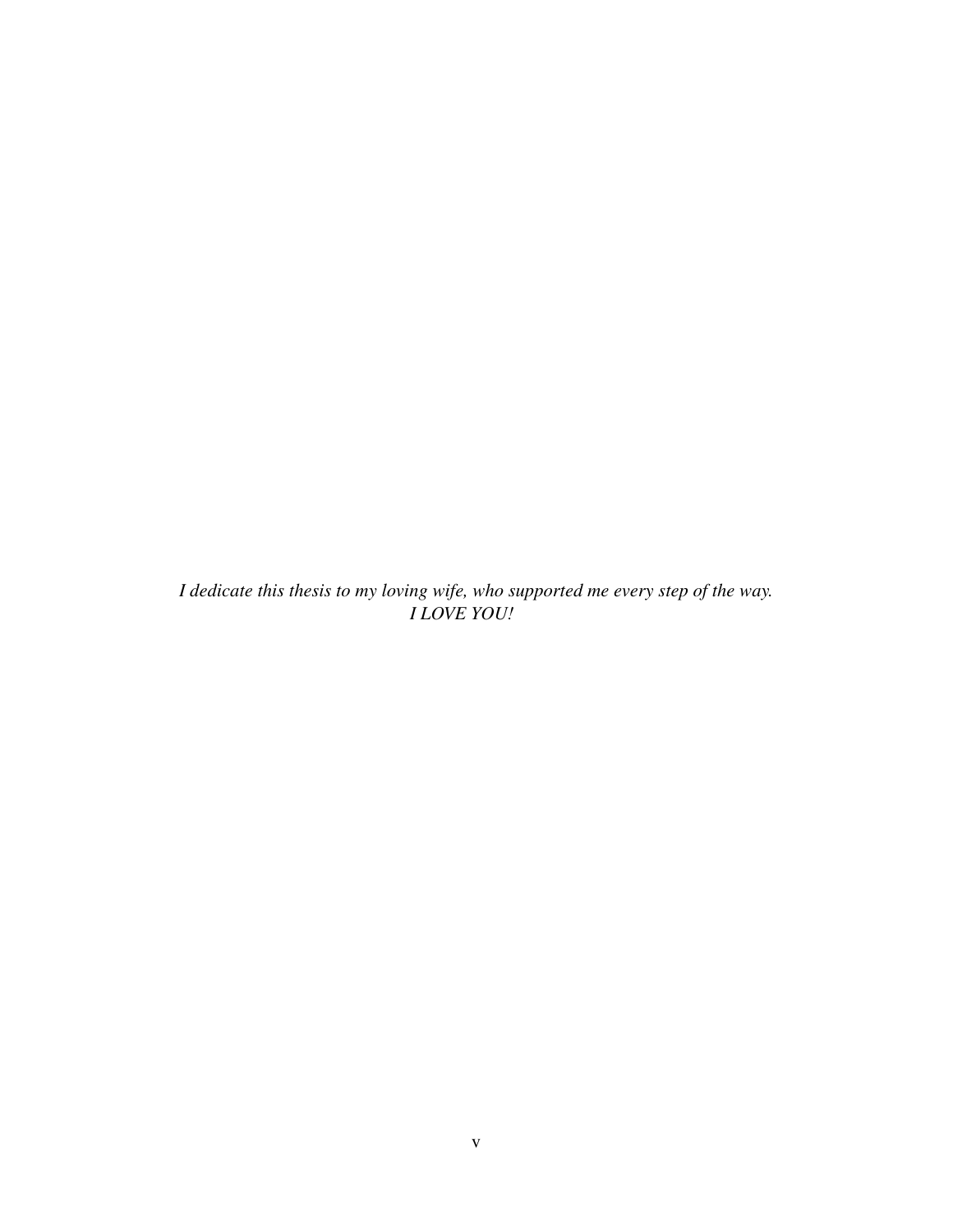# Table of Contents

|   |     |                                                                                             | Page           |
|---|-----|---------------------------------------------------------------------------------------------|----------------|
|   |     |                                                                                             | iv             |
|   |     |                                                                                             | $\mathbf{V}$   |
|   |     |                                                                                             |                |
|   |     |                                                                                             | $\mathbf{X}$   |
|   |     |                                                                                             | X <sub>i</sub> |
|   |     |                                                                                             |                |
| 1 |     |                                                                                             | -1             |
|   | 1.1 |                                                                                             | 1              |
|   | 1.2 |                                                                                             | $\overline{2}$ |
|   | 1.3 |                                                                                             | 3              |
| 2 |     |                                                                                             | $\overline{4}$ |
|   | 2.1 |                                                                                             | $\overline{4}$ |
|   | 2.2 | Reference Frames                                                                            | $\overline{4}$ |
|   |     | 2.2.1                                                                                       | $\overline{4}$ |
|   |     | 2.2.2<br>Earth-Centered, Earth-Fixed Inertial Reference Frame                               | $\overline{4}$ |
|   |     | 2.2.3                                                                                       | 5              |
|   |     | 2.2.4                                                                                       | 6              |
|   |     | 2.2.5                                                                                       | $\overline{7}$ |
|   |     | 2.2.6<br>Sensor Frame                                                                       | 8              |
|   | 2.3 |                                                                                             | 8              |
|   | 2.4 |                                                                                             | 11             |
|   | 2.5 | Specific Force and Gravity $\ldots \ldots \ldots \ldots \ldots \ldots \ldots \ldots \ldots$ | 11             |
|   |     | 2.5.1                                                                                       | 11             |
|   |     | 2.5.2                                                                                       | 12             |
|   | 2.6 |                                                                                             | 13             |
|   |     | 2.6.1                                                                                       | 14             |
|   |     | Strapdown INS Equation in i-frame<br>2.6.1.1                                                | 14             |
|   |     | Strapdown INS Equation in e-frame<br>2.6.1.2                                                | 14             |
|   |     | Strapdown INS Equation in n-frame<br>2.6.1.3                                                | 14             |
|   | 2.7 |                                                                                             | 14             |
|   | 2.8 |                                                                                             | 16             |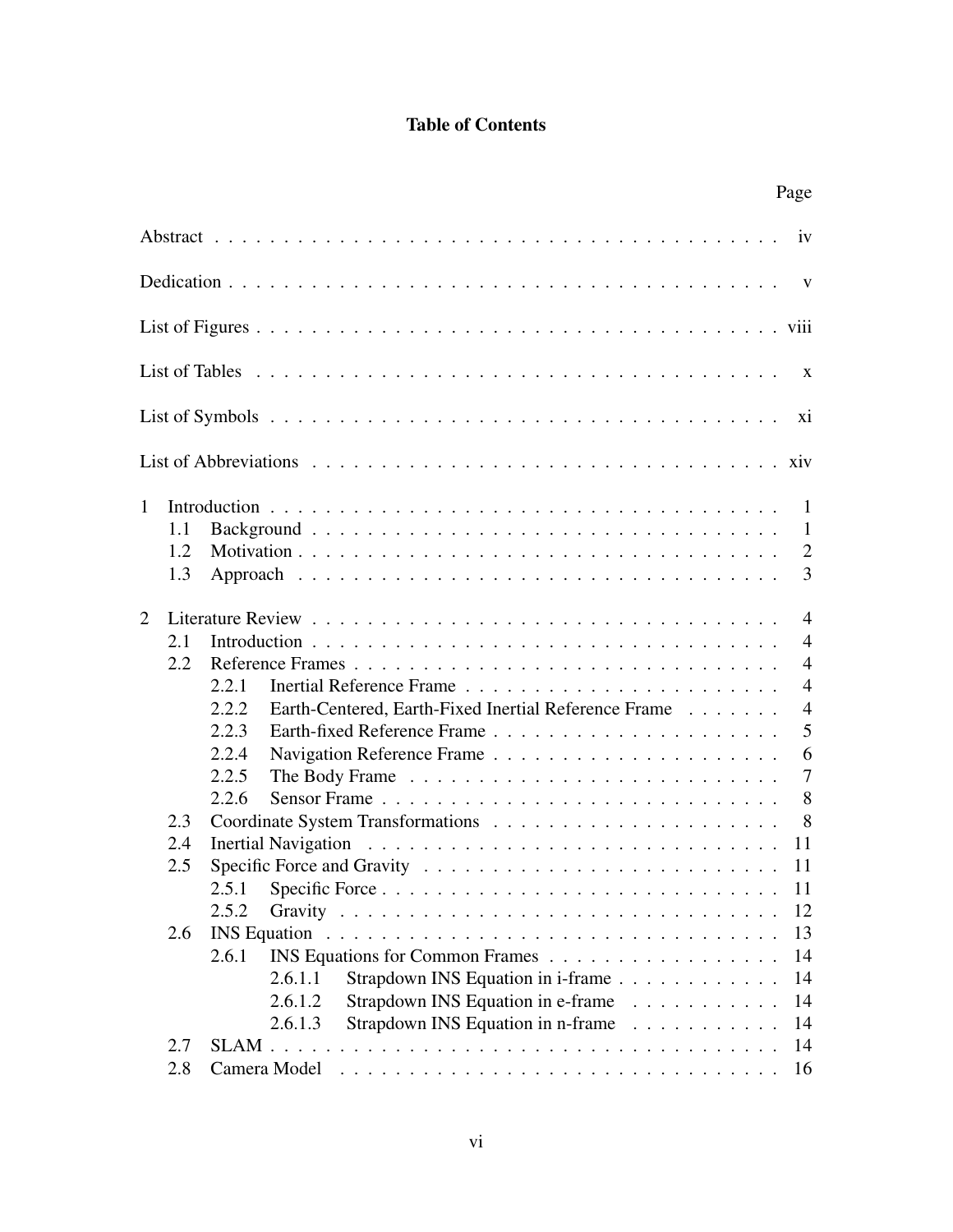|                          | 2.9 |                                                                       |  |
|--------------------------|-----|-----------------------------------------------------------------------|--|
| 3                        |     | 19                                                                    |  |
|                          | 3.1 | 19                                                                    |  |
|                          | 3.2 | 19                                                                    |  |
|                          |     | 19<br>3.2.1                                                           |  |
|                          |     | 19<br>3.2.2                                                           |  |
|                          |     | 19<br>3.2.3                                                           |  |
|                          | 3.3 | 20                                                                    |  |
|                          |     | 3.3.1<br>20                                                           |  |
|                          |     | 3.3.2<br>26                                                           |  |
|                          |     | 28<br>3.3.3                                                           |  |
|                          |     | Synthesis of the Measurement Sent to the KF in Epoch n<br>38<br>3.3.4 |  |
|                          | 3.4 | 40                                                                    |  |
|                          |     | 42<br>3.4.1                                                           |  |
|                          |     | 44<br>3.4.2                                                           |  |
|                          |     | 3.4.3<br>56                                                           |  |
| $\overline{\mathcal{A}}$ |     | 58                                                                    |  |
|                          | 4.1 | 58                                                                    |  |
|                          | 4.2 | 58                                                                    |  |
| 5                        |     | 64<br>Conclusion                                                      |  |
|                          |     |                                                                       |  |
|                          |     | 65                                                                    |  |
|                          |     | 73                                                                    |  |
|                          |     | 74                                                                    |  |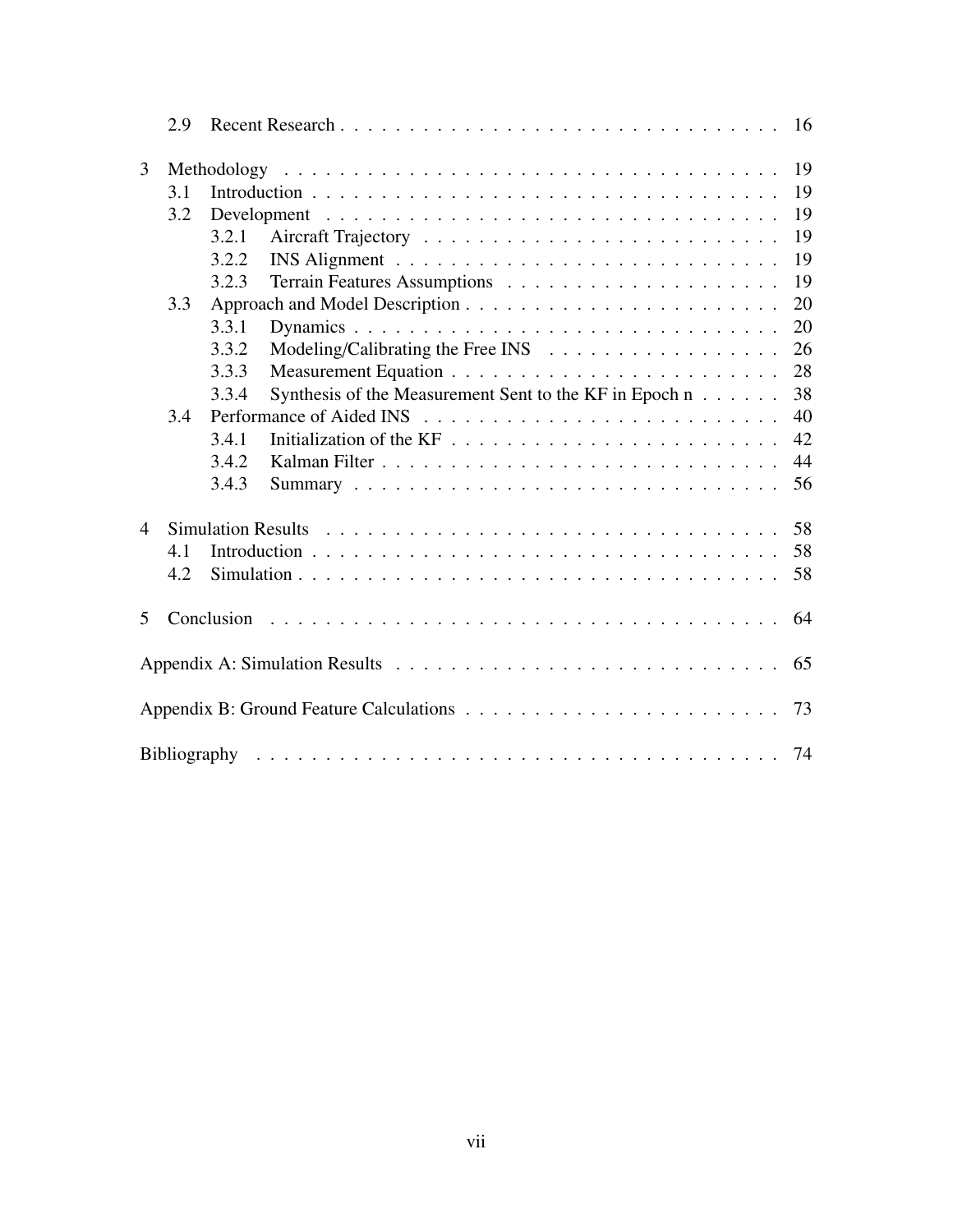# List of Figures

|     | Figure<br>Page                                                                                                   |    |
|-----|------------------------------------------------------------------------------------------------------------------|----|
| 2.1 | The I-frame $\ldots \ldots \ldots \ldots \ldots \ldots \ldots \ldots \ldots \ldots \ldots \ldots \ldots$         | 5  |
| 2.2 | The i-frame $\ldots \ldots \ldots \ldots \ldots \ldots \ldots \ldots \ldots \ldots \ldots \ldots \ldots$         | 6  |
| 2.3 | The e-frame $\ldots \ldots \ldots \ldots \ldots \ldots \ldots \ldots \ldots \ldots \ldots \ldots \ldots$         | 7  |
| 2.4 | The n-frame $\ldots \ldots \ldots \ldots \ldots \ldots \ldots \ldots \ldots \ldots \ldots \ldots \ldots$         | 8  |
| 2.5 | The b-frame for Airplane $\dots \dots \dots \dots \dots \dots \dots \dots \dots \dots \dots$                     | 9  |
| 2.6 |                                                                                                                  | 10 |
| 2.7 | Relationship Between g, G and Earth's Rate of a Point Mass                                                       | 12 |
| 2.8 |                                                                                                                  | 15 |
| 2.9 |                                                                                                                  | 16 |
| 3.1 | Relationship between the body and inertial frame. $\dots \dots \dots \dots \dots \dots$                          | 21 |
| 3.2 |                                                                                                                  | 29 |
| 3.3 | Showing the scenario set up. $\dots \dots \dots \dots \dots \dots \dots \dots \dots \dots \dots$                 | 41 |
| 3.4 |                                                                                                                  | 44 |
| 4.1 | The development of the KF predicted standard deviation and realized position                                     |    |
|     | estimates of the unaided INS in the first three measurement epochs. 60                                           |    |
| 4.2 | The development of the KF predicted standard deviation and realized position                                     |    |
|     | estimates of the aided INS for the first three measurement epochs. 61                                            |    |
| A.1 | The development of the KF predicted standard deviation and realized position                                     |    |
|     |                                                                                                                  |    |
| A.2 | The development of the KF predicted standard deviation and realized position                                     |    |
|     | estimates of the aided INS during a one hour flight for ground features arranged                                 |    |
|     | in a straight line. $\ldots \ldots \ldots \ldots \ldots \ldots \ldots \ldots \ldots \ldots \ldots \ldots \ldots$ |    |
| A.3 | The development of the KF predicted standard deviation and realized position                                     |    |
|     | estimates in the aided INS during a one hour flight for staggered ground features. 67                            |    |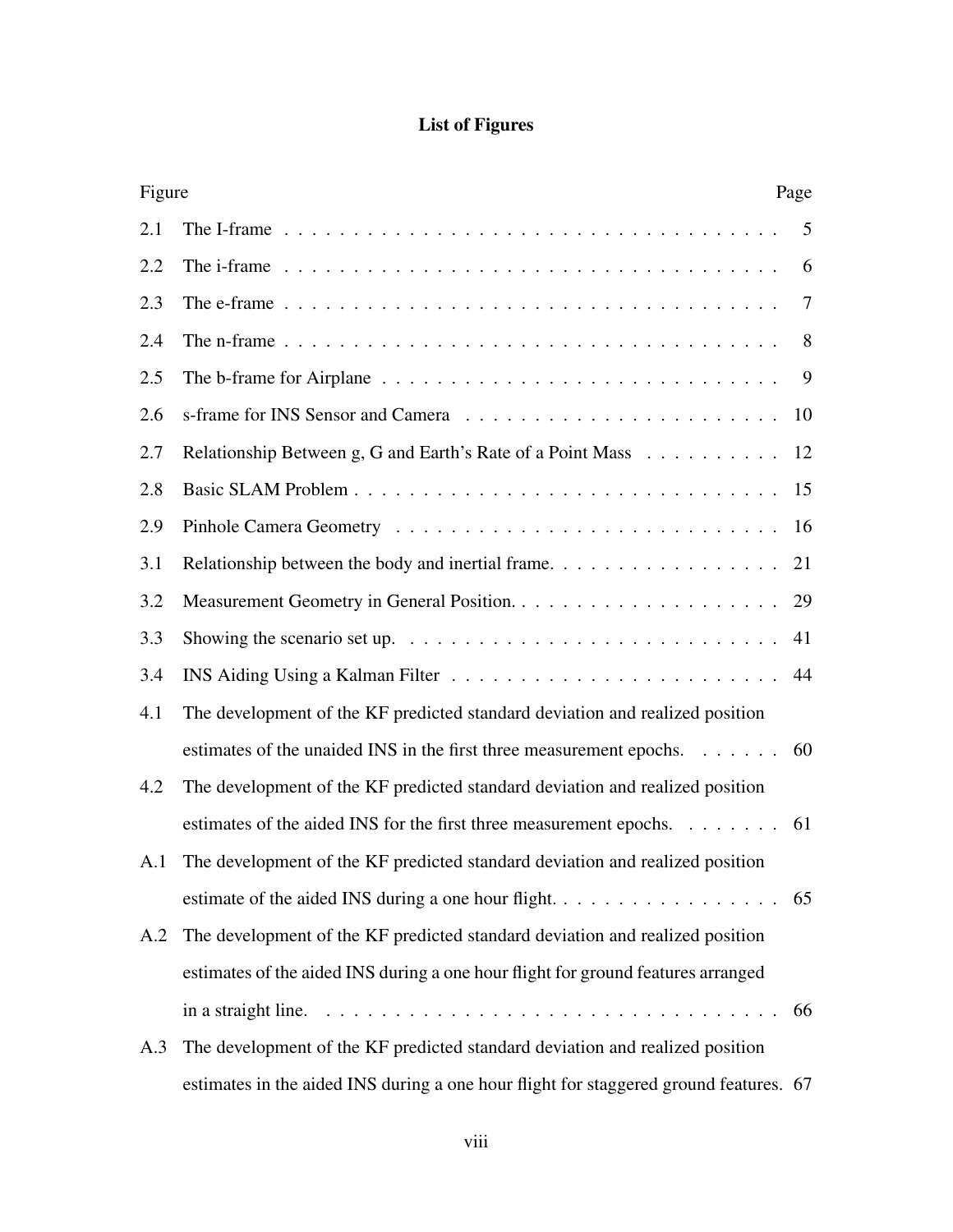| A.4 The development of velocity estimates in the aided INS during a one hour flight. 68 |  |
|-----------------------------------------------------------------------------------------|--|
| A.5 The development of attitude estimates in the aided INS during a one hour flight. 69 |  |
| A.6 The calculated position of the first ground feature. 70                             |  |
| A.7 The geolocated second ground feature's position. 70                                 |  |
| A.8 A zoomed in view of the development of the KF predicted standard deviation          |  |
| of the first ground feature's position in first seven measurement epochs. $\ldots$ . 71 |  |
| A.9 A zoomed in view of the development of the KF predicted standard deviation          |  |
| of the second ground object's position in first seven measurement epochs. 71            |  |
| A.10 Aircraft and ground objects' position estimates with KF predicted standard         |  |
|                                                                                         |  |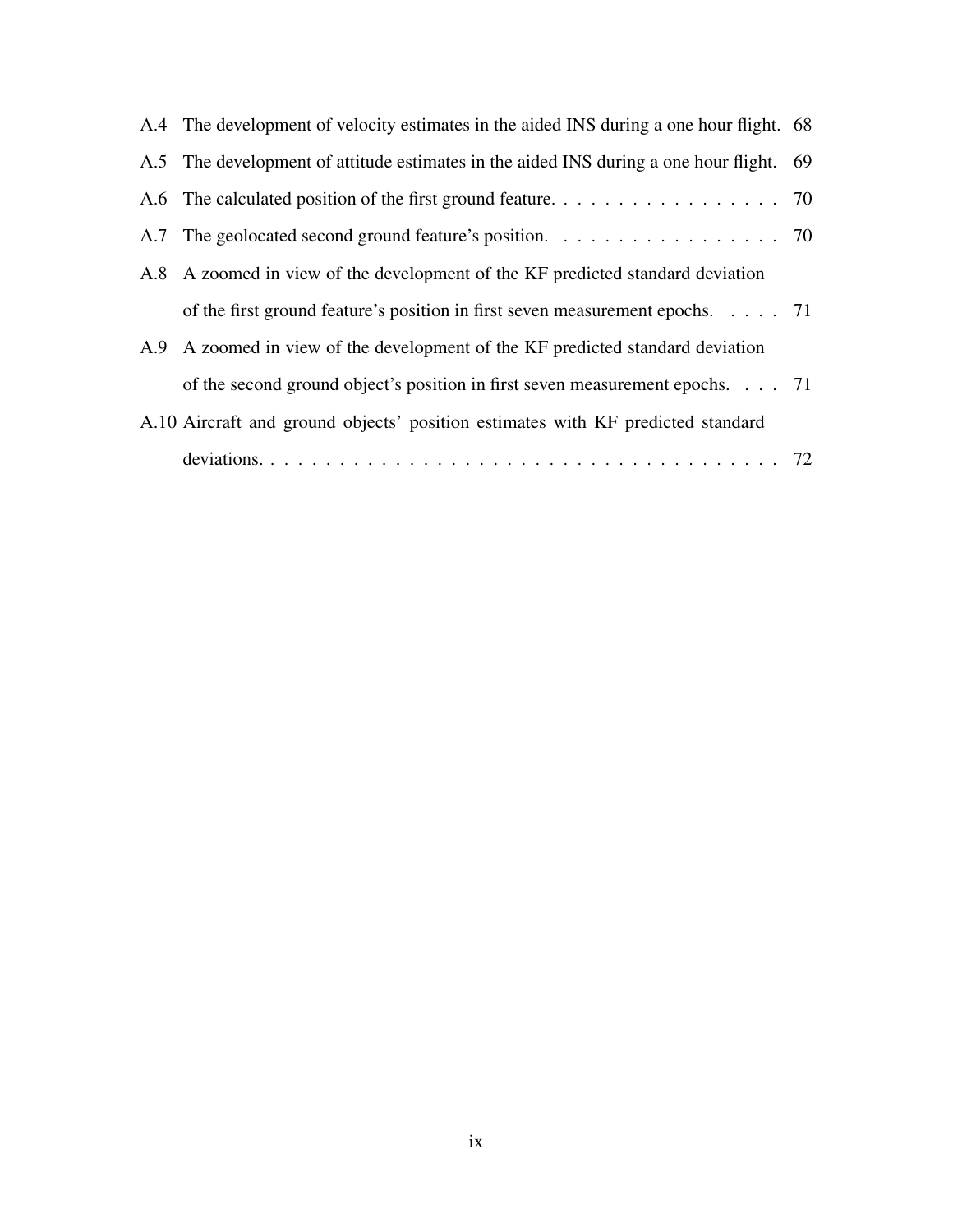# List of Tables

| Table |                                                                                     | Page |
|-------|-------------------------------------------------------------------------------------|------|
|       |                                                                                     |      |
|       |                                                                                     |      |
|       |                                                                                     |      |
|       | B.3 Y Positions of Laterally Staggered Ground Features on Both Sides of X-Axis . 73 |      |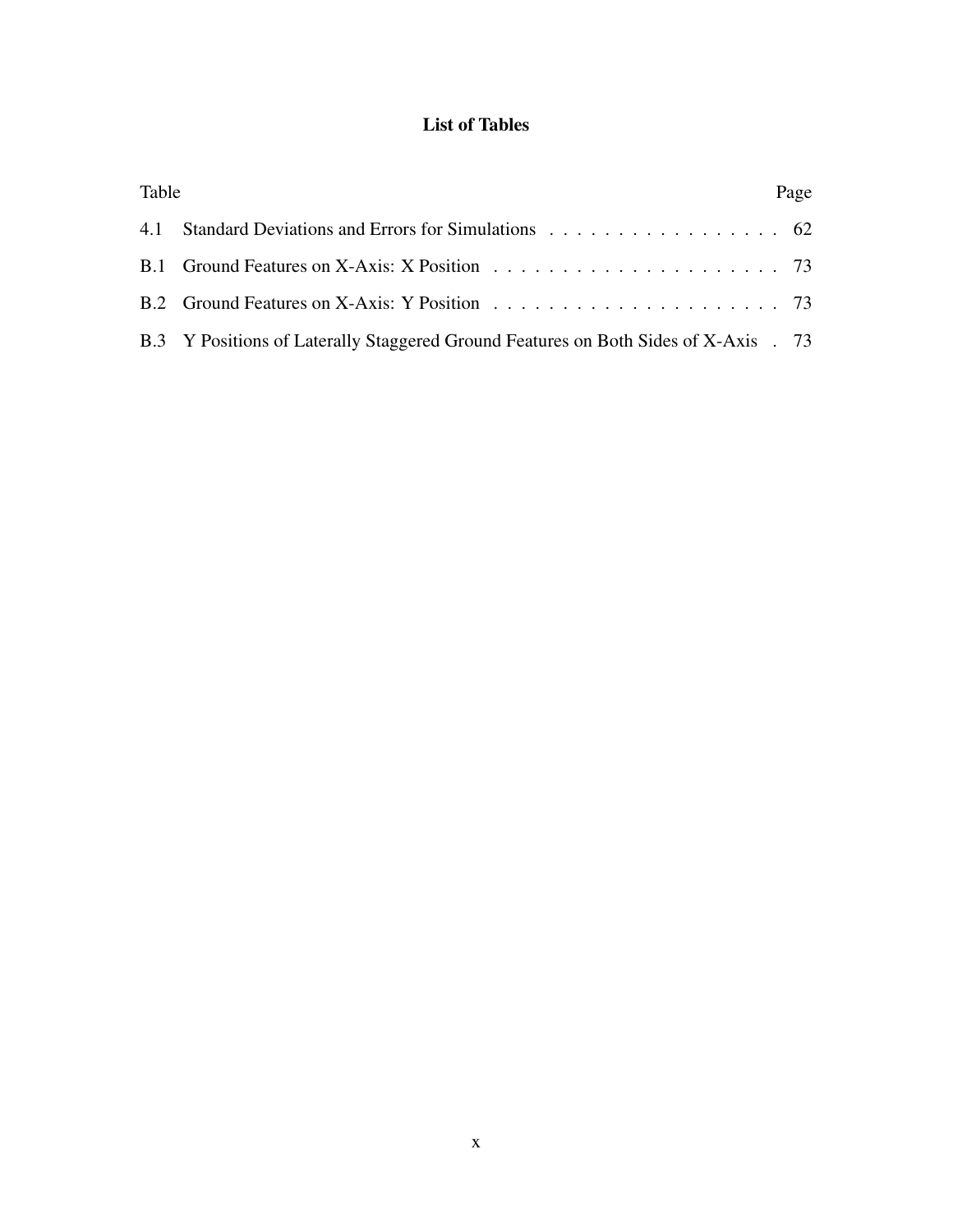# List of Symbols

|                     | Symbol                                                                                                   |    |
|---------------------|----------------------------------------------------------------------------------------------------------|----|
| $C_h^a$             |                                                                                                          | 10 |
| h                   |                                                                                                          | 19 |
| $\mathcal V$        |                                                                                                          | 19 |
| $\mathcal{X}$       | x Direction $\ldots \ldots \ldots \ldots \ldots \ldots \ldots \ldots \ldots \ldots \ldots \ldots \ldots$ | 19 |
| y                   | y Direction $\ldots \ldots \ldots \ldots \ldots \ldots \ldots \ldots \ldots \ldots \ldots \ldots \ldots$ | 19 |
| Z.                  |                                                                                                          | 19 |
| $y_p$               |                                                                                                          | 20 |
| $\psi$              |                                                                                                          | 20 |
| $\theta$            |                                                                                                          | 20 |
| $\phi$              |                                                                                                          | 20 |
| $\delta x$          |                                                                                                          | 21 |
| $\delta \mathbf{P}$ |                                                                                                          | 21 |
| $\delta V$          |                                                                                                          | 21 |
| $\delta \Psi$       |                                                                                                          | 21 |
| $\delta$ u          |                                                                                                          | 21 |
| b                   |                                                                                                          | 21 |
| (n)                 |                                                                                                          | 23 |
| $\mathbf f$         |                                                                                                          |    |
| a                   |                                                                                                          | 23 |
| $\vec{g}$           |                                                                                                          | 23 |
| $f_x^{(n)}$         | Specific Force Measured by Longitudinal Accelerometer                                                    | 23 |
| $f_{y}^{(n)}$       | Specific Force Measured by Lateral Accelerometer                                                         | 23 |
| $f_z^{(n)}$         | Specific Force Measured by Vertical Accelerometer                                                        | 23 |
| $\mathcal{S}_{0}$   |                                                                                                          | 23 |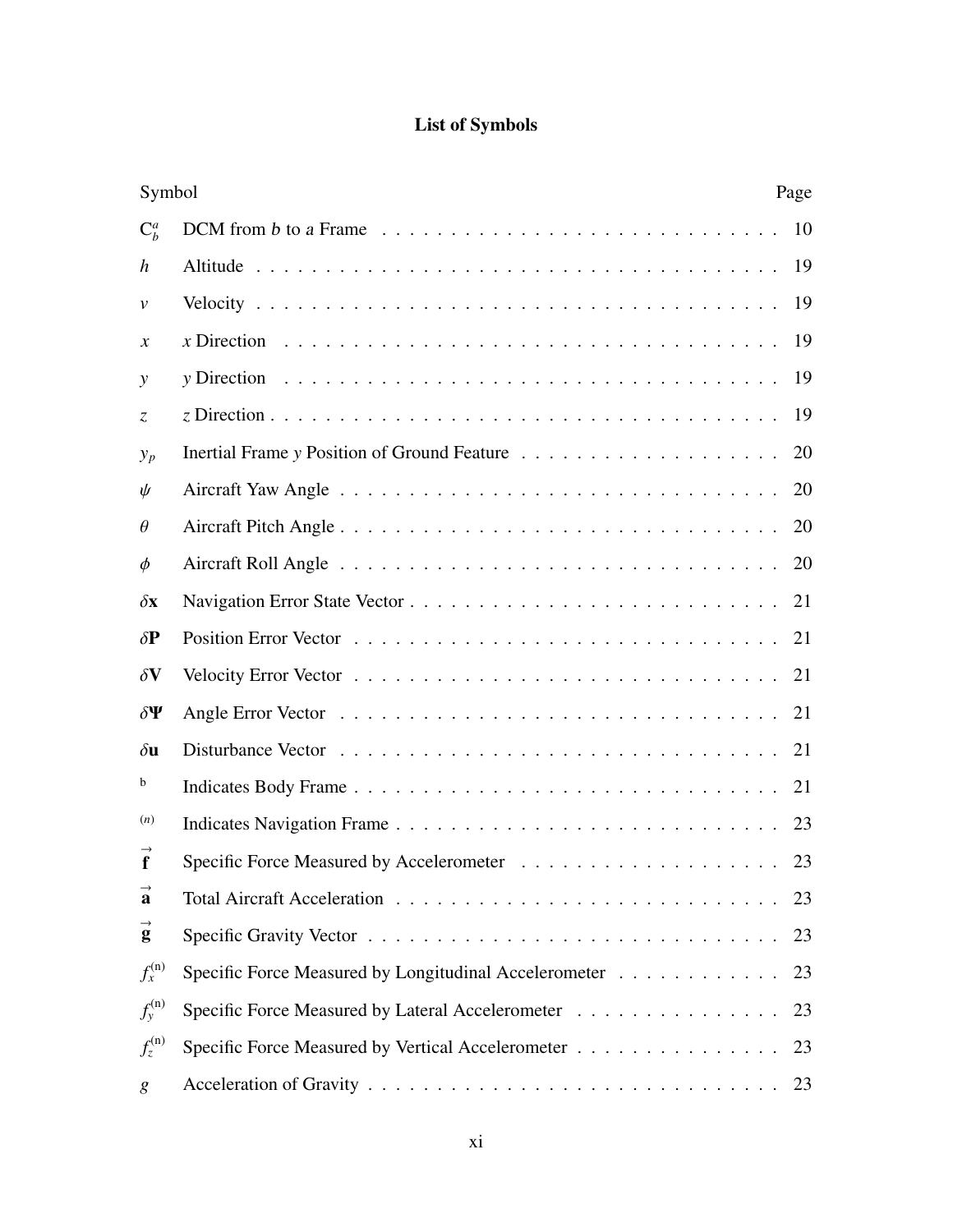| a                |                                                                                         | 23 |
|------------------|-----------------------------------------------------------------------------------------|----|
| t                |                                                                                         | 24 |
| $\, T \,$        |                                                                                         | 24 |
| $A_{a}$          |                                                                                         | 25 |
| $\Delta T$       |                                                                                         | 25 |
| l                |                                                                                         | 25 |
| L                |                                                                                         | 25 |
| $A_{ad}$         |                                                                                         | 25 |
| $x_p$            | Inertial Frame x Position of Ground Feature $\dots \dots \dots \dots \dots \dots \dots$ | 25 |
| $\boldsymbol{m}$ |                                                                                         | 25 |
| $\sigma_a$       | Standard Deviation of the Uncertainty of the Accelerometer Bias                         | 26 |
| $\sigma_g$       | Standard Deviation of the Uncertainty of the Gyroscope Bias                             | 26 |
| $\boldsymbol{N}$ |                                                                                         | 27 |
| $\alpha$         |                                                                                         | 27 |
| $\beta$          |                                                                                         | 27 |
| $x_f$            | x Coordinate of Ground Feature on Camera Focal Plane                                    | 28 |
| $y_f$            | y Coordinate of Ground Feature on Camera Focal Plane                                    | 28 |
| $\int$           |                                                                                         | 28 |
| $z_p$            |                                                                                         | 30 |
| $\mathcal{C}$    |                                                                                         | 31 |
| $\boldsymbol{m}$ |                                                                                         | 31 |
| H(l)             |                                                                                         | 33 |
| $\boldsymbol{u}$ |                                                                                         | 33 |
| k                |                                                                                         | 34 |
| z                |                                                                                         | 36 |
| $\sigma$         |                                                                                         | 37 |
|                  |                                                                                         |    |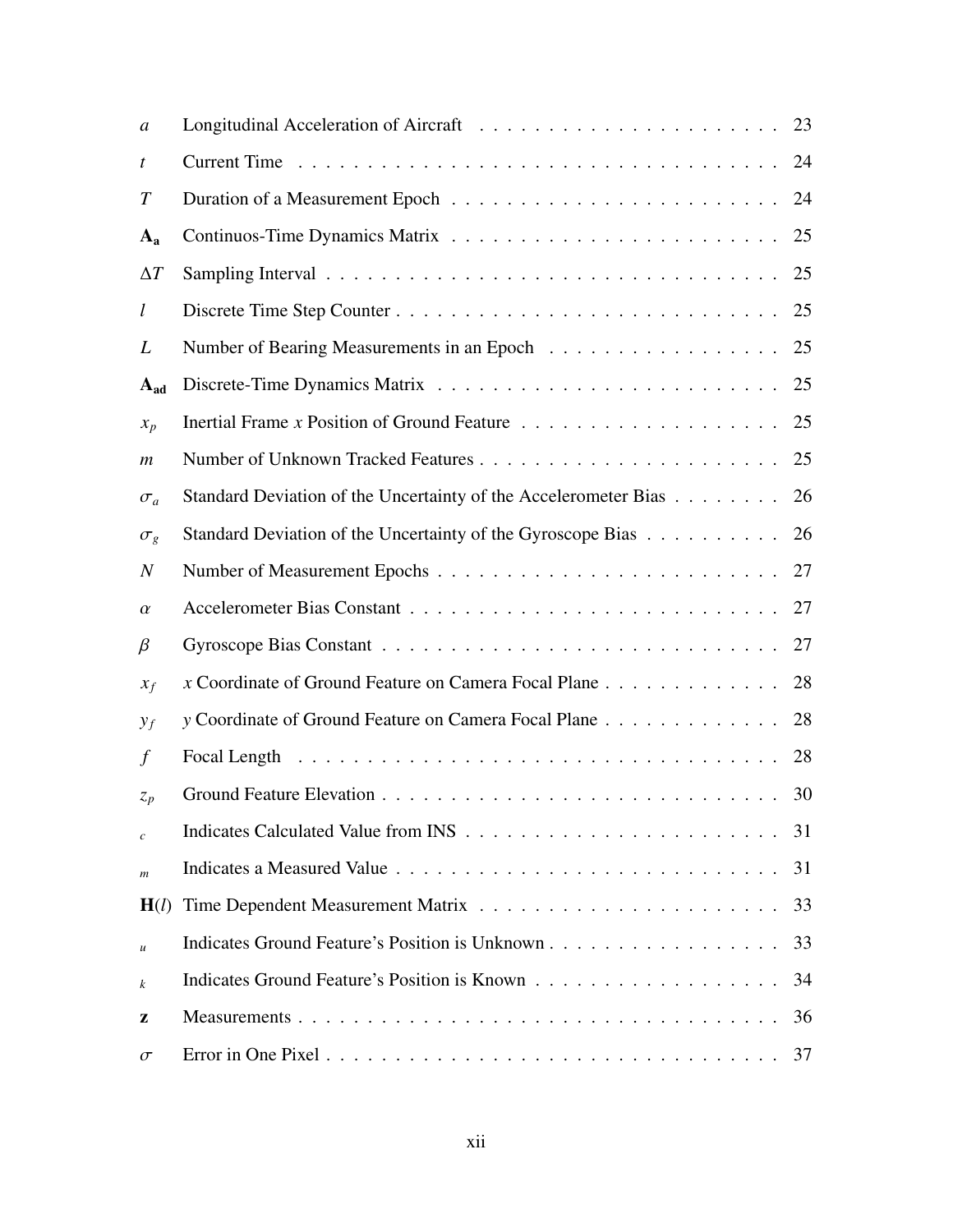| P                        |  |
|--------------------------|--|
| $\delta\hat{\mathbf{x}}$ |  |
| $\mathbf{K}$             |  |
| $\mathbf{R}$             |  |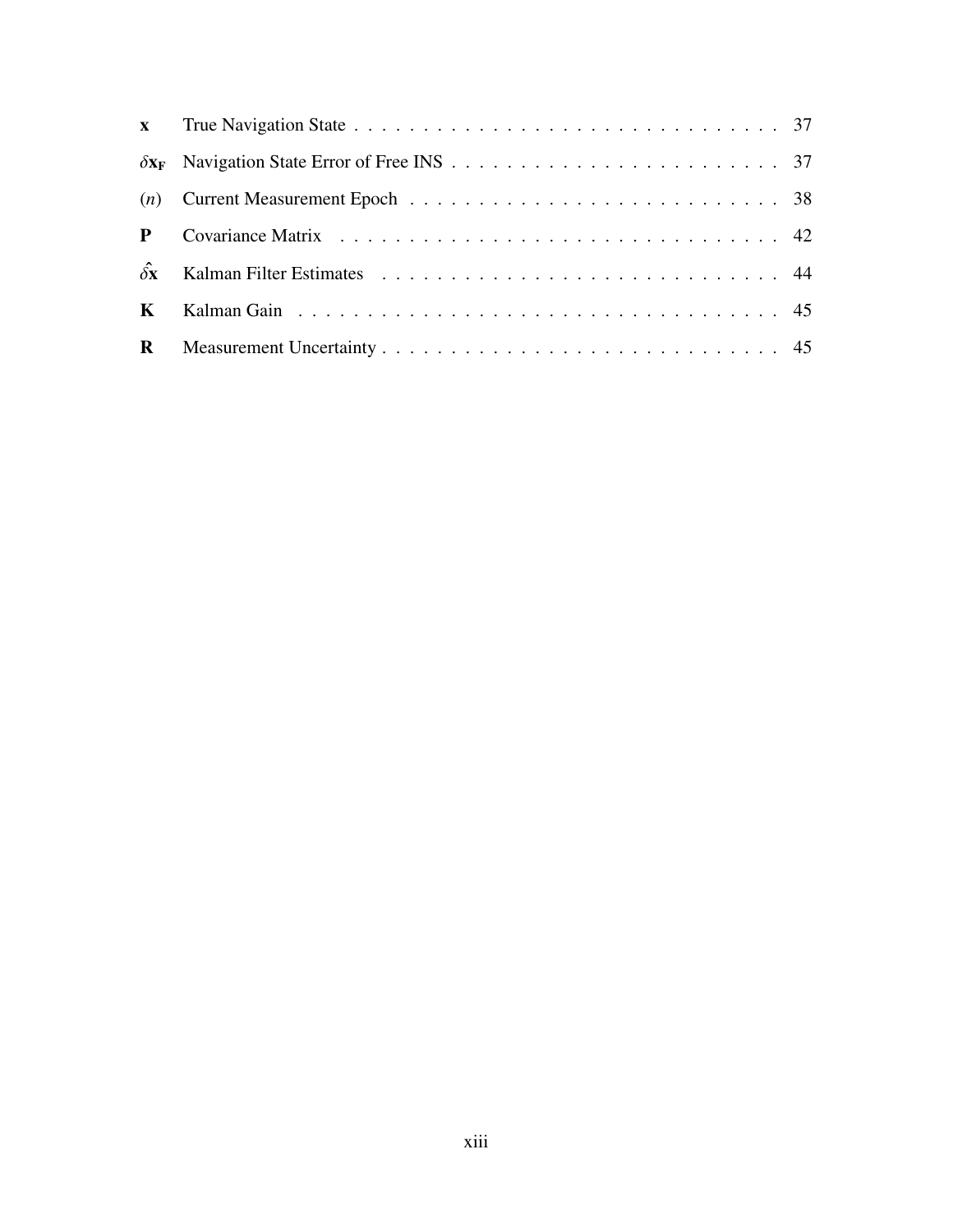# List of Abbreviations

| Abbreviation |                                                                                                 | Page |
|--------------|-------------------------------------------------------------------------------------------------|------|
| <b>GPS</b>   |                                                                                                 | -1   |
| <b>INS</b>   |                                                                                                 | -1   |
| LO           |                                                                                                 | 2    |
| <b>HVT</b>   |                                                                                                 | 2    |
| <b>SLAM</b>  | Simultaneous Localization and Mapping $\ldots \ldots \ldots \ldots \ldots$                      | 3    |
| CG           | center of gravity $\ldots \ldots \ldots \ldots \ldots \ldots \ldots \ldots \ldots \ldots$       | -7   |
| <b>DCM</b>   |                                                                                                 | 10   |
| KF           |                                                                                                 |      |
| <b>SS</b>    |                                                                                                 |      |
| LOS          | Line Of Sight $\ldots \ldots \ldots \ldots \ldots \ldots \ldots \ldots \ldots \ldots \ldots 17$ |      |
| <b>UAVs</b>  |                                                                                                 |      |
| <b>RHS</b>   |                                                                                                 |      |
| <b>LHS</b>   |                                                                                                 |      |
| <b>SIFT</b>  |                                                                                                 |      |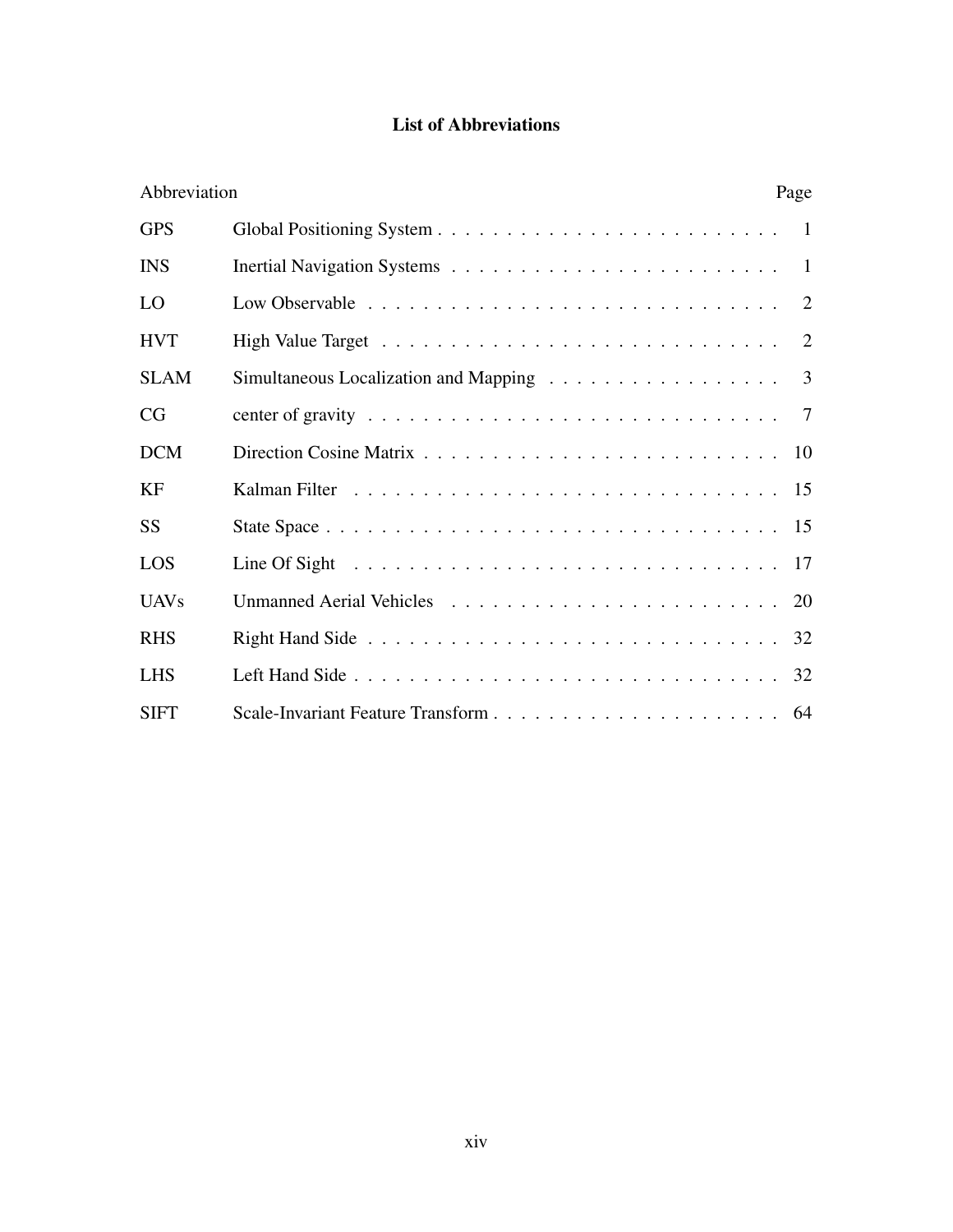# Inertial Navigation System Aiding Using Vision

## 1 Introduction

#### 1.1 Background

Navigation can be defined as the process of reading, and controlling the movement of a craft or vehicle from one place to another[1]. Navigation is achieved by comparing the navigator's position to known locations and this can be done in many different ways. These include but are not limited to an individual using a map, a vehicle using Global Positioning System (GPS), or an aircraft using an Inertial Navigation Systems (INS) in combination with a GPS to provide very precise navigation.

An aircraft using an Inertial Navigation Systems (INS) aided by GPS measurements is afforded very precise navigation. GPS is very accurate but may be occasionally denied due to outages. It is therefore prudent to have workarounds for situations where the precision available from GPS is denied. Aiding INS using the measurements of terrain features' bearings render the integrated navigation system less dependent on GPS. This is desirable since the vision-aided INS will be an autonomous navigation system which is self-contained and not susceptible to jamming and spoofing. The crucial issues of detection of ground features in a camera's field of view and the autonomous tracking of these features/image registration, [5], [7], and [6] are not addressed in this paper. The focus is on gaining an understanding of the INS aiding action afforded by bearings measurements over time of possibly unknown ground features.

In [12] it was shown using covariance analysis that the rate of growth of position uncertainty is significantly reduced when the aircraft uses terrain features bearing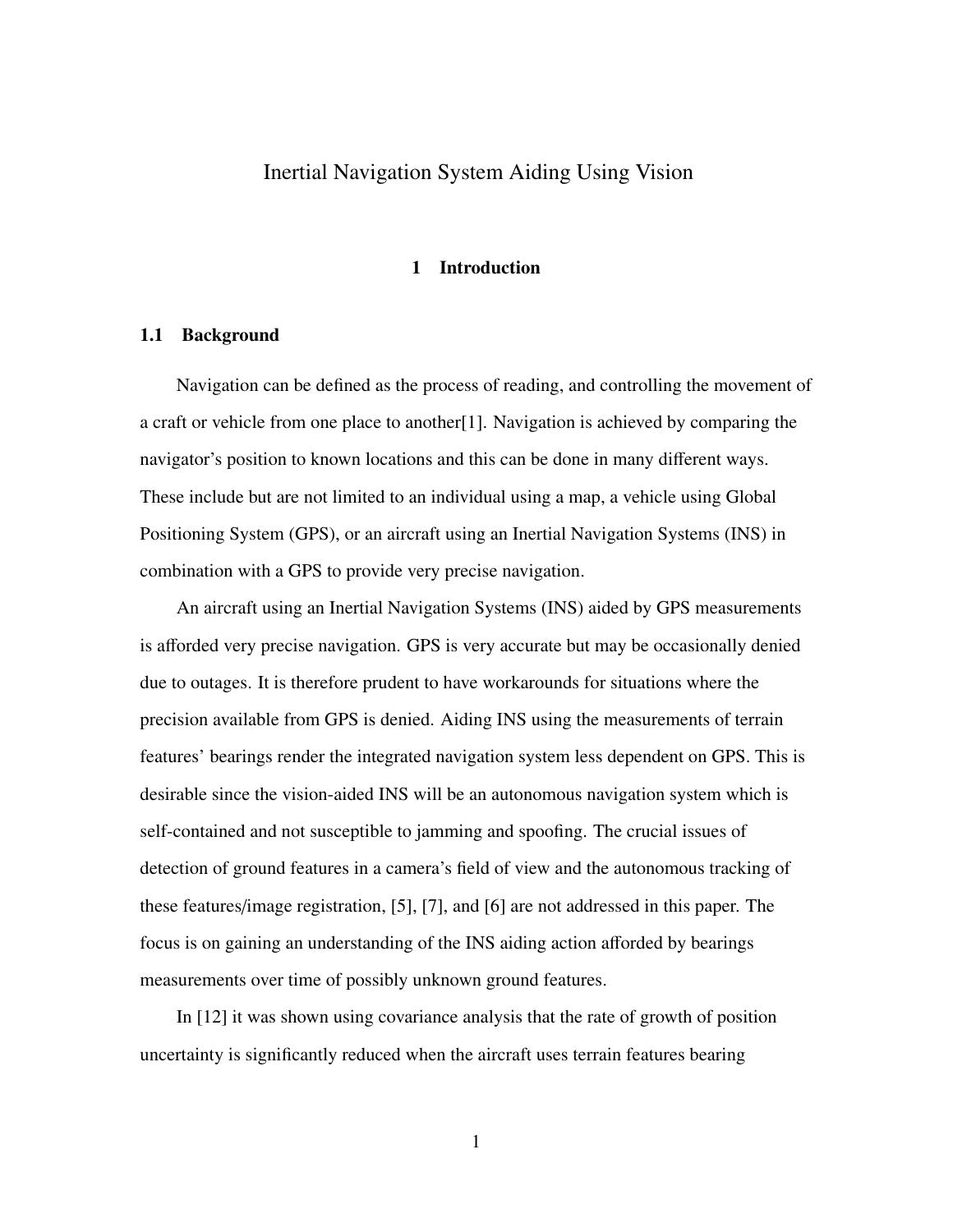measurements to aid the INS. The same applies to the uncertainty in velocity and the aircraft's Euler angles.

This paper focuses on the mechanization of the Kalman Filter (KF) for vision aided INS. It is shown that using the measurement over time of the bearings of ground features in an aircraft's field of view, a KF can significantly reduce the errors in the aircraft's navigation states in a GPS denied environment. A cross country navigation scenario using the concept of "bootstrapping" where new ground features as they come in the camera's field of view are sequentially geolocated and then tracked during their residence in the camera's field of view, is analyzed. The Kalman Filter is mechanized in the context of Simultaneous Localization and Mapping (SLAM).

It is shown that the synergetic action of the designed Kalman Filter and the geolocation algorithm makes SLAM possible and using the "bootstrapping" concept long range flight which entails INS aiding using bearing measurements of unknown ground features is feasible-this, provided that the image registration problem is solved.

### 1.2 Motivation

Consider a Low Observable (LO) aircraft carrying a LO munition on a mission into a territory to eliminate a High Value Target (HVT). The objective is to eliminate the target with as minimal collateral damage as possible, so precision is of utmost importance. The HVT is limited to a small area such that it takes approximately an hour to fly from the origin of the military base. The adversary actively uses anti-GPS technologies, thus denying the precision and accuracy of GPS. The aircraft has a navigation quality INS but the duration of the flight is long enough that the errors produced by the INS are too large for precise lock onto the HVT. The pilot needs a better navigation solution, but does not want to inform the enemy of the aircraft's presence by using active navigation techniques, such as radar. The autonomy of the INS is good for stealth but is not enough to provide precise navigation solution given the errors that accumulate over time.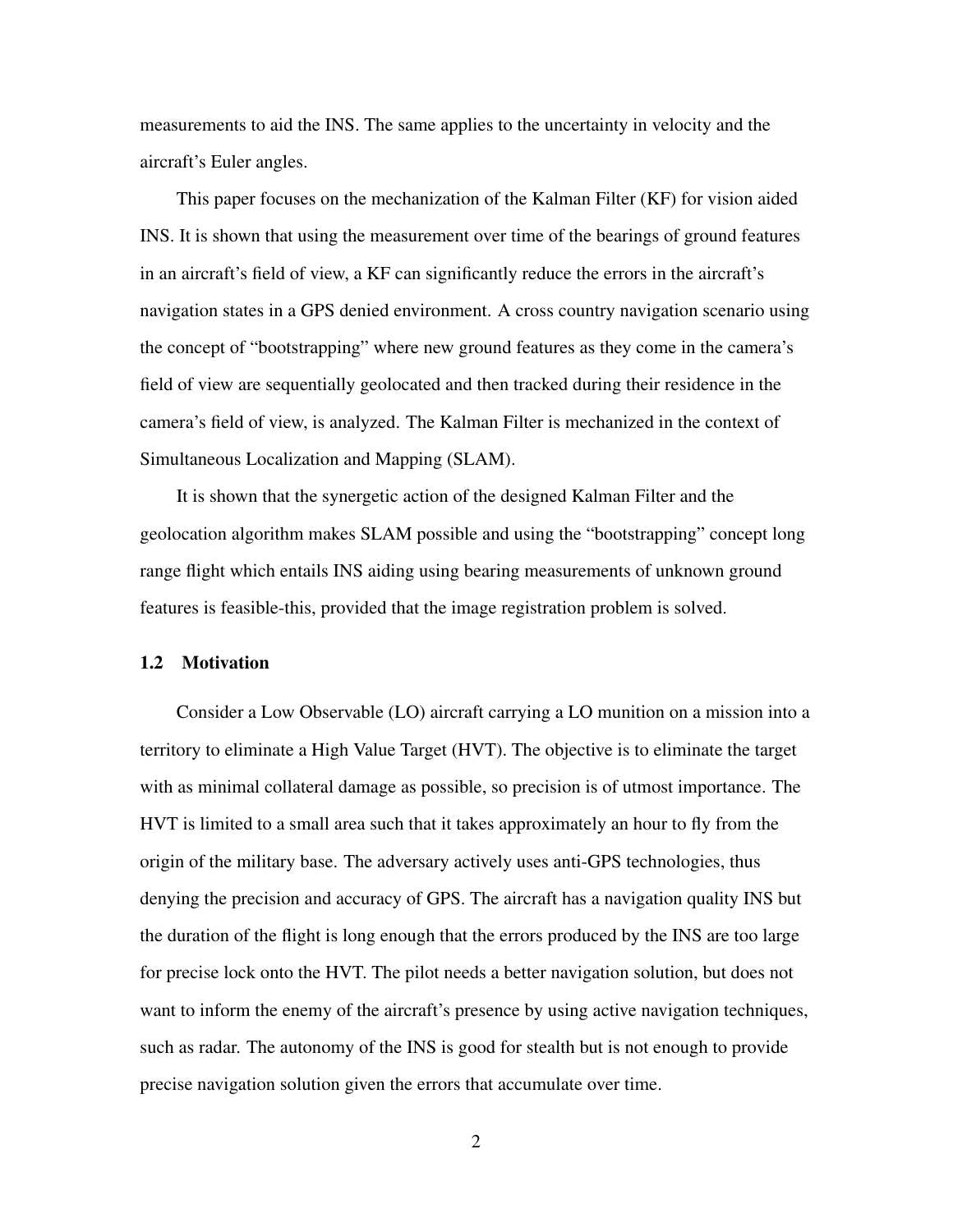The proposed solution is to use the bearing measurements of known and unknown ground features to aid the navigation provided by the INS. The aircraft uses its camera to geolocate ground features, track those features to aid the INS, and using that aided estimate geolocate new features as the original features leave the camera's FOV. This aiding scheme constrains the error enough to obtain target solution. The on board munition, with its lower quality INS, uses a similar visual scheme. It looks within the area given during the mission briefing for the HVT. The munition impacts the HVT and the aircraft leaves the scene without emitting any signal that will give away its location.

# 1.3 Approach

This paper will be structured such that each chapter will begin with a brief description of topics that will be forthcoming. Chapter 2 provides information on the various coordinate frames of reference that is used when working with an INS, the transformations between the coordinate frames, INS mechaniztion equations, a brief discussion of Simultaneous Localization and Mapping (SLAM) and concludes with recent research in the field. Chapter 3 shows the mathematical development of the 2-D case, including the dynamics and measurement model development, the state space representation and the use of the KF mechanization. This information is then extended to look at the 3-D case for both a horizontal flight and a vertical fall. Chapter 4 looks at the results of the covariance analysis. Finally, Chapter 5 summarizes the key points of the paper, focusing on the impact the INS aiding scheme provided.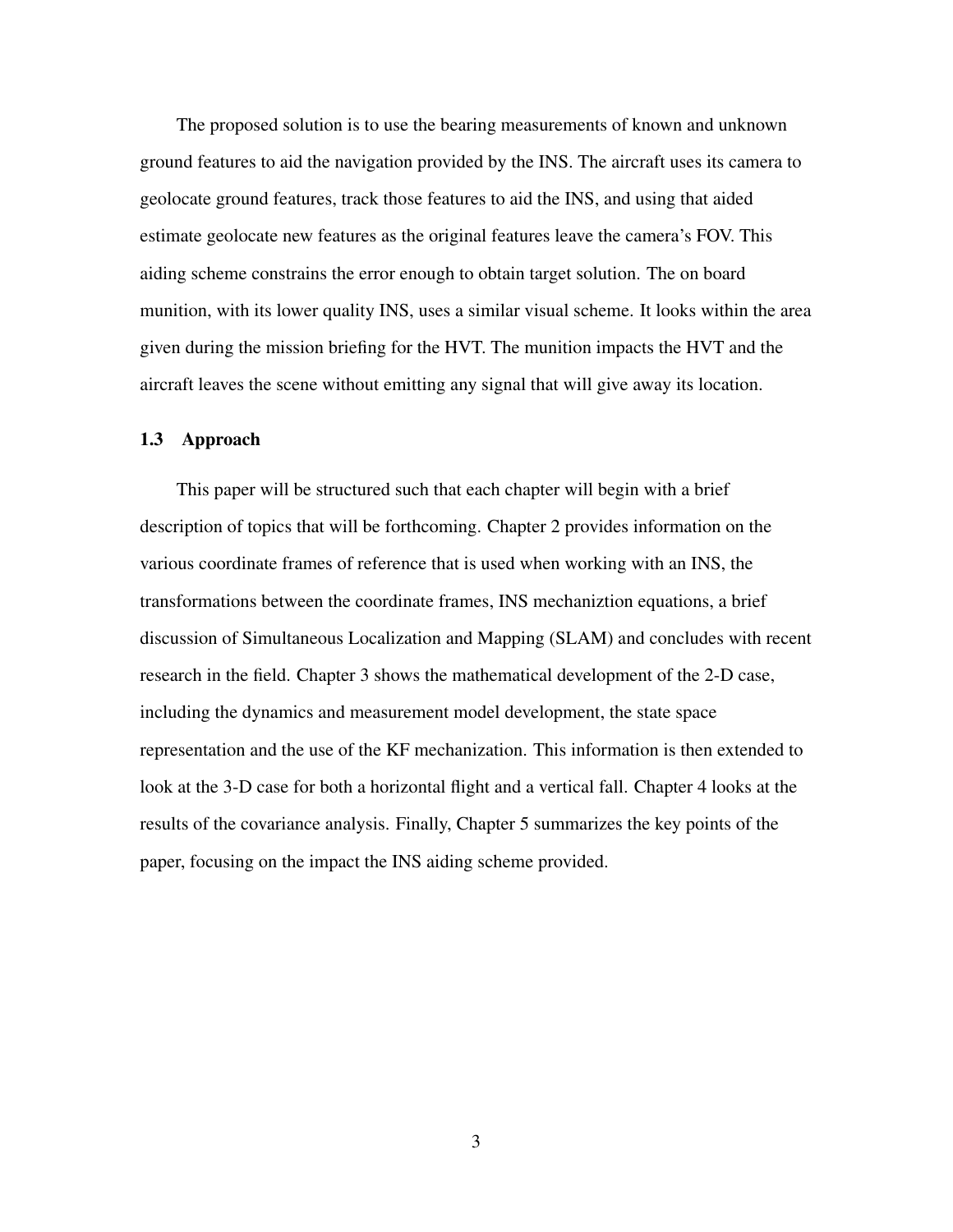## 2 Literature Review

#### 2.1 Introduction

This section provides information on the various coordinate frames of reference that is used when working with INS. Section 2.2 discusses the different coordinate frames of reference. Section 2.3 discuses the transformations between the various coordinate frames. Section 2.4 discusses the fundamentals of inertial navigation, including a brief discussion of the sensors used and how they work. Section 2.6 discusses the fundamental INS equation and the INS equations for some common frames. Section 2.7 discusses SLAM. Section 2.8 discusses the camera model that will be used as a sensor. Finally, Section 2.9 reviews recent research that contributed to this paper.

# 2.2 Reference Frames

*2.2.1 Inertial Reference Frame.* The Inertial Reference Frame which is also known as the "true" inertial frame is denoted as the I-frame. The I-frame is located in the sky and it is in this frame that Newton's laws apply. All reference frames used in this paper follow the right handed reference system. The I-frame is shown in Figure 2.1.

*2.2.2 Earth-Centered, Earth-Fixed Inertial Reference Frame.* The Earth-centered, Earth-Fixed (ECEF) inertial reference frame, as the name imply, has its origin fixed to the center of the earth. It is denoted as the i-frame and moves with the earth relative to the I-frame. With the Earth modelled as an ellipsoid, the axes of the i-frame are partially fixed to the I-frame and are defined as follows:

- $x_i$ -axis  $\triangleq$  along the Equator and pointing towards the first star in the Aries
- $z_i$ -axis  $\triangleq$  points towards the North Pole
- $y_i$ -axis  $\triangleq$  along the Equator, and completing the right handed reference system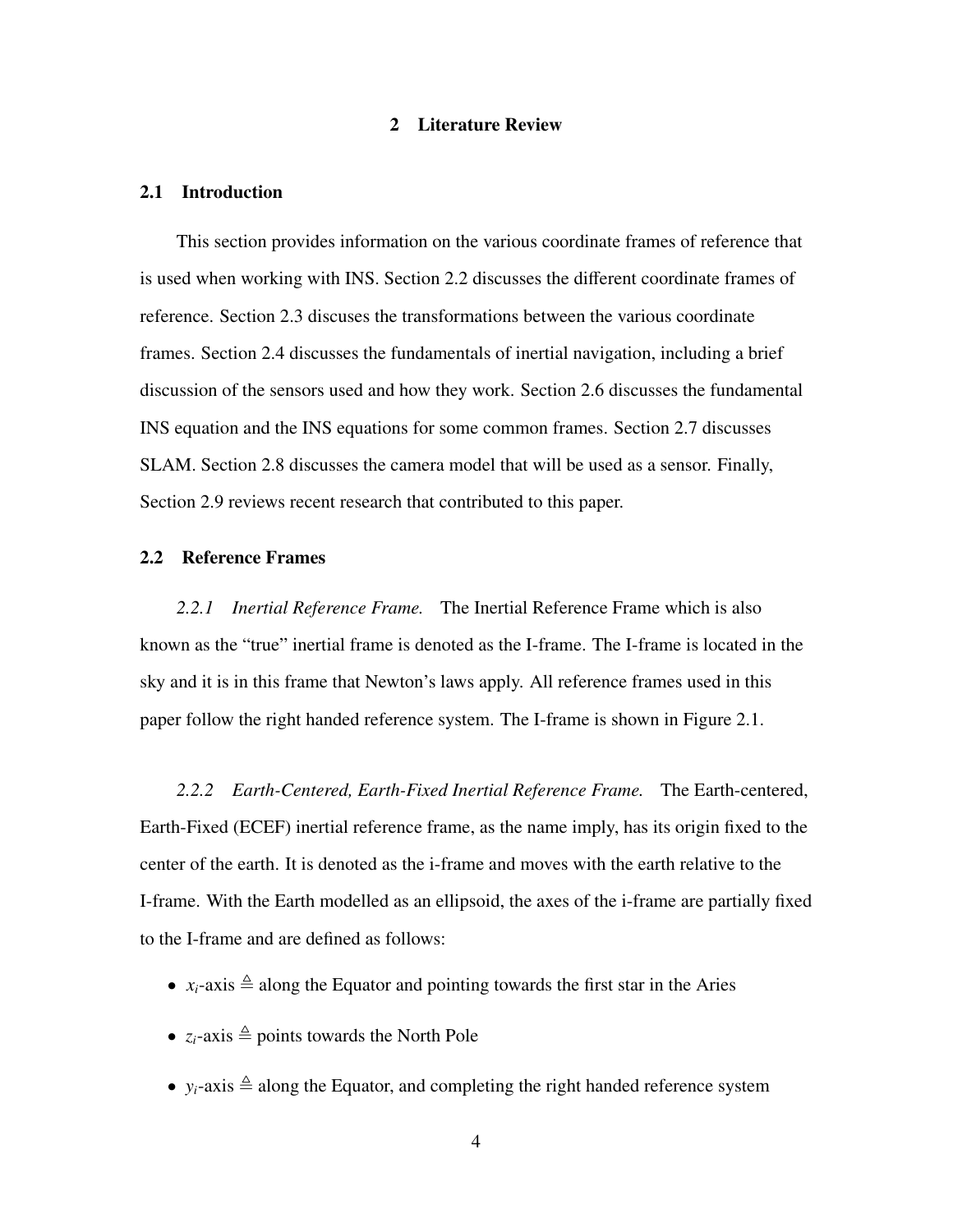

Figure 2.1: The I-frame

The i-frame in the earth model is shown in Figure 2.2.

*2.2.3 Earth-fixed Reference Frame.* The Earth-fixed reference frame has its origin fixed to an arbitrary point on the surface of the Earth. The axes of the e-frame are defined as follows:

- $x_e$ -axis points to the North
- *ye*-axis points to the east
- *ze*-points to the gravitational center of the Earth.

The e-frame is shown in Figure 2.3. Since the e-frame is fixed to an arbitrary point on the surface of the earth, it moves at the earth rate. The rotation between the i-frame and the e-frame is denoted by  $\theta_{ie}^e$ , where  $\theta_{ie}^e$  is given by:

$$
\theta_{ie}^e = \omega_e(t - t_0)
$$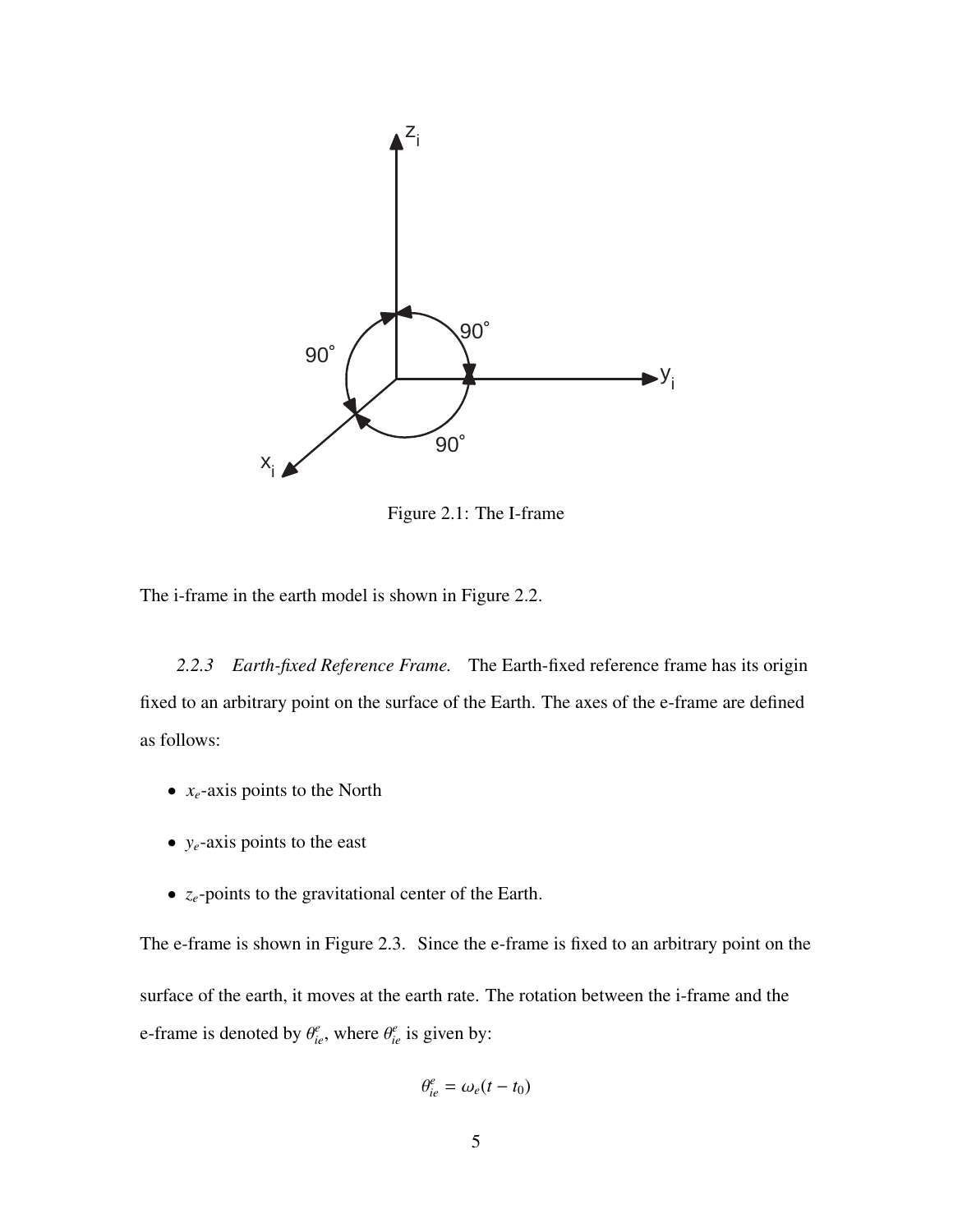

Figure 2.2: The i-frame

and  $\omega_e$  is the sidereal rate of the earth  $\approx 360^\circ / day$ 

*2.2.4 Navigation Reference Frame.* The navigation frame, also known as the local level frame is denoted as the n-frame. The origin of this reference frame is located on a plane which is tangential to the surface of the Earth, where  $z = 0$  is for the surface of the Earth. The e-frame is fixed to the earth, but the n-frame is not. The axes of the n-frame are defined as follows:

- $x_n$ -axis  $\triangleq$  points from the origin to the North pole
- $y_n$ -axis  $\triangleq$  points to the west
- $z_n$ -axis  $\triangleq$  points down away from the center of the Earth

Figure 2.4 shows the n-frame in the Earth model.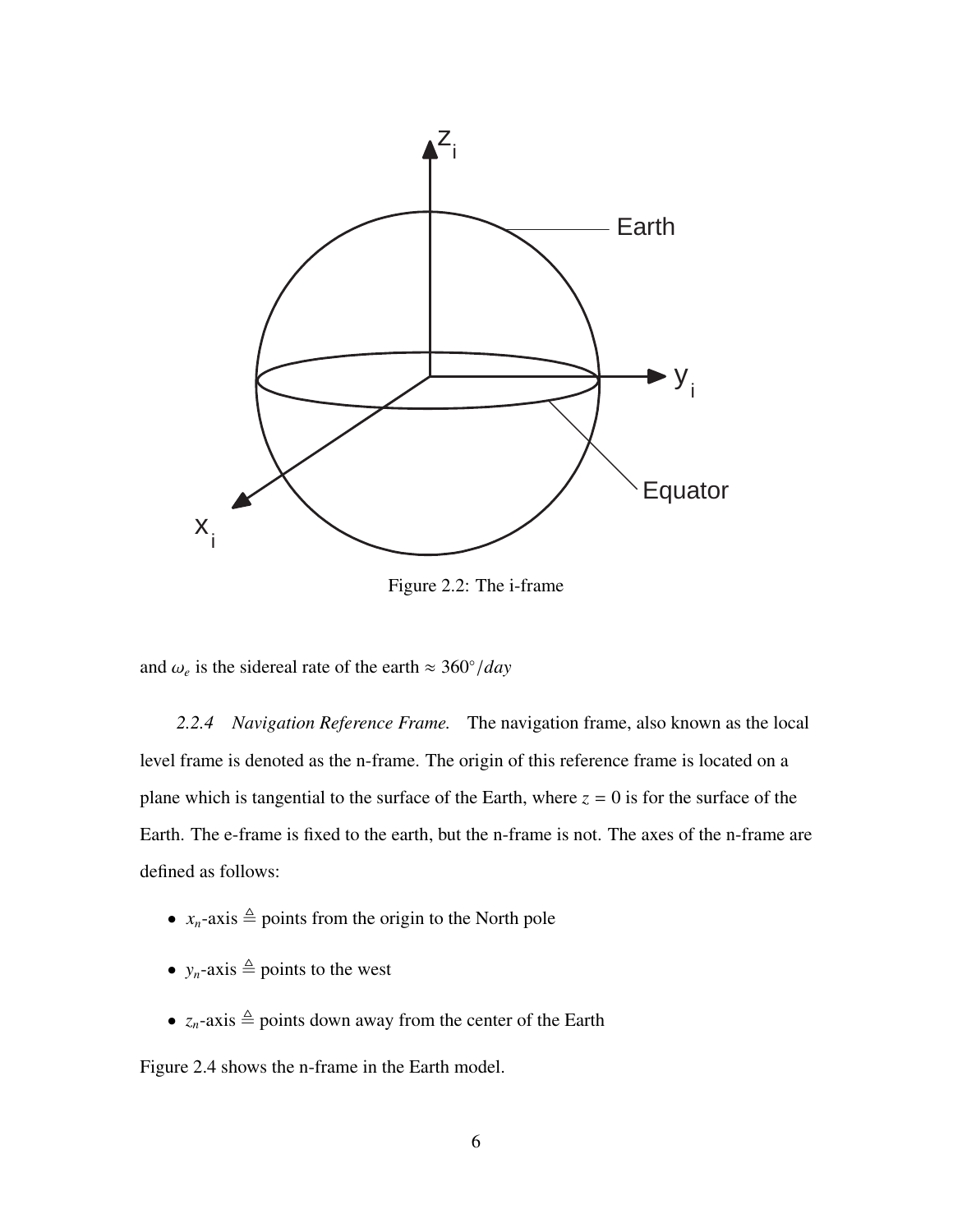

Figure 2.3: The e-frame

*2.2.5 The Body Frame.* The body frame, denoted as the b-frame is rigidly attached to the body of a vehicle (airplane, car, ship, etc.). The origin is located somewhere on the body, either the center of gravity (CG) or something measurable. The axes do not change with changes to an aircraft's trajectory or orientation of a car. Due to the fact that an aircraft loses fuel in the cause of flight and the center of gravity will consequently change, the origin of the body frame will be fixed to the origin of the camera in this paper. The body axes are defined as follows:

- $x_b$ -axis  $\triangleq$  points out of the nose of the aircraft
- $y_b$ -axis  $\triangleq$  points out of the left wing of the aircraft
- $z_b$ -axis  $\triangleq$  points out of the top of the aircraft

Figure 2.5 shows the body frame for an airplane.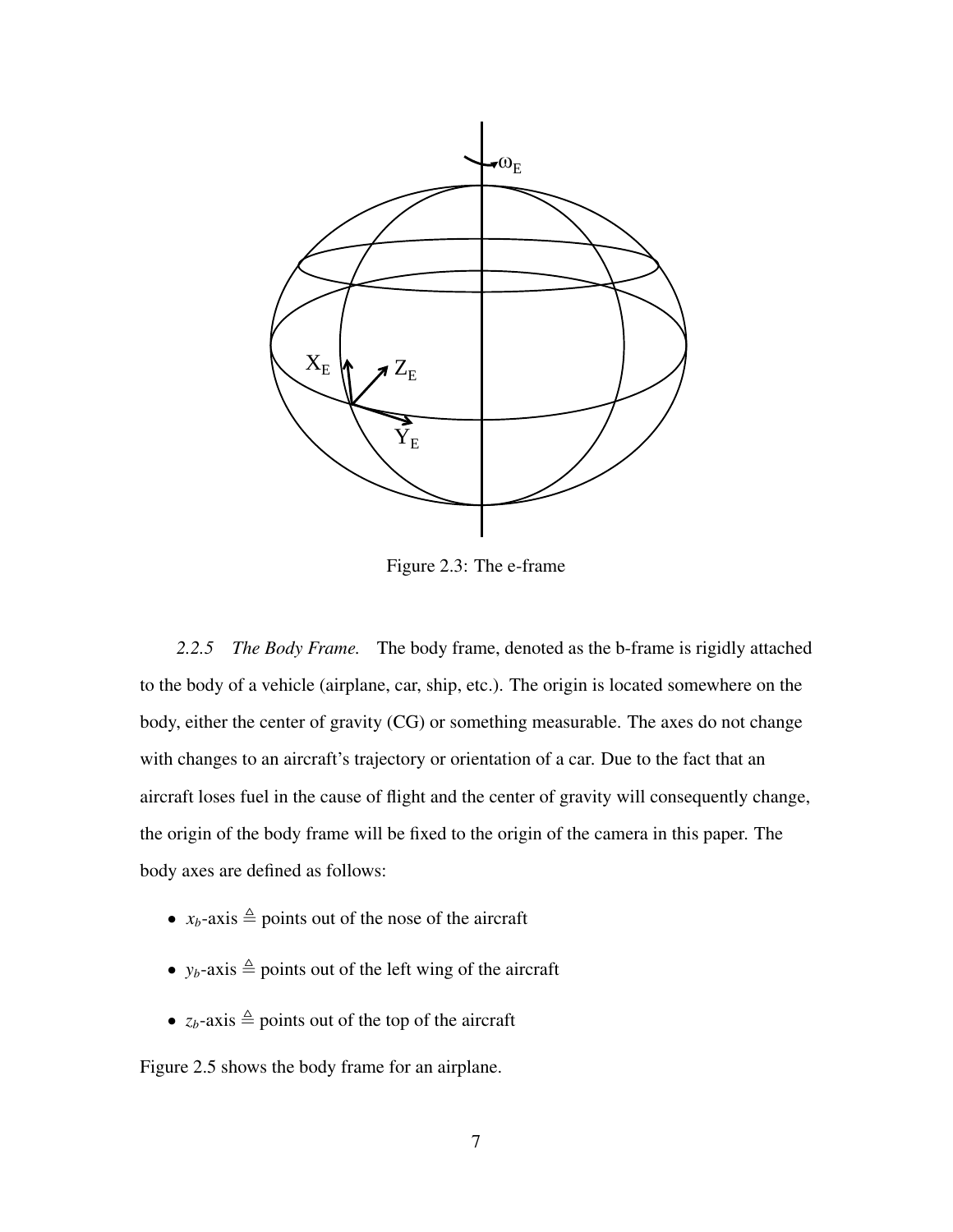

Figure 2.4: The n-frame

*2.2.6 Sensor Frame.* The sensor frame, denoted as the s-frame is defined by the designer using the right handed reference system. It is completely up to the designer to define the origin and axes of the s-frame. Figure 2.6 shows two sensors (INS and camera) with their respective s-frames in relation to the b-frame of an object whose origin is at the CG. Again, for reasons discussed in sub-section 2.2.5 the origin of the body frame will be co-located with the origin of the camera frame in this paper.

### 2.3 Coordinate System Transformations

In INS computations, it is often convenient to convert the different frames to a single frame (often the navigation frame) for easy calculations. In order to transform points and vectors from one frame to the other, there is the need to perform either translation, rotation, or both. Translation is an  $n \times 1$  vector that relates the origins of two frames of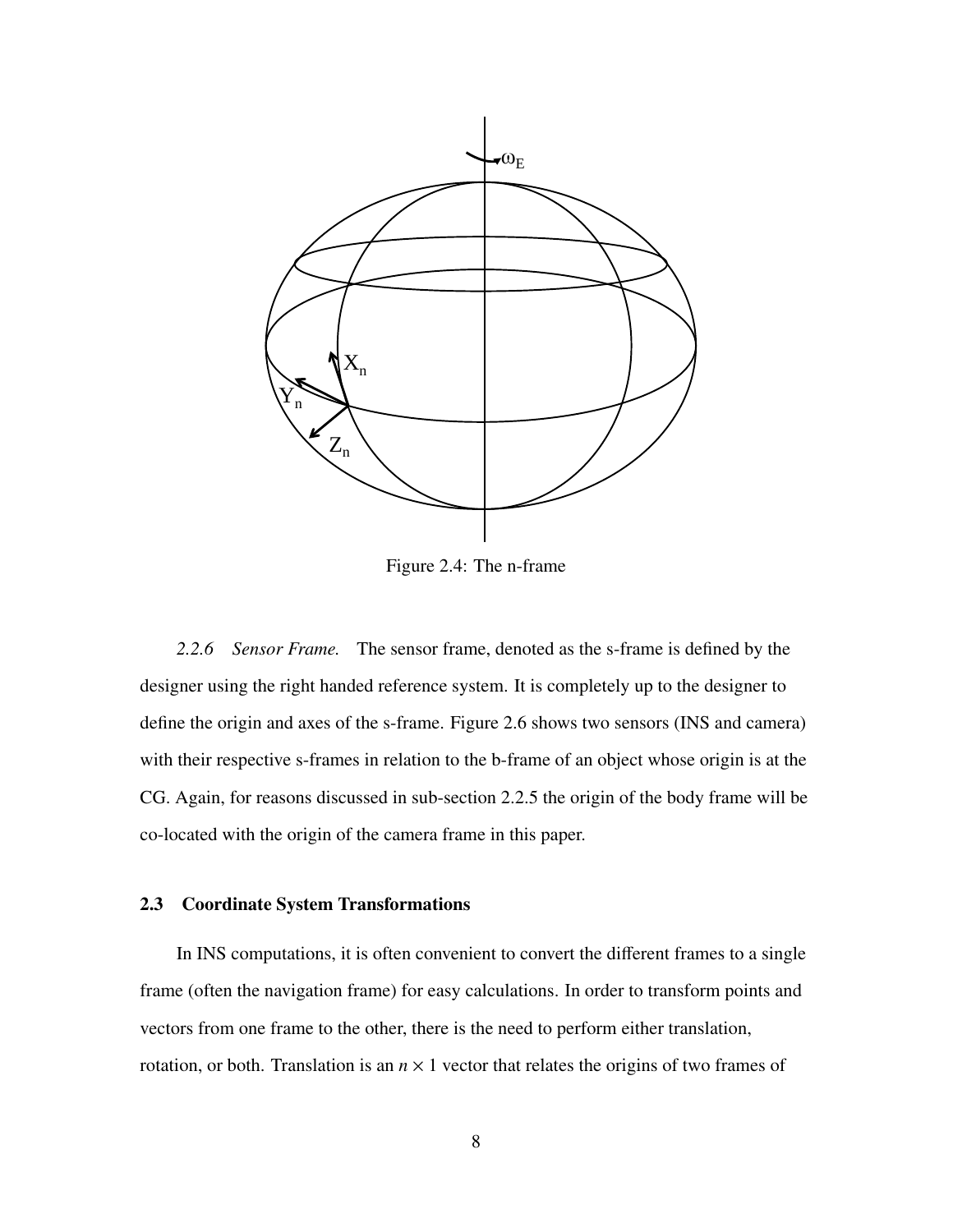

Figure 2.5: The b-frame for Airplane

interest. The translation of a point *P*, from a-frame to b-frame in the a-frame is denoted by  $P_{ab}^a$ . Rotations on the other hand are defined with respect to the orthogonal right-handed axis set. Rotation of a set of axes in one frame to another frame can be done in one of three ways, namely:

- 1. Euler angles  $(\phi, \theta, \psi)$ : This is a transformation of one frame to another by three successive rotations about three different axes taken in turn [13]. It is worth noting that the order of rotation matters; rotation in the order  $(\phi, \theta, \psi)$  is different from rotation in the order  $(\theta, \psi, \phi)$ .
- 2. Quaternions  $(4 \times 1 \text{ vector})$ : The quaternion attitude representation allows a transformation from one coordinate frame to another to be effected by a single rotation about a vector defined in the reference frame. The quaternion is a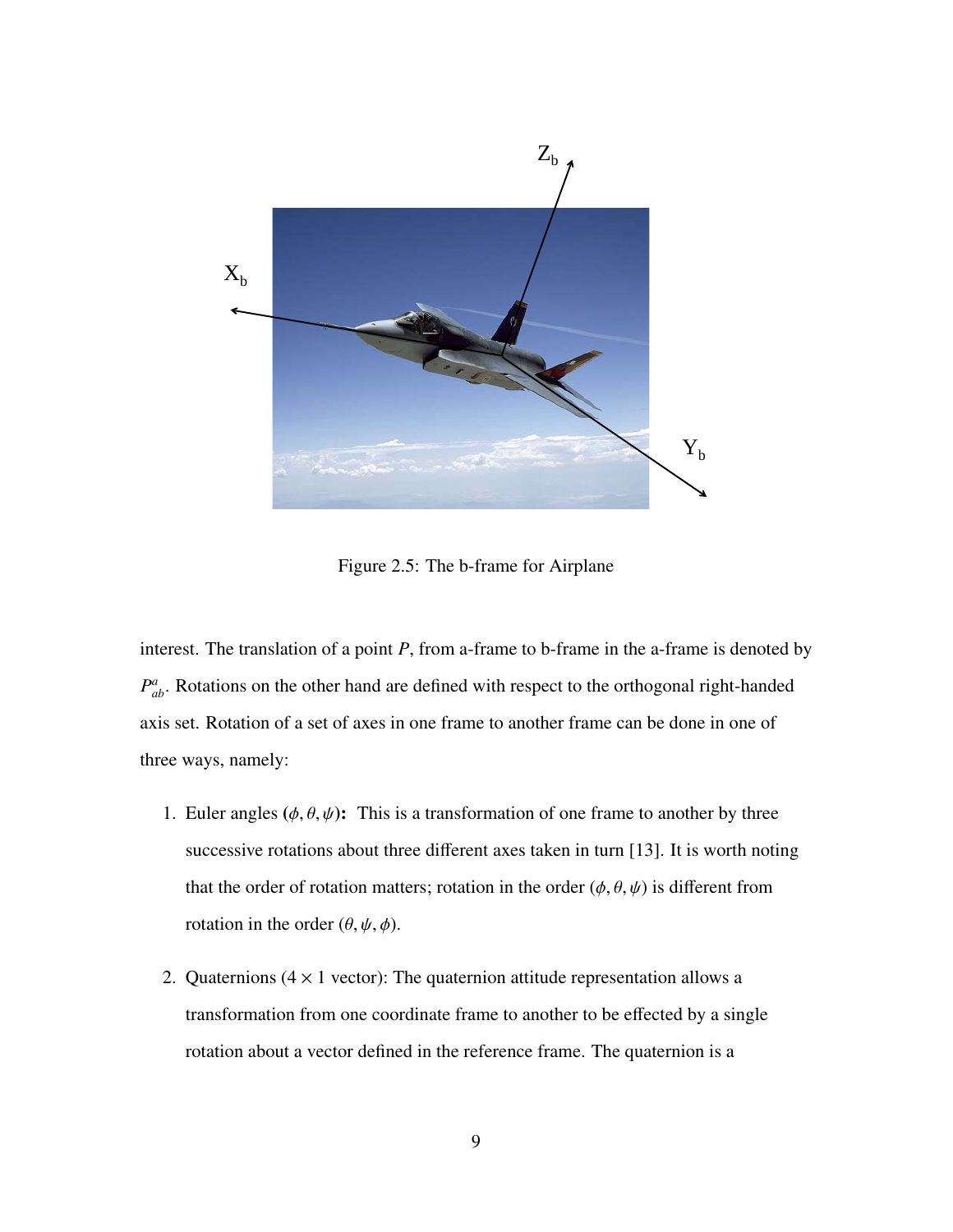

Figure 2.6: s-frame for INS Sensor and Camera

four-element vector representation, the elements of which are functions of the orientation of this vector and the magnitude of the rotation.

3. Direction Cosine Matrix (DCM)  $(3 \times 3 \text{ matrix})$ : The Direction Cosine Matrix (DCM), is a  $3 \times 3$  matrix, the columns of which represent unit vectors in body axes projected along the reference axes. The DCM from a b-frame to an a-frame is denoted by  $C^a_b$ , which is written as follows:

$$
C_b^a = \begin{bmatrix} C_{11} & C_{12} & C_{13} \\ C_{21} & C_{22} & C_{23} \\ C_{31} & C_{32} & C_{33} \end{bmatrix}
$$
 (2.1)

Where the element in the *i*th row and the *j*th column represents the cosine of the angle between the *i*-axis of the a-frame and the *j*-axis of the b-frame.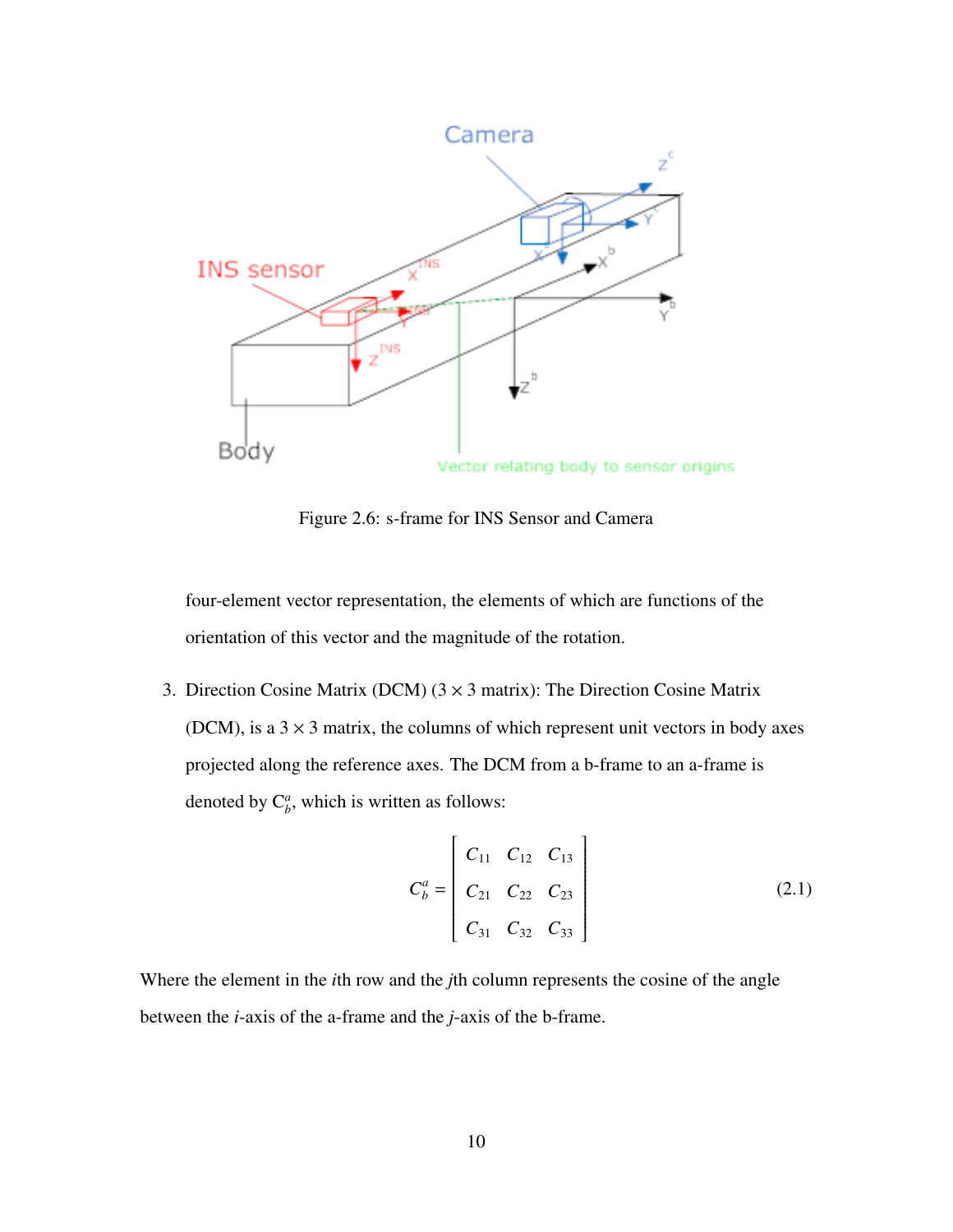This paper uses DCM for coordinate system transformations. For right-handed, orthonormal reference frames, some DCM rules are as follows:

$$
Det (C_b^a) = |C_b^a| = 1
$$
  

$$
(C_b^a)^{-1} = (C_b^a)^T = C_a^b
$$
  

$$
C_c^a = C_b^a C_c^b
$$

### 2.4 Inertial Navigation

This section provides an overview of the basic principles of inertial systems. To navigate, knowledge of the measurements of specific force and angular rates are required. These measurements are provided by an INS, which consists of accelerometers and gyros. Accelerometers measure specific force, while gyros measure angular rate. An INS is a self-contained and nonjammable navigation instrument that provides redundancy for radio navigation systems that can experience interference or be jammed; however, an INS does suffer from drift, the unbounded growth of errors over time. Even, with perfect alignment, accelerometer biases and gyro drift causes the errors in INS to grow over time [10].

# 2.5 Specific Force and Gravity

*2.5.1 Specific Force.* From Newton's Second Law of Motion, the force, *F<sup>I</sup>* acting on a body of mass  $m$ , moving with an acceleration of  $\ddot{p}_I$  in the inertial frame is given by:

$$
F_I = m\ddot{p}_I \tag{2.2}
$$

Accelerometers, as was mentioned earlier, measure specific force,  $f_I$ , and it is defined as the inertial force,  $F_I$ , per unit mass *m*, required to produce the acceleration  $\ddot{p}_I$ . This relationship is given by Equation 2.3.

$$
f_I \triangleq \frac{F_I}{m} \approx f_i \tag{2.3}
$$

Examples of inertial forces include spring force, friction, lift, thrust, and support.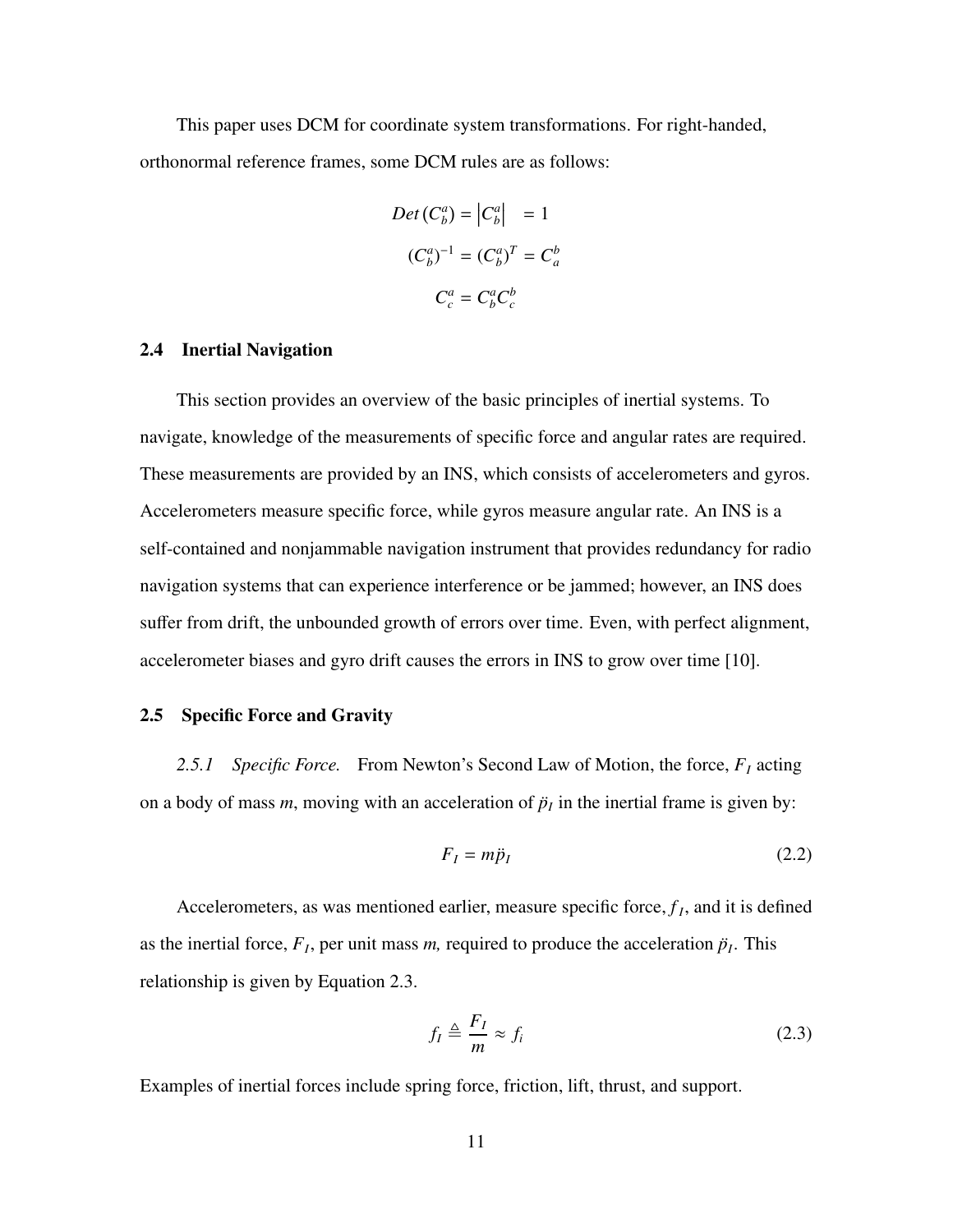

Figure 2.7: Relationship Between g, G and Earth's Rate of a Point Mass

2.5.2 *Gravity*. The acceleration  $\ddot{p}_I$ , acting on a particle in a gravitational field is given by the fundamental equation of inertial navigation as:

$$
\ddot{p}_I = f_i + G_i \tag{2.4}
$$

Gravity *g*, is then defined by equation 2.5 below.

$$
g = G(p) - \Omega_{ie}\Omega_{ie}p \tag{2.5}
$$

where G is the Earth's gravitational force acting on the particle at position *p* and Ω*ie* is the centrifugal force pulling outward due to the rotation of the earth. It is worth noting that gravity is not an inertial force. This relationship is as depicted in Figure 2.7.

This effect is not very significant, since the centrifugal force is only a fraction of the gravitational force:

$$
\|\Omega_{ie}\Omega_{ie}p\| \approx \frac{1}{300} \|G(p)\|
$$
\n(2.6)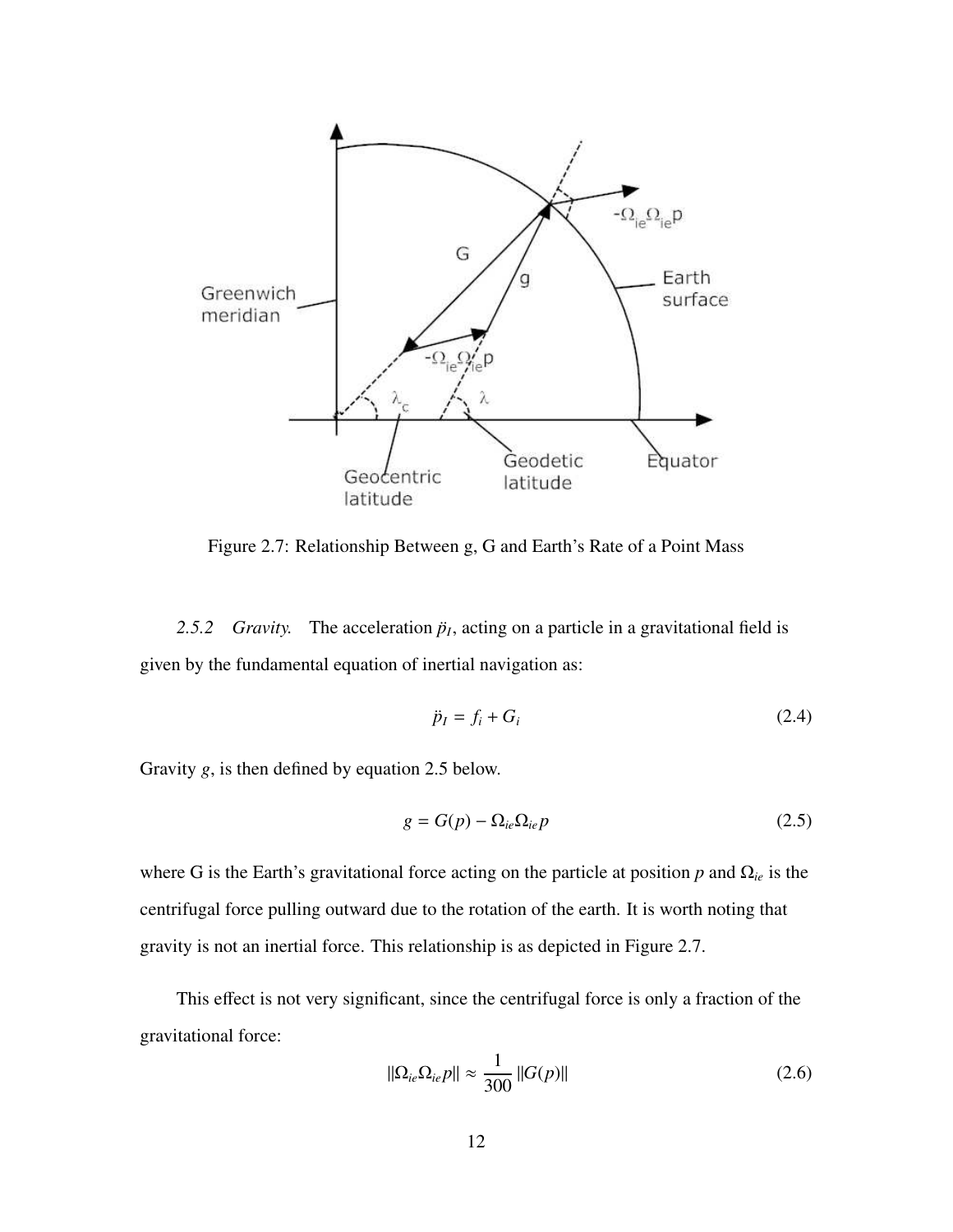### 2.6 INS Equation

Consider relating the time derivative of vectors in rotating reference frames. From vector addition:

$$
\mathbf{r}_{a_0p}^a = \mathbf{r}_{a_0b_0}^a + \mathbf{r}_{b_0p}^a \tag{2.7}
$$

where  $\mathbf{r}_{a_0 p}^a$  and  $\mathbf{r}_a^a$  $a_{a_0b_0}$  and it is the desire to find  $\mathbf{r}_b^a$  $_{b_0 p}^a$  in the *b*-frame:

$$
\mathbf{r}_{b_{0}p}^{b} = \mathbf{C}_{a}^{b} \mathbf{r}_{b_{0}p}^{a} = \mathbf{C}_{a}^{b} (\mathbf{r}_{a_{0}p}^{a} - \mathbf{r}_{a_{0}b_{0}}^{a}) = \mathbf{C}_{a}^{b} \mathbf{r}_{a_{0}p}^{a} + \mathbf{r}_{b_{0}a_{0}}^{b}
$$
(2.8)

For short-hand, write as

$$
\mathbf{p}^b = \mathbf{C}_a^b \mathbf{p}^a + \mathbf{r}_{ba}^b \tag{2.9}
$$

Taking the time derivative of p *<sup>b</sup>* yields:

$$
\frac{d}{dt}\left(\mathbf{p}^b\right) \triangleq \mathbf{v}^b = \frac{d}{dt}\left(\mathbf{C}_a^b\right)\mathbf{p}^a + \mathbf{C}_a^b \frac{d}{dt}\left(\mathbf{p}^a\right) + \frac{d}{dt}\left(\mathbf{r}_{ba}^b\right) \tag{2.10}
$$

$$
= \mathbf{C}_{a}^{b} \mathbf{\Omega}_{ab}^{a} \mathbf{p}^{a} + \mathbf{C}_{a}^{b} \frac{d}{dt} \left( \mathbf{p}^{a} \right) + \frac{d}{dt} \left( \mathbf{r}_{ba}^{b} \right)
$$
 (2.11)

$$
\mathbf{v}^{b} = \frac{d}{dt} \left( \mathbf{r}_{ba}^{b} \right) + \mathbf{C}_{a}^{b} \left( \mathbf{\Omega}_{ab}^{a} \mathbf{p}^{a} + \mathbf{v}^{a} \right)
$$
 (2.12)

where  $\frac{d}{dt}(\mathbf{r}_{ba}^b)$  accounts for the relative velocity betwwen the *a*-frame and *b*-frame,  $C_a^b \Omega_{ab}^a p^a$  is the instantaneous velocity of *p* relative to the *b*-frame due to the relative rotation of the *a*-frame, and  $\mathbb{C}_a^b \mathbf{v}^a$  is the instantaneous velocity of *p* in the *a*-frame transformed into *b*-frame. Taking another time derivative of Eq. 2.12 results in:

$$
\frac{d}{dt}\left(\mathbf{v}^{b}\right) \triangleq \mathbf{a}^{b} = \frac{d^{2}}{dt^{2}}\mathbf{r}_{ba}^{b} + \frac{d}{dt}\left[\mathbf{C}_{a}^{b}\left(\mathbf{\Omega}_{ab}^{a}\mathbf{p}^{a} + \mathbf{v}^{a}\right)\right]
$$
\n(2.13)

$$
= \ddot{\mathbf{r}}_{ba}^b + \frac{d\mathbf{C}_a^b}{dt} (\mathbf{\Omega}_{ab}^a \mathbf{p}^a + \mathbf{v}^a) + \mathbf{C}_a^b \frac{d(\mathbf{\Omega}_{ab}^a \mathbf{p}^a + \mathbf{v}^a)}{dt}
$$
(2.14)

$$
= \ddot{\mathbf{r}}_{ba}^b + \left(\mathbf{C}_a^b \mathbf{\Omega}_{ab}^a \right) (\mathbf{\Omega}_{ab}^a \mathbf{p}^a + \mathbf{v}^a) + \mathbf{C}_a^b (\dot{\mathbf{\Omega}}_{ab}^a \mathbf{p}^a + \mathbf{\Omega}_{ab}^a \mathbf{v}^a) + \mathbf{C}_a^b \mathbf{a}^a \tag{2.15}
$$

$$
\mathbf{a}^b = \ddot{\mathbf{r}}_{ba}^b + \mathbf{C}_a^b [(\mathbf{\Omega}_{ab}^a \mathbf{\Omega}_{ab}^a + \dot{\mathbf{\Omega}}_{ab}^a) \mathbf{p}^a + 2\mathbf{\Omega}_{ab}^a \mathbf{v}^a + \mathbf{a}^a]
$$
(2.16)

Eq. 2.16 represents the fundamental relationship for an INS.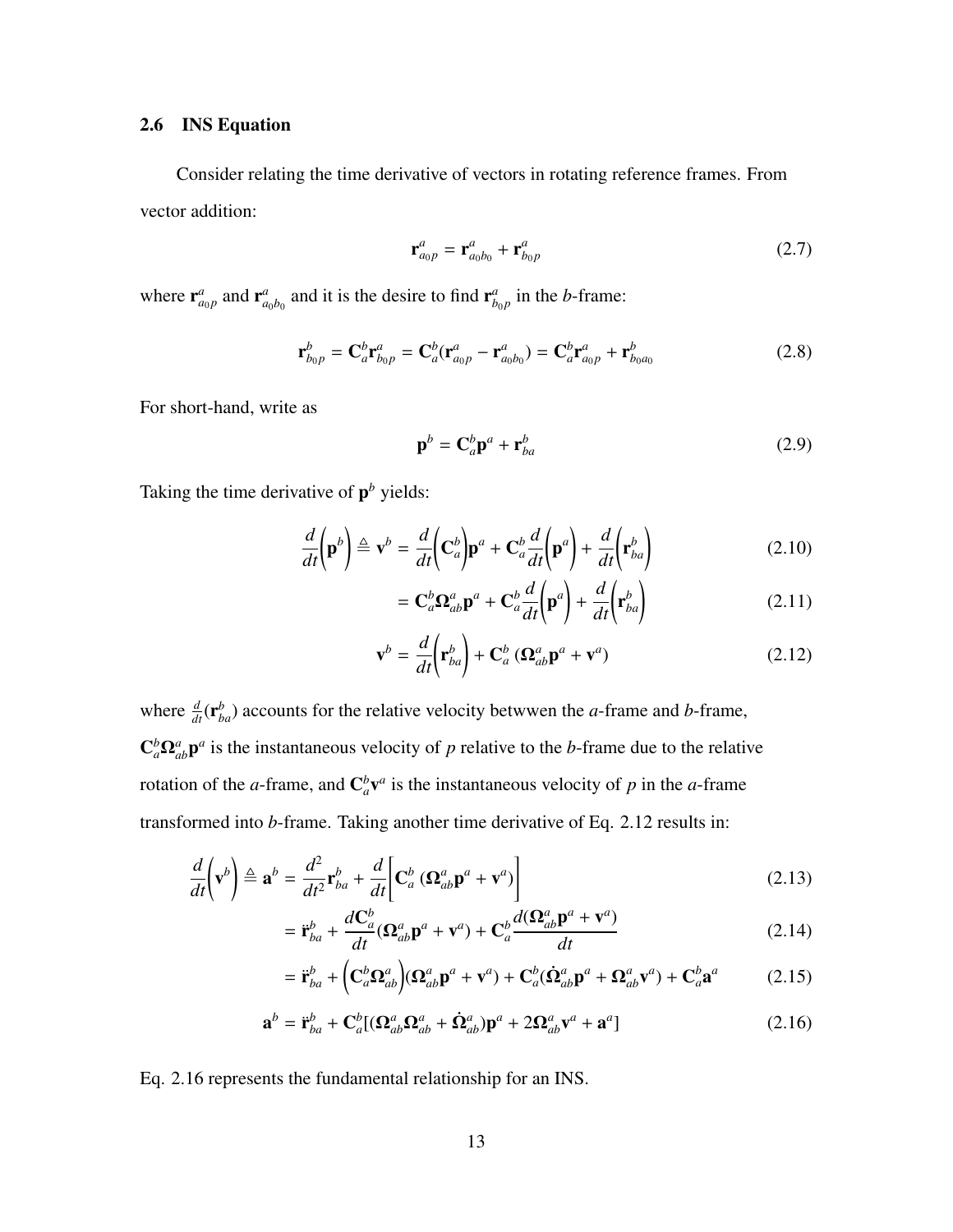*2.6.1 INS Equations for Common Frames.* The previous section dealt with INS equations for some arbitrary frames. This section will briefly provide the strapdown INS equations for the following frames:

*2.6.1.1 Strapdown INS Equation in i-frame.* In the i-frame, Eq. 2.16 reduces

$$
\frac{d^2 p_i}{dt^2} = C_b^i f_b + g_i \tag{2.17}
$$

*2.6.1.2 Strapdown INS Equation in e-frame.* In the e-frame, Eq. 2.16 reduces

$$
\frac{d^2 p_e}{dt^2} = C_b^e f_b + g_e - 2\Omega_{ie}^e v_e
$$
 (2.18)

*2.6.1.3 Strapdown INS Equation in n-frame.* In the n-frame, Eq. 2.16 reduces

$$
\frac{d^2 p_n}{dt^2} = C_b^n f_b + g_n - (2\Omega_{ie}^n v_n + \Omega_{en}^n) v_n \tag{2.19}
$$

## 2.7 SLAM

to

to

to

Maps are needed to depict an environment for planning and navigation. They may or may not be readily available depending on the environment of interest. In the case that they are not readily available (due to topographical changes or an unfamiliar indoor environment), the techniques of SLAM come in very handy. SLAM is a process by which a mobile robot or an autonomous vehicle can build a map of an environment and at the same time use this map to deduce its location [2]. The essential SLAM problem is shown in Figure 2.8 [2]

To understand SLAM, consider a mobile robot having an onboard sensor, a camera for example, moving through an unknown environment with no *a priori* information about the environment. The robot probabilistically estimates its own position and uses the onboard camera to estimate the position of unknown landmarks. It is a recursive process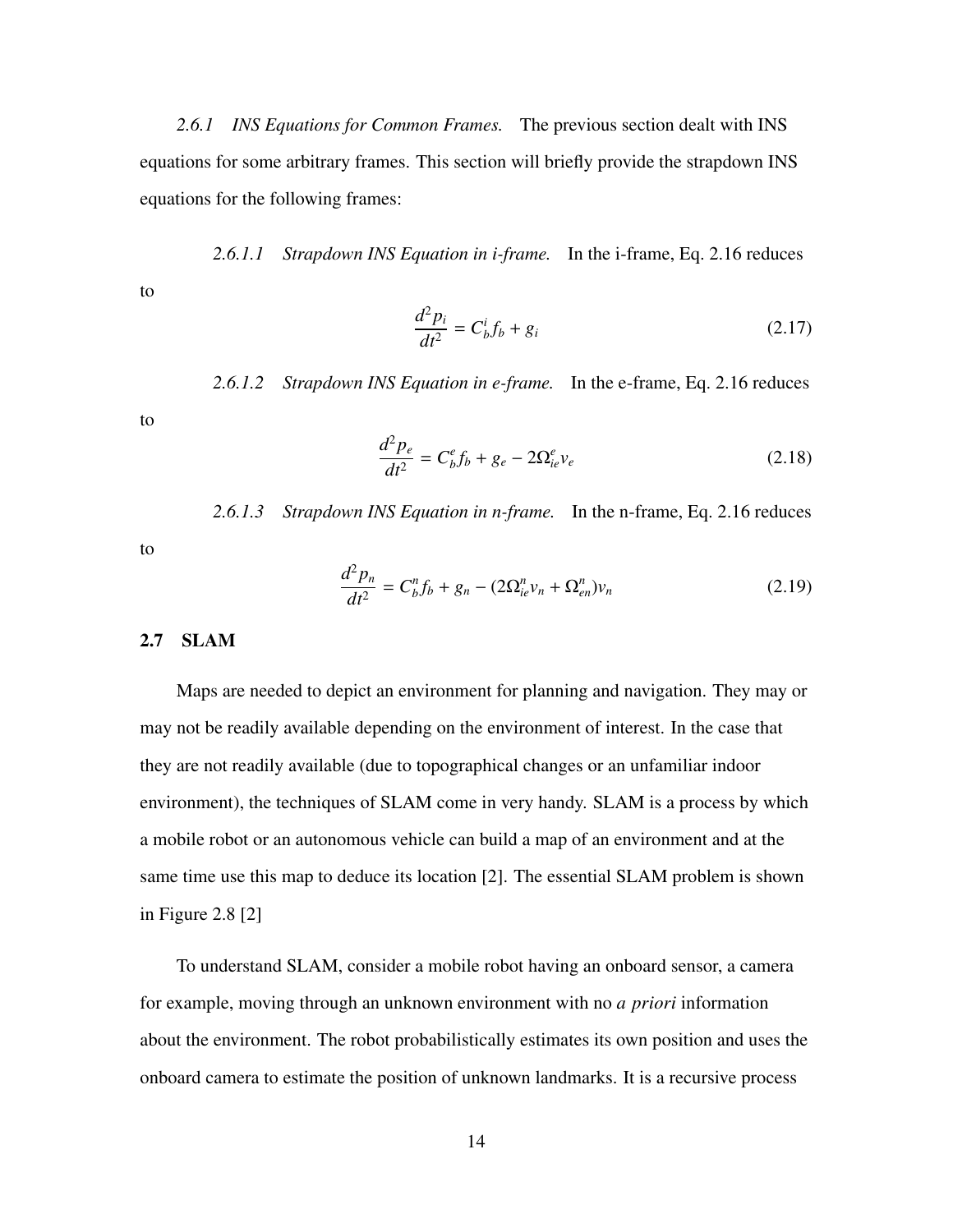

Figure 2.8: **Basic SLAM Problem.** The essential problem of SLAM requires the simultaneous estimation of both robot or autonomous vehicle and landmark positions. Neither position is truly known[2].

where the robot uses its position to estimate the position of unknown ground features and then uses the the estimates of the ground features to estimate its own position. This recursive process is typically achieved through the use of a Kalman Filter (KF).

With the introduction of each additional unknown ground feature, the states used in the State Space (SS) equation of the KF increases depending on the type information required by the KF for its estimation. In this paper, the *x* and *y* positions of stationary ground features are the informtation of interest so with the addition of an unknown ground feature whose position is to be estimated, the states in the SS of the KF increase by two. This is because stationary ground features are at zero elevation, so only the *x* and *y* positions of the ground features are considered. Likewise, with the drop of ground feature by the sensor (camera) because it is no longer in its FOV the states in the SS of the KF decrease by two.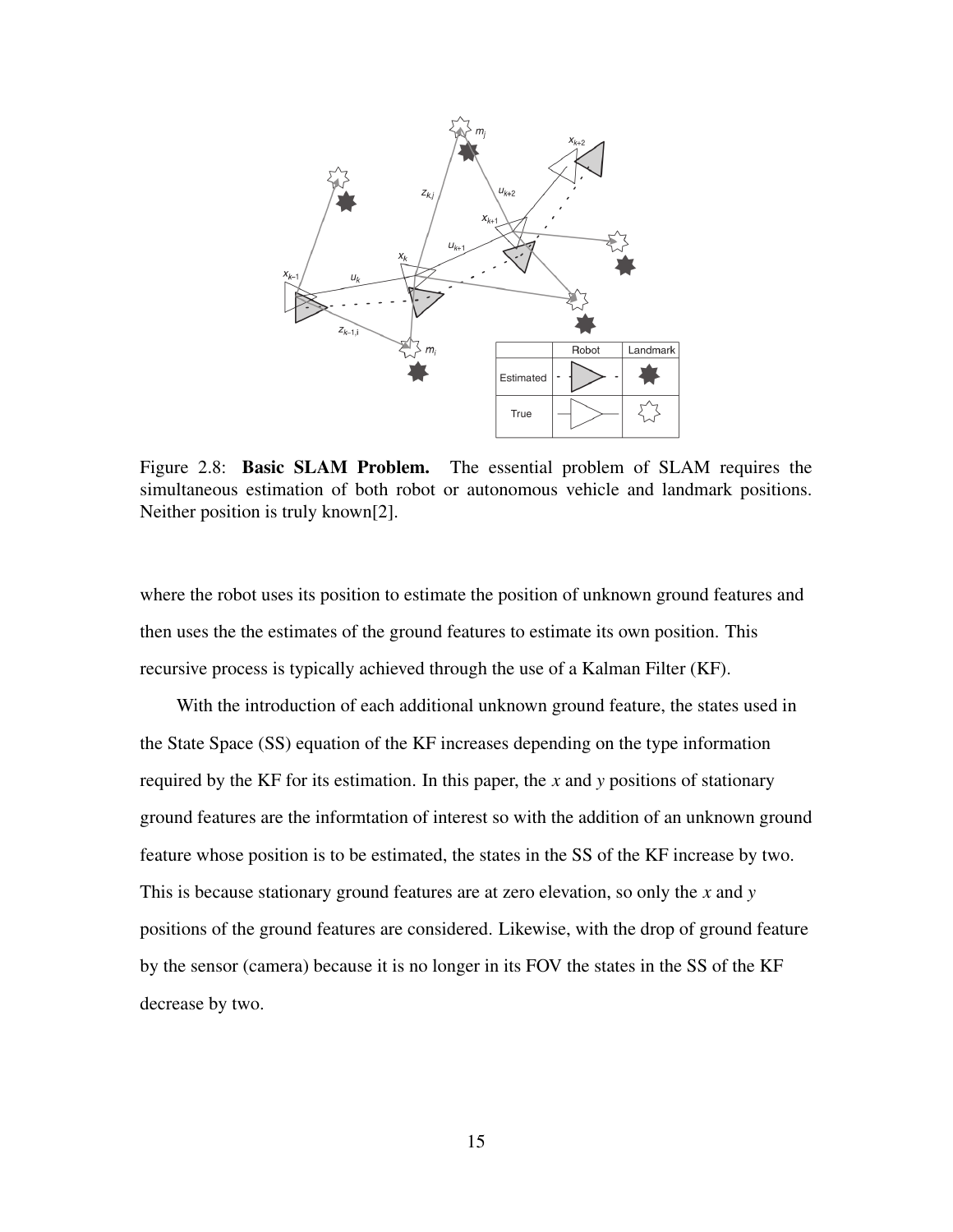### 2.8 Camera Model

In this paper, the camera will be modelled as the basic pinhole camera where it is assumed that there are no camera distortions. Camera caliberation will therefore not be considered. The basic pinhole camera is shown in Figure 2.9. The focal length of the



Figure 2.9: **Pinhole Camera Geometry.** C is the camera centerand p the principal point. The camera center is placed at the coordinate origin [4].

camera is *f*. Features are considered as points which are projected in space onto an image plane. A point in space with coordinates  $X = (X, Y, Z)^T$  is projected onto the image plane. From the geometry, it can be computed by similar triangles that  $(X, Y, Z)^T$  maps onto the point  $(fX/Z, fY/Z, f)^T$  on the image plane[4]. Ignoring the final image coordinate, it can be seen that

$$
(X, Y, Z)^{T} \mapsto (fX/Z, fY/Z)^{T}
$$
\n(2.20)

### 2.9 Recent Research

In [10], Pachter et. al researched the idea of using bearings-only measurements for aiding INS. This was a theoretical work, where no simulations or empirical data were used to substantiate the theory. The significance of this research was the development of the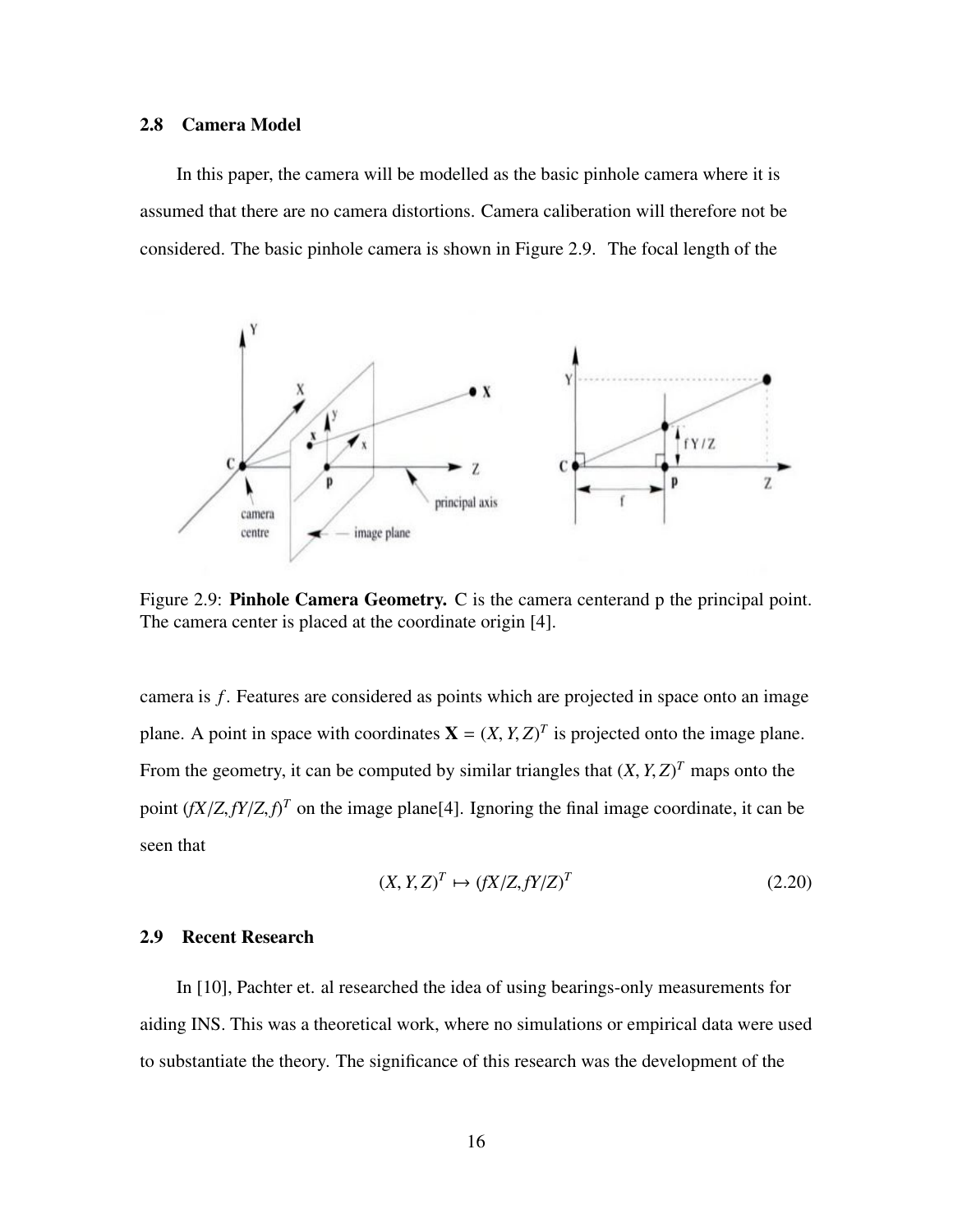mathematics for observing the Line Of Sight (LOS) angle measurements to a ground feature over time and using that information to update an INS. The update was theorized to constraining the unbounded errors developed by an INS if it were allowed to operate freely.

In [3], Giebner aided an aircraft INS using visual measurements when the aircraft flies in a circular orbit around a several ground features. A KF was used to achieve the aiding and this was done both in simulation and in an actual test environment. It was found that the uncertainty in the aircraft's position after six minutes of flight time, was reduced from 350 meters, in the unaided INS case, down to 50 meters, in the aided INS case, when the visual measurements were combined with barometric altimeter readings.

In [9], Pachter and Mutlu explored the observability of a vision-aided INS. The bearing measurements used were time dependent because the position of the ground feature(s) being tracked by the aircraft changed with time. The time dependent measurement matrix prompted the use of observability Grammian. It was determined that using the bearings-only visual measurements of a single ground feature to aid the INS, the observability Grammian was rank deficient, making the INS aiding action incomplete. In order for full rank observability Grammian and thereby have complete INS aiding action, a second ground feature had to be simultaneously tracked. Complete INS aiding action means all of the navigation states receive some improvement from the measurement when compared to the unaided INS.

In [2], Durrant-Whyte and Bailey provided the origins of SLAM. It was shown how various filter methods can be used to implement SLAM using the limited information in a robot's environment. The uncertainty of detected features, as well as the navigation estimate, was shown to be dependent on the number of measurements taken. The more measurements that were taken, the less the uncertainty. In a scenario where a robot was remotely piloted through an indoor environment, a pilot with no visual access of the robot,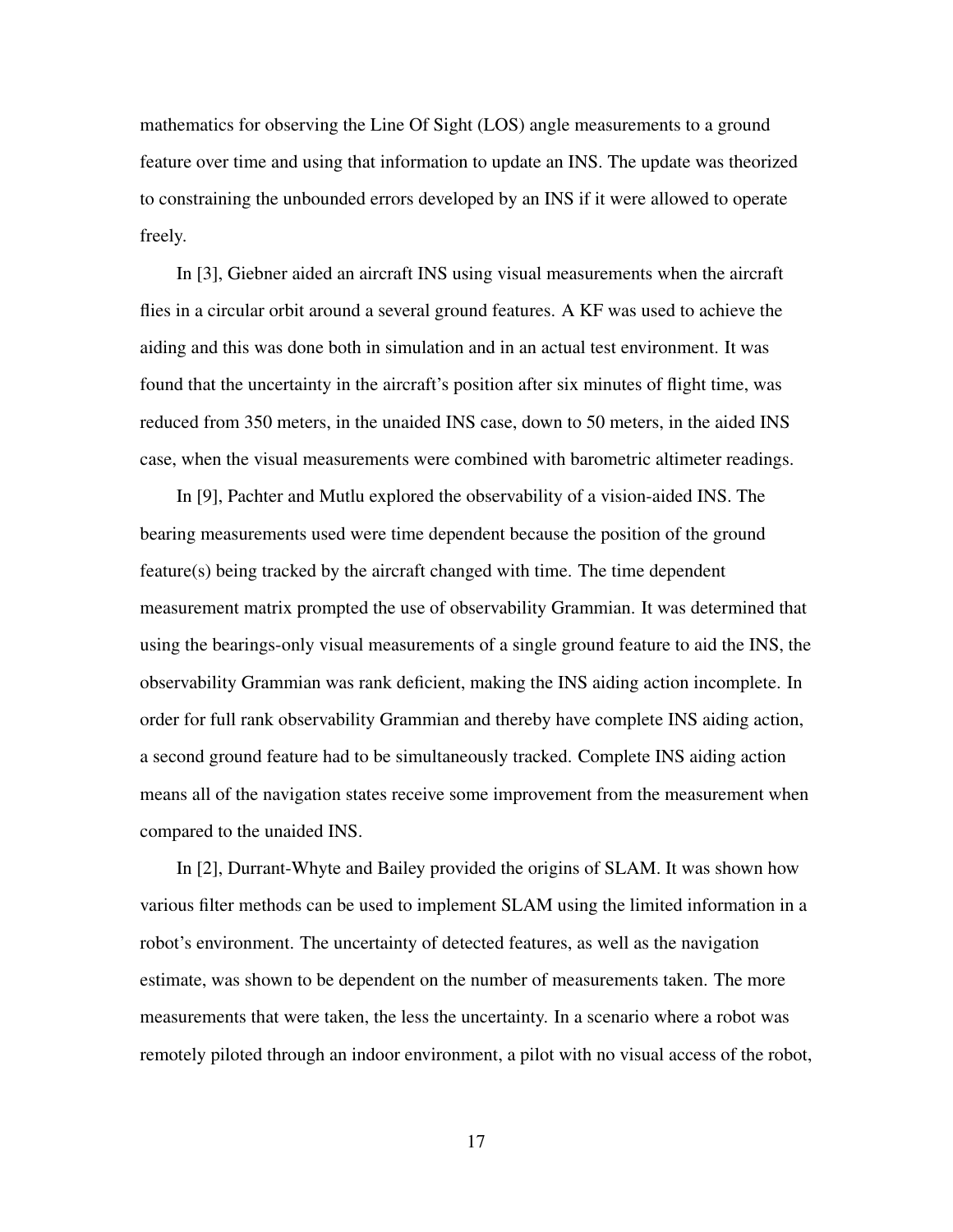the robot autonomously returned to its starting point using map that it build up during the navigation process.

In [14], Veth looked at the fusion of imaging and inertial sensors for navigation. A statistical feature projection technique was developed which utilizes inertial measurements to predict vectors in the feature space between images. The feature matches and inertial measurements were used to estimate the navigation trajectory on-line using an extended Kalman filter.

This paper is a continuation of [12]. In [12] it was shown using covariance analysis that the rate of growth of position uncertainty is significantly reduced when the aircraft uses terrain features bearing measurements to aid the INS. The same applies to the uncertainty in velocity and the aircraft's Euler angles. The method used for geolocating new ground features were crude, where only the aircraft position was used in the geolocation process. This paper will look at a more accurate method (include the other navigation states in the geolocation of ground features) of calculating the covariances and implement a KF in a simulation analysis to substantiate the theory.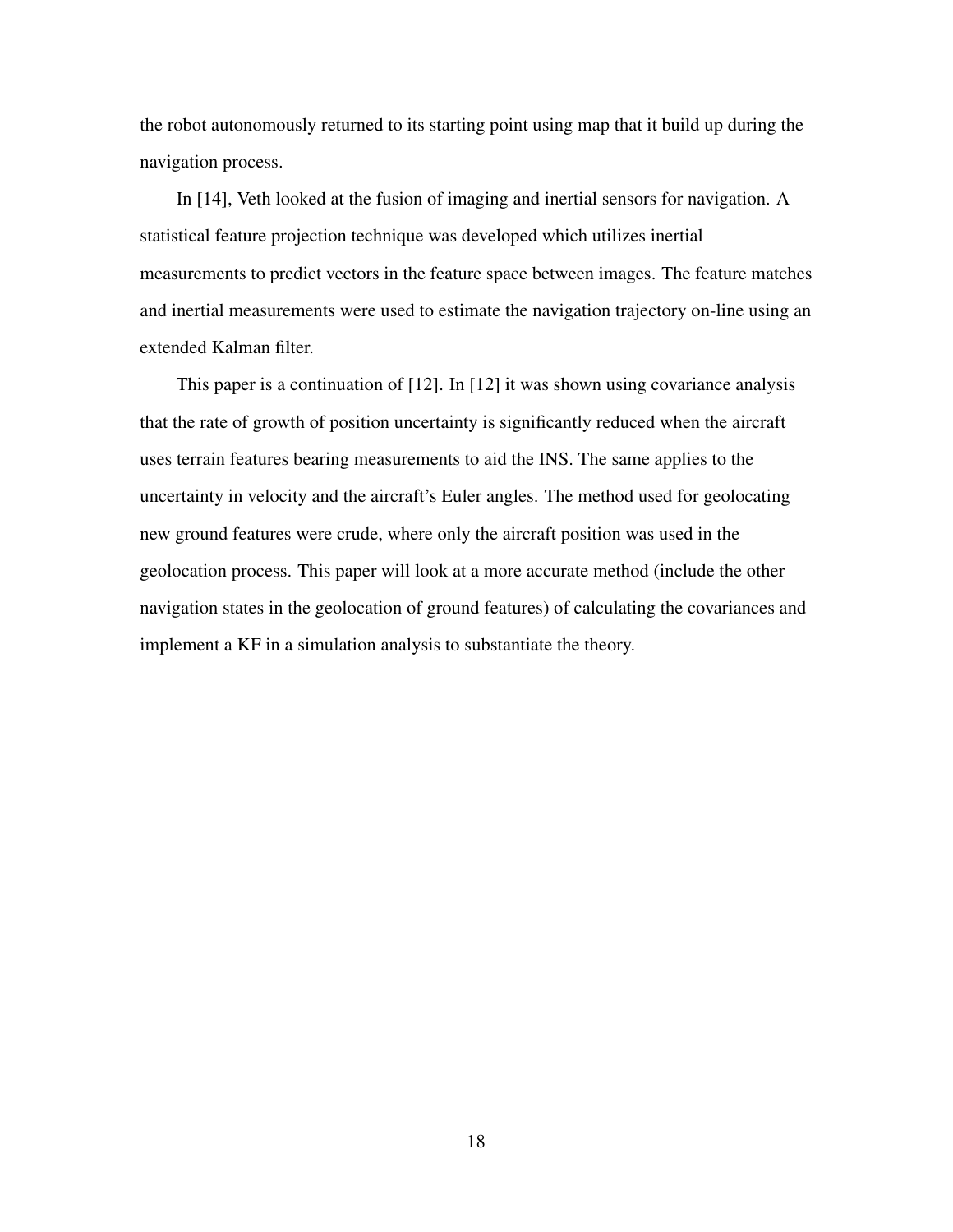# 3 Methodology

#### 3.1 Introduction

This chapter is broken up into three main sections. Section 3.2 discusses the navigation scenario that is considered for the dynamics model development. Section 3.3 discusses the approach that is taking in calibrating the unaided INS with small angle assumptions, measurement model development, the measurement equations that are sent to the KF, and how the calculations are accomplished. Section 3.4 discusses the performance of the aided INS, which includes the KF and its initialization at the beginning of each epoch.

#### 3.2 Development

The navigation scenario is as follows:

*3.2.1 Aircraft Trajectory.* The aircraft is flying wings-level at a constant altitude *h*. The ground speed of the aircraft is constant and the aircraft flies in the positive  $x_n$ direction.

*3.2.2 INS Alignment.* The initial INS alignment is considered to be "perfect". That is, at the start of the flight at altitude *h* and velocity  $\nu$  in the positive  $x_n$  direction, the exact aircraft's position, velocity, and attitude are known with very small errors. The emphasis is on the contribution of the inertial instruments' errors to the INS navigation state errors. In this respect it is assumed that the *x*, *y*, and *z* accelerometers are of the same quality; also the *x*, *y*, and *z* gyroscopes are of the same quality and the instruments' measurement error is modeled as a random bias.

*3.2.3 Terrain Features Assumptions.* At all time two ground features need to be tracked for observability [9]. Thus, it is assumed that the position of the first two ground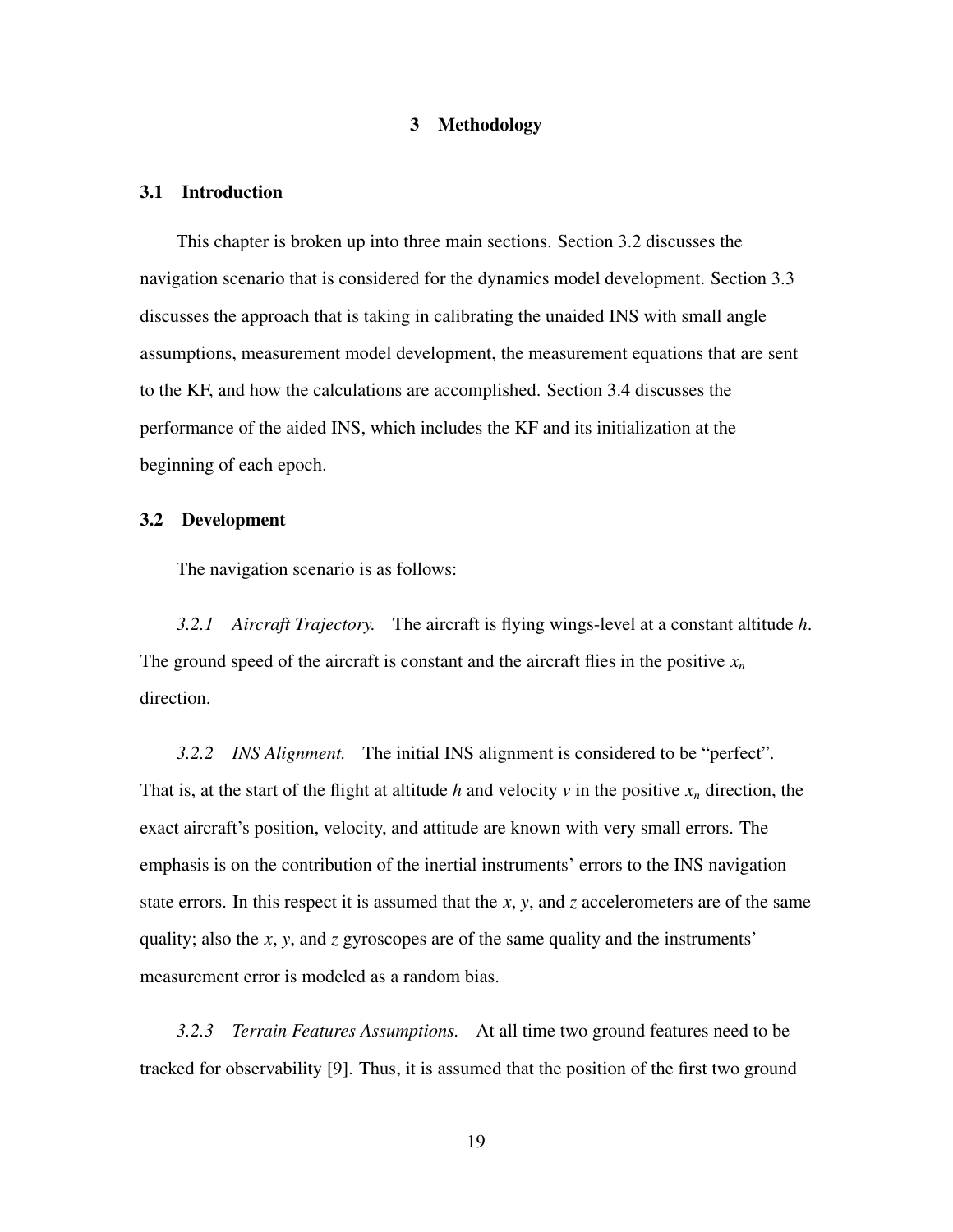features to come into the aircraft camera's field of view are known. The position of subsequent features are not known but these are geolocated as they come into the camera's field of view a la SLAM. Bearing measurements to these newly acquired features are ` subsequently taken, hence the "bootstrapping" concept. Obviously, for vision-aided navigation to be possible, one cannot fly over featureless terrain and the features need to be more or less regularly spaced. Hence, without loss of generality it is assumed that the features are nominally equally spaced in the positive  $x_n$  direction and are at zero, a.k.a. known, elevation. Two scenarios are considered. First the ground features are arranged in a perfect straight line along the aircraft's trajectory, and second, the ground features are laterally staggered  $y_p$  meters about the  $x_n$  axis. Thus, in the first navigation scenario,  $y_p$  is zero meters and all the terrain features are on the  $x_n$  axis. The Earth is assumed flat and nonrotating. This assumption is reasonable considering the relatively short range and/or the tactical grade specification of the gyros and accelerometers of small Unmanned Aerial Vehicles (UAVs) for which this autonomous navigation system is being developed.

Kalman filtering in a SLAM scenario where the aircraft uses inertial navigation is considered. Our novel approach to SLAM is rooted in the theory of inertial navigation, as opposed to robotics or computer science.

#### 3.3 Approach and Model Description

*3.3.1 Dynamics.* The navigation n-frame is the Earth fixed "inertial"  $(x_n, y_n, z_n)$ frame. The aircraft's body axes are  $(x_b, y_b, z_b)$ . The aircraft's and camera's position in the navigation frame is  $(x, y, z)$ , with  $\psi$ ,  $\theta$ , and  $\phi$  as its Euler angles. A strapdown [13] INS arrangement is considered. When flying over a non-rotating and flat Earth as shown in Figure 3.1, the INS error dynamics can be considerably simplified [11], [12], [13]. The simplified dynamics of the INS errors in state space notation, also known as the error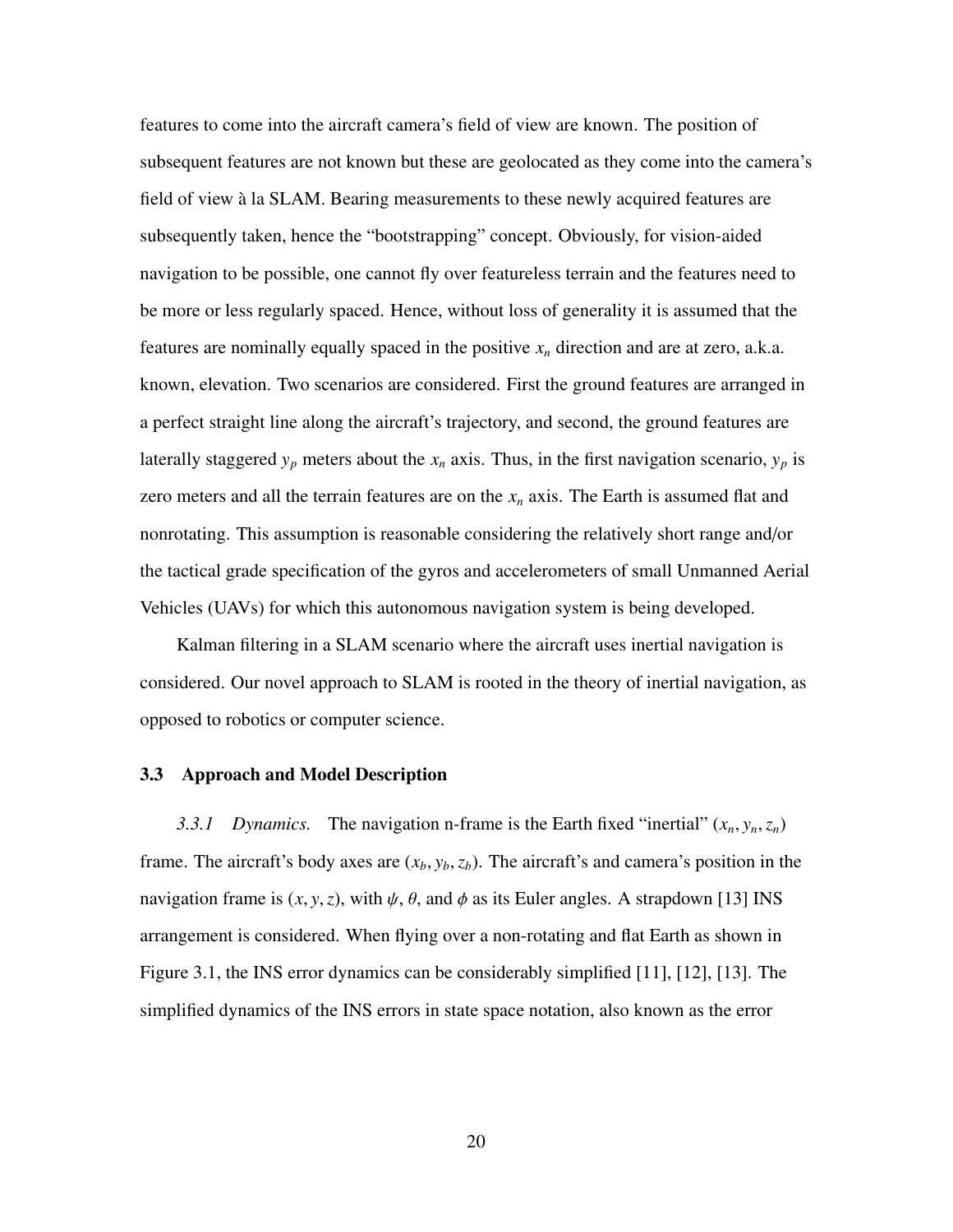equations, are  $\delta \dot{\mathbf{x}} = \mathbf{A} \delta \mathbf{x} + \mathbf{\Gamma} \delta \mathbf{u}$ , where the navigation error state vector  $\delta \mathbf{x}$  given by

$$
\delta \mathbf{x} = \left[ \begin{array}{cc} \delta \mathbf{P} & \delta \mathbf{V} & \delta \mathbf{\Psi} \end{array} \right]^T \tag{3.1}
$$

are the errors in the navigation state's position  $\delta P$ , velocity  $\delta V$ , and angles  $\delta \Psi$ , and the disturbances  $\delta$ **u** are the three accelerometers' and the three rate gyroscopes' random biases

$$
\delta \mathbf{u} = \begin{bmatrix} \delta f_x^{\mathbf{b}} & \delta f_y^{\mathbf{b}} & \delta f_z^{\mathbf{b}} & \delta \omega_x^{\mathbf{b}} & \delta \omega_y^{\mathbf{b}} & \delta \omega_z^{\mathbf{b}} \end{bmatrix}^T
$$
 (3.2)

The superscript <sup>b</sup> indicates that the body frame of reference is being used. The errors in



Figure 3.1: Level Flight at Constant Altitude Along the *xn*-axis

the angles,  $\delta \Psi$ , are given by

$$
\delta \Psi = -\delta C_{\rm b}^{\rm n} C_{\rm n}^{\rm b} \tag{3.3}
$$

and

$$
\delta \Psi = \delta \Psi \times \tag{3.4}
$$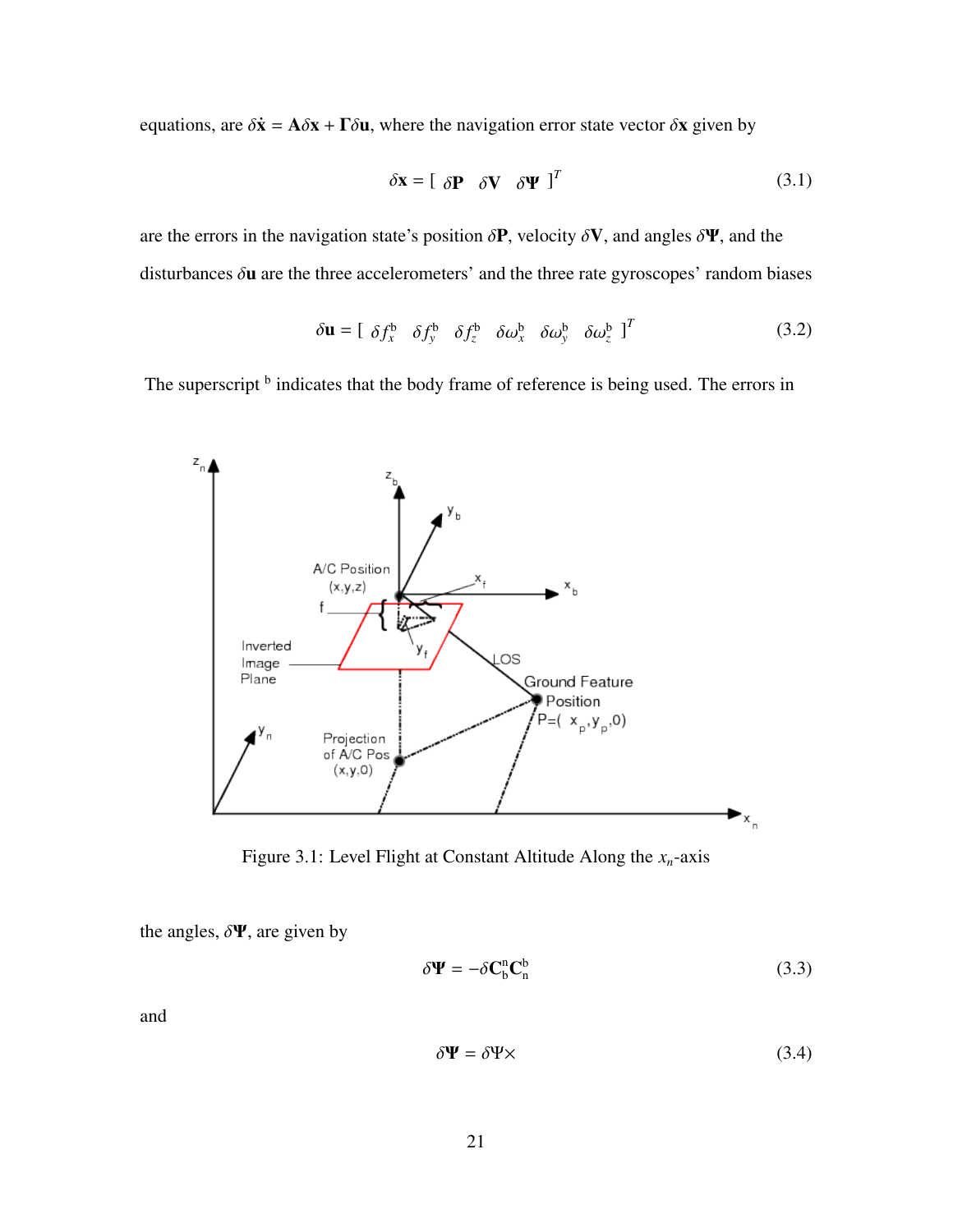where  $\mathbf{C}_{n}^{b}$  is the DCM and  $\delta \Psi$  is the skew symmetric matrix formed from the angle errors vector  $\delta \Psi$  according to Eq. (3.4).

For small Euler angles  $\psi$ ,  $\theta$ ,  $\phi$ , the DCM

$$
\mathbf{C}_{\mathbf{b}}^{\mathbf{n}}(\psi,\theta,\phi) = \begin{bmatrix} 1 & -\psi & \theta \\ \psi & 1 & -\phi \\ -\theta & \phi & 1 \end{bmatrix}
$$
(3.5)

and therefore its perturbation

$$
\delta \mathbf{C}_{\mathbf{b}}^{\mathbf{n}} = \begin{bmatrix} 0 & -\delta \psi & \delta \theta \\ \delta \psi & 0 & -\delta \phi \\ -\delta \theta & \delta \phi & 0 \end{bmatrix}
$$
 (3.6)

For constant altitude flight in the direction of the  $x_n$  axis, the nominal  $\mathbf{C}_n^b = \mathbf{I}_3$ . Thus, using Eq. (3.3) the following is calculated

$$
\delta \mathbf{\Psi} = \begin{bmatrix} 0 & \delta \psi & -\delta \theta \\ -\delta \psi & 0 & \delta \phi \\ \delta \theta & -\delta \phi & 0 \end{bmatrix}
$$
 (3.7)

and since  $\delta \Psi = \delta \Psi \times$  the errors in the aircraft's Euler angles are recovered

$$
\delta \Psi = [ -\delta \phi \quad -\delta \theta \quad -\delta \psi \ ]^T \tag{3.8}
$$

Hence, the navigation state's error vector is

 $\delta \mathbf{x} = \begin{bmatrix} \delta x & \delta y & \delta z & \delta v_x & \delta v_y & \delta v_z & -\delta \phi & -\delta \phi & -\delta \psi \end{bmatrix}^T$ (3.9)

and the INS error state equations are

$$
\delta \dot{\mathbf{x}} = \begin{bmatrix} \mathbf{0}_{3\times 3} & \mathbf{I}_{3\times 3} & \mathbf{0}_{3\times 3} \\ \mathbf{0}_{3\times 3} & \mathbf{0}_{3\times 3} & \mathbf{F}_{3\times 3}^{(n)} \\ \mathbf{0}_{3\times 3} & \mathbf{0}_{3\times 3} & \mathbf{0}_{3\times 3} \end{bmatrix} \delta \mathbf{x} + \begin{bmatrix} \mathbf{0}_{3\times 3} & \mathbf{0}_{3\times 3} \\ \mathbf{C}_n^b & \mathbf{0}_{3\times 3} \\ \mathbf{0}_{3\times 3} & -\mathbf{C}_n^b \end{bmatrix} \delta \mathbf{u} \tag{3.10}
$$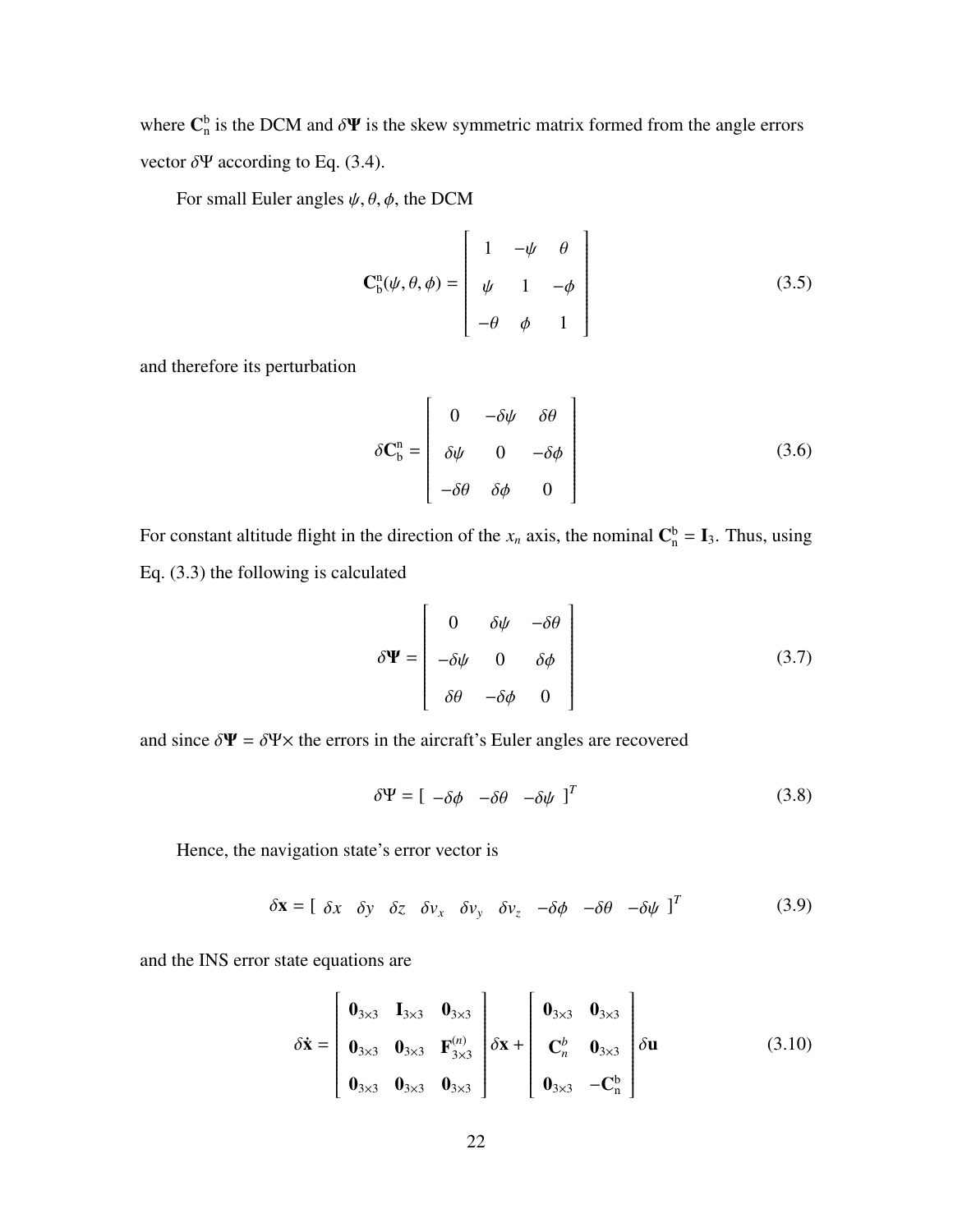where  $F^{(n)} = f^{(n)} \times$  is the skew symmetric matrix form of the specific force vector  $f^{(n)}$ . The superscript<sup>(*n*)</sup> indicates that the inertial navigation frame of reference is being used. The specific force measured by the accelerometer  $\vec{f}$ , total aircraft acceleration  $\vec{a}$ , and the specific gravity vector  $\vec{g}$  are related according to Eq. 2.4 by  $\vec{f} = \vec{a} - \vec{g}$ , that is,  $f^{(n)} = a^{(n)} - g^{(n)}$ . During wings level flight

$$
\mathbf{a}^{(\mathbf{n})} = \begin{pmatrix} a \\ 0 \\ 0 \end{pmatrix}, \quad \mathbf{g}^{(\mathbf{n})} = \begin{pmatrix} 0 \\ 0 \\ -g \end{pmatrix}
$$

Therefore the nominal specific force components during constant altitude, wings level flight are  $f_x^{(n)} = a$ ,  $f_y^{(n)} = 0$  and  $f_z^{(n)} = g$ , where *g* is the acceleration of gravity and *a* is the longitudinal acceleration of the aircraft. Thus,

$$
\mathbf{f}^{(\mathbf{n})} = \begin{pmatrix} f_x^{(\mathbf{n})} \\ f_y^{(\mathbf{n})} \\ f_z^{(\mathbf{n})} \end{pmatrix} = \begin{pmatrix} a \\ 0 \\ g \end{pmatrix}
$$
(3.11)

Eqs. (3.10) and (3.11) represent the dynamics of the navigation state's error,  $(\delta \mathbf{P}, \delta \mathbf{V}, \delta \mathbf{\Psi})$ , under the assumption that the Earth is flat and non-rotating. The meaning of the angular errors' vector  $\delta \Psi$ , that is, its relationship to the Euler angles' errors, is determined by the aircraft's trajectory, that is, the nominal DCM  $\mathbb{C}_{h}^{n}$  $b<sub>b</sub>$ . In the special case of wings level flight when the body and navigation frames are aligned as shown in Figure 3.1, the angular errors are the Euler angles. However, having negative angle error states is unorthodox. In order for the navigation state error to be

$$
\delta \mathbf{x} = \left[ \begin{array}{cccccc} \delta x & \delta y & \delta z & \delta v_x & \delta v_y & \delta v_z & \delta \phi & \delta \theta & \delta \psi \end{array} \right]^T \tag{3.12}
$$

the dynamics Eq. (3.10) is modified as follows

$$
\delta \dot{\mathbf{x}} = \begin{bmatrix} \mathbf{0}_{3\times 3} & \mathbf{I}_{3\times 3} & \mathbf{0}_{3\times 3} \\ \mathbf{0}_{3\times 3} & \mathbf{0}_{3\times 3} & -\mathbf{F}_{3\times 3}^{(n)} \\ \mathbf{0}_{3\times 3} & \mathbf{0}_{3\times 3} & \mathbf{0}_{3\times 3} \end{bmatrix} \delta \mathbf{x} + \begin{bmatrix} \mathbf{0}_{3\times 3} & \mathbf{0}_{3\times 3} \\ \mathbf{C}_n^b & \mathbf{0}_{3\times 3} \\ \mathbf{0}_{3\times 3} & \mathbf{C}_n^b \end{bmatrix} \delta \mathbf{u} \tag{3.13}
$$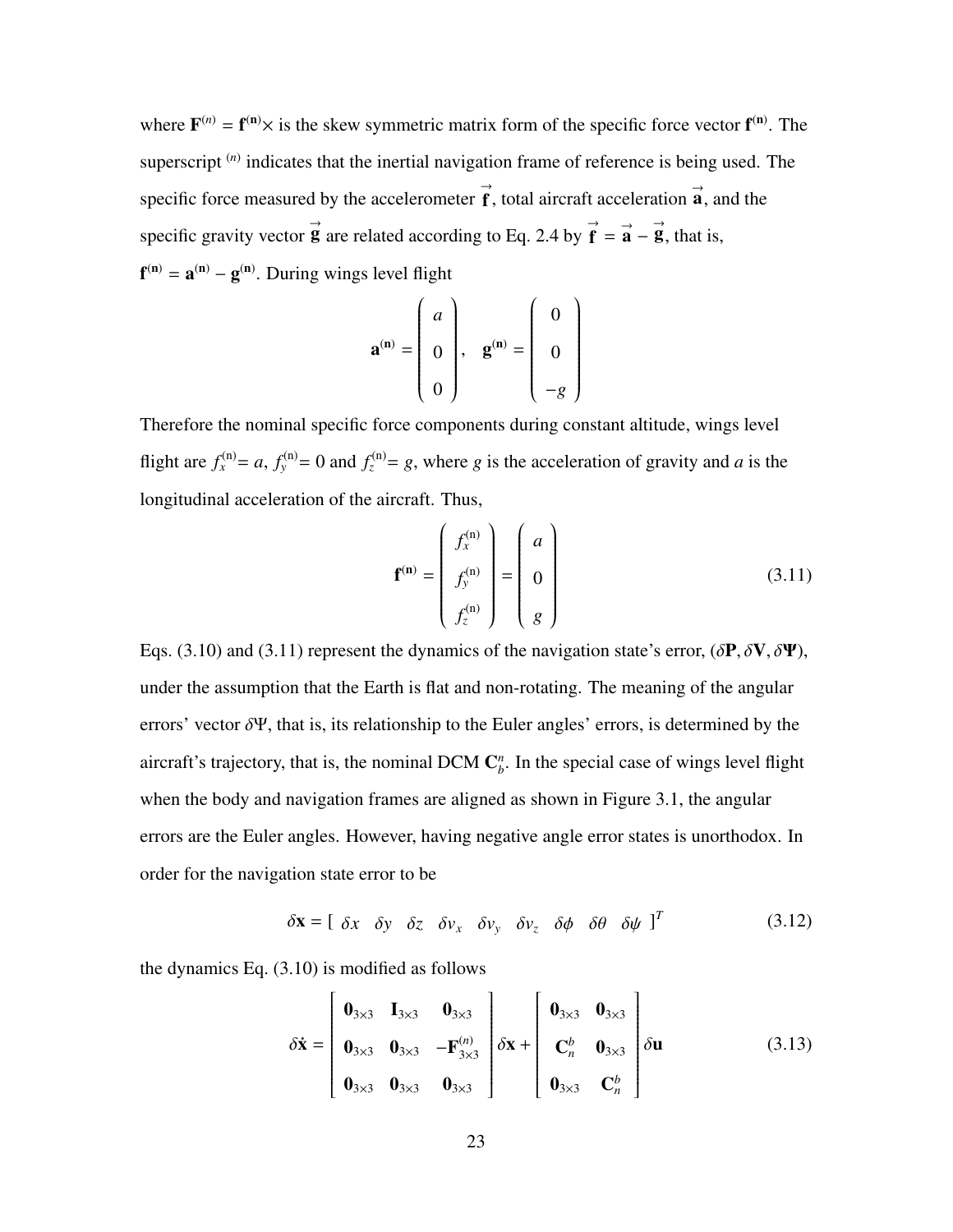and for "perfect" INS alignment with very small uncertainties,

$$
\delta \mathbf{x}(0) = \begin{pmatrix} \delta \mathbf{P}(0) \\ \delta \mathbf{V}(0) \\ \delta \mathbf{\Psi}(0) \end{pmatrix}_{9 \times 1}
$$

where

$$
(\delta \mathbf{P}_{\mathbf{x}}^{(\mathbf{b})}(\mathbf{0}), \delta \mathbf{P}_{\mathbf{y}}^{(\mathbf{b})}(\mathbf{0}), \delta \mathbf{P}_{\mathbf{z}}^{(\mathbf{b})}(\mathbf{0}) \sim N(\mathbf{0}_{3\times 1}, 1 \times 10^{-6} \mathbf{I}_{3})
$$
  

$$
(\delta \mathbf{V}_{\mathbf{x}}^{(\mathbf{b})}(\mathbf{0}), \delta \mathbf{V}_{\mathbf{y}}^{(\mathbf{b})}(\mathbf{0}), \delta \mathbf{V}_{\mathbf{z}}^{(\mathbf{b})}(\mathbf{0}) \sim N(\mathbf{0}_{3\times 1}, 1 \times 10^{-16} \mathbf{I}_{3})
$$
  

$$
(\delta \mathbf{Y}_{\phi}^{(\mathbf{b})}(\mathbf{0}), \delta \mathbf{Y}_{\theta}^{(\mathbf{b})}(\mathbf{0}), \delta \mathbf{Y}_{\psi}^{(\mathbf{b})}(\mathbf{0}) \sim N(\mathbf{0}_{3\times 1}, 1 \times 10^{-8} \mathbf{I}_{3})
$$

Since this is wings level, constant altitude flight, in the direction of the *x<sup>n</sup>* axis, the nominal, true navigation variables are

 $x = x_0 + v_x t + \frac{1}{2}$  $\frac{1}{2}at^2$ ,  $y = 0$ ,  $z = h$ ,  $\phi = \theta = \psi = 0$ . These variables are non-dimensionalized as follows

$$
x \to \frac{x}{h}, \qquad y \to \frac{y}{h}, \qquad z \to \frac{z}{h},
$$
  
\n
$$
v_x \to \frac{v_x}{v}, \qquad v_x \to \frac{v_x}{v}, \qquad v_z \to \frac{v_z}{v},
$$
  
\n
$$
\delta f_x \to \frac{\delta f_x}{g}, \qquad \delta f_y \to \frac{\delta f_y}{g}, \qquad \delta f_z \to \frac{\delta f_z}{g},
$$
  
\n
$$
\delta \omega_x^b \to h \frac{\delta \omega_x^b}{v}, \qquad \delta \omega_y^b \to h \frac{\delta \omega_y^b}{v}, \qquad \delta \omega_z^b \to h \frac{\delta \omega_z^b}{v},
$$
  
\n
$$
t \to t \frac{v}{h}, \qquad T \to T \frac{v}{h},
$$

where  $t$  is the current time, and  $T$  is the length of a measurement epoch.

The non-dimensional parameters are

$$
g \triangleq \frac{hg}{v^2} \qquad \text{and} \qquad a \triangleq \frac{ha}{v^2}
$$

During cruise,  $a \equiv 0$ . If, for example,

$$
h = 1000[m], \qquad \qquad v = 100 \left[ \frac{m}{sec} \right], \qquad \qquad g = 10 \left[ \frac{m}{sec^2} \right],
$$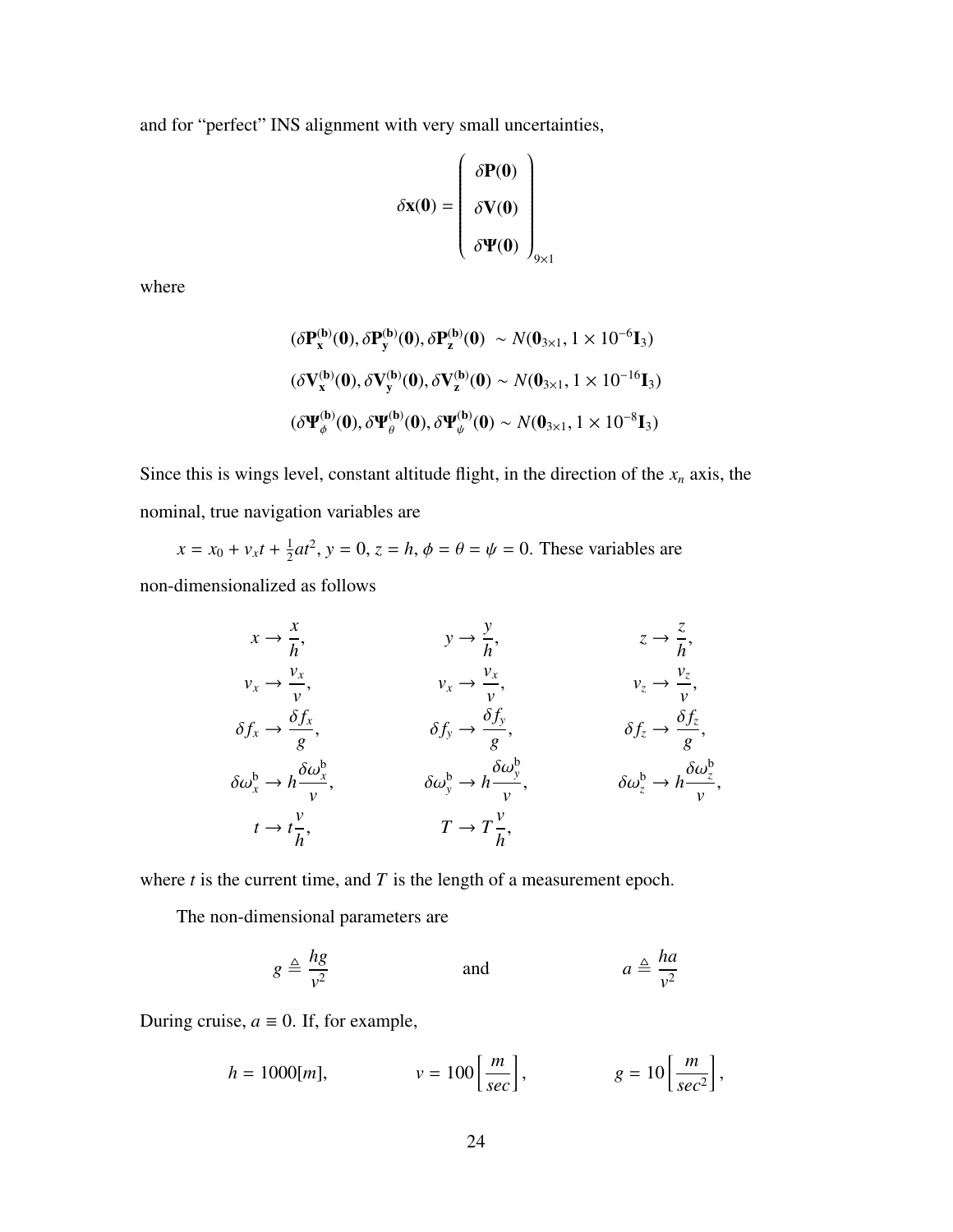the non-dimensional parameter  $g = 1$ . Since the ground features are spaced 1 [ $km$ ] apart, the duration of a nondimensional measurement epoch  $T = 1$ .

It is assumed that the sensor errors are constant, albeit random biases that are Gaussian distributed. This allows the state error vector to be augmented with the disturbance vector  $\delta$ **u**; the augmented state is

$$
\delta \mathbf{x_a} = \begin{pmatrix} \delta \mathbf{x} \\ \cdots \\ \delta \mathbf{u} \end{pmatrix}_{15 \times 1}
$$
 (3.14)

and the dynamics matrix is augmented by the  $\Gamma$  matrix, as shown

$$
\mathbf{A}_{\mathbf{a}} = \begin{bmatrix} \mathbf{A} & \mathbf{\Gamma} \\ \mathbf{0}_{6 \times 9} & \mathbf{0}_{6 \times 6} \end{bmatrix}_{15 \times 15}
$$
 (3.15)

One obtains a dynamic system in "free fall". When converted to discrete time,  $A_a \rightarrow A_{ad} = e^{A_a \Delta T}$ , where  $\Delta T$  is the sampling interval. The augmented discrete time state dynamics become

$$
\delta \mathbf{x_a}(l+1) = \mathbf{A_{ad}} \delta \mathbf{x_a}(l), \ l = 0, \dots, L-1
$$
 (3.16)

where  $l$  is the discrete time step counter and  $L$  is the total time during a measurement epoch during which the two ground features are being tracked. The non-dimensional time step is  $\Delta T = \frac{T}{l}$  $\frac{T}{L} := \Delta T \frac{v}{h}$  $\frac{v}{h}$ . The discrete-time dynamics matrix  $A_{ad}$  can be analytically derived.

This dynamics equation applies as long as the ground objects' positions  $(x_p, y_p)$  are known. Assuming the ground objects are stationary, but their position is not known, two additional states, the *x* and *y* horizontal coordinates of the tracked ground objects, must be added to the navigation state for each tracked ground object whose position will be estimated on the fly. If the number of unknown ground features being tracked is *m*, then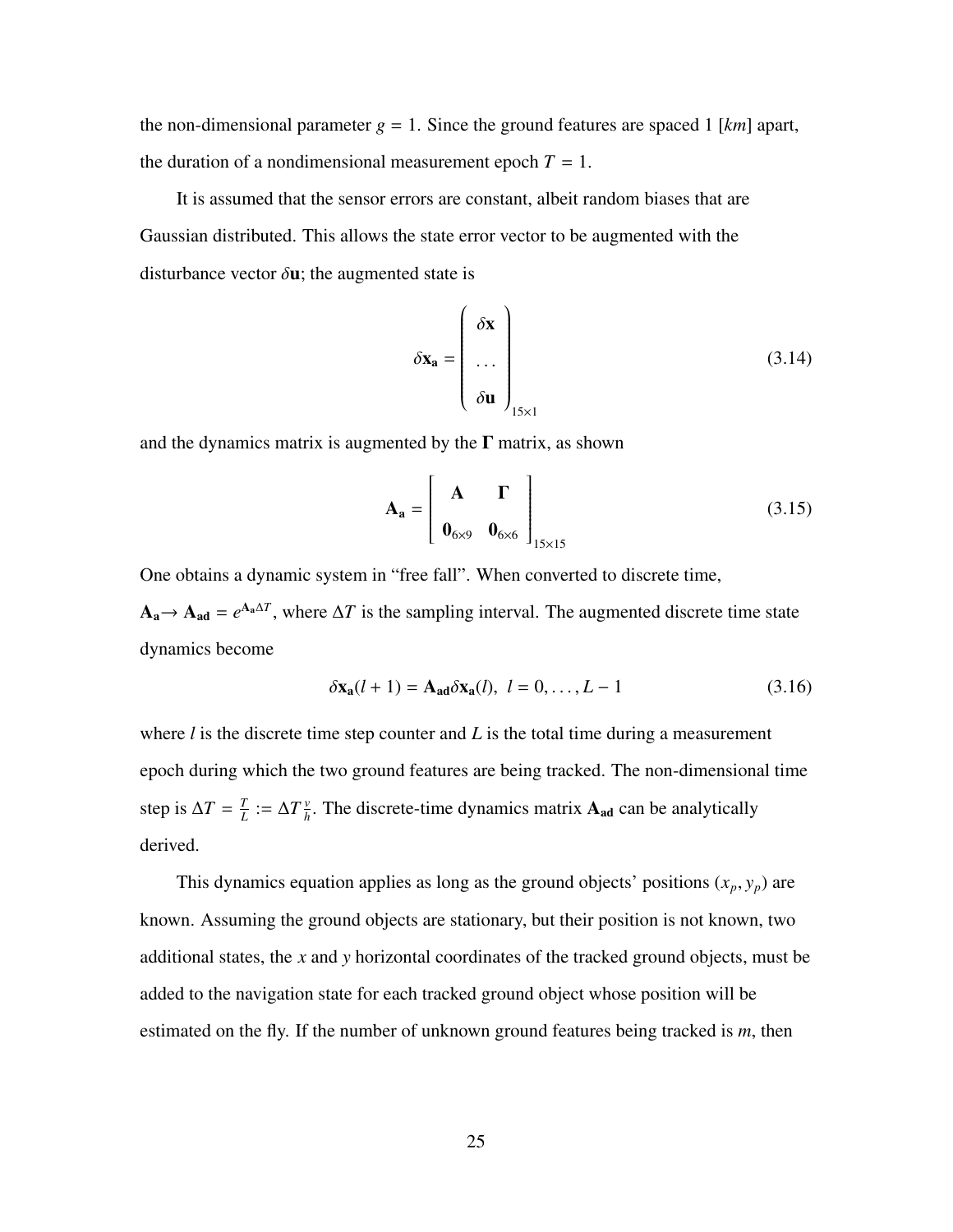the augmented navigation state is

$$
\delta \mathbf{x}_{\mathbf{a}} := \begin{pmatrix} \delta \mathbf{x}_{\mathbf{a}} \\ \cdots \\ \delta x_{p1} \\ \vdots \\ \delta y_{pm} \end{pmatrix}
$$
 (3.17)

and

$$
\mathbf{A}_{\mathbf{ad}} := \begin{bmatrix} \mathbf{A}_{\mathbf{ad}} & \mathbf{0}_{15 \times 2m} \\ \mathbf{0}_{2m \times 15} & \mathbf{I}_{2m \times 2m} \end{bmatrix}_{(15+2m) \times (15+2m)} (3.18)
$$

If, for example, one unknown ground feature is being tracked, as is the case during the second measurement epoch, then the dimension of the augmented navigation state's error is 17. Two unknown ground features are being tracked during the measurement epoch  $n \geq 3$ , whereupon the dimension of the navigation state's error is 19. On one hand, state augmentation reduces the degree of observability, which decreases the strength of INS aiding action. On the other hand, however, the inclusion of additional features to be tracked increases the number of measurement equations, which helps wash out the bearing angles measurement error.

## *3.3.2 Modeling*/*Calibrating the Free INS.* With the dynamics from

Subsection 3.3.1, the values for the standard deviation  $\sigma_a$  and  $\sigma_g$ , the uncertainty in the bias of the accelerometers and gyroscopes, respectively, are set such that the free INS is a  $1 \frac{km}{hr}$  navigation system. Since the dynamics are not forced, that is, there is no controlled input, the calibration is performed by using the solution to the Lyapunov difference equation

$$
P(l+1) = A_{ad}P(l)A_{ad}^{T}, \quad 0 \le l \le LN-1
$$
 (3.19)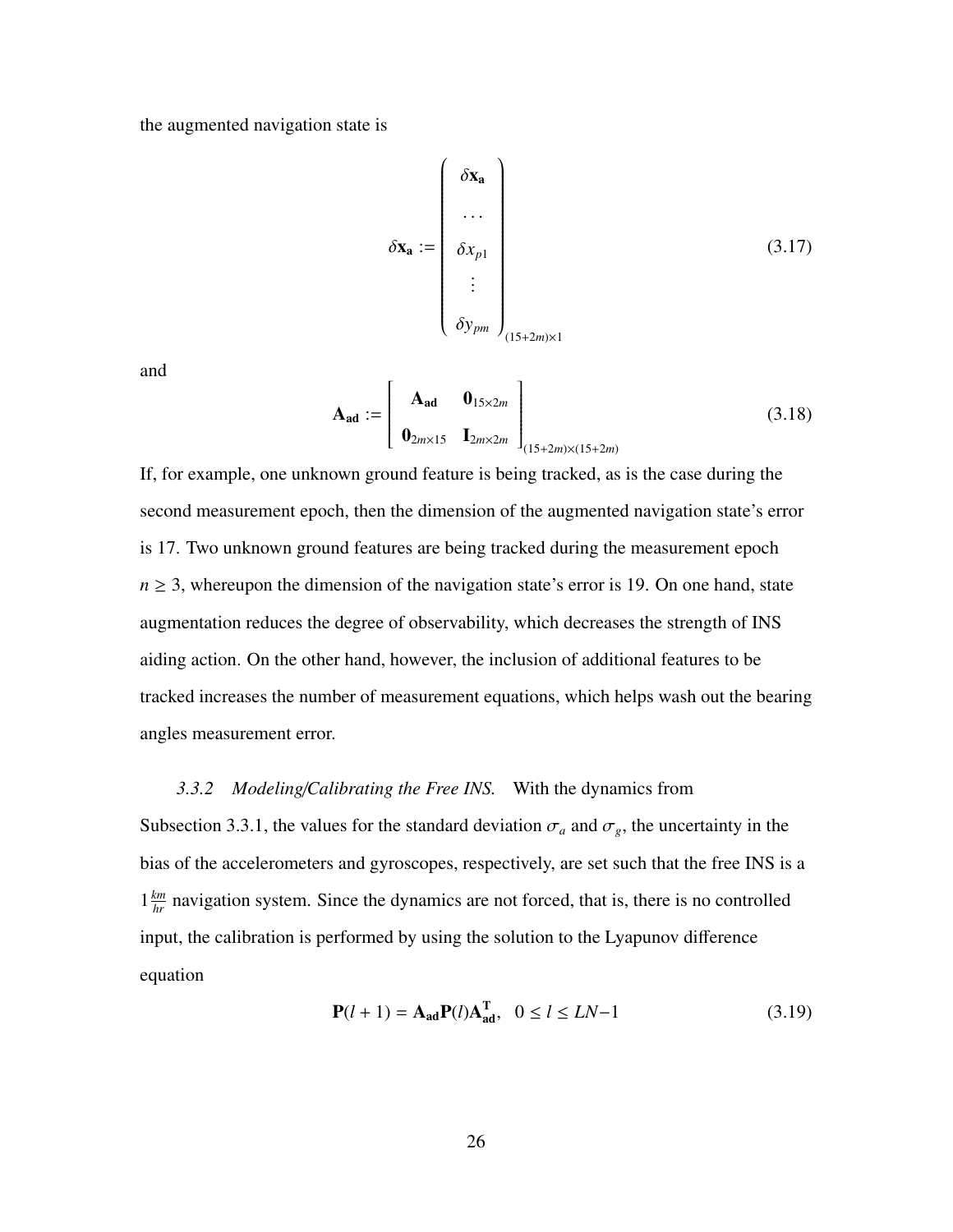with the initial covariance matrix

$$
\mathbf{P(0)} = \begin{bmatrix} \mathbf{0}_{9\times9} & \mathbf{0} & \mathbf{0} \\ \mathbf{0} & diag(\sigma_a^2, \sigma_a^2, \sigma_a^2) & \mathbf{0} \\ \mathbf{0} & \mathbf{0} & diag(\sigma_g^2, \sigma_g^2, \sigma_g^2) \end{bmatrix}_{15\times15}
$$
(3.20)

Note: During 1 *hr* the number of measurement epochs is *N*= 360.

Since the Lyapunov difference equation is linear, there is a linear relationship between the uncertainty in the sensors' biases variances and the ensuing uncertainty in the aircraft's *x* position:

$$
P_{1,1}(LN) = \alpha \sigma_a^2 + \beta \sigma_g^2 \tag{3.21}
$$

where the coefficients  $\alpha$  and  $\beta$  are constants. Therefore, Eq. (3.19) is solved for one non-dimensional hour twice to calculate the values of the constants  $\alpha$  and  $\beta$ . The first time,  $\sigma_a$  is set to 1 and  $\sigma_g$  is set to 0. The second time,  $\sigma_a$  is set to 0 and  $\sigma_g$  is set to 1. Then assigning the errors in the accelerometers and gyroscopes an equal role in the uncertainty of the aircraft's position at the nondimensional time 360, the values for the nondimentionalized variances of the sensors' biases are calculated as

$$
\sigma_a = \frac{1}{\sqrt{2\alpha}} = 1.0912 \times 10^{-5}
$$
\n(3.22)

$$
\sigma_g = \frac{1}{\sqrt{2\beta}} = 9.0935 \times 10^{-8} \tag{3.23}
$$

Using the calculated  $\sigma_a$  and  $\sigma_g$ , the errors of the free INS,  $\delta x_a$  are generated through the solution of the linear difference equation (3.16) with

$$
\delta \mathbf{x}_{a}(\mathbf{0}) = \begin{pmatrix} \delta \mathbf{P}(\mathbf{0}) \\ \delta \mathbf{V}(\mathbf{0}) \\ \delta \mathbf{\Psi}(\mathbf{0}) \\ \delta \mathbf{f}(\mathbf{0}) \\ \delta \omega(\mathbf{0}) \end{pmatrix}_{15 \times 1}
$$
(3.24)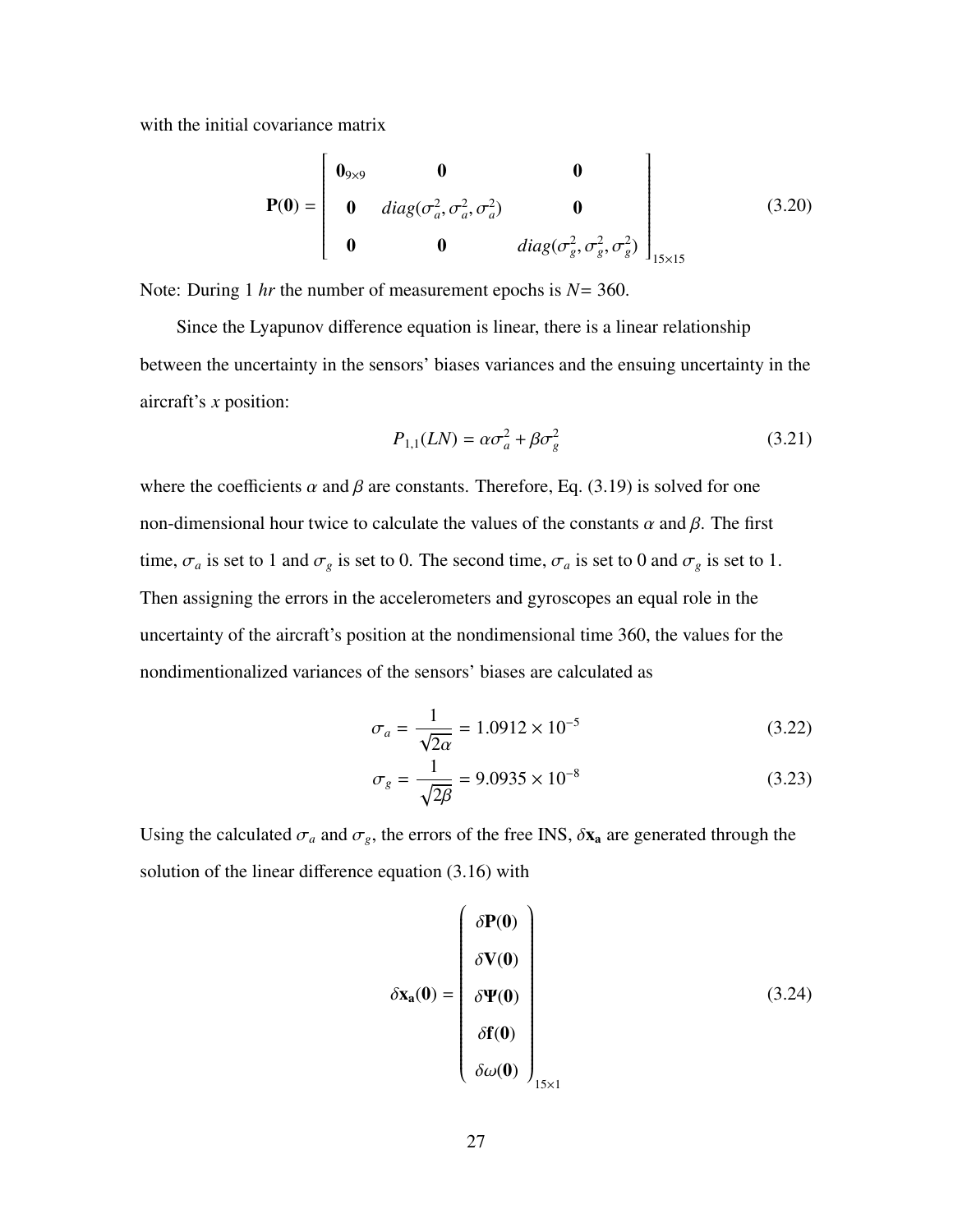where

$$
(\delta P_x^{(b)}(0), \delta P_y^{(b)}(0), \delta P_z^{(b)}(0) \sim N(0_{3 \times 1}, 1 \times 10^{-6} I_3)
$$
  

$$
(\delta V_x^{(b)}(0), \delta V_y^{(b)}(0), \delta V_z^{(b)}(0) \sim N(0_{3 \times 1}, 1 \times 10^{-16} I_3)
$$
  

$$
(\delta \Psi_{\phi}^{(b)}(0), \delta \Psi_{\theta}^{(b)}(0), \delta \Psi_{\psi}^{(b)}(0) \sim N(0_{3 \times 1}, 1 \times 10^{-8} I_3)
$$
  

$$
(\delta f_x^{(b)}(0), \delta f_y^{(b)}(0), \delta f_z^{(b)}(0)) \sim N(0_{3 \times 1}, \sigma_a^2 I_3)
$$
  

$$
(\delta \omega_x^{(b)}(0), \delta \omega_y^{(b)}(0), \delta \omega_z^{(b)}(0)) \sim N(0_{3 \times 1}, \sigma_g^2 I_3)
$$

Thus, it is assumed that the initial uncertainty in the aircraft position is ca. 1 [*m*], the uncertainty in its velocity is ca. 10<sup>−</sup><sup>3</sup> [*mm*/*sec*], and the uncertainty in pitch, roll, and yaw is a ca. 20 arc seconds. The ensuing navigation state error of the free INS is given by the solution of Eq. (3.16) solved over the planning horizon 360*L* − 1. These are the errors of an unaided/free INS and will serve as a benchmark to be compared to the errors when, using SLAM the INS is aided by the measurement over time of the bearings of terrain features.

*3.3.3 Measurement Equation.* The relationship of the inertial position and attitude of the aircraft to that of the ground object/feature *P* is

$$
\begin{bmatrix} x \\ y \\ z \end{bmatrix} = \begin{bmatrix} x_p \\ y_p \\ z_p \end{bmatrix} - \frac{|R_{LOS}|}{\sqrt{x_f^2 + y_f^2 + f^2}} \mathbf{C}_b^n \begin{bmatrix} x_f \\ y_f \\ -f \end{bmatrix}
$$
(3.25)

 $\mathbf{r}$ 

where  $x_f$  and  $y_f$  are the projections of the ground feature's respective x and y coordinates onto the focal plane of the camera and *f* is the camera's focal length - see Figure 3.2. For the case when the aircraft flies wings level at a constant altitude in the direction of the  $x<sub>n</sub>$ axis and the Euler angles are small, the DCM for relating the body frame to the navigation frame is given in Eq. (3.5). The relationship (3.25) has the appearance of three equations but in fact has the strength of two independent equations. The first two equations in the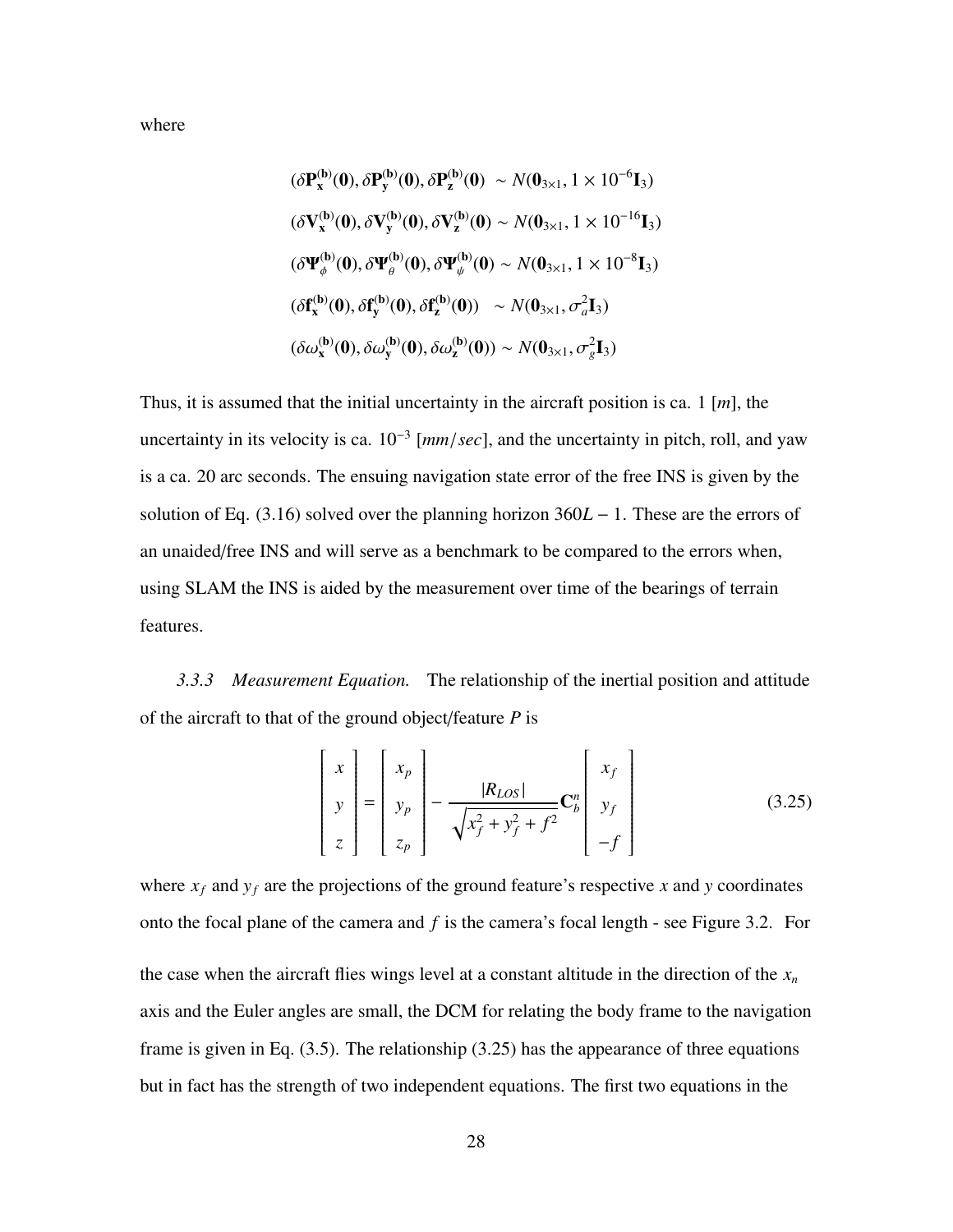

Figure 3.2: Measurement Geometry in General Position.

relationship given by Eq. (3.25) are non-linearly dependent on the third. Now, the third equation yields

$$
z_p - z = \frac{|R_{LOS}|}{\sqrt{x_f^2 + y_f^2 + f^2}} \begin{bmatrix} 0 & 0 & 1 \end{bmatrix} \begin{bmatrix} x_f \\ y_f \\ -f \end{bmatrix}
$$

and thus

$$
\frac{|R_{LOS}|}{\sqrt{x_f^2 + y_f^2 + f^2}} = \frac{z_p - z}{\begin{bmatrix} 0 & 0 & 1 \end{bmatrix} \mathbf{C}_b^n \begin{bmatrix} x_f \\ y_f \\ -f \end{bmatrix}}
$$
(3.26)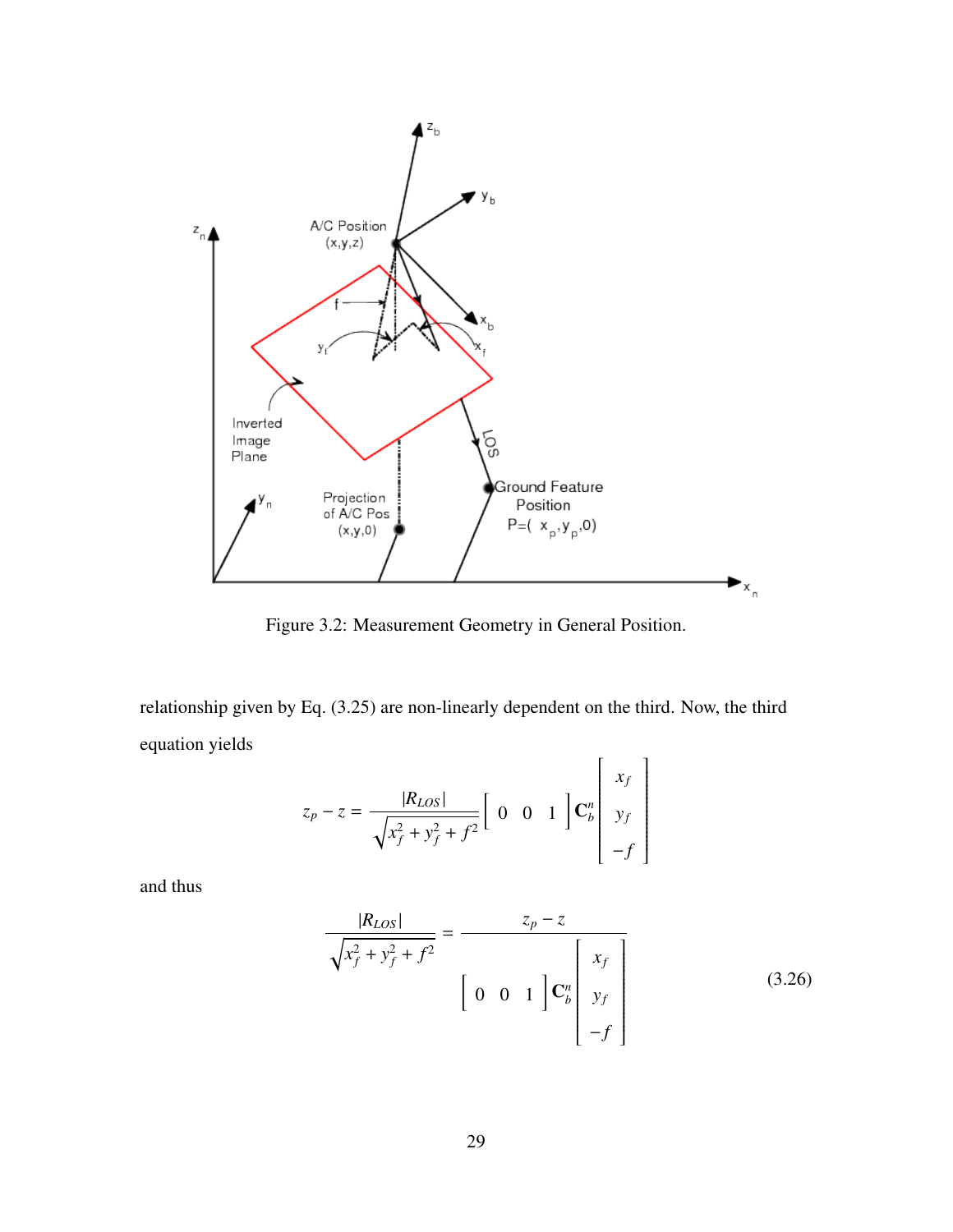Substituting Eq. (3.26) into Eq. (3.25) yields the two measurement equations for the three dimensional case:

$$
\begin{bmatrix} x \\ y \end{bmatrix} = \begin{bmatrix} x_p \\ y_p \end{bmatrix} - \frac{z_p - z}{\begin{bmatrix} 0 & 0 & 1 \end{bmatrix} \mathbf{C}_b^n \begin{bmatrix} x_f \\ x_f \\ y_f \\ -f \end{bmatrix}} \begin{bmatrix} 1 & 0 & 0 \\ 0 & 1 & 0 \end{bmatrix} \mathbf{C}_b^n \begin{bmatrix} x_f \\ y_f \\ -f \end{bmatrix}
$$

Multiplying out the matrices yields

$$
\begin{bmatrix} x \\ y \end{bmatrix} = \begin{bmatrix} x_p \\ y_p \end{bmatrix} - (z_p - z) \frac{1}{-f - \theta x_f + \phi y_f} \begin{bmatrix} x_f - \psi y_f - f\theta \\ y_f + x_f \psi + f\phi \end{bmatrix}
$$

and nondimensionalizing such that

$$
x_f \to \frac{x_f}{f}, \qquad y_f \to \frac{y_f}{f}
$$

yields

$$
\begin{bmatrix} x \\ y \end{bmatrix} = \begin{bmatrix} x_p \\ y_p \end{bmatrix} - (z_p - z) \frac{1}{-1 - \theta x_f + \phi y_f} \begin{bmatrix} x_f - \psi y_f - \theta \\ y_f + x_f \psi + \phi \end{bmatrix}
$$

Thus, two separate nonlinear measurement equations are obtained

$$
x_p - x = -(z_p - z) \frac{x_f - \psi y_f - \theta}{1 + \theta x_f - \phi y_f}
$$
(3.27)

$$
y_p - y = -(z_p - z) \frac{y_f + \psi x_f + \phi}{1 + \theta x_f - \phi y_f}
$$
 (3.28)

Due to the small angles assumption, the denominator in Eqs. (3.27) and (3.28) can be moved up such that

$$
x_p - x \approx -(z_p - z)(x_f - \psi y_f - \theta)(1 - \theta x_f + \phi y_f)
$$
 (3.29)

$$
y_p - y \approx -(z_p - z)(y_f + x_f \psi + \phi)(1 - \theta x_f + \phi y_f)
$$
 (3.30)

Since the aircraft is using ground objects to aid its INS, it can be assumed, without loss of generality, that the terrain elevation is known and  $z_p = 0$ . Due to the small values of the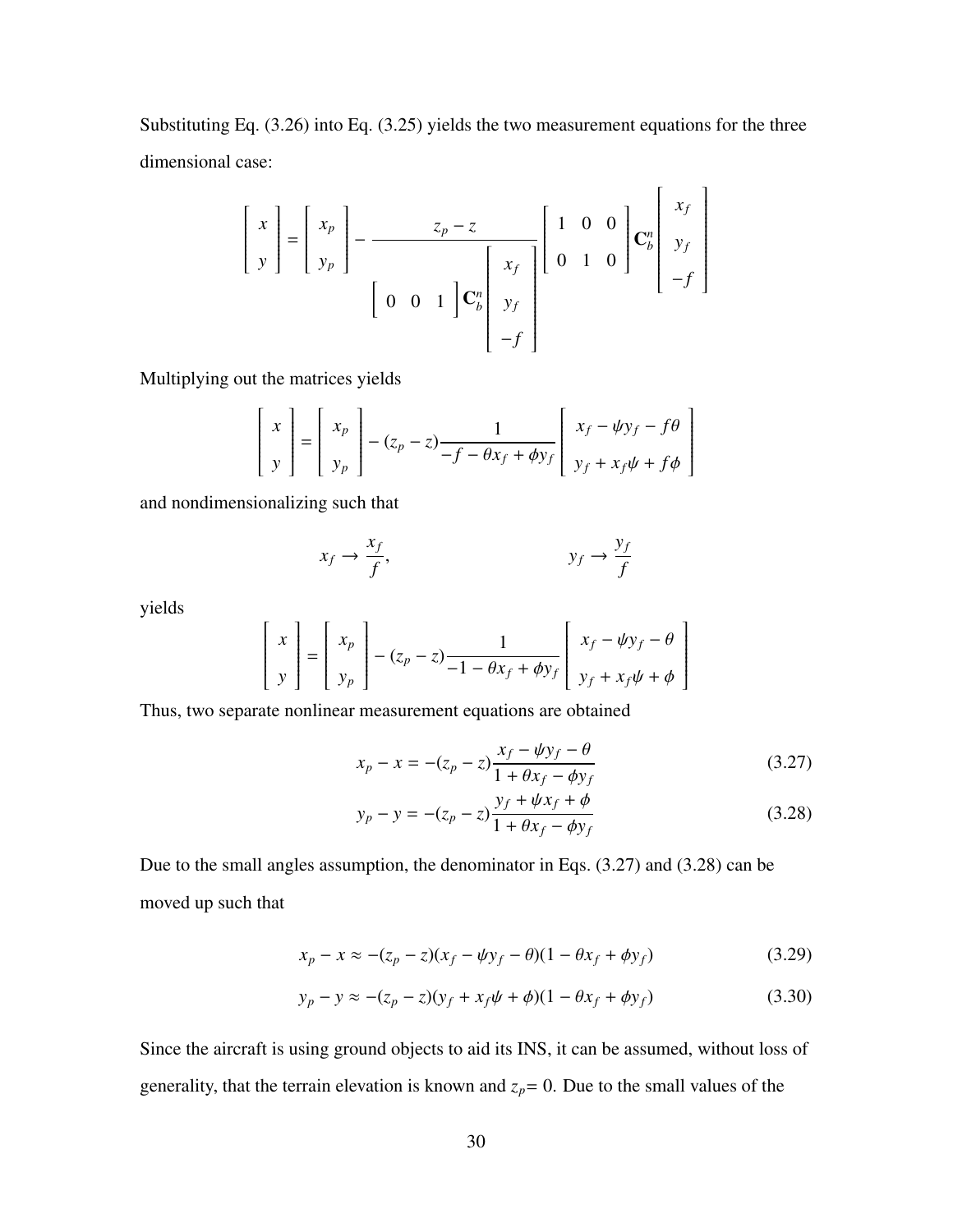angles, when the former fraction is distributed out, the products of the angles are negligible, yielding

$$
x_p - x = z[x_f - \theta(1 + x_f^2) + \phi x_f y_f - \psi y_f]
$$
 (3.31)

$$
y_p - y = z[y_f - \theta x_f y_f + \phi (1 + y_f^2) + \psi x_f]
$$
 (3.32)

Next, perturb the states and the measurements

$$
x = x_c - \delta x \qquad y = y_c - \delta y \qquad z = z_c - \delta z
$$
  
\n
$$
\theta = \theta_c - \delta \theta \qquad \phi = \phi_c - \delta \phi \qquad \psi = \psi_c - \delta \psi
$$
  
\n
$$
x_p = x_{pc} - \delta x_p \qquad y_p = y_{pc} - \delta y_p
$$
  
\n
$$
x_f = x_{fm} - \delta x_f \qquad y_f = y_{fm} - \delta y_f
$$

where the subscript  $_c$  indicates the navigation states components provided by the free INS and the subscript *m* indicates measured quantities. The calculation of the "nominal" position (*xpc*, *<sup>y</sup>pc*) of a geolocated ground feature will be discussed in the sequel. Inserting the perturbation equations into the measurement Eqs. (3.31) and (3.32) yields

$$
x_{pc} - x_c + \delta x - \delta x_p = (z_c - \delta z) \Big( x_{fm} - \delta x_f - (\theta_c - \delta \theta) (1 + x_{fm}^2 - 2x_{fm} \delta x_f + \delta x_f^2) + (\phi_c - \delta \phi) (x_{fm} - \delta x_f) (y_{fm} - \delta y_f) - (\psi_c - \delta \psi) (y_{fm} - \delta y_f) \Big)
$$

Due to the small error in the measurements and the small angles, the products of these terms can be neglected.

$$
x_{pc} - x_c + \delta x - \delta x_p = (z_c - \delta z) \Big( x_{fm} - \delta x_f - (\theta_c - \delta \theta) (1 + x_{fm}^2) + (\phi_c - \delta \phi) x_{fm} y_{fm} - (\psi_c - \delta \psi) y_{fm} \Big)
$$

Similarly, in the second measurement equation

$$
y_{pc} - y_c + \delta y - \delta y_p = (z_c - \delta z) \Big( y_{fm} - \delta y_f - (\theta_c - \delta \theta) (x_{fm} - \delta x_f) (y_{fm} - \delta y_f) + (\phi_c - \delta \phi) (y_{fm}^2 - 2y_{fm} \delta y_f + \delta y_f^2) + (\psi_c - \delta \psi) (x_{fm} - \delta x_f) \Big) = (z_c - \delta z) \Big( y_{fm} - \delta y_f - (\theta_c - \delta \theta) x_{fm} y_{fm} + (\phi_c - \delta \phi) (1 + y_{fm}^2) + (\psi_c - \delta \psi) x_{fm} \Big)
$$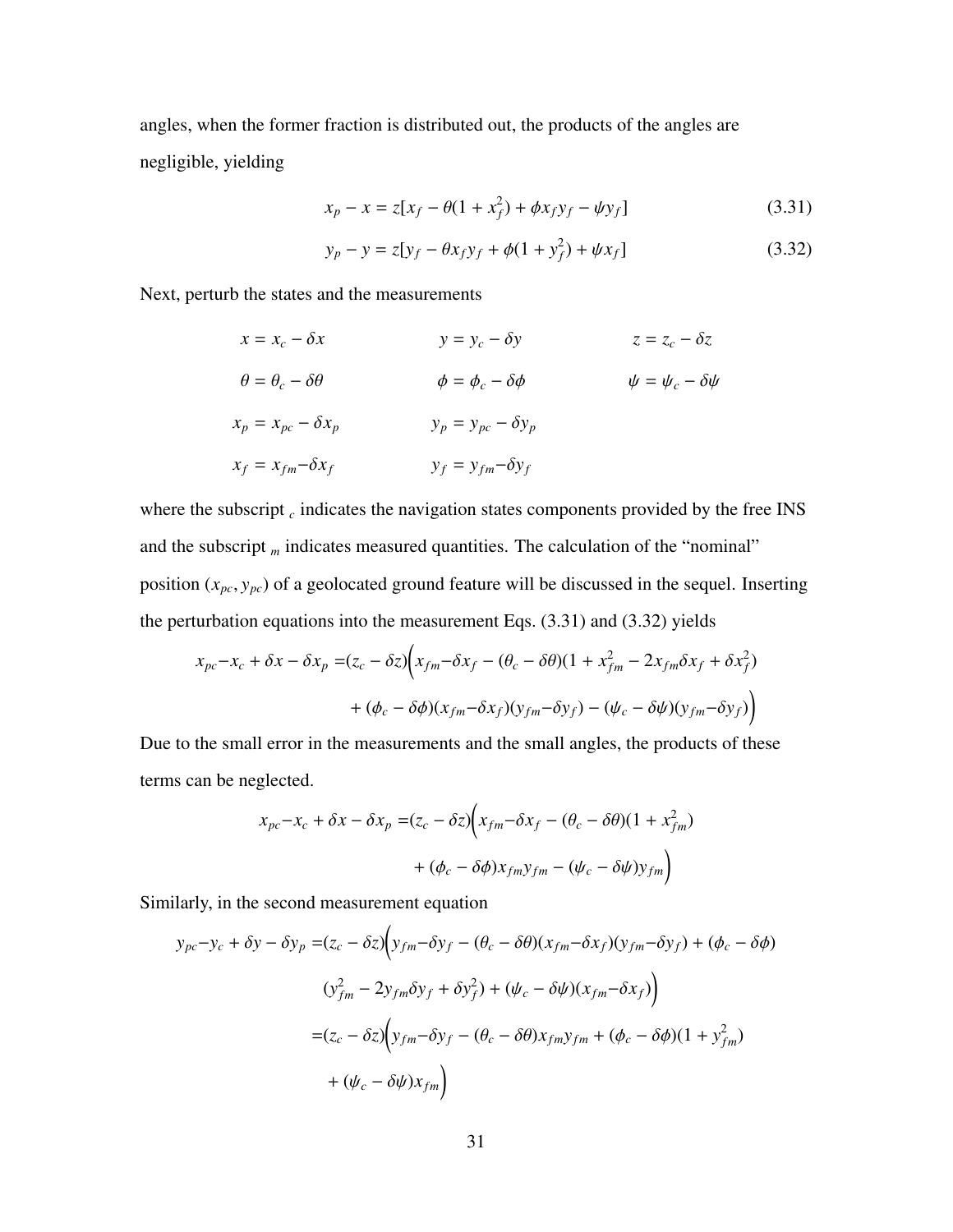Moving all the error terms to the Right Hand Side (RHS) of the equation and all the non-error terms to the Left Hand Side (LHS) yields

$$
x_{pc} - x_c - z_c[x_{fm} - \theta_c(1 + x_{fm}^2) + \phi_c x_{fm}y_{fm} - \psi_c y_{fm}] =
$$
  

$$
- \delta x - \delta z[x_{fm} - \theta_c(1 + x_{fm}^2) + \phi_c x_{fm}y_{fm} - \psi_c y_{fm}]
$$
  

$$
+ \delta \theta (1 + x_{fm}^2)z_c - \delta \phi x_{fm}y_{fm}z_c + \delta \psi y_{fm}z_c + \delta x_p - z_c \delta x_f
$$
  
(3.33)

and

$$
y_{pc} - y_c - z_c[y_{fm} - \theta_c x_{fm}y_{fm} + \phi_c(1 + y_{fm}^2) + \psi_c x_{fm}] =
$$
  

$$
- \delta y - \delta z[y_{fm} - \theta_c x_{fm}y_{fm} + \phi_c(1 + y_{fm}^2) + \psi_c x_{fm}]
$$
  

$$
+ \delta \theta x_{fm}y_{fm}z_c - \delta \phi(1 + y_{fm}^2)z_c - \delta \psi x_{fm}z_c + \delta y_p - z_c \delta y_f
$$
  
(3.34)

Finally, nondimensionalizing such that

$$
x_p \to \frac{x_p}{h} \qquad \qquad y_p \to \frac{y_p}{h} \qquad \qquad z_p \to \frac{z_p}{h},
$$

we also note that the nominal nondimensional altitude is  $z = 1$ . In addition, for the purpose of covariance and Kalman Filtering analysis, set all of the calculated and measured values on the RHS equal to the nominal/true values. This causes all of the angles to go to zero, simplifying the measurement Eqs. (3.33) and (3.34). Also, on the RHS set  $x_{fm} := x_f$  and  $y_{fm}$  :=  $y_f$ , where, in view of the nondimensionalization, and since in the KF mechanization in each measurement epoch *t* is the time elapsed from the beginning of the epoch,  $x_f = x_p - t$ ,  $y_f = y_p$  - see Figure 3.1. Hence, for the first ground object,  $x_{f1}(t) = 1 - t$ ,  $y_{f1}(t) = y_{p1}$  and for the second ground object  $x_{f2}(t) = 2 - t$ ,  $y_{f2}(t) = y_{p2}$ . Thus, Eqs. (3.33) and (3.34) yield the linearized measurement equations

$$
x_{pc} - x_c - z_c[x_{fm} - \theta_c(1 + x_{fm}^2) + \phi_c x_{fm} y_{fm} - \psi_c y_{fm}] =
$$
  

$$
- \delta x - x_f \delta z + \delta \theta (1 + x_f^2) - x_f y_f \delta \phi + y_f \delta \psi + \delta x_p - \delta x_f
$$
(3.35)

and

$$
y_{pc} - y_c - z_c[y_{fm} - \theta_c x_{fm}y_{fm} + \phi_c(1 + y_{fm}^2) + \psi_c x_{fm}] =
$$
  

$$
- \delta y - \delta z y_f + x_f y_f \delta \theta - \delta \phi (1 + y_f^2) - x_f \delta \psi + \delta y_p - \delta y_f
$$
(3.36)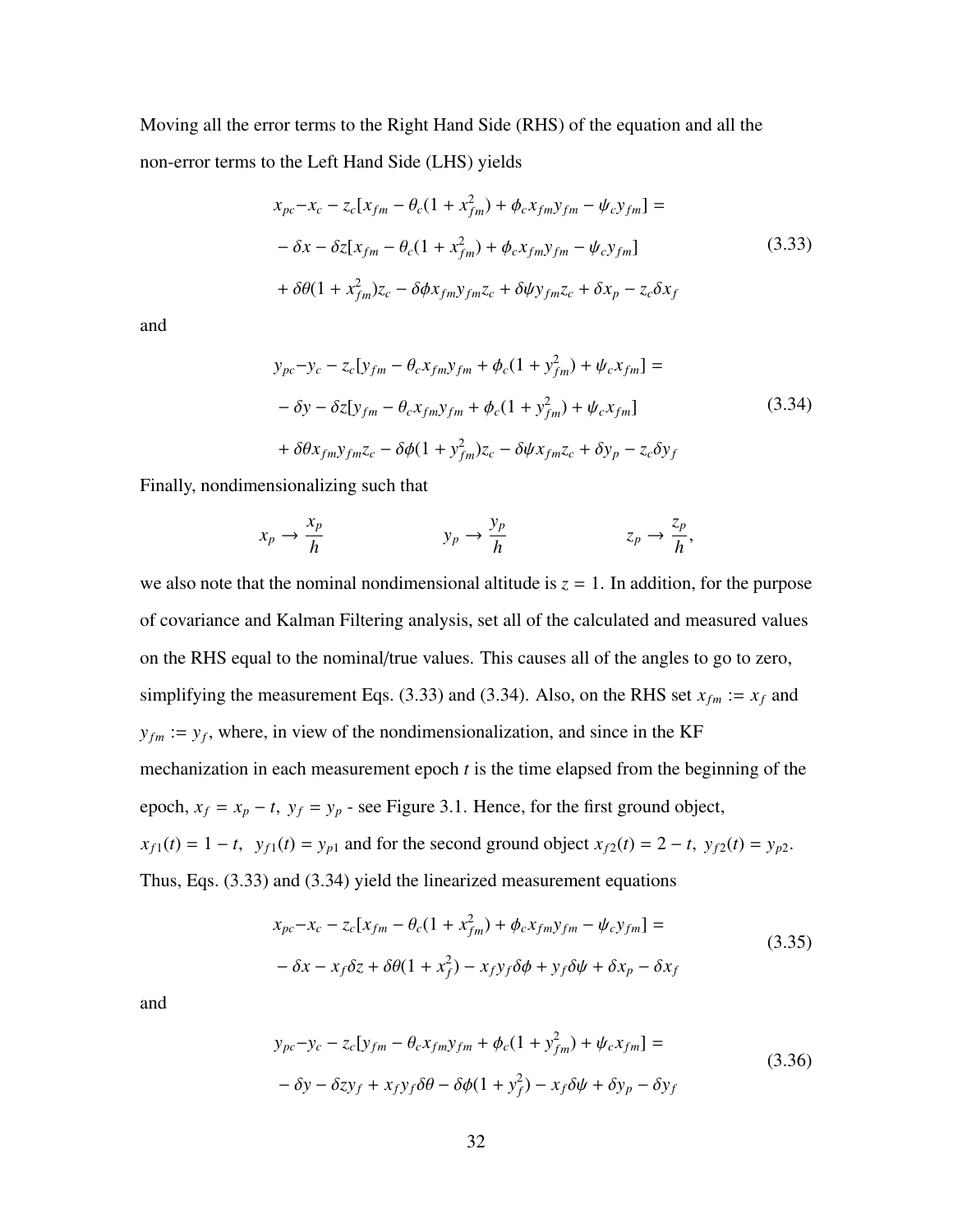Hence, the time dependent observation matrix H(*l*) during a measurement epoch with one unknown ground feature is

$$
\mathbf{H}_{u}(l) = \begin{bmatrix}\n-1 & 0 & 0 & 0 & 0 \\
0 & -1 & -x_{f} & -y_{f} & 0 & 0 \\
0 & 0 & 0 & 0 & 0 \\
0 & 0 & 0 & 0 & -x_{f}y_{f} & -(1+y_{f}^{2}) \\
1+x_{f}^{2} & x_{f}y_{f} & 0 & 0 & 0 \\
0 & 0 & 0 & 0 & 0 \\
0 & 0 & 0 & 0 & 0 \\
0 & 0 & 0 & 0 & 0 \\
0 & 0 & 0 & 0 & 0 \\
0 & 0 & 0 & 0 & 0 \\
0 & 0 & 0 & 0 & 0 \\
0 & 0 & 1 & 0 & 0\n\end{bmatrix}
$$
\n(3.37)

where the subscript *u* indicates that the position of the ground object being tracked is unknown. The nondimensional measurement error is  $[\delta x_f, \delta y_f]^T$ .

Since, for the sake of observability [9], in each measurement epoch two ground objects will be tracked, there will be two subscripts 1 and 2. The first corresponds to the ground object that is closer to the aircraft and the second to the ground object that is further away. In the first measurement epoch it is assumed that both ground objects are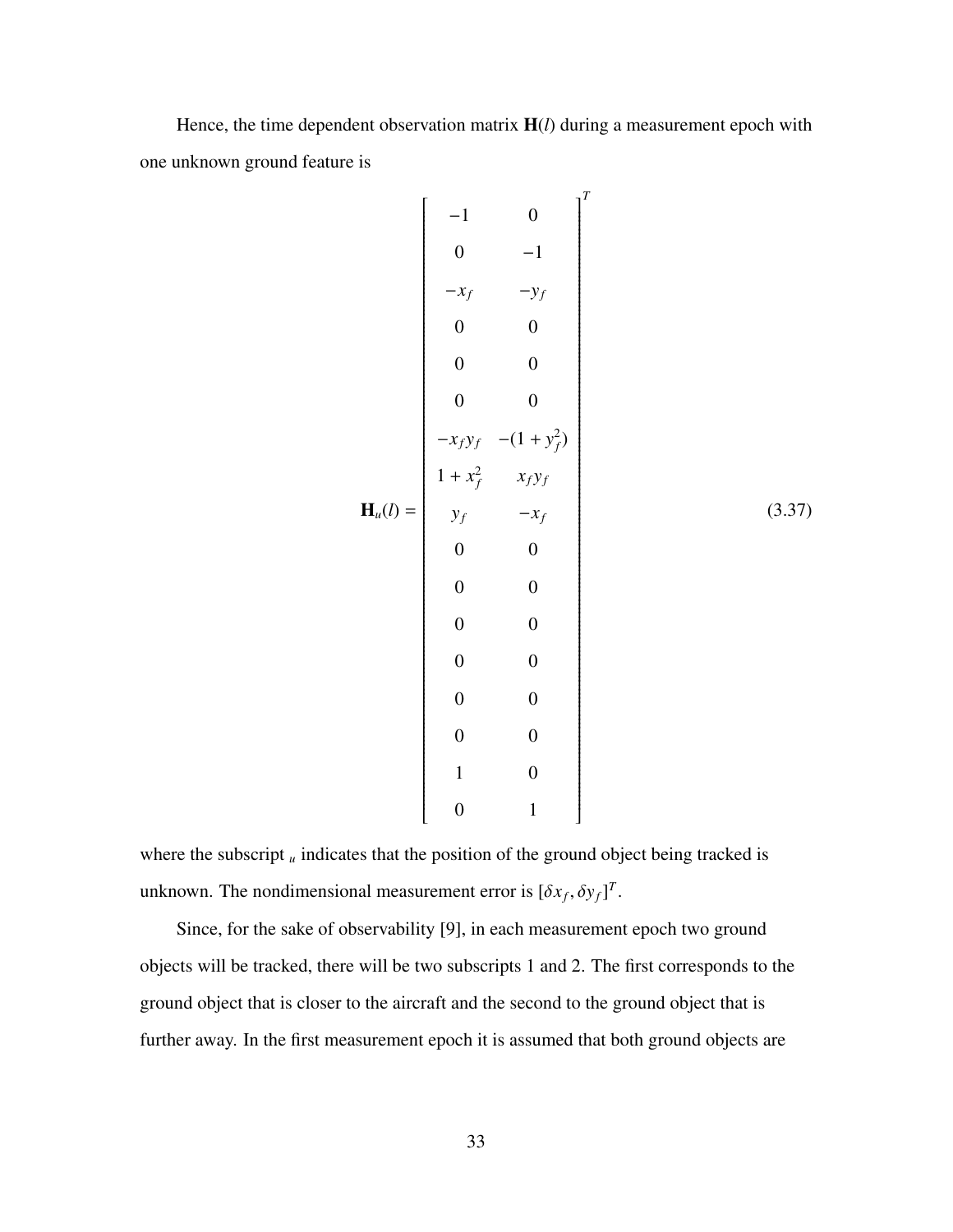known. If both ground objects are known, the observation matrix is

$$
\mathbf{H}_{kk}(l) = \begin{bmatrix}\n-1 & 0 & -1 & 0 \\
0 & -1 & 0 & -1 \\
-x_{f1} & -y_{f1} & -x_{f2} & -y_{f2} \\
0 & 0 & 0 & 0 & 0 \\
0 & 0 & 0 & 0 & 0 \\
0 & 0 & 0 & 0 & 0 \\
-x_{f1}y_{f1} & -(1+y_{f1}^2) & -x_{f2}y_{f2} & -(1+y_{f2}^2) \\
1+x_{f1}^2 & x_{f1}y_{f1} & 1+x_{f2}^2 & x_{f2}y_{f2} & (3.38) \\
y_{f1} & -x_{f1} & y_{f2} & -x_{f2} \\
0 & 0 & 0 & 0 & 0 \\
0 & 0 & 0 & 0 & 0 \\
0 & 0 & 0 & 0 & 0 \\
0 & 0 & 0 & 0 & 0 \\
0 & 0 & 0 & 0 & 0 \\
0 & 0 & 0 & 0 & 0 \\
0 & 0 & 0 & 0 & 0\n\end{bmatrix}
$$

where the subscript  $_k$  indicates that the position of the ground object is known. In the second measurement epoch a new ground feature is acquired so that in the field of view of the camera there is one known and one unknown ground object. When there is one known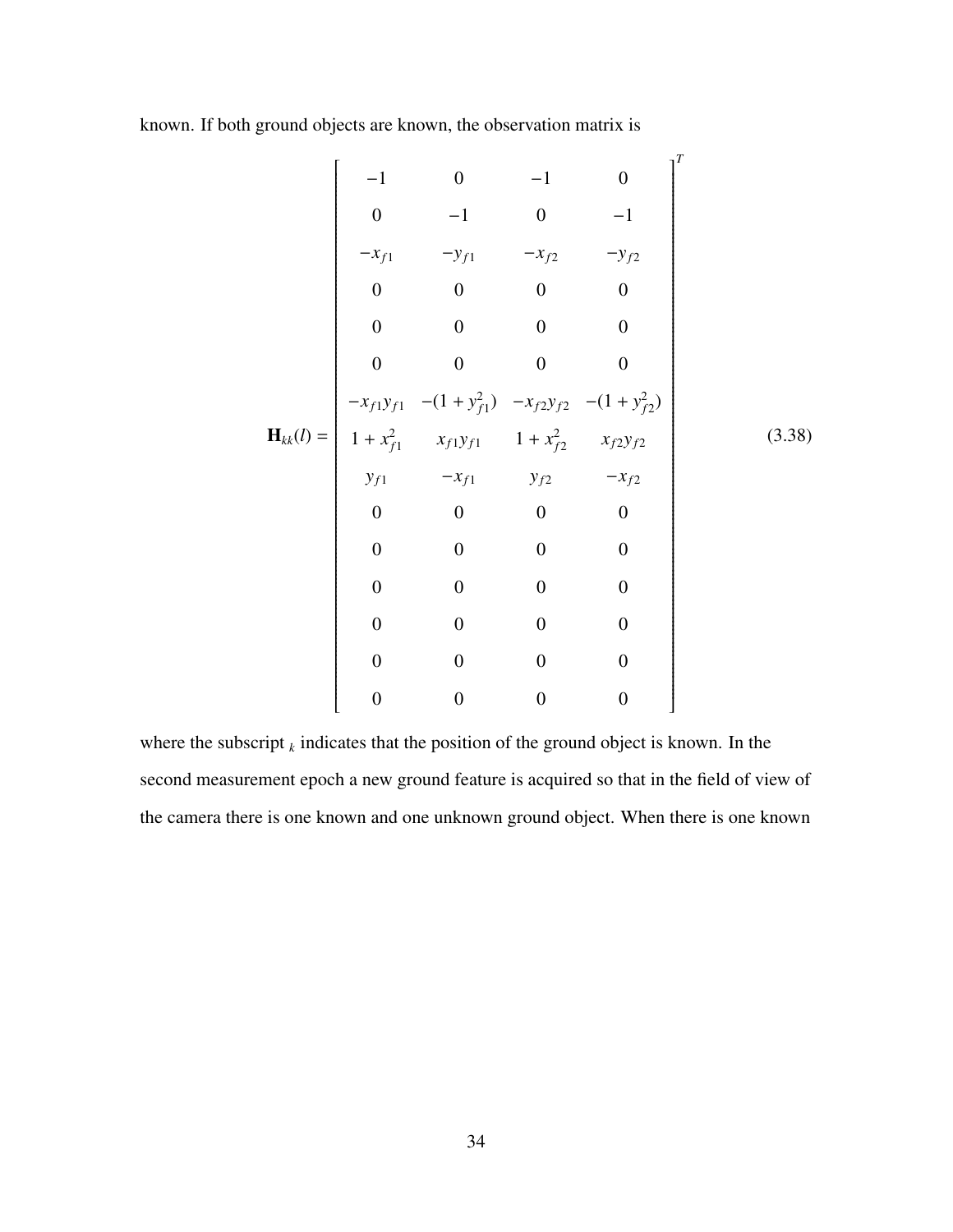and one unknown ground object, the observation matrix is

$$
\mathbf{H}_{ku}(l) = \begin{bmatrix}\n-1 & 0 & -1 & 0 \\
0 & -1 & 0 & -1 \\
-x_{f1} & -y_{f1} & -x_{f2} & -y_{f2} \\
0 & 0 & 0 & 0 & 0 \\
0 & 0 & 0 & 0 & 0 \\
0 & 0 & 0 & 0 & 0 \\
-x_{f1}y_{f1} & -(1+y_{f1}^2) & -x_{f2}y_{f2} & -(1+y_{f2}^2) \\
1+x_{f1}^2 & x_{f1}y_{f1} & 1+x_{f2}^2 & x_{f2}y_{f2} \\
y_{f1} & -x_{f1} & y_{f2} & -x_{f2} \\
0 & 0 & 0 & 0 & 0 \\
0 & 0 & 0 & 0 & 0 \\
0 & 0 & 0 & 0 & 0 \\
0 & 0 & 0 & 0 & 0 \\
0 & 0 & 0 & 0 & 0 \\
0 & 0 & 0 & 0 & 0 \\
0 & 0 & 0 & 0 & 0 \\
0 & 0 & 0 & 0 & 0 \\
0 & 0 & 0 & 0 & 0\n\end{bmatrix}
$$
\n(3.39)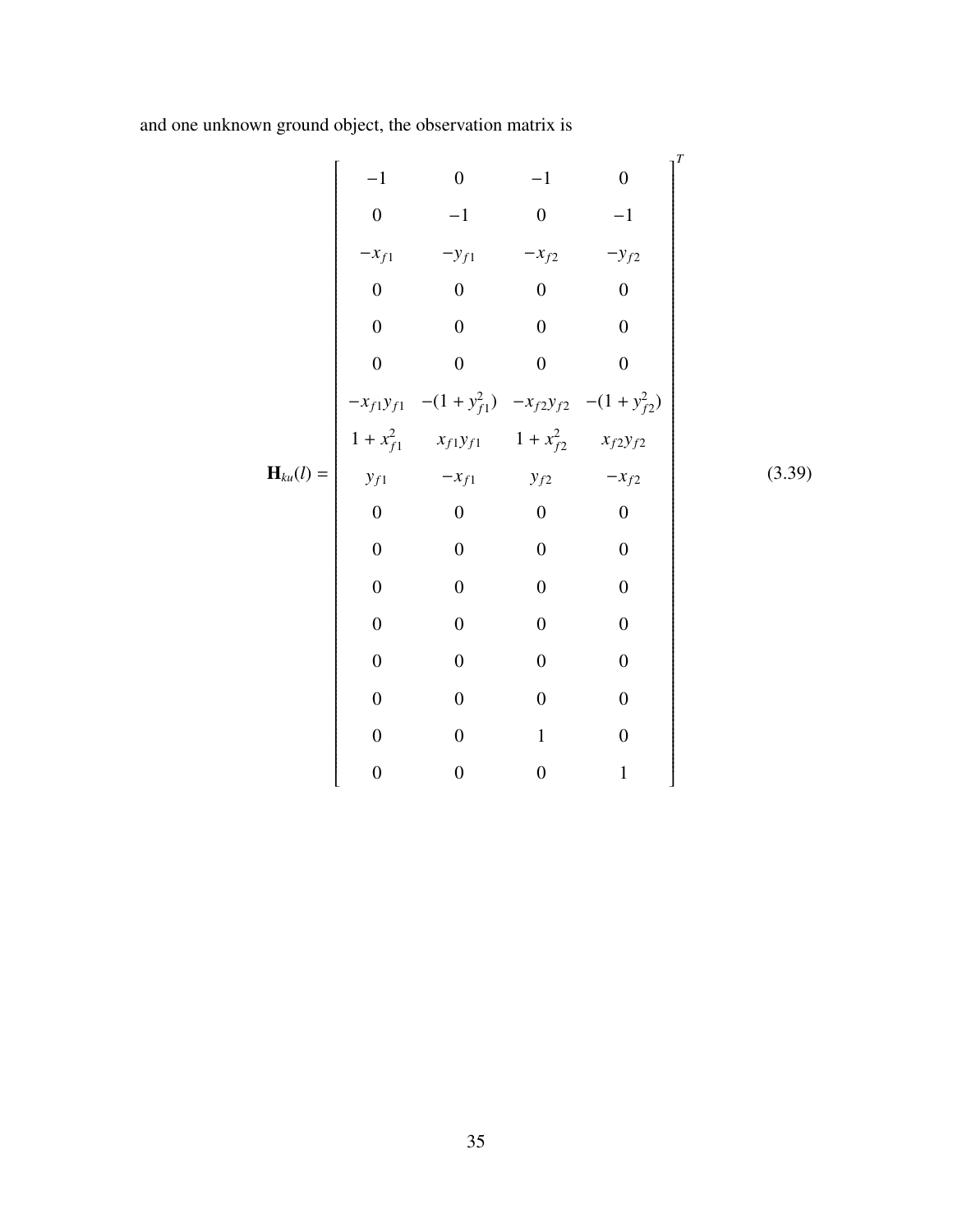Finally, starting at measurement epoch three when neither ground object's position is known, the observation matrix

$$
\mathbf{H}_{uu}(l) = \begin{bmatrix}\n-1 & 0 & -1 & 0 \\
0 & -1 & 0 & -1 \\
-x_{f1} & -y_{f1} & -x_{f2} & -y_{f2} \\
0 & 0 & 0 & 0 & 0 \\
0 & 0 & 0 & 0 & 0 \\
0 & 0 & 0 & 0 & 0 \\
0 & 0 & 0 & 0 & 0 \\
0 & 0 & 0 & 0 & 0 \\
0 & 0 & 0 & 0 & 0 \\
0 & 0 & 0 & 0 & 0 \\
0 & 0 & 0 & 0 & 0 \\
0 & 0 & 0 & 0 & 0 \\
0 & 0 & 0 & 0 & 0 \\
0 & 0 & 0 & 0 & 0 \\
0 & 0 & 0 & 0 & 0 \\
0 & 0 & 0 & 0 & 0 \\
0 & 0 & 0 & 0 & 0 \\
0 & 0 & 0 & 0 & 0 \\
0 & 0 & 0 & 0 & 0 \\
0 & 0 & 0 & 0 & 0 \\
0 & 0 & 0 & 0 & 0 \\
0 & 0 & 0 & 0 & 0 \\
0 & 0 & 0 & 0 & 0 \\
0 & 0 & 0 & 0 & 0 \\
0 & 0 & 0 & 0 & 0 \\
0 & 0 & 0 & 0 & 1\n\end{bmatrix}
$$
\n(3.40)

Two ground objects,  $P_1$  and  $P_2$  are tracked. The measurements **z** given to the Kalman Filter during the *nth* measurement epoch at each time step, *<sup>l</sup>*=1, <sup>2</sup>=*L*, are generated from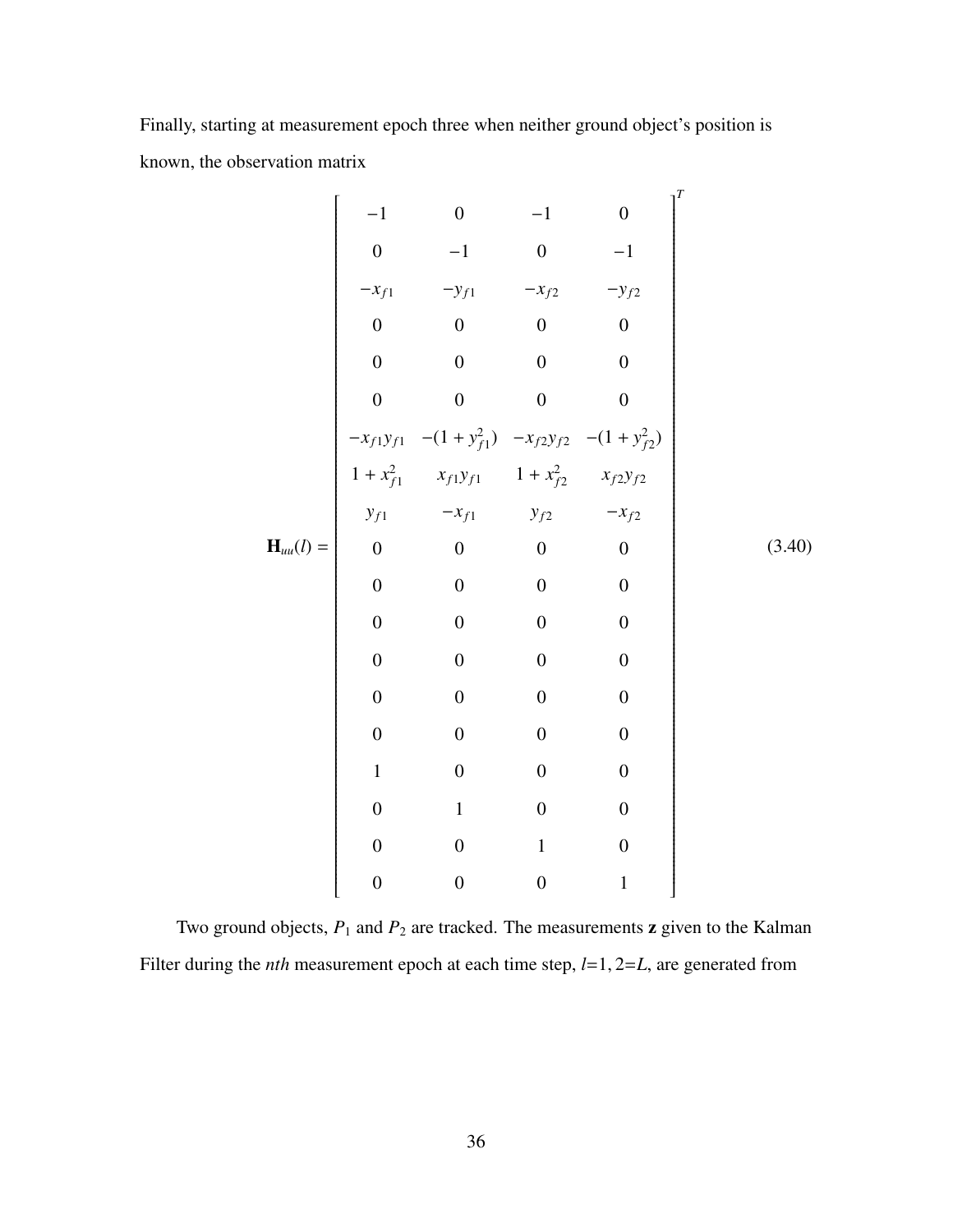the LHS of Eqs. (3.35) and (3.36) as  $\overline{ }$ 

$$
\mathbf{z} = \begin{pmatrix} x_{p1c} - x_c - z_c(x_{fm1} - \theta_c(1 + x_{fm1}^2) + \phi_c x_{fm1}y_{fm1} - \psi_c y_{fm1}) \\ y_{p1c} - y_c - z_c(y_{fm1} - \theta_c x_{fm1}y_{fm1} + \phi_c(1 + y_{fm1}^2) + \psi_c x_{fm1}) \\ x_{p2c} - x_c - z_c(x_{fm2} - \theta_c(1 + x_{fm2}^2) + \phi_c x_{fm2}y_{fm2} - \psi_c y_{fm2}) \\ y_{p2c} - y_c - z_c(y_{fm2} - \theta_c x_{fm2}y_{fm2} + \phi_c(1 + y_{fm2}^2) + \psi_c x_{fm2}) \end{pmatrix}
$$
(3.41)

where

$$
\mathbf{x}_{f1}(t) = 1 - t,
$$
  $\mathbf{x}_{f2}(t) = 2 - t,$   $t = l\Delta T,$   $1 \le l \le L$ 

and

$$
\mathbf{x}_{fm1} = \mathbf{x}_{f1}(t) + \xi_1, \qquad \mathbf{x}_{fm2} = \mathbf{x}_{f2}(t) + \xi_2, \n\xi_1 \sim N(0, \sigma^2), \qquad \xi_2 \sim N(0, \sigma^2), \n\mathbf{y}_{fm1} = \mathbf{y}_{f1} + \eta_1, \qquad \mathbf{y}_{fm2} = y_{f2} + \eta_2, \n\eta_1 \sim N(0, \sigma^2), \qquad \eta_2 \sim N(0, \sigma^2)
$$

where  $\sigma = \frac{1}{3}$  $\frac{1}{3} \times 10^{-3}$  (for a 9 mega pixels camera with an aspect ratio of 1). The calculated navigation state is output by the free INS and given by

$$
\mathbf{x}_c = \mathbf{x}_F = \mathbf{x} + \delta \mathbf{x}_F
$$

where x is the true (nondimensional) navigation state given by

$$
\mathbf{x} = \left[ \begin{array}{cccccc} t & 0 & 1 & 1 & 0 & 0 & 0 & 0 & 0 \end{array} \right]^T
$$

and  $\delta x_F$  is the navigation state error of the free INS. Thus, the sequence  $\delta x_F$  is obtained as follows:

$$
\delta \mathbf{x}_{\mathbf{F}}(l+1) = \mathbf{A}_{ad}\delta \mathbf{x}_{\mathbf{F}}(k), \ \delta \mathbf{x}_{a}(0) = \begin{pmatrix} \delta \mathbf{P}(0) \\ \delta \mathbf{V}(0) \\ \delta \mathbf{P}(0) \\ \delta \mathbf{f}(0) \\ \delta \omega(0) \end{pmatrix}_{15 \times 1}
$$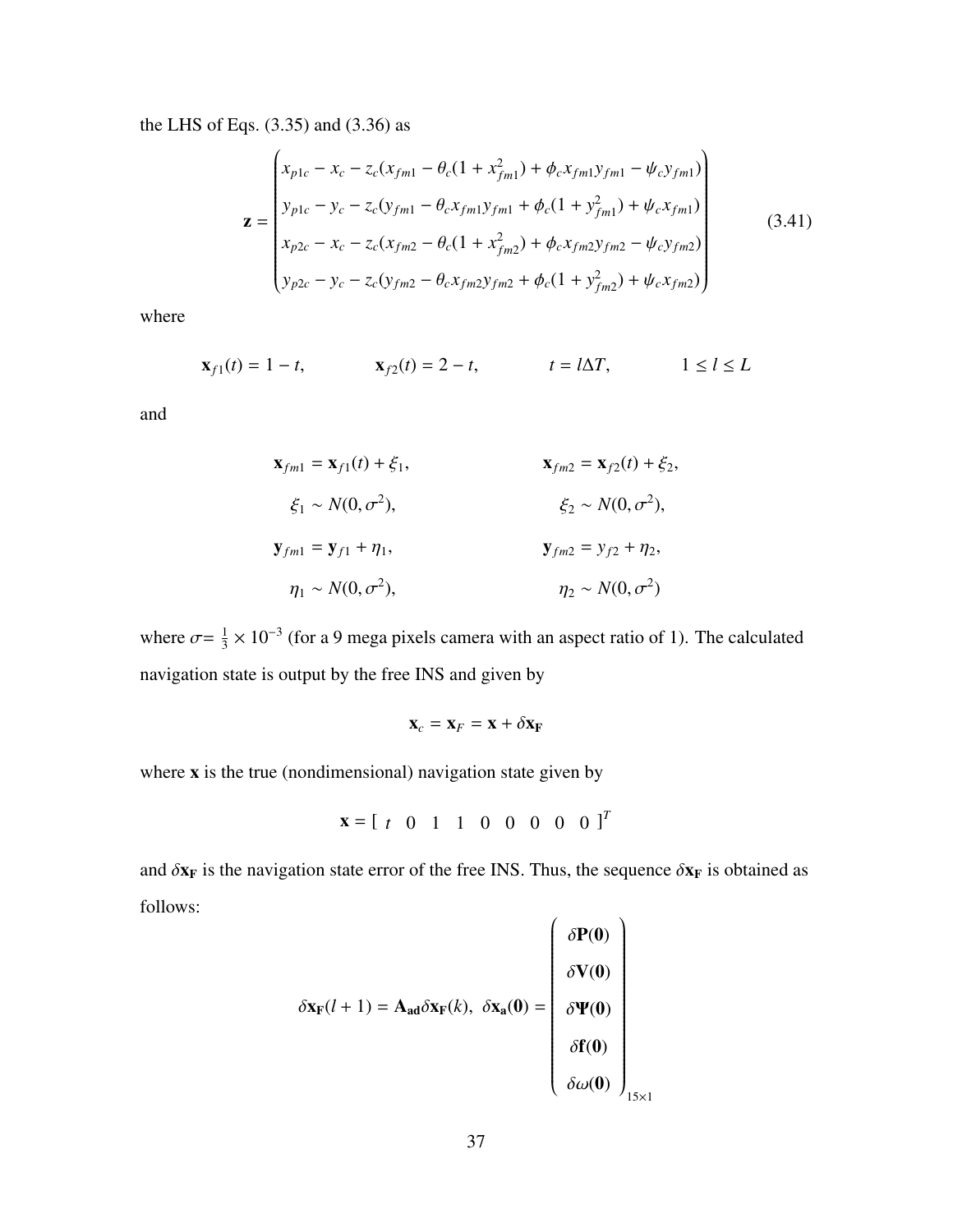$$
l=0,\ldots, LN-1
$$

where

$$
(\delta \mathbf{P}_{\mathbf{x}}^{(\mathbf{b})}(\mathbf{0}), \delta \mathbf{P}_{\mathbf{y}}^{(\mathbf{b})}(\mathbf{0}), \delta \mathbf{P}_{\mathbf{z}}^{(\mathbf{b})}(\mathbf{0}) \sim N(\mathbf{0}_{3\times 1}, 1 \times 10^{-6} \mathbf{I}_{3})
$$
  
\n
$$
(\delta \mathbf{V}_{\mathbf{x}}^{(\mathbf{b})}(\mathbf{0}), \delta \mathbf{V}_{\mathbf{y}}^{(\mathbf{b})}(\mathbf{0}), \delta \mathbf{V}_{\mathbf{z}}^{(\mathbf{b})}(\mathbf{0}) \sim N(\mathbf{0}_{3\times 1}, 1 \times 10^{-16} \mathbf{I}_{3})
$$
  
\n
$$
(\delta \mathbf{Y}_{\phi}^{(\mathbf{b})}(\mathbf{0}), \delta \mathbf{Y}_{\theta}^{(\mathbf{b})}(\mathbf{0}), \delta \mathbf{Y}_{\psi}^{(\mathbf{b})}(\mathbf{0}) \sim N(\mathbf{0}_{3\times 1}, 1 \times 10^{-8} \mathbf{I}_{3})
$$
  
\n
$$
(\delta \mathbf{f}_{\mathbf{x}}^{(\mathbf{b})}(\mathbf{0}), \delta \mathbf{f}_{\mathbf{y}}^{(\mathbf{b})}(\mathbf{0}), \delta \mathbf{f}_{\mathbf{z}}^{(\mathbf{b})}(\mathbf{0})) \sim N(\mathbf{0}_{3\times 1}, \sigma_{\mathbf{z}}^{2} \mathbf{I}_{3})
$$
  
\n
$$
(\delta \omega_{\mathbf{x}}^{(\mathbf{b})}(\mathbf{0}), \delta \omega_{\mathbf{y}}^{(\mathbf{b})}(\mathbf{0}), \delta \omega_{\mathbf{z}}^{(\mathbf{b})}(\mathbf{0})) \sim N(\mathbf{0}_{3\times 1}, \sigma_{\mathbf{z}}^{2} \mathbf{I}_{3})
$$

During a measurement epoch  $x_{p1c}$ ,  $x_{p2c}$ ,  $y_{p2c}$ , and  $y_{p2c}$  which feature in measurements z given to the KF are held constant. At the end of the measurement epoch they are updated for the next measurement epoch. They are calculated according to Tables B.1 - B.3 in Appendix B.

## *3.3.4 Synthesis of the Measurement Sent to the KF in Epoch n.* In epoch 1,  $x_{p1c} = 1$ ,  $y_{p1c} = -y_p$ , and  $x_{p2c} = 2$ ,  $y_{p2c} = y_p$ . In epoch 2,  $x_{p1c} = 2$ ,  $y_{p1c} = y_p$ .

Consider measurement epoch  $n, 3 \le n \le N, N=360$ . In total,  $n + 1$  ground features are used. *n* − 1 new ground features are geolocated.

The meaning of  $x_{pc}^{(n)}$  and  $y_{pc}^{(n)}$  used during epoch  $n \geq 2$  to calculate the measurement given to the KF - we refer to Eq. (3.41): they are kept constant during the measurement epoch (*n*) and were calculated at the conclusion of epoch (*n* − 1) using Eqs. (3.27) and (3.28) and setting therein  $z_p \equiv 0$ :

$$
x_{p2c}^{(n)} = x + z \frac{x_f - \psi y_f - \theta}{1 + \theta x_f - \phi y_f}
$$
 (3.42)

$$
y_{p2c}^{(n)} = y + z \frac{y_f + \psi x_f + \phi}{1 + \theta x_f - \phi y_f}
$$
 (3.43)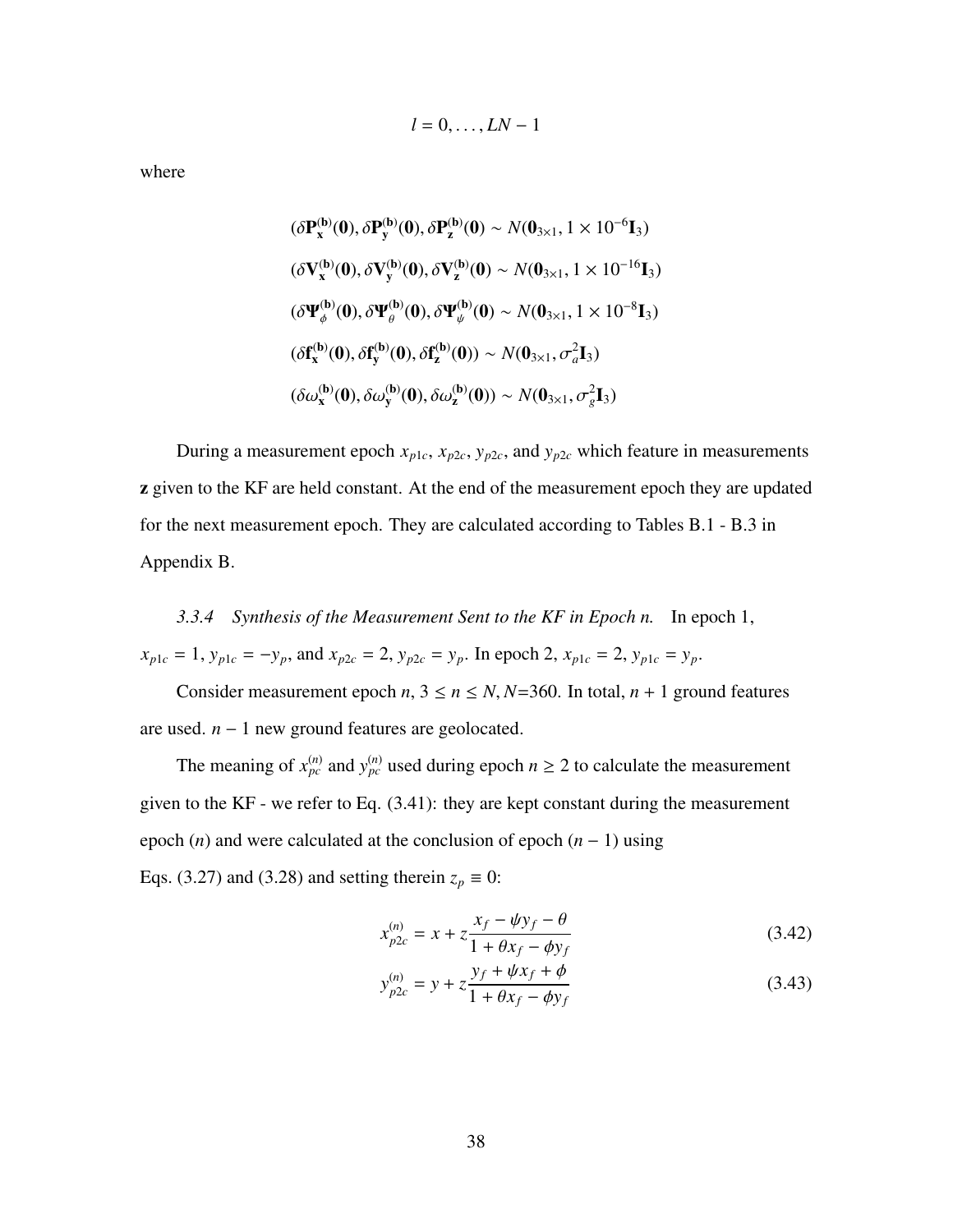Since the scenario considered is wings level flight at constant altitude, in Eqs. (3.42) and (3.43) set

$$
x = n - 1 + \delta x_F|_{n-1} - \hat{\delta x}|_{n-1},
$$
  
\n
$$
y = \delta y_F|_{n-1} - \hat{\delta y}|_{n-1},
$$
  
\n
$$
z = 1 + \delta z_F|_{n-1} - \hat{\delta z}|_{n-1},
$$
  
\n
$$
\psi = \delta \psi_F|_{n-1} - \hat{\delta \psi}|_{n-1},
$$
  
\n
$$
\theta = \delta \theta_F|_{n-1} - \hat{\delta \phi}|_{n-1},
$$
  
\n
$$
\phi = \delta \phi_F|_{n-1} - \hat{\delta \phi}|_{n-1}
$$

and since at the end of an epoch the newly acquired ground feature's  $x_f = 2$ ,  $y_f = \pm y_p$ , in Eqs. (3.42) and (3.43) set

$$
x_f = 2 + \xi, \qquad \xi \sim N(0, \sigma^2),
$$
  

$$
y_f = \pm y_p + \eta, \quad \eta \sim N(0, \sigma^2)
$$

where

$$
\sigma = \frac{1}{3} \times 10^{-3},
$$
  

$$
\delta x_F|_{n-1} \equiv \delta x_F((n-1)L), \quad \delta y_F|_{n-1} \equiv \delta y_F((n-1)L)
$$

whereas

$$
\hat{\delta x}|_{n-1} \equiv \hat{\delta x}^{(n-1)}(L), \quad \hat{\delta y}|_{n-1} \equiv \hat{\delta y}^{(n-1)}(L)
$$

and the same applies to the navigation states  $z, \psi, \theta, \phi$ . In addition, at the end of the measurement epoch *n* − 1, set

$$
x_{p1c}^{(n)} := x_{p2c}^{(n-1)} - \hat{\delta x}_{p2}^{(n-1)}(L),
$$
  
\n
$$
y_{p1c}^{(n)} := y_{p2c}^{(n-1)} - \hat{\delta y}_{p2}^{(n-1)}(L),
$$
  
\n
$$
n = 3, \cdots, 360
$$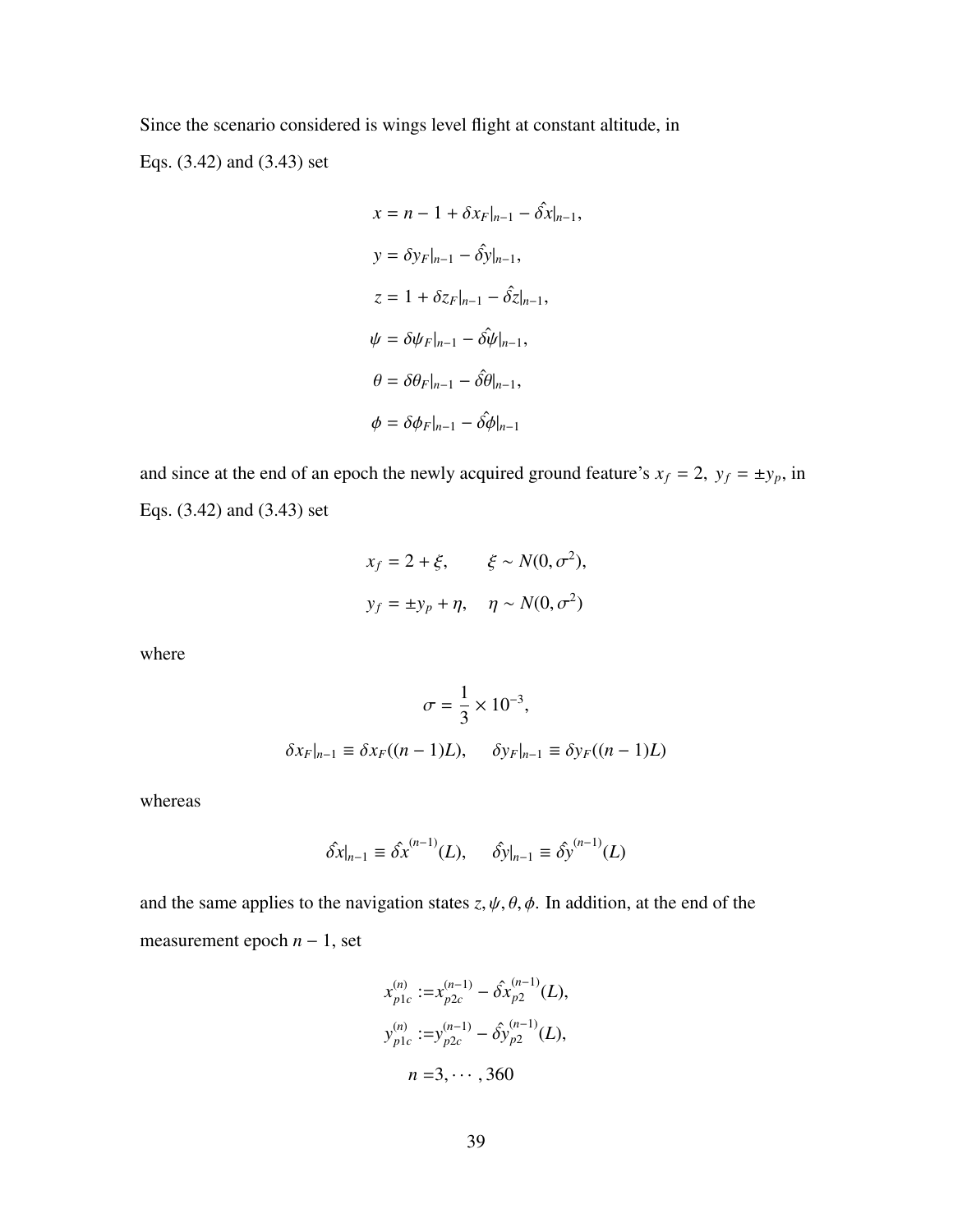Also, at the end of the measurement epoch 1 set

$$
x_{p1c}^{(2)} = 2, \ \ y_{p1c}^{(2)} = 0
$$

Also, during measurement epoch *n*, at time *l*, in Eq. (3.41)

$$
x_c = t + \delta x_F(t), \qquad y_c = \delta y_F(t), \qquad z_c = 1 + \delta z_F(t),
$$
  

$$
\theta_c = \delta \theta_F(t), \qquad \phi_c = \delta \phi_F(t), \qquad \psi_c = \delta \psi_F(t)
$$

where

$$
t = n - 1 + \Delta T * l, \qquad l = 1, \cdots, L, \qquad \Delta T = 1/L
$$

and

$$
x_{f1m} = x_{f1} + \xi_1, \quad \xi_1 \sim N(0, \sigma^2),
$$
  
\n
$$
x_{f2m} = x_{f2} + \xi_2, \quad \xi_2 \sim N(0, \sigma^2),
$$
  
\n
$$
y_{f1m} = \pm y_p + \eta_1, \quad \eta_1 \sim N(0, \sigma^2),
$$
  
\n
$$
y_{f2m} = \mp y_p + \eta_2, \quad \eta_2 \sim N(0, \sigma^2)
$$

where, during the measurement epoch (*n*)

$$
x_{f1} = 1 - l\Delta T, \qquad x_{f2} = 2 - l\Delta T, \qquad l = 1, \cdots, L
$$

## 3.4 Performance of Aided INS

The performance of the aided INS is evaluated for the nominal scenario described in Section 3.2 and illustrated in Figure 3.3. The aircraft is flying wings-level, at a constant speed with ground features spaced at one kilometer apart. The first two ground features are known and the aircraft starts one kilometer behind the first ground feature. In the observation matrices H,

$$
x_{f1}(t) = 1 - t, \qquad x_{f2}(t) = 2 - t, \qquad 0 \le t \le 1
$$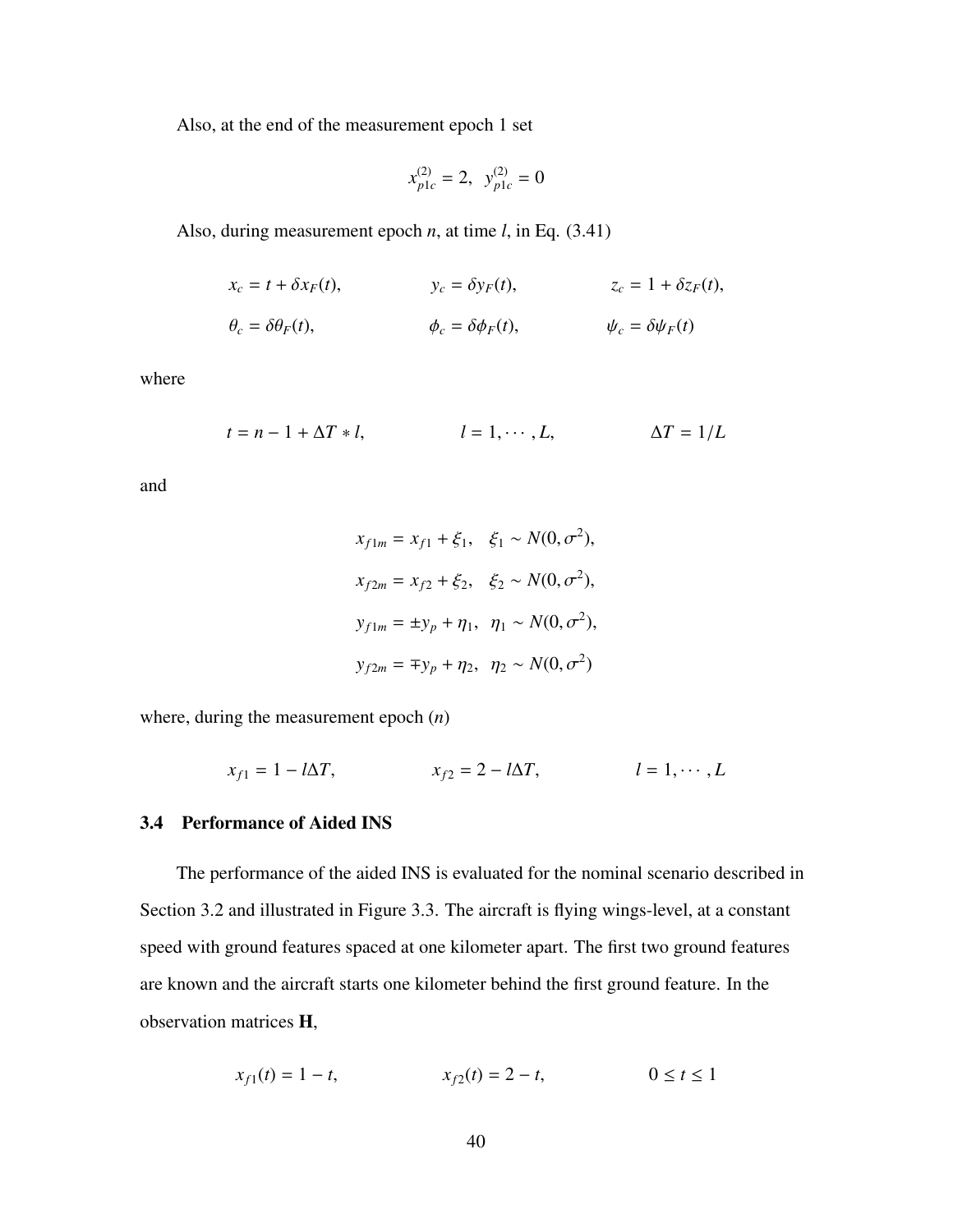If ground features are arranged in a straight line on the positive  $x_n$  axis, then in the **H** matrix

$$
y_{f1}(t)=y_{f2}(t)=0
$$

However, if the ground features are laterally staggered at equal distance  $y_p$  about the positive  $x_n$  axis, then in the **H** matrix

$$
y_{f1}(t) = y_p \qquad y_{f2}(t) = -y_p
$$



Figure 3.3: In the first measurement epoch the two ground objects' position are known, but in the second measurement epoch there is one known and one unknown ground object, where the unknown object's position was estimated by the aircraft at the end of the first epoch. From epoch 3 onward both ground objects' locations are estimated using the aircraft's navigation state at the end of the preceding epoch and therefore are not exactly known.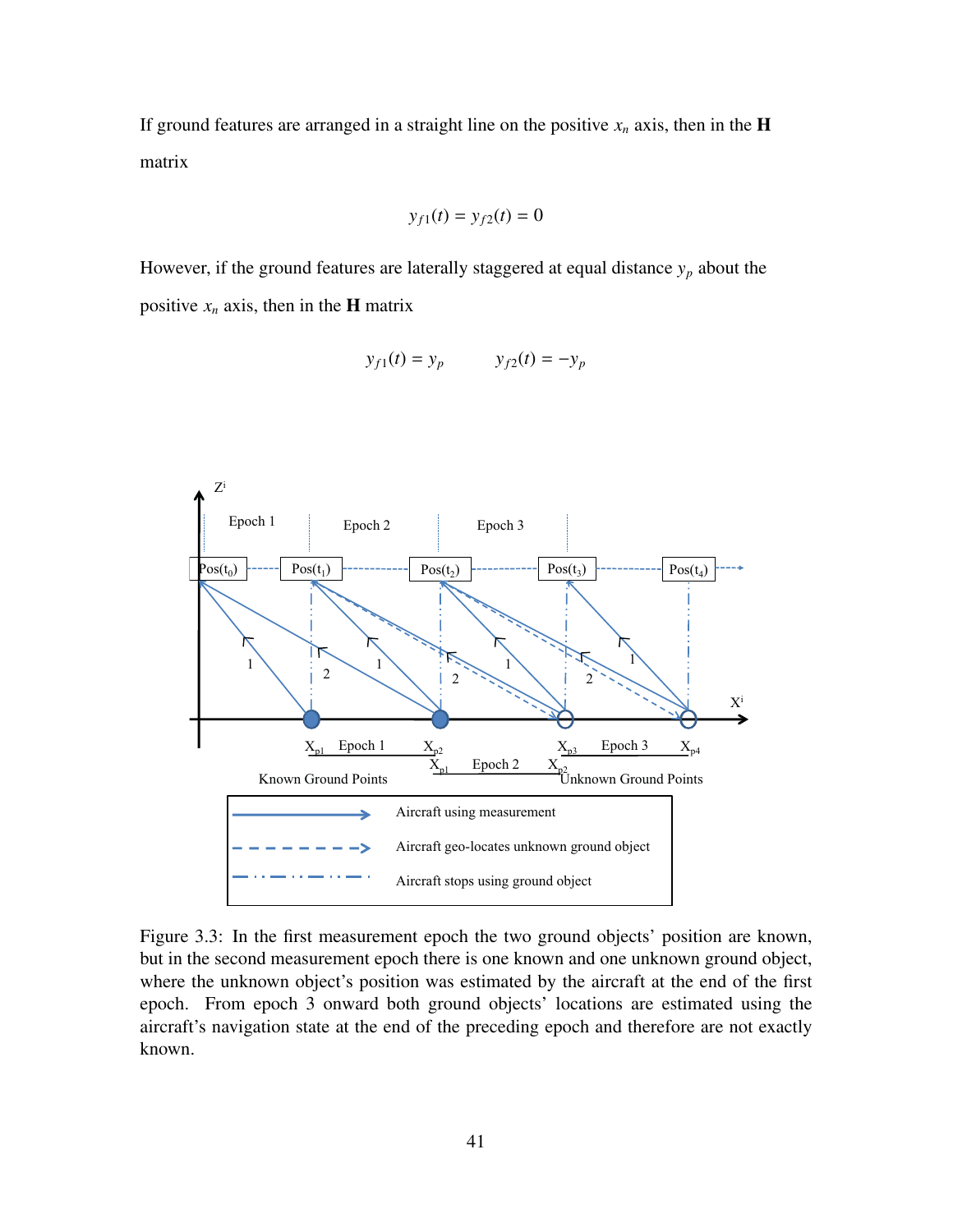*3.4.1 Initialization of the KF.* In the first measurement epoch the Kalman Filter is initialized according to Eq. (3.44)

$$
(\hat{\delta x}_a^+(0))^{(1)} = 0_{15 \times 1}
$$
 (3.44)

while the covariance matrix is initialized as  $(P(0))^{(1)}$  by using **P** as in the equation following Eq. (3.24) where it is assumed that the position, velocity, and orientation are known with an uncertainty of  $a = 1 \times 10^{-6}$ ,  $b = 1 \times 10^{-16}$ , and  $c = 1 \times 10^{-8}$ , respectively as in, Eq. (3.45).  $\mathbf{r}$  $\mathbf{I}$ 

$$
(\mathbf{P}(\mathbf{0}))^{(1)} = \begin{bmatrix} A & \mathbf{0} & \mathbf{0} & \mathbf{0} & \mathbf{0} \\ \mathbf{0} & B & \mathbf{0} & \mathbf{0} & \mathbf{0} \\ \mathbf{0} & \mathbf{0} & C & \mathbf{0} & \mathbf{0} \\ \mathbf{0} & \mathbf{0} & \mathbf{0} & D & \mathbf{0} \\ \mathbf{0} & \mathbf{0} & \mathbf{0} & \mathbf{0} & E \end{bmatrix}_{15 \times 15}
$$
 (3.45)

where

$$
A = diag(a, a, a)
$$
  
\n
$$
B = diag(b, b, b)
$$
  
\n
$$
C = diag(c, c, c)
$$
  
\n
$$
D = diag(\sigma_a^2, \sigma_a^2, \sigma_a^2)
$$
  
\n
$$
E = diag(\sigma_g^2, \sigma_g^2, \sigma_g^2)
$$

The superscripts in  $(\delta \hat{\mathbf{x}}_a^+(0))^{(1)}$  and  $(\mathbf{P}(0))^{(1)}$  represents the epoch number (epoch 1 in this case). The three accelerometer and the three gyroscope set are of the same quality: the random biases in the sensors are

$$
\delta f_x^{\text{b}} \sim N(0, \sigma_a^2) \qquad \qquad \delta f_y^{\text{b}} \sim N(0, \sigma_a^2) \qquad \qquad \delta f_z^{\text{b}} \sim N(0, \sigma_a^2)
$$
  

$$
\delta \omega_x^{\text{b}} \sim N(0, \sigma_g^2) \qquad \qquad \delta \omega_y^{\text{b}} \sim N(0, \sigma_g^2) \qquad \qquad \delta \omega_z^{\text{b}} \sim N(0, \sigma_g^2)
$$

In each measurement epoch the KF is re-initialized. Since in measurement epoch  $n, n \geq 2$ , one navigates off a newly acquired ground feature, the KF is being re-initialized as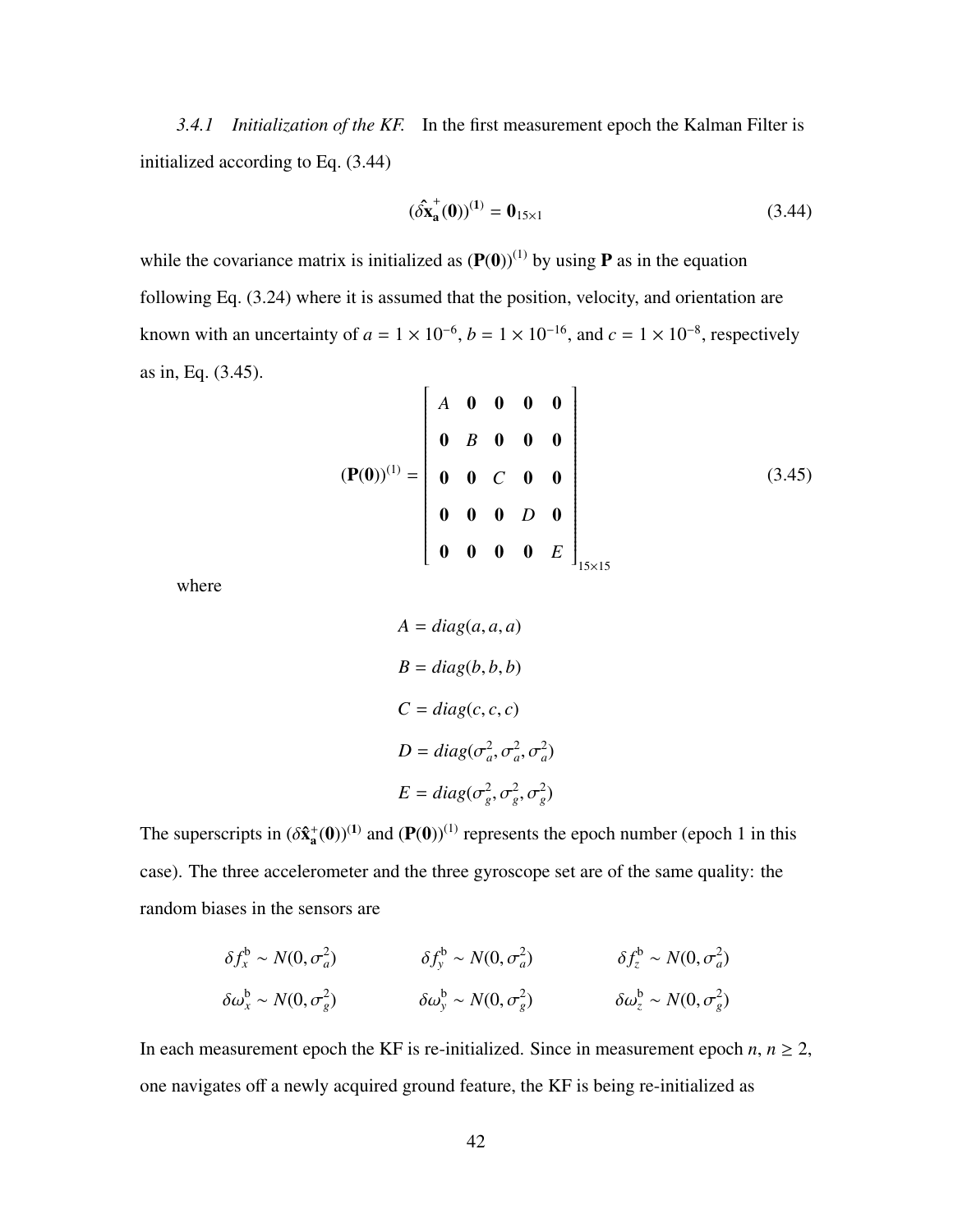follows: In epoch  $n = 2$  the KF state is a  $17 \times 1$  vector initialized as

$$
(\hat{\delta x}(0)_{15\times1})^{(2)} = (\hat{\delta x}(L)_{15\times1})^{(1)}, \ \hat{\delta x}_{p2}(0) = 0, \ \hat{\delta y}_{p2}(0) = 0,
$$
  
and 
$$
(\mathbf{P}(0))^{(2)} = \begin{bmatrix} (\mathbf{P}(L)_{15\times15})^{(1)} & \mathbf{p}_{15\times2}^{(2)} \\ (\mathbf{p}_{2\times15}^{(2)})^T & \mathbf{\Pi}_{2\times2}^{(2)} \end{bmatrix}_{17\times17}
$$

where the covariance of the position error of the newly acquired ground feature and their cross correlation terms are calculated using Eqs.  $(3.31)$  and  $(3.32)$ . The ground position  $x_p$ and  $y_p$  are isolated from Eqs. (3.31) and (3.32) as follows:

$$
x_p = x + z[x_f - \theta(1 + x_f^2) + \phi x_f y_f - \psi y_f]
$$
 (3.46)

$$
y_p = y + z[y_f - \theta x_f y_f + \phi (1 + y_f^2) + \psi x_f]
$$
 (3.47)

Perturbing Eq (3.46) yields

$$
\delta x_{p2} = \delta x + \delta z [x_f - \theta (1 + x_f^2) + \phi x_f y_f - \psi y_f] + z[\delta x_f - \delta \theta (1 + x_f^2) - 2x_f \theta \delta x_f + x_f y_f \delta \phi
$$
  
+ 
$$
\phi x_f \delta y_f + \phi \delta x_f y_f - y_f \delta \psi - \psi \delta y_f]
$$

Setting  $z = 1$ ,  $\psi = \theta = \phi = 0$ ,  $x_f = 2$ ,  $y_f = \pm y_p$ ,  $\delta x_f = \xi$ , and  $\delta y_f = \eta$ , where

$$
\xi \sim N(0, \sigma^2), \qquad \eta \sim N(0, \sigma^2)
$$

we obtain: at the beginning of epoch 2 the error in the newly acquired feature's position

$$
\delta x_{p2}(0) = \delta x + 2\delta z - 5\delta \theta \pm 2y_p \delta \phi \mp y_p \delta \psi + \xi \tag{3.48}
$$

Similarly, perturbing Eq. (3.47) yields

$$
\delta y_{p2} = \delta y + \delta z [y_f - \theta x_f y_f + \phi (1 + y_f^2) + \psi x_f] + z [\delta y_f - x_f y_f \delta \theta - \theta x_f \delta y_f - \theta y_f \delta x_f
$$
  
+  $2y_f \phi \delta y_f + \delta \phi (1 + y_f^2) + \psi \delta x_f + x_f \delta \psi]$ 

That is, at the beginning of epoch 2 the error in the newly acquired feature's position

$$
\delta y_{p2}(0) = \delta y \pm y_p \delta z \mp 2y_p \delta \theta + (1 + y_p^2) \delta \phi + 2\delta \psi + \eta
$$
\n(3.49)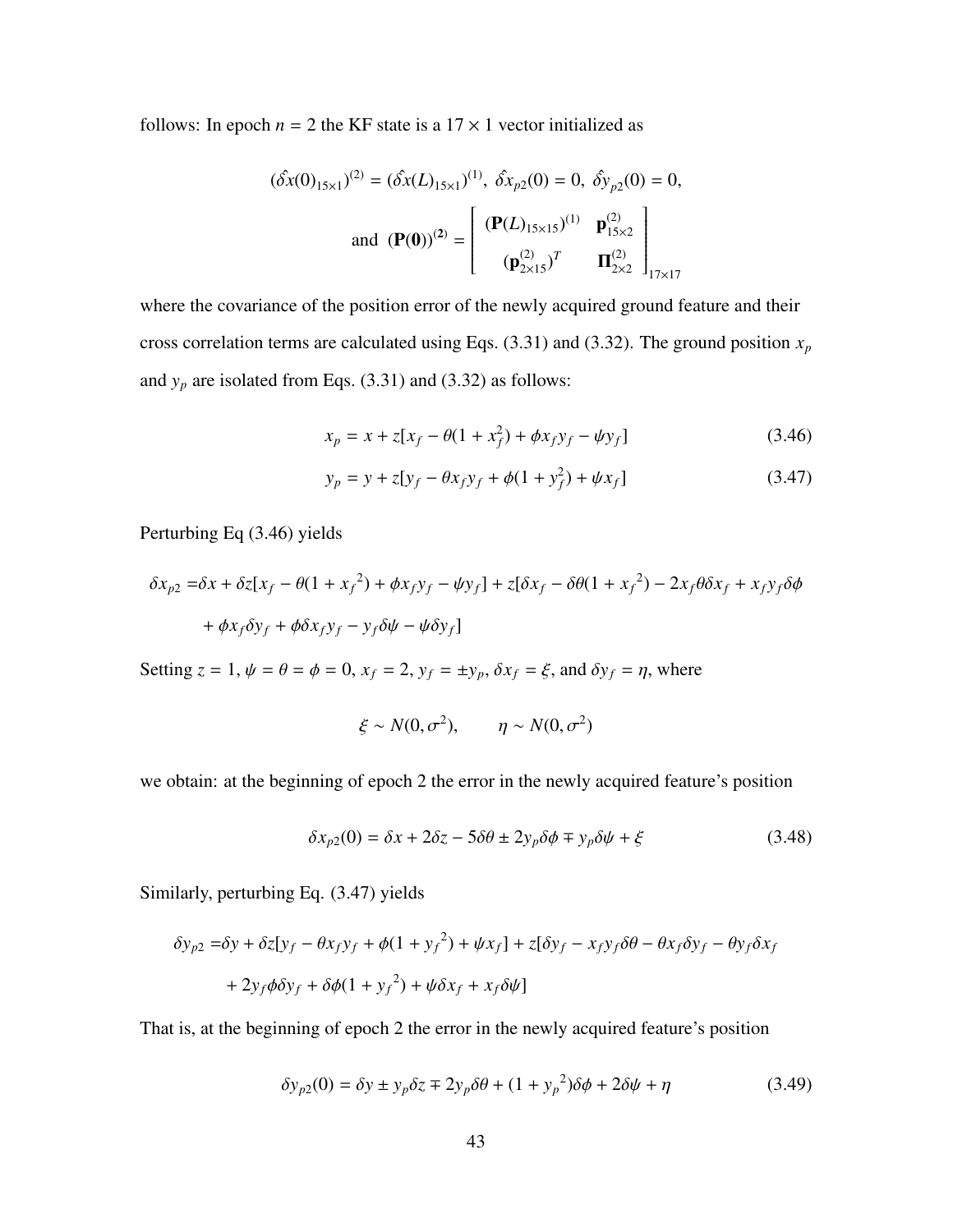Eqs. (3.48) and (3.49), can be re-written to give the *x* and *y* position of the second ground feature at the beginning of an epoch as

$$
\delta x_{p2}^{(n)}(0) = \delta x(L)^{(n-1)} + 2\delta z(L)^{(n-1)} - 5\delta\theta(L)^{(n-1)} \pm 2y_p \delta\phi(L)^{(n-1)} \mp y_p \delta\psi(L)^{(n-1)} + \xi \quad (3.50)
$$
  

$$
\delta y_{p2}^{(n)}(0) = \delta y(L)^{(n-1)} + \delta\phi(L)^{(n-1)} + 2\delta\psi(L)^{(n-1)} \pm y_p \delta z(L)^{(n-1)} \mp 2y_p \delta\theta(L)^{(n-1)} + y_p^2 \delta\phi(L)^{(n-1)} + \eta \quad (3.51)
$$

*3.4.2 Kalman Filter.* The INS aiding scheme is as illustrated in Figure 3.4. The



Figure 3.4: INS Aiding Using a Kalman Filter

free INS outputs the calculated navigation state,  $x_c$ , which is the sum of the true navigation state, x and the errors in the navigation states of the free INS,  $\delta x$ . The aircraft's camera generates a noise corrupted measurement of the free INS navigation state and upon linearizing the measurement equation a measurement of the navigation state's error is obtained, as shown in Figure 3.4. The results of this operation gives the measurement z, which is provided to the KF. Using this information, the KF calculates an estimate  $\delta \hat{\mathbf{x}}$  of the free INS navigation state error  $\delta x$ , which is subtracted from the free INS navigation state  $\mathbf{x_F} = \mathbf{x} + \delta \mathbf{x}$  to yield the calculated "clean" navigation state  $\mathbf{x_c} = \mathbf{x} + \delta \mathbf{x} - \delta \mathbf{\hat{x}}$ . Thus in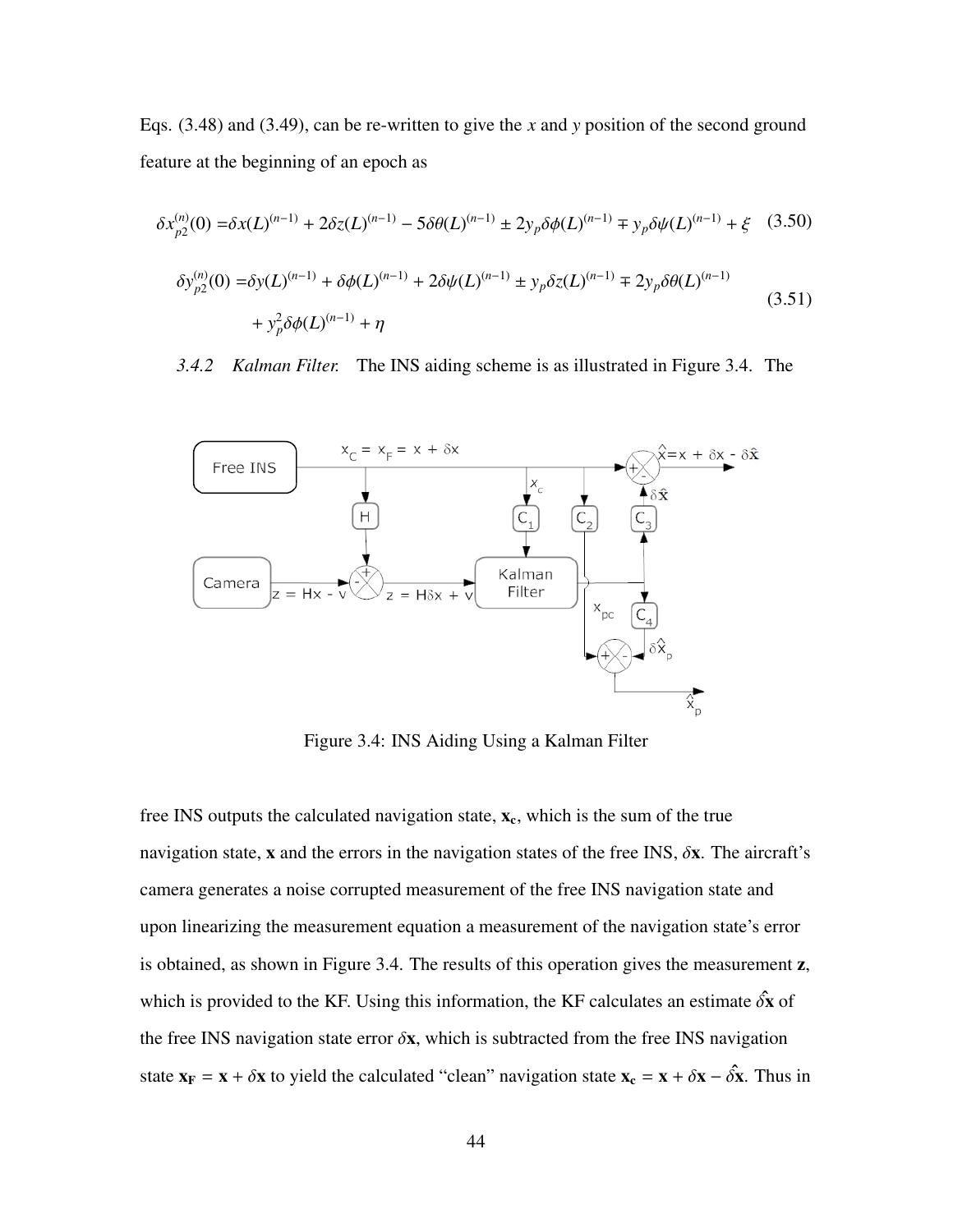effect, the KF removes the error from the calculated navigation state, as shown in Figure 3.4.

In the measurement epoch 1, the positions of both tracked ground features are assumed known. Therefore, in epoch 1 the observation matrix  $\mathbf{H}_{kk}(l)_{4\times15}$ , and the dynamics matrix  $A_{ad15\times15}$  are used. For both scenarios (ground features in a straight line and staggered), the one hour flight duration results in 360 nondimensionalized seconds resulting in 360 epochs. Each non-dimentionalized second is 10 [*s*]. Sampling at 0.2  $[Hz]$  results in  $L = 2$  bearing measurements in each measurement epoch. In the first epoch, the error state estimate is propagated for two steps. The propagate equations of the Kalman filter [8] are as follows:

$$
\hat{\delta \mathbf{x}}_{l+1} = \mathbf{A}_{ad} \hat{\delta \mathbf{x}}_l^{\dagger} \tag{3.52}
$$

$$
\mathbf{P}_{l+1}^{-} = \mathbf{A}_{ad} \mathbf{P}_{l}^{+} \mathbf{A}_{ad}^{\mathrm{T}}
$$
 (3.53)

and the error state estimate is updated using the update equations of the Kalman filter [8]

$$
\hat{\delta} \mathbf{x}_{l+1}^{\dagger} = \hat{\delta} \mathbf{x}_{l+1}^{\dagger} + \mathbf{K}_{l+1} [\mathbf{Z}_{l+1} - \mathbf{H}_{l+1} \hat{\delta} \mathbf{x}_{l+1}^{\dagger}]
$$
\n(3.54)

where the Kalman gain  $\bf{K}$  is given by

$$
\mathbf{K}_{l+1} = \mathbf{P}_{l+1}^{-} \mathbf{H}_{l+1}^{T} [\mathbf{H}_{l+1} \mathbf{P}_{l+1}^{-} \mathbf{H}_{l+1}^{T} + \mathbf{R}]^{-1}
$$
(3.55)

and

$$
\mathbf{P}_{l+1}^{+} = (\mathbf{I} - \mathbf{K}_{l+1} \mathbf{H}_{l+1}) \mathbf{P}_{l+1}^{-}
$$
 (3.56)

In Eq.  $(3.55)$  **R** is the covariance matrix of the bearings angles' measurement error. It corresponds to one pixel measurement error in the camera's focal plane:

$$
x_{fm} = x_f + \delta x_f, \ y_{fm} = y_f + \delta y_f
$$
\n
$$
\begin{pmatrix}\n\delta x_{f1} \\
\delta y_{f1} \\
\delta x_{f2} \\
\delta y_{f2}\n\end{pmatrix} \sim N(0, \mathbf{R})
$$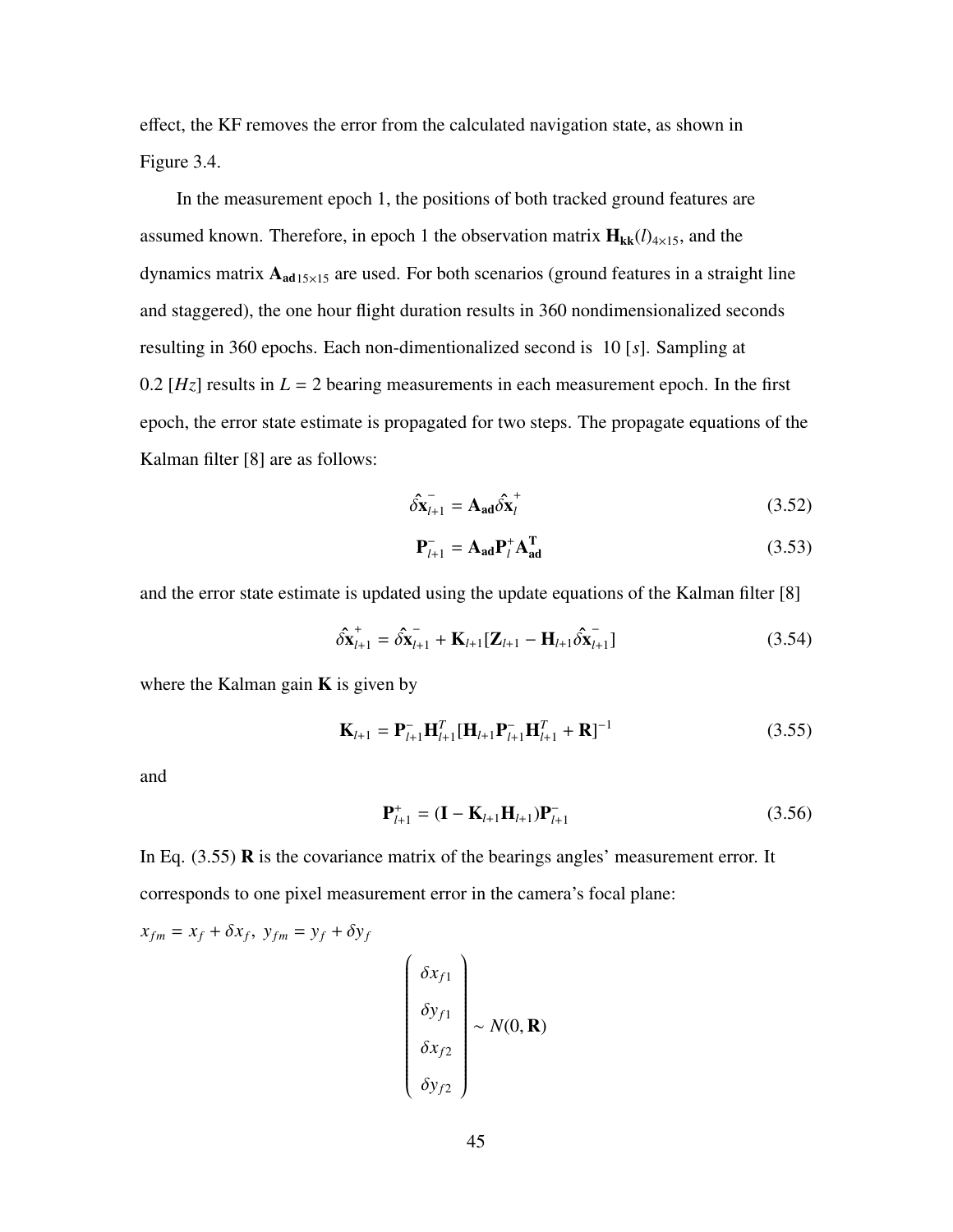For a small UAV, a 9 Mega pixel camera with an aspect ratio of 1 is assumed and therefore  $\sigma = \frac{1}{3}$  $\frac{1}{3} \times 10^{-3}$  (error in 1 pixel) and the nondimensional measurement error covariance matrix

$$
\mathbf{R} = \begin{bmatrix} \frac{1}{9} & 0 & 0 & 0 \\ 0 & \frac{1}{9} & 0 & 0 \\ 0 & 0 & \frac{1}{9} & 0 \\ 0 & 0 & 0 & \frac{1}{9} \end{bmatrix} \times 10^{-6}
$$
(3.57)

At the conclusion of the first two steps/the first measurement epoch, the first ground object is dropped from consideration, and a new, unknown ground object is brought in as shown in Figure 3.3. In the second measurement epoch, the second ground object from epoch 1 becomes the ground object 1 in epoch 2, whose position is perfectly known so that at the beginning of epoch 2,  $(\hat{\delta x}_{p2}(0))^{(2)} = 0$ ,  $(\hat{\delta y}_{p2}(0))^{(2)} = 0$ , and the newly acquired ground object becomes ground object 2, whose position during the measurement epoch 2 is  $2 + \delta x(L)_1$ , where  $\delta x(L)_1$  is the x-component of the free INS's position's error at the end of the first measurement epoch. Thus the next time block requires the use of the augmented dynamics matrix  $A_{ad17\times17}$  from Eq. (3.18) and the observation matrix  $H_{ku}(l)_{4\times17}$ .

At the start of the second measurement epoch, the error state's covariance matrix at the end of epoch 1,  $(\mathbf{P}(L))^{(1)}$ , is transitioned from a 15  $\times$  15 to a 17  $\times$  17 matrix, while including the correct cross-covariance terms. This is done as follows: when transitioning from two known ground features to one known and one unknown ground feature, the new covariance matrix at the beginning of measurement epoch 2 is

$$
(\mathbf{P}(\mathbf{0}))^{(2)} = \begin{bmatrix} (\mathbf{P}(L)_{15\times15})^{(1)} & \mathbf{p}_{15\times2}^{(2)} \\ (\mathbf{p}_{2\times15}^{(2)})^T & \mathbf{\Pi}_{2\times2}^{(2)} \end{bmatrix}_{17\times17}
$$
(3.58)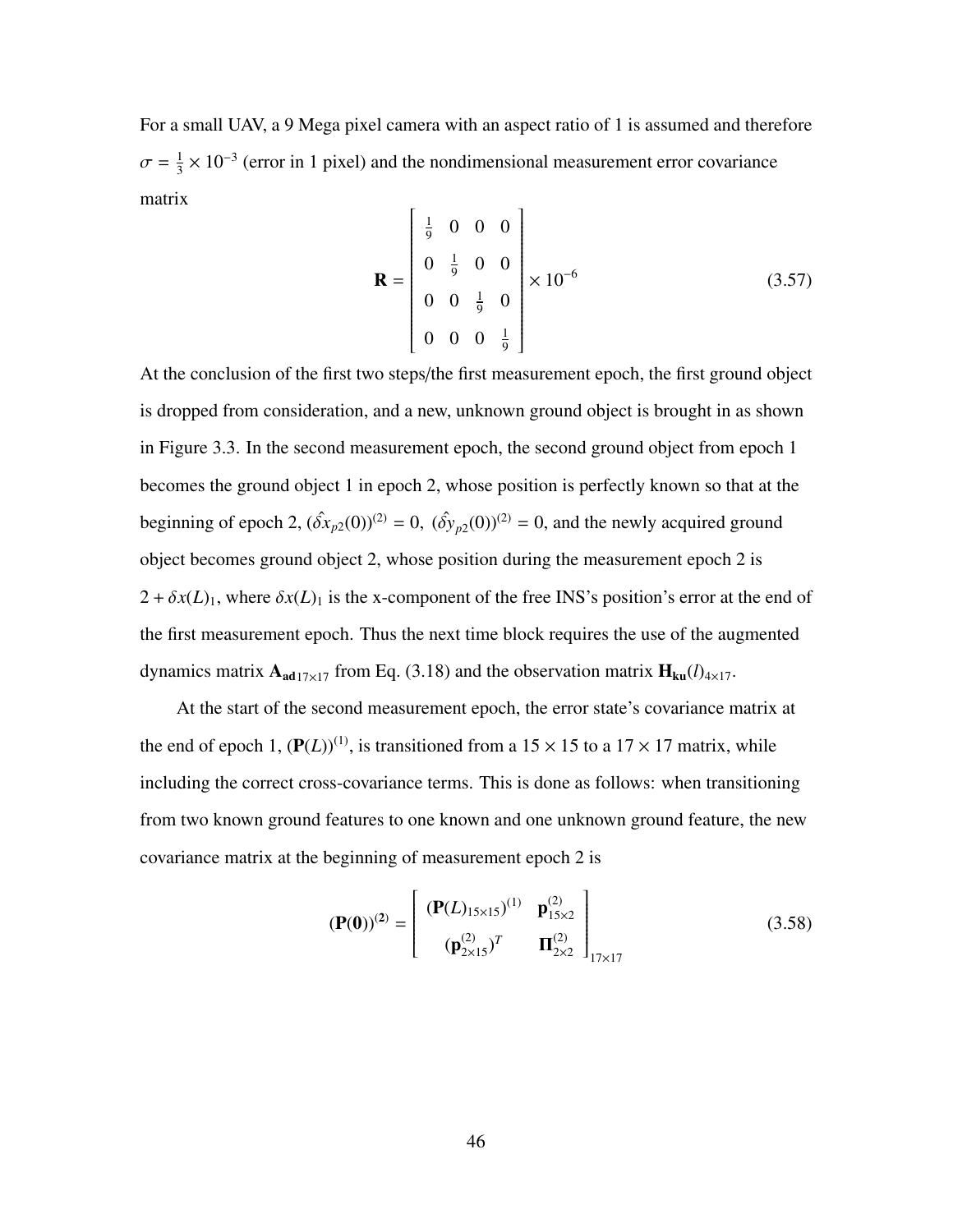where the elements of the matrix block  $\mathbf{p}_{15}^{(2)}$  $\frac{15}{15\times2}$  are obtained using Eqs. (3.50) and (3.51) as follows:

$$
p_{16,1}^{(2)} = \mathbf{E} \Big( \delta x(L)_{p2}^{(1)} \cdot \delta x(0)_{p2}^{(2)} \Big)
$$
  
\n
$$
= \mathbf{E} \Big( \delta x(L)_{p2}^{(1)} \cdot (\delta x(L)^{(1)} + 2\delta z(L)^{(1)} - 5\delta\theta(L)^{(1)} \pm 2y_p \delta\phi(L)^{(1)} \mp y_p \delta\psi(L)^{(1)} + \xi) \Big)
$$
  
\n
$$
= \mathbf{P}(L)_{1,1}^{(1)} + 2\mathbf{P}(L)_{3,1}^{(1)} - 5\mathbf{P}(L)_{8,1}^{(1)} \pm 2y_p \mathbf{P}(L)_{7,1}^{(1)} \mp y_p \mathbf{P}(L)_{9,1}^{(1)}
$$
  
\n
$$
p_{16,2}^{(2)} = \mathbf{E} \Big( \delta y(L)_{p2}^{(1)} \cdot \delta x(0)_{p2}^{(2)} \Big)
$$
  
\n
$$
= \mathbf{E} \Big( \delta y(L)_{p2}^{(1)} \cdot (\delta x(L)^{(1)} + 2\delta z(L)^{(1)} - 5\delta\theta(L)^{(1)} \pm 2y_p \delta\phi(L)^{(1)} \mp y_p \delta\psi(L)^{(1)} + \xi) \Big)
$$
  
\n
$$
= \mathbf{P}(L)_{1,2}^{(1)} + 2\mathbf{P}(L)_{3,2}^{(1)} - 5\mathbf{P}(L)_{8,2}^{(1)} \pm 2y_p \mathbf{P}(L)_{7,2}^{(1)} \mp y_p \mathbf{P}(L)_{9,2}^{(1)}
$$
  
\n
$$
\vdots
$$
  
\n
$$
p_{16,i}^{(2)} = \mathbf{P}(L)_{1,i}^{(1)} + 2\mathbf{P}(L)_{3,i}^{(1)} - 5\mathbf{P}(L)_{8,i}^{(1)} \pm 2y_p \mathbf{P}(L)_{7,i}^{(1)} \mp y_p \mathbf{P}(L)_{9,i}^{(1)}
$$

for  $i=1, \ldots, 15$ 

Similarly,

$$
p_{17,i}^{(2)} = P(L)_{2,i}^{(1)} + P(L)_{7,i}^{(1)} + 2P(L)_{9,i}^{(1)} \pm y_p P(L)_{3,i}^{(1)} \mp 2y_p P(L)_{8,i}^{(1)} + y_p^2 P(L)_{7,i}^{(1)}
$$

for  $i=1,...,15$ 

The first and second diagonal terms of the matrix  $\Pi(0)_{2\times 2}^{(2)}$  are the respective uncertainty in the *x* and *y* position of the new ground object, and it is obtained using Eqs. (3.50) and (3.51) as follows:

$$
\mathbf{\Pi}(0)_{1,1}^{(2)} = \mathbf{P}(0)_{16,16}^{(2)}
$$

where

$$
\begin{aligned} \mathbf{P}(0)_{16,16}^{(2)} &= \mathbf{E} \bigg( \delta x(0)_{p2}^{(2)} \cdot \delta x(0)_{p2}^{(2)} \bigg) \\ &= \mathbf{E} \bigg( \big( \delta x(L)^{(1)} + 2 \delta z(L)^{(1)} - 5 \delta \theta(L)^{(1)} \pm 2 y_p \delta \phi(L)^{(1)} \mp y_p \delta \psi(L)^{(1)} + \xi \big) \cdot \big( \delta x(L)^{(1)} \end{aligned}
$$
\n
$$
+ 2 \delta z(L)^{(1)} - 5 \delta \theta(L)^{(1)} \pm 2 y_p \delta \phi(L)^{(1)} \mp y_p \delta \psi(L)^{(1)} + \xi \bigg)
$$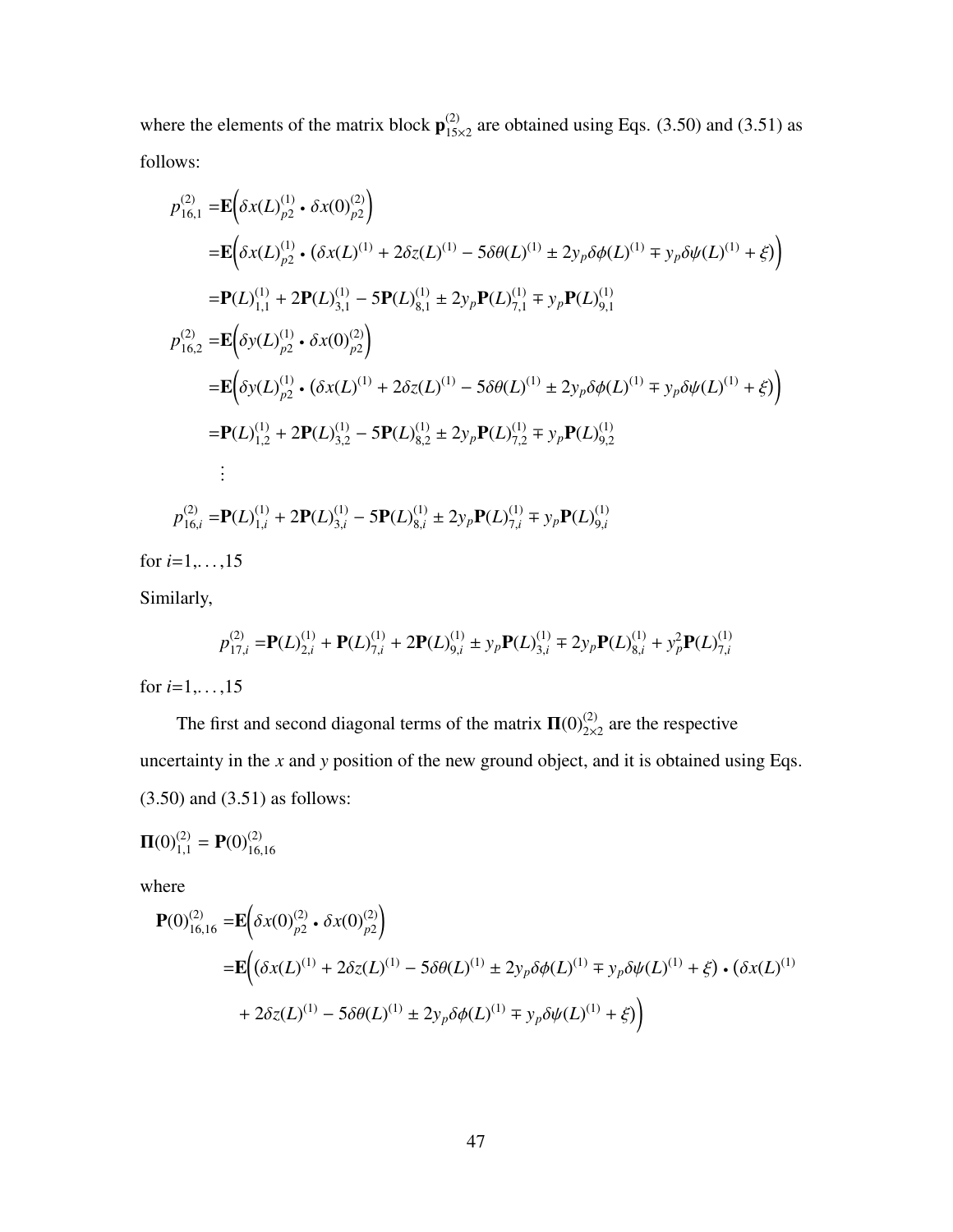$$
= \mathbf{P}(L)_{1,1}^{(1)} + 4\mathbf{P}(L)_{3,3}^{(1)} + 25\mathbf{P}(L)_{8,8}^{(1)} + 4\mathbf{P}(L)_{1,3}^{(1)} - 10\mathbf{P}(L)_{1,8}^{(1)} - 20\mathbf{P}(L)_{3,8}^{(1)} + 4y_p^2\mathbf{P}(L)_{7,7}^{(1)}
$$
  
+  $y_p^2\mathbf{P}(L)_{9,9}^{(1)} \pm 4y_p\mathbf{P}(L)_{1,7}^{(1)} \mp 2y_p\mathbf{P}(L)_{1,9}^{(1)} \pm 8y_p\mathbf{P}(L)_{3,7}^{(1)} \mp 4y_p\mathbf{P}(L)_{3,9}^{(1)} \mp 20y_p\mathbf{P}(L)_{7,8}^{(1)}$   

$$
\pm 10y_p\mathbf{P}(L)_{8,9}^{(1)} - 4y_p^2\mathbf{P}(L)_{7,9}^{(1)} + \sigma_{\xi}^2
$$
  

$$
\mathbf{\Pi}(0)_{2,2}^{(2)} = \mathbf{P}(0)_{17,17}^{(2)}
$$

where

$$
\mathbf{P}(0)_{17,17}^{(2)} = \mathbf{E} \Big( \delta y(0)_{p2}^{(2)} \cdot \delta y(0)_{p2}^{(2)} \Big)
$$
\n
$$
= \mathbf{E} \Big( (\delta y(L)^{(1)} + \delta \phi(L)^{(1)} + 2 \delta \psi(L)^{(1)} \pm y_p \delta z(L)^{(1)} \mp 2y_p \delta \theta(L)^{(1)} + y_p^2 \delta \phi(L)^{(1)} + \eta \Big)
$$
\n
$$
\cdot (\delta y(L)^{(1)} + \delta \phi(L)^{(1)} + 2 \delta \psi(L)^{(1)} \pm y_p \delta z(L)^{(1)} \mp 2y_p \delta \theta(L)^{(1)} + y_p^2 \delta \phi(L)^{(1)} + \eta \Big)
$$
\n
$$
= \mathbf{P}(L)_{2,2}^{(1)} + \mathbf{P}(L)_{7,7}^{(1)} + 4\mathbf{P}(L)_{9,9}^{(1)} + 2\mathbf{P}(L)_{2,7}^{(1)} + 4\mathbf{P}(L)_{2,9}^{(1)} + 4\mathbf{P}(L)_{7,9}^{(1)} \pm 2y_p \mathbf{P}(L)_{3,7}^{(1)}
$$
\n
$$
\pm 4y_p \mathbf{P}(L)_{7,8}^{(1)} + 2y_p^2 \mathbf{P}(L)_{2,7}^{(1)} \pm 2y_p^3 \mathbf{P}(L)_{3,7}^{(1)} \mp 4y_p^3 \mathbf{P}(L)_{7,8}^{(1)} \pm 2y_p^2 \mathbf{P}(L)_{7,7}^{(1)} + y_p^4 \mathbf{P}(L)_{7,7}^{(1)}
$$
\n
$$
\pm 4y_p \mathbf{P}(L)_{3,9}^{(1)} \mp 8y_p \mathbf{P}(L)_{8,9}^{(1)} + 4y_p^2 \mathbf{P}(L)_{7,9}^{(1)} \pm y_p \mathbf{P}(L)_{2,3}^{(1)} \mp 2y_p \mathbf{P}(L)_{2,8}^{(1)} \pm y_p \mathbf{P}(L)_{2,3}^{(1)}
$$
\n
$$
+ y_p^2 \mathbf{P}(L)_{3,3}^{(1)} - 2y_p^2 \mathbf{P}(L)_{3,8}^{(1)} \mp 2y_p \mathbf{P}(L)_{2,
$$

Finally, the off-diagonal terms of the matrix block  $\Pi_{2\times 2}$  are obtained as follows:

$$
\mathbf{\Pi}_{1,2} = \mathbf{\Pi}_{2,1} = \mathbf{P}(0)_{16,17}^{(2)}
$$

where

$$
\mathbf{P}(0)_{16,17}^{(2)} = \mathbf{E} \Big( \delta x(0)_{p2}^{(2)} \cdot \delta y(0)_{p2}^{(2)} \Big)
$$
\n
$$
= \mathbf{E} \Big( \Big( \delta x(L)^{(1)} + 2 \delta z(L)^{(1)} - 5 \delta \theta(L)^{(1)} \pm 2 y_p \delta \phi(L)^{(1)} \mp y_p \delta \psi(L)^{(1)} + \xi \Big) \cdot \Big( \delta y(L)^{(1)}
$$
\n
$$
+ \delta \phi(L)^{(1)} + 2 \delta \psi(L)^{(1)} \pm y_p \delta z(L)^{(1)} \mp 2 y_p \delta \theta(L)^{(1)} + y_p^2 \delta \phi(L)^{(1)} + \eta \Big) \Big)
$$
\n
$$
= \mathbf{P}(L)^{(1)}_{1,2} + 2 \mathbf{P}(L)^{(1)}_{3,2} - 5 \mathbf{P}(L)^{(1)}_{8,2} + \mathbf{P}(L)^{(1)}_{1,7} + 2 \mathbf{P}(L)^{(1)}_{3,7} - 5 \mathbf{P}(L)^{(1)}_{7,8} + 2 \mathbf{P}(L)^{(1)}_{1,9} + 4 \mathbf{P}(L)^{(1)}_{3,9}
$$
\n
$$
- 10 \mathbf{P}(L)^{(1)}_{8,9} \pm y_p \mathbf{P}(L)^{(1)}_{1,3} \mp 2 y_p \mathbf{P}(L)^{(1)}_{1,8} + y_p^2 \mathbf{P}(L)^{(1)}_{1,7} \pm 2 y_p \mathbf{P}(L)^{(1)}_{3,3} \mp 4 y_p \mathbf{P}(L)^{(1)}_{3,8}
$$
\n
$$
+ 2 y_p^2 \mathbf{P}(L)^{(1)}_{3,7} \mp 5 y_p \mathbf{P}(L)^{(1)}_{3,8} \pm 10 y_p \mathbf{P}(L)^{(1)}_{8,8} - 5 y_p^2 \mathbf{P}(L)^{(1)}_{7,8} \pm 2 y_p \mathbf{P}(L)^{(1)}_{2,7} \pm 2 y_p \mathbf{P}(L)^{(1)}_{7,7}
$$
\n
$$
\pm 4 y_p \mathbf{P}(L)^{(1)}_{7,9} + 2 y_p^2 \mathbf{P}(L)^{(1)}_{3,7} - 4 y_p^2 \mathbf{P}(L)^{(1)}_{7,8} \pm 2
$$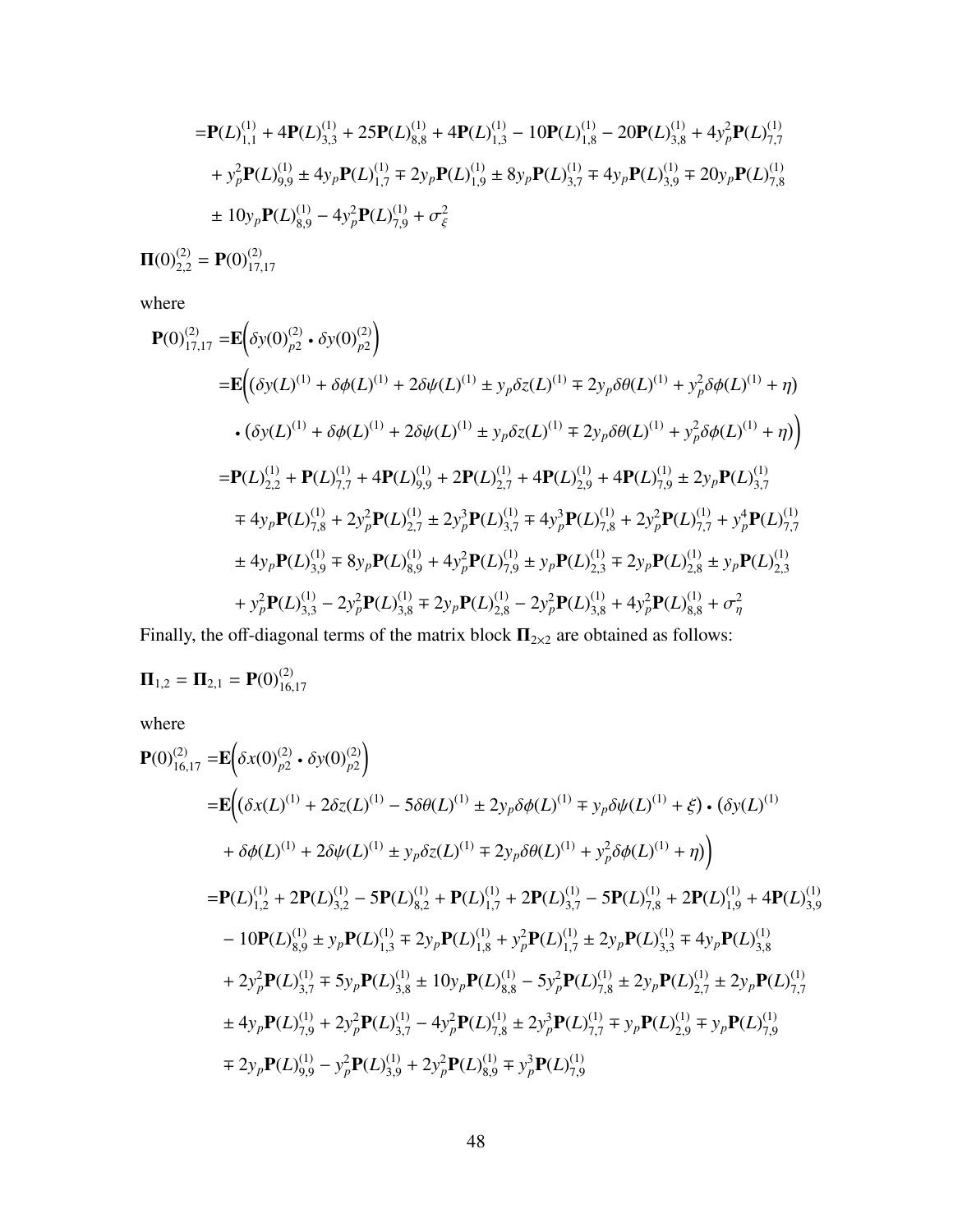where, recall,  $\xi$  and  $\eta$  are the uncertainties caused by the error in the LOS angle measurements. It is because of the correlation of the errors in the aircraft navigation state *x* and the new ground object's position state *x<sup>p</sup>*<sup>2</sup> that the first row and column from  $(P(L))_{15\times 15}^{(1)}$  are used in the calculation of their respective positions in  $(P(0))_{17\times 17}^{(2)}$ . Since there is no correlation between the LOS error of the camera and any of the INS navigation or bias states,  $\sigma^2$  is not added in the calculations of any of the entries of the covariance matrix except  $P(0)_{16,16}^{(2)}$  and  $P(0)_{17,17}^{(2)}$ . The same holds true for the navigation state *y* and the new state  $y_{p2}$ . The covariance matrix is then propagated in the same manner as in the first epoch, following Eqs. (3.53)-(3.56), with the proper substitution of the initial covariance,  $(P^+(0))_{17\times17}^{(2)}$  for  $(P(2))_{15\times15}^{(1)}$ , dynamics,  $A_{ad17\times17}$  for  $A_{ad15\times15}$ , and observation matrices,  $H_{ku}$ for  $H_{kk}$ .

The state estimate is transitioned by augmenting the state estimate at the last measurement step *L* with zeros as

$$
(\delta \hat{x}_a^+(0))^{(2)} = \begin{pmatrix} (\delta \hat{x}_a^+(L)_{15\times1})^{(1)} \\ 0_{2\times1} \end{pmatrix}_{17\times1} \tag{3.59}
$$

The transition at the beginning of the third epoch from one known/one unknown to two unknown ground objects follows the same pattern as incorporating the first unknown ground object. Now

$$
(\mathbf{P}(\mathbf{0}))^{(3)} = \begin{bmatrix} (\mathbf{P}(L)_{17\times17})^{(2)} & \mathbf{P}_{17\times2}^{(3)} \\ (\mathbf{p}_{2\times17})^T & \mathbf{\Pi}_{2\times2} \end{bmatrix}_{19\times19}
$$
(3.60)

where the elements of the matrix block  $P(0)^{(3)}_{17\times2}$  are obtained using Eqs. (3.50) and (3.51) as follows:

$$
\mathbf{P}(0)_{16,1}^{(3)} = \mathbf{E} \Big( \delta x(L)_{p2}^{(2)} \cdot \delta x(0)_{p2}^{(3)} \Big)
$$
  
= 
$$
\mathbf{E} \Big( \delta x(L)_{p2}^{(2)} \cdot (\delta x(L)^{(2)} + 2\delta z(L)^{(2)} - 5\delta \theta(L)^{(2)} \pm 2y_p \delta \phi(L)^{(2)} \mp y_p \delta \psi(L)^{(2)} + \xi) \Big)
$$
  
= 
$$
\mathbf{P}(L)_{1,1}^{(2)} + 2\mathbf{P}(L)_{3,1}^{(2)} - 5\mathbf{P}(L)_{8,1}^{(2)} \pm 2y_p \mathbf{P}(L)_{7,1}^{(2)} \mp y_p \mathbf{P}(L)_{9,1}^{(2)}
$$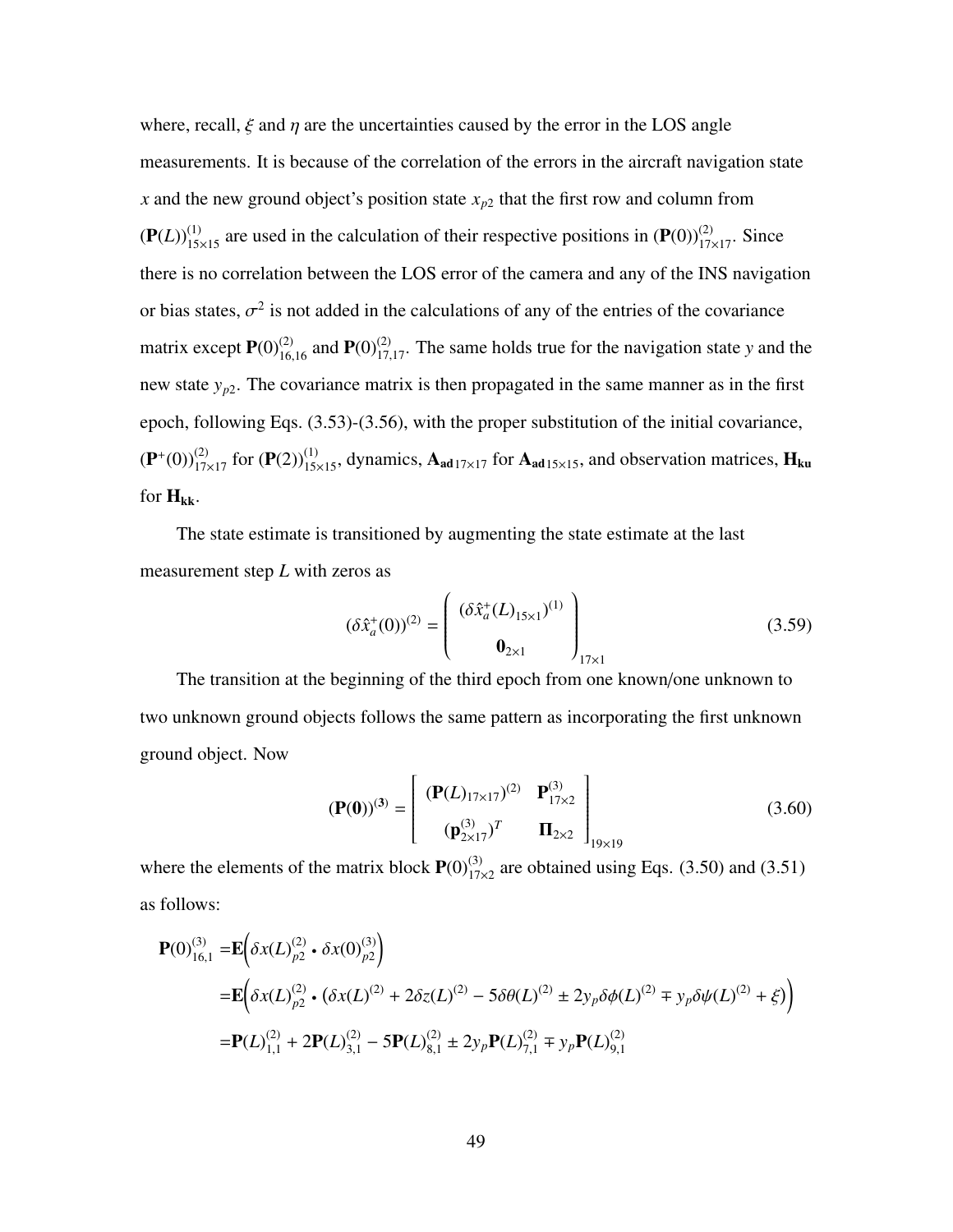$$
\begin{split} \mathbf{P}(0)_{16,2}^{(3)} &= \mathbf{E} \bigg( \delta y(L)_{p2}^{(2)} \cdot \delta x(0)_{p2}^{(3)} \bigg) \\ &= \mathbf{E} \bigg( \delta y(L)_{p2}^{(2)} \cdot (\delta x(L)^{(2)} + 2 \delta z(L)^{(2)} - 5 \delta \theta(L)^{(2)} \pm 2 y_p \delta \phi(L)^{(2)} \mp y_p \delta \psi(L)^{(2)} + \xi) \bigg) \\ &= \mathbf{P}(L)_{1,2}^{(2)} + 2 \mathbf{P}(L)_{3,2}^{(2)} - 5 \mathbf{P}(L)_{8,2}^{(2)} \pm 2 y_p \mathbf{P}(L)_{7,2}^{(2)} \mp y_p \mathbf{P}(L)_{9,2}^{(2)} \\ &\vdots \\ \mathbf{P}(0)_{16,i}^{(3)} &= \mathbf{P}(L)_{1,i}^{(2)} + 2 \mathbf{P}(L)_{3,i}^{(2)} - 5 \mathbf{P}(L)_{8,i}^{(2)} \pm 2 y_p \mathbf{P}(L)_{7,i}^{(2)} \mp y_p \mathbf{P}(L)_{9,i}^{(2)} \end{split}
$$

for *i*=1,. . . ,17

Similarly,

$$
\mathbf{P}(0)_{17,i}^{(3)} = \mathbf{P}(L)_{2,i}^{(2)} + \mathbf{P}(L)_{7,i}^{(2)} + 2\mathbf{P}(L)_{9,i}^{(2)} \pm y_p \mathbf{P}(L)_{3,i}^{(2)} \mp 2y_p \mathbf{P}(L)_{8,i}^{(2)} + y_p^2 \mathbf{P}(L)_{7,i}^{(2)}
$$

for *i*=1,. . . ,17

The first and second diagonal terms of the matrix block  $\Pi(0)_{2\times 2}^{(3)}$  are the respective uncertainty in the *x* and *y* position of the new ground object, and they are obtained using Eqs. (3.50) and (3.51) as follows:

$$
\mathbf{\Pi}(0)_{1,1}^{(3)} = \mathbf{P}(0)_{16,16}^{(3)}
$$

where

$$
\begin{split}\n\mathbf{P}(0)_{16,16}^{(3)} &= \mathbf{E} \bigg( \delta x(0)_{p2}^{(3)} \cdot \delta x(0)_{p2}^{(3)} \bigg) \\
&= \mathbf{E} \bigg( \big( \delta x(L)^{(2)} + 2 \delta z(L)^{(2)} - 5 \delta \theta(L)^{(2)} \pm 2 y_p \delta \phi(L)^{(2)} \mp y_p \delta \psi(L)^{(2)} + \xi \big) \cdot \big( \delta x(L)^{(2)} + 2 \delta z(L)^{(2)} - 5 \delta \theta(L)^{(2)} \pm 2 y_p \delta \phi(L)^{(2)} \mp y_p \delta \psi(L)^{(2)} + \xi \big) \bigg) \\
&= \mathbf{P}(L)_{1,1}^{(2)} + 4 \mathbf{P}(L)_{3,3}^{(2)} + 25 \mathbf{P}(L)_{8,8}^{(2)} + 4 \mathbf{P}(L)_{1,3}^{(2)} - 10 \mathbf{P}(L)_{1,8}^{(2)} - 20 \mathbf{P}(L)_{3,8}^{(2)} + 4 y_p^2 \mathbf{P}(L)_{7,7}^{(2)} \\
&+ y_p^2 \mathbf{P}(L)_{9,9}^{(2)} \pm 4 y_p \mathbf{P}(L)_{1,7}^{(2)} \mp 2 y_p \mathbf{P}(L)_{1,9}^{(2)} \pm 8 y_p \mathbf{P}(L)_{3,7}^{(2)} \mp 4 y_p \mathbf{P}(L)_{3,9}^{(2)} \mp 20 y_p \mathbf{P}(L)_{7,8}^{(2)} \\
& \pm 10 y_p \mathbf{P}(L)_{8,9}^{(2)} - 4 y_p^2 \mathbf{P}(L)_{7,9}^{(2)} + \sigma_{\xi}^2\n\end{split}
$$

 $\Pi(0)_{2,2}^{(3)} = \mathbf{P}(0)_{17,17}^{(3)}$ 

where

$$
\mathbf{P}(0)_{17,17}^{(3)} = \mathbf{E} \bigg( \delta y(0)_{p2}^{(3)} \cdot \delta y(0)_{p2}^{(3)} \bigg)
$$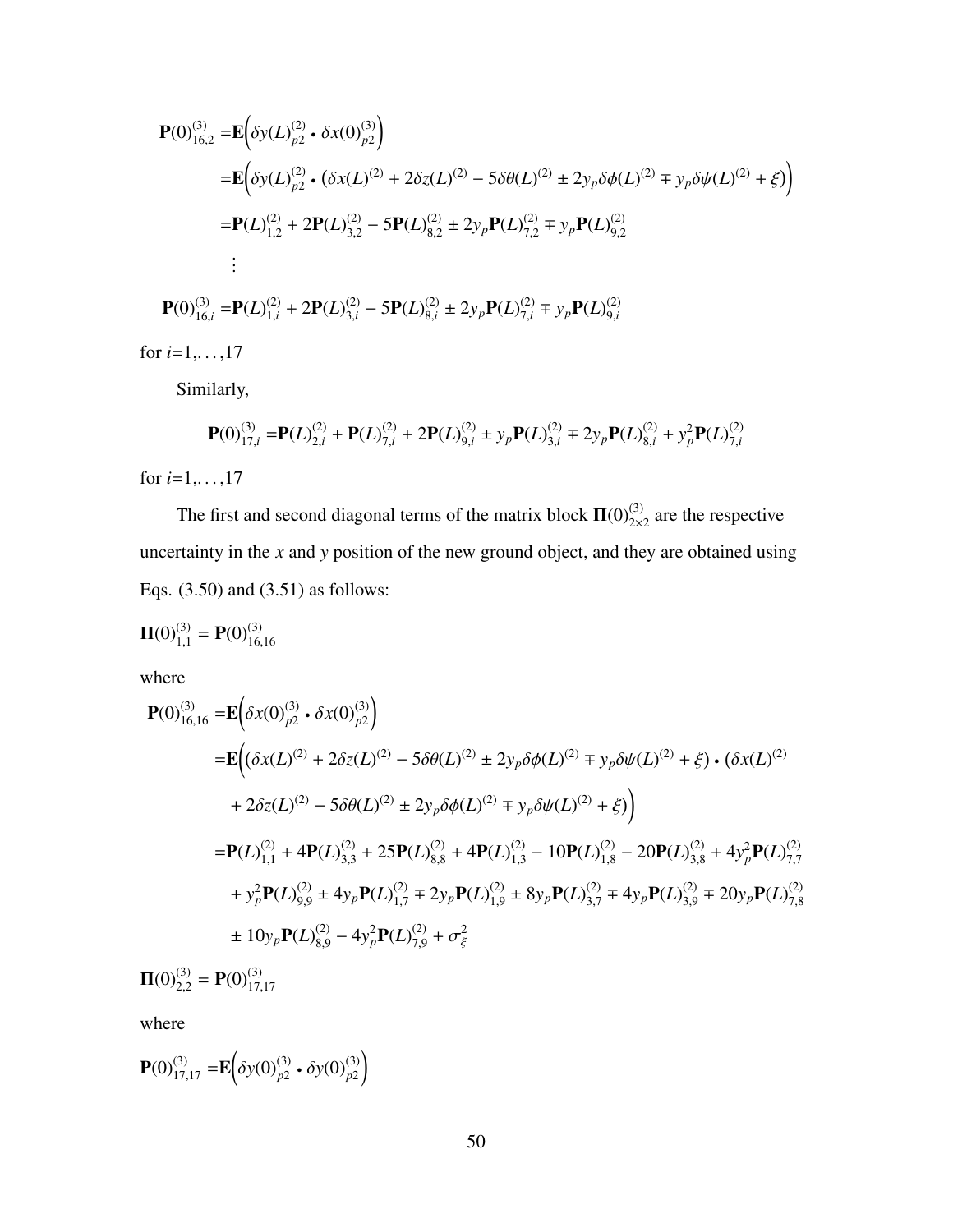$$
= \mathbf{E} \Big( (\delta y(L)^{(2)} + \delta \phi(L)^{(2)} + 2 \delta \psi(L)^{(2)} \pm y_p \delta z(L)^{(2)} \mp 2y_p \delta \theta(L)^{(2)} + y_p^2 \delta \phi(L)^{(2)} + \eta \Big) \cdot
$$
  
\n
$$
(\delta y(L)^{(2)} + \delta \phi(L)^{(2)} + 2 \delta \psi(L)^{(2)} \pm y_p \delta z(L)^{(2)} \mp 2y_p \delta \theta(L)^{(2)} + y_p^2 \delta \phi(L)^{(2)} + \eta \Big) \Big)
$$
  
\n
$$
= \mathbf{P}(L)^{(2)}_{2,2} + \mathbf{P}(L)^{(2)}_{7,7} + 4\mathbf{P}(L)^{(2)}_{9,9} + 2\mathbf{P}(L)^{(2)}_{2,7} + 4\mathbf{P}(L)^{(2)}_{2,9} + 4\mathbf{P}(L)^{(2)}_{7,9} \pm 2y_p \mathbf{P}(L)^{(2)}_{3,7}
$$
  
\n
$$
\mp 4y_p \mathbf{P}(L)^{(2)}_{7,8} + 2y_p^2 \mathbf{P}(L)^{(2)}_{2,7} \pm 2y_p^3 \mathbf{P}(L)^{(2)}_{3,7} \mp 4y_p^3 \mathbf{P}(L)^{(2)}_{7,8} + 2y_p^2 \mathbf{P}(L)^{(2)}_{7,7} + y_p^4 \mathbf{P}(L)^{(2)}_{7,7}
$$
  
\n
$$
\pm 4y_p \mathbf{P}(L)^{(2)}_{3,9} \mp 8y_p \mathbf{P}(L)^{(2)}_{8,9} + 4y_p^2 \mathbf{P}(L)^{(2)}_{7,9} \pm y_p \mathbf{P}(L)^{(2)}_{2,3} \mp 2y_p \mathbf{P}(L)^{(2)}_{2,8} \pm y_p \mathbf{P}(L)^{(2)}_{2,8}
$$
  
\n
$$
+ y_p^2 \mathbf{P}(L)^{(2)}_{3,3} - 2y_p^2 \mathbf{P}(L)^{(2)}_{3,8} \mp 2y_p \mathbf{P}(L)^{(2)}_{2,8} - 2y_p^2 \mathbf{P}(L)^{(2)}_{3,8} + 4y_p^2 \mathbf{P}(L)^{(2)}_{8,8} + \sigma_\eta^2
$$

Similarly the off-diagonal terms of the matrix  $\Pi(0)_{2\times 2}^{(3)}$  are obtained as follows:

$$
\mathbf{\Pi}(0)_{1,2}^{(3)} = \mathbf{\Pi}(0)_{2,1}^{(3)} = \mathbf{P}(0)_{16,17}^{(3)}
$$

where

$$
\begin{split}\n\mathbf{P}(0)_{16,17}^{(3)} &= \mathbf{E} \bigg( \delta x(0)_{p2}^{(3)} \cdot \delta y(0)_{p2}^{(3)} \bigg) \\
&= \mathbf{E} \bigg( \big( \delta x(L)^{(2)} + 2 \delta z(L)^{(2)} - 5 \delta \theta(L)^{(2)} \pm 2 y_p \delta \phi(L)^{(2)} \mp y_p \delta \psi(L)^{(2)} + \xi \big) \cdot \big( \delta y(L)^{(2)} \\
&+ \delta \phi(L)^{(2)} + 2 \delta \psi(L)^{(2)} \pm y_p \delta z(L)^{(2)} \mp 2 y_p \delta \theta(L)^{(2)} + y_p^2 \delta \phi(L)^{(2)} + \eta \big) \bigg) \\
&= \mathbf{P}(L)_{1,2}^{(2)} + 2 \mathbf{P}(L)_{3,2}^{(2)} - 5 \mathbf{P}(L)_{8,2}^{(2)} + \mathbf{P}(L)_{1,7}^{(2)} + 2 \mathbf{P}(L)_{3,7}^{(2)} - 5 \mathbf{P}(L)_{7,8}^{(2)} + 2 \mathbf{P}(L)_{1,9}^{(2)} + 4 \mathbf{P}(L)_{3,9}^{(2)} \\
&- 10 \mathbf{P}(L)_{8,9}^{(2)} \pm y_p \mathbf{P}(L)_{1,3}^{(2)} \mp 2 y_p \mathbf{P}(L)_{1,8}^{(2)} + y_p^2 \mathbf{P}(L)_{1,7}^{(2)} \pm 2 y_p \mathbf{P}(L)_{3,8}^{(2)} \mp 4 y_p \mathbf{P}(L)_{3,8}^{(2)} \\
&+ 2 y_p^2 \mathbf{P}(L)_{3,7}^{(2)} \mp 5 y_p \mathbf{P}(L)_{3,8}^{(2)} \pm 10 y_p \mathbf{P}(L)_{8,8}^{(2)} - 5 y_p^2 \mathbf{P}(L)_{7,8}^{(2)} \pm 2 y_p \mathbf{P}(L)_{2,7}^{(2)} \pm 2 y_p \mathbf{P}(L)_{7,7}^{(2)} \\
& \pm 4 y_p \mathbf{P}(L)_{7,9}^{(2)} + 2 y_p^2 \mathbf{P}(L)_{3,7}^{(2)} - 4 y_p^2 \mathbf{P}(L)_{7,8}^{(2)} \pm 2
$$

In the previous epoch, the unknown object's position was  $(x_{p2}, y_{p2})$ , but when it transitioned to being the closer ground object, all of its cross-covariances goes with it. Because  $(\mathbf{P}(0))_{(16,16)}^{(3)}$  and  $(\mathbf{P}(0))_{17,17}^{(3)}$  show the uncertainty of the closest object to the aircraft, the entirety of  $(P(0))_{15\times 15}^{(3)}$  is directly translated to the upper-diagonal section of the new covariance matrix. Substituting  $H_{uu}$  for  $H_{ku}$ , and using the  $A_{ad19\times19}$  dynamics matrix, the covariance was propagated according to Eqs. (3.53)-(3.56). These matrices were used for the remainder of the measurement epochs.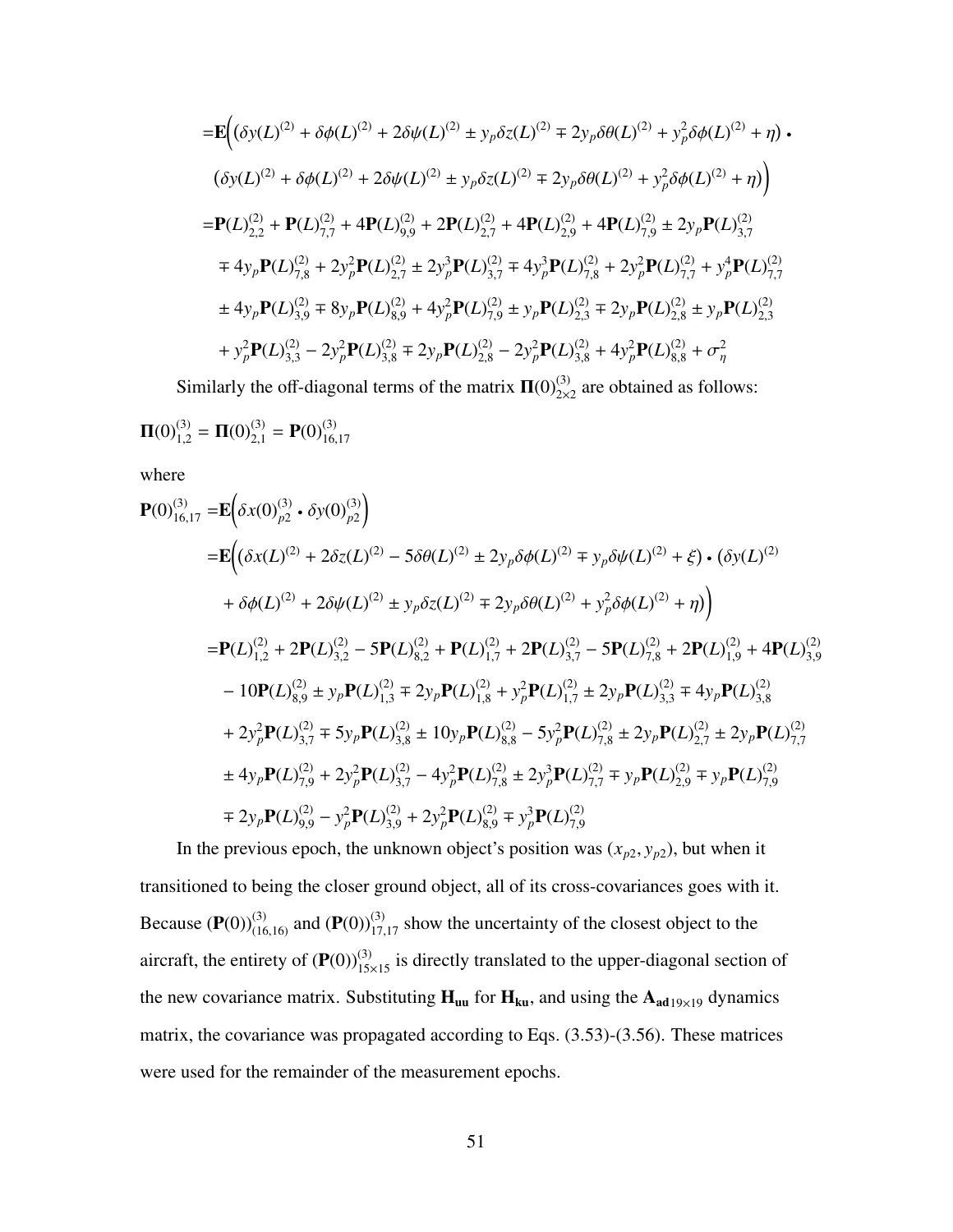Likewise, the state estimate is transitioned by augmenting the state estimate at the last measurement step  $(L = 2)$  with zeros as

$$
(\delta \hat{x}^{+}(0))^{(3)} = \begin{pmatrix} (\delta \hat{x}^{+}(L)_{17\times1})^{(2)} \\ 0_{2\times1} \end{pmatrix}_{19\times1} \tag{3.61}
$$

The transitions from the third to the last epoch, when the Kalman Filter completes a time block using two unknown ground objects, and begins to use a new unknown ground object, is done in a slightly different way.

$$
(\mathbf{P}(\mathbf{0}))^{(n)} = \begin{bmatrix} (\mathbf{P}(L)_{15\times15})^{(n-1)} & \mathbf{p}_{15\times4}^{(n)} \\ (\mathbf{p}_{4\times15}^{(n)})^T & \mathbf{\Pi}_{4\times4} \end{bmatrix}_{19\times19}
$$
(3.62)

 $n = 4, \ldots, N - 1$ 

where the elements of the matrix  $\mathbf{p}_{15}^{(n)}$  $\frac{(n)}{15\times4}$  are obtained using Eqs. (3.50) and (3.51) as follows:

$$
P(0)_{16,i}^{(n)} = P(L)_{18,i}^{(n-1)}
$$
  
\n
$$
P(0)_{17,i}^{(n)} = P(L)_{19,i}^{(n-1)}
$$
  
\n
$$
P(0)_{18,i}^{(n)} = E(\delta x(L)_{p2}^{(n-1)} \cdot \delta x(0)_{p2}^{(n)})
$$
  
\n
$$
= E(\delta x(L)_{p2}^{(n-1)} \cdot (\delta x(L)^{(n-1)} + 2\delta z(L)^{(n-1)} - 5\delta\theta(L)^{(n-1)} \pm 2y_p\delta\phi(L)^{(n-1)} \mp y_p\delta\psi(L)^{(n-1)}
$$
  
\n
$$
+ \xi)
$$
  
\n
$$
= P(L)_{1,i}^{(n-1)} + 2P(L)_{3,i}^{(n-1)} - 5P(L)_{8,i}^{(n-1)} \pm 2y_pP(L)_{7,i}^{(n-1)} \mp y_pP(L)_{9,i}^{(n-1)}
$$
  
\n
$$
P(0)_{19,i}^{(n)} = E(\delta y(0)_{p2}^{(n)} \cdot \delta y(L)_{p2}^{(n-1)})
$$
  
\n
$$
= E((\delta y(L)^{(n-1)} + \delta\phi(L)^{(n-1)} + 2\delta\psi(L)^{(n-1)} \pm y_p\delta z(L)^{(n-1)} \mp 2y_p\delta\theta(L)^{(n-1)} + y_p^2\delta\phi(L)^{(n-1)}
$$
  
\n
$$
+ \eta) \cdot \delta y(L)_{p2}^{(n-1)})
$$
  
\n
$$
= P(L)_{2,i}^{(n-1)} + P(L)_{7,i}^{(n-1)} + 2P(L)_{9,i}^{(n-1)} \pm y_pP(L)_{3,i}^{(n-1)} \mp 2y_pP(L)_{8,i}^{(n-1)} + y_p^2P(L)_{7,i}^{(n-1)}
$$

for  $i=1,...,15$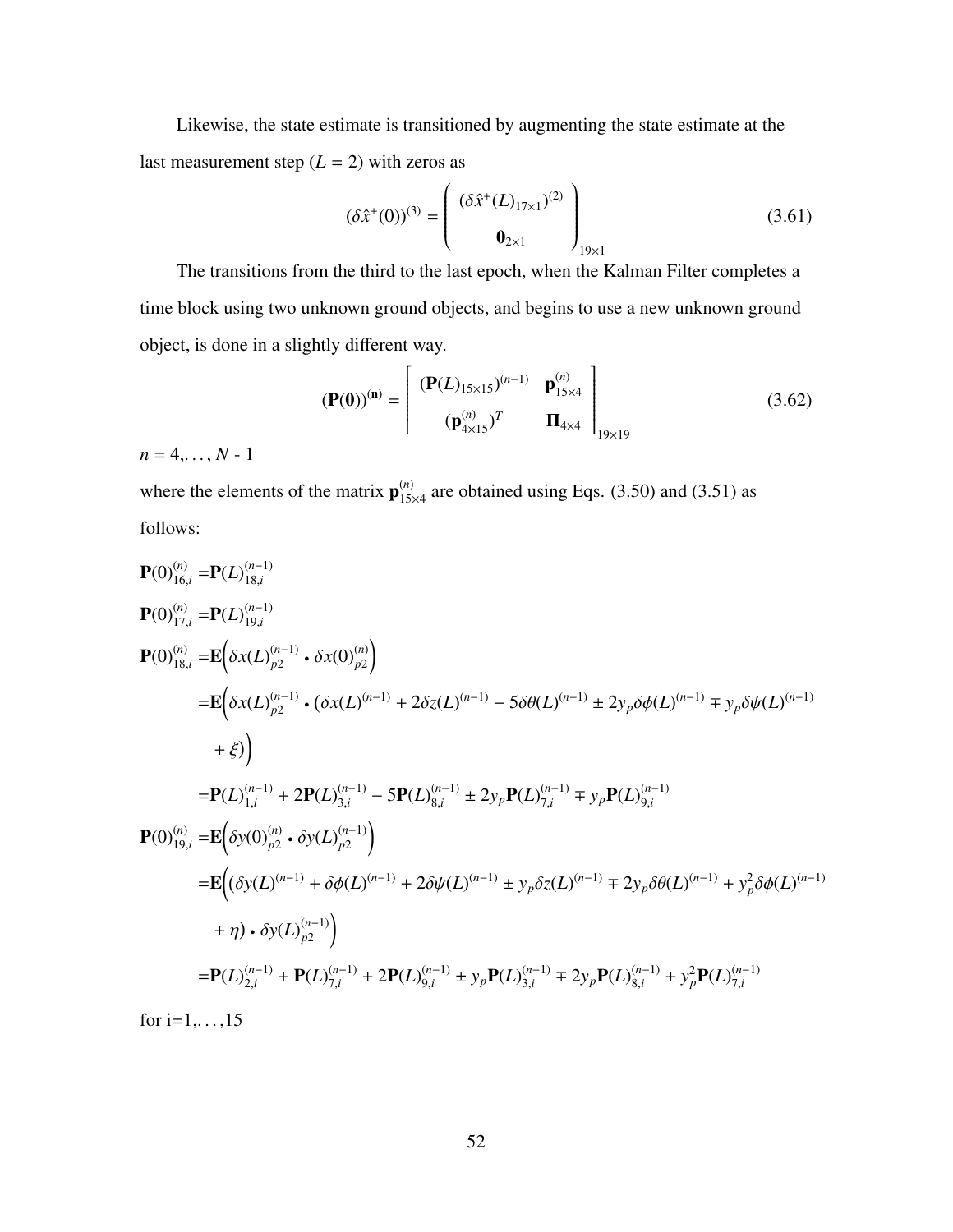The first and second diagonal terms of the matrix  $\Pi(0)_{4\times4}^{(n)}$  are the respective uncertainty in the *x* and *y* position of the first ground object, and they are obtained by transplanting the uncertainty in the *x* and *y* position of the second ground object from the previous epoch as:

$$
\mathbf{P}(0)_{16,16}^{(n)} = \mathbf{\Pi}(0)_{1,1}^{(n)} = \mathbf{P}(L)_{18,18}^{(n-1)}
$$

$$
\mathbf{P}(0)_{17,17}^{(n)} = \mathbf{\Pi}(0)_{2,2}^{(n)} = \mathbf{P}(L)_{19,19}^{(n-1)}
$$

The third and fourth diagonal terms of the matrix  $\Pi(0)^{(n)}_{4\times4}$  are the respective uncertainty in the *x* and *y* position of the second ground object, and they are obtained by using Eqs. (3.50) and (3.51) as follows:

$$
\mathbf{\Pi}(0)_{3,3}^{(n)} = \mathbf{P}(0)_{18,18}^{(n)}
$$

where

$$
\begin{split} \mathbf{P}(0)_{18,18}^{(n)} &= \mathbf{E} \bigg( \delta x(0)_{p2}^{(n)} \cdot \delta x(0)_{p2}^{(n)} \bigg) \\ &= \mathbf{E} \bigg( \big( \delta x(L)^{(n-1)} + 2 \delta z(L)^{(n-1)} - 5 \delta \theta(L)^{(n-1)} \pm 2 y_p \delta \phi(L)^{(n-1)} \mp y_p \delta \psi(L)^{(n-1)} + \xi \big) \\ &\cdot \big( \delta x(L)^{(n-1)} + 2 \delta z(L)^{(n-1)} - 5 \delta \theta(L)^{(n-1)} \pm 2 y_p \delta \phi(L)^{(n-1)} (\delta x(L)^{(n-1)} + 2 \delta z(L)^{(n-1)} - 5 \delta \theta(L)^{(n-1)} + \xi \big) \bigg) \\ &= \mathbf{P}(L)_{1,1}^{(n-1)} + 4 \mathbf{P}(L)_{3,3}^{(n-1)} + 25 \mathbf{P}(L)_{8,8}^{(n-1)} + 4 \mathbf{P}(L)_{1,3}^{(n-1)} - 10 \mathbf{P}(L)_{1,8}^{(n-1)} - 20 \mathbf{P}(L)_{3,8}^{(n-1)} + 4 y_p^2 \mathbf{P}(L)_{7,7}^{(n-1)} + y_p^2 \mathbf{P}(L)_{9,9}^{(n-1)} \pm 4 y_p \mathbf{P}(L)_{1,7}^{(n-1)} \mp 2 y_p \mathbf{P}(L)_{1,9}^{(n-1)} \pm 8 y_p \mathbf{P}(L)_{3,7}^{(n-1)} \\ &\neq 4 y_p \mathbf{P}(L)_{3,9}^{(n-1)} \mp 20 y_p \mathbf{P}(L)_{7,8}^{(n-1)} \pm 10 y_p \mathbf{P}(L)_{8,9}^{(n-1)} - 4 y_p^2 \mathbf{P}(L)_{7,9}^{(n-1)} + \sigma_{\xi}^2 \end{split}
$$

 $\Pi(0)_{4,4}^{(n)} = \mathbf{P}(0)_{19,19}^{(n)}$ 

where

$$
\begin{split} \mathbf{P}(0)_{19,19}^{(n)} &= \mathbf{E} \bigg( \delta y(0)_{p2}^{(n)} \cdot \delta y(0)_{p2}^{(n)} \bigg) \\ &= \mathbf{E} \bigg( \delta y(L)^{(n-1)} + \delta \phi(L)^{(n-1)} + 2 \delta \psi(L)^{(n-1)} \pm y_p \delta z(L)^{(n-1)} \mp 2y_p \delta \theta(L)^{(n-1)} + y_p^2 \delta \phi(L)^{(n-1)} \\ &+ \eta \bigg) \cdot (\delta y(L)^{(n-1)} + \delta \phi(L)^{(n-1)} + 2 \delta \psi(L)^{(n-1)} \pm y_p \delta z(L)^{(n-1)} \mp 2y_p \delta \theta(L)^{(n-1)} \end{split}
$$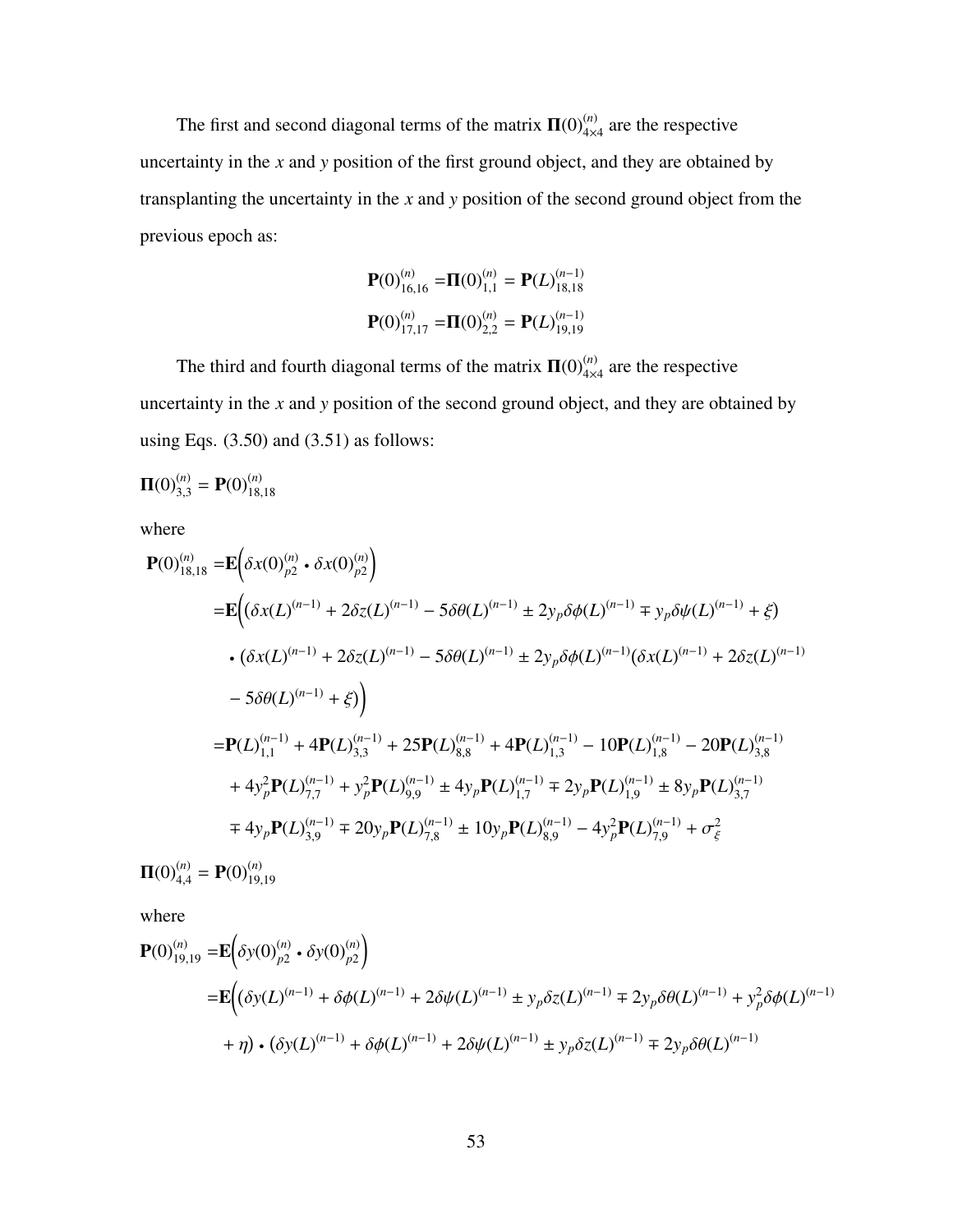+ 
$$
y_p^2 \delta \phi(L)^{(n-1)} + \eta
$$
)  
\n=  $\mathbf{P}(L)^{(n-1)}_{2,2} + \mathbf{P}(L)^{(n-1)}_{7,7} + 4\mathbf{P}(L)^{(n-1)}_{9,9} + 2\mathbf{P}(L)^{(n-1)}_{2,7} + 4\mathbf{P}(L)^{(n-1)}_{2,9} + 4\mathbf{P}(L)^{(n-1)}_{7,9}$   
\n+  $2y_p \mathbf{P}(L)^{(n-1)}_{3,7} + 4y_p \mathbf{P}(L)^{(n-1)}_{7,8} + 2y_p^2 \mathbf{P}(L)^{(n-1)}_{2,7} + 2y_p^3 \mathbf{P}(L)^{(n-1)}_{3,7} + 4y_p^3 \mathbf{P}(L)^{(n-1)}_{7,8}$   
\n+  $2y_p^2 \mathbf{P}(L)^{(n-1)}_{7,7} + y_p^4 \mathbf{P}(L)^{(n-1)}_{7,7} + 4y_p \mathbf{P}(L)^{(n-1)}_{3,9} + 8y_p \mathbf{P}(L)^{(n-1)}_{8,9} + 4y_p^2 \mathbf{P}(L)^{(n-1)}_{7,9}$   
\n+  $y_p \mathbf{P}(L)^{(n-1)}_{2,3} + 2y_p \mathbf{P}(L)^{(n-1)}_{2,8} + y_p \mathbf{P}(L)^{(n-1)}_{2,3} + y_p^2 \mathbf{P}(L)^{(n-1)}_{3,3} - 2y_p^2 \mathbf{P}(L)^{(n-1)}_{3,8}$   
\n+  $2y_p \mathbf{P}(L)^{(n-1)}_{2,8} - 2y_p^2 \mathbf{P}(L)^{(n-1)}_{3,8} + 4y_p^2 \mathbf{P}(L)^{(n-1)}_{8,8} + \sigma_\eta^2$ 

The off-diagonal terms of the matrix block  $\Pi(0)_{4\times4}^{(n)}$  are obtained as follows:

$$
\Pi(0)_{1,2}^{(n)} = \Pi(0)_{2,1}^{(n)} = P(L)_{18,19}^{(n-1)}
$$

$$
\Pi(0)_{1,3}^{(n)} = \Pi(0)_{3,1}^{(n)} = P(L)_{16,18}^{(n)}
$$

where

$$
\mathbf{P}(L)_{16,18}^{(n)} = \mathbf{E} \Big( \delta x(L)_{p2}^{(n-1)} \cdot \delta x(0)_{p2}^{(n)} \Big)
$$
  
\n
$$
= \mathbf{E} \Big( \delta x(L)_{p2}^{(n-1)} \cdot (\delta x(L)^{(n-1)} + 2\delta z(L)^{(n-1)} - 5\delta \theta(L)^{(n-1)} - 5\delta \theta(L)^{(n-1)} - 5\theta(L)^{(n-1)}_{18,1} + 2\mathbf{P}(L)^{(n-1)}_{18,3} - 5\mathbf{P}(L)^{(n-1)}_{18,8} \pm 2y_p \mathbf{P}(L)^{(n-1)}_{18,7} + y_p \mathbf{P}(L)^{(n-1)}_{18,9}
$$
  
\n
$$
\mathbf{\Pi}(0)_{2,3}^{(n)} = \mathbf{\Pi}(0)_{3,2}^{(n)} = \mathbf{P}(L)_{17,18}^{(n)}
$$

<sup>17</sup>,<sup>18</sup>

where

$$
\begin{split} \mathbf{P}(L)_{17,18}^{(n)} = & \mathbf{E} \bigg( \delta y(L)_{p2}^{(n-1)} \cdot \delta x(0)_{p2}^{(n)} \bigg) \\ & = \mathbf{E} \bigg( \delta y(L)_{p2}^{(n-1)} \cdot (\delta x(L)^{(n-1)} + 2\delta z(L)^{(n-1)} - 5\delta \theta(L)^{(n-1)} \pm 2y_p \delta \phi(L)^{(n-1)} \\ & \mp y_p \delta \psi(L)^{(n-1)} + \xi \bigg) \bigg) \\ & = \mathbf{P}(L)_{19,1}^{(n-1)} + 2\mathbf{P}(L)_{19,3}^{(n-1)} - 5\mathbf{P}(L)_{19,8}^{(n-1)} \pm 2y_p \mathbf{P}(L)_{19,7}^{(n-1)} \mp y_p \mathbf{P}(L)_{19,9}^{(n-1)} \bigg) \\ & = \mathbf{P}(L)_{19,1}^{(n)} + 2\mathbf{P}(L)_{19,3}^{(n-1)} - 5\mathbf{P}(L)_{19,8}^{(n-1)} \pm 2y_p \mathbf{P}(L)_{19,7}^{(n-1)} \mp y_p \mathbf{P}(L)_{19,9}^{(n-1)} \bigg) \end{split}
$$

 $\Pi(0)_{3,4}^{(n)} = \Pi(0)_{4,3}^{(n)} = P(L)_{18,4}^{(n)}$ <sup>18</sup>,<sup>19</sup>

where

$$
\mathbf{P}(L)_{18,19}^{(n)} = \mathbf{E} \Big( \delta y(0)_{p2}^{(n)} \cdot \delta x(0)_{p2}^{(n)} \Big)
$$
  
= 
$$
\mathbf{E} \Big( \big( \delta y(L)^{(n-1)} + \delta \phi(L)^{(n-1)} + 2 \delta \psi(L)^{(n-1)} \pm y_p \delta z(L)^{(n-1)} \mp 2y_p \delta \theta(L)^{(n-1)}
$$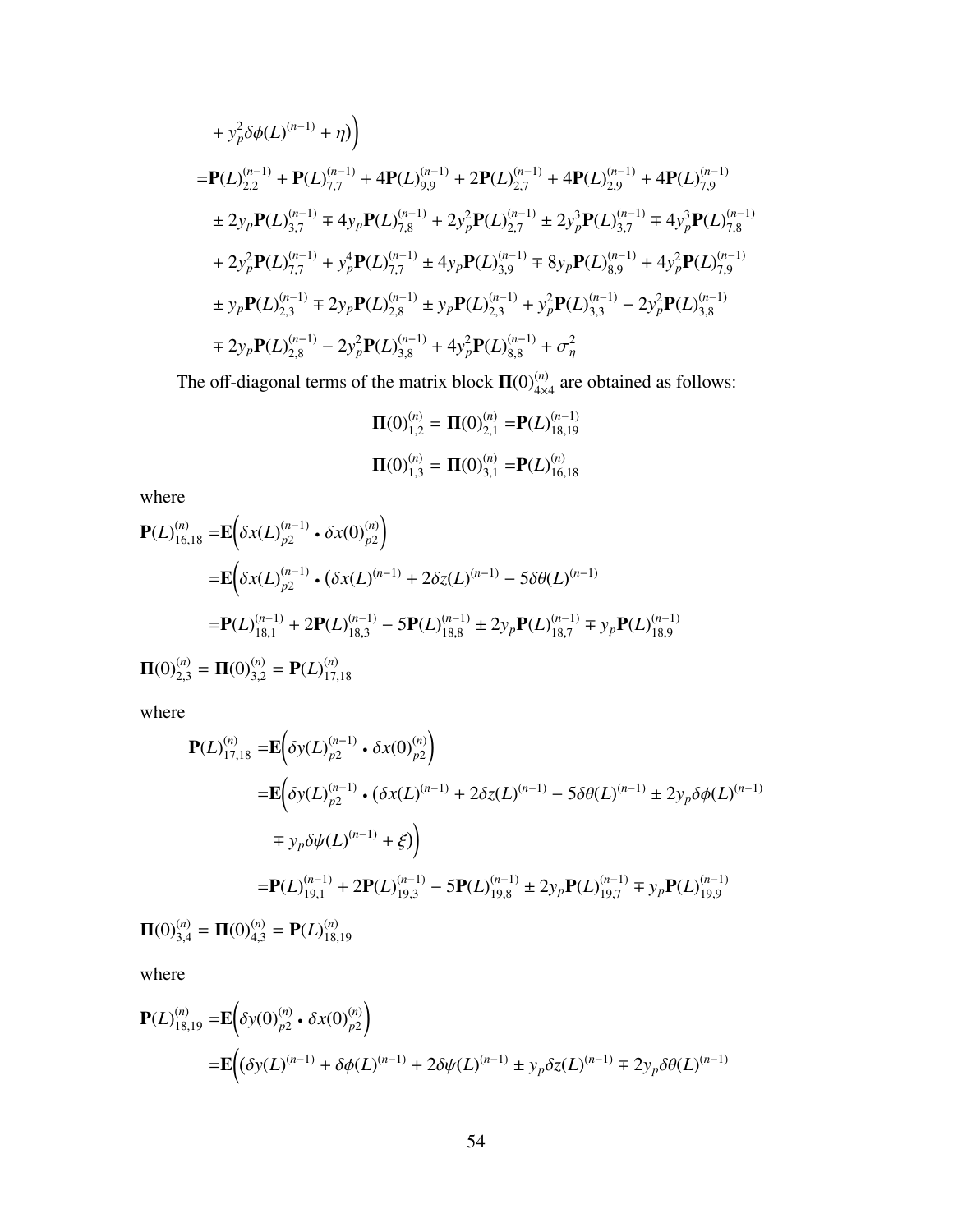+ 
$$
y_p^2 \delta \phi(L)^{(n-1)} + \eta) \cdot (\delta x(L)^{(n-1)} + 2 \delta z(L)^{(n-1)} - 5 \delta \theta(L)^{(n-1)} \pm 2y_p \delta \phi(L)^{(n-1)}
$$
  
\n=  $\mathbf{P}(L)^{(n-1)}_{1,2} + 2\mathbf{P}(L)^{(n-1)}_{2,3} - 5\mathbf{P}(L)^{(n-1)}_{2,8} + \mathbf{P}(L)^{(n-1)}_{1,7} + 2\mathbf{P}(L)^{(n-1)}_{3,7} - 5\mathbf{P}(L)^{(n-1)}_{7,8} + 2\mathbf{P}(L)^{(n-1)}_{1,9}$   
\n+  $4\mathbf{P}(L)^{(n-1)}_{3,9} - 10\mathbf{P}(L)^{(n-1)}_{8,9} \pm y_p\mathbf{P}(L)^{(n-1)}_{1,3} \mp 2y_p\mathbf{P}(L)^{(n-1)}_{1,8} + y_p^2\mathbf{P}(L)^{(n-1)}_{1,7} \pm 2y_p\mathbf{P}(L)^{(n-1)}_{3,3}$   
\n=  $4y_p\mathbf{P}(L)^{(n-1)}_{3,8} + 2y_p^2\mathbf{P}(L)^{(n-1)}_{3,7} \mp 5y_p\mathbf{P}(L)^{(n-1)}_{3,8} \pm 10y_p\mathbf{P}(L)^{(n-1)}_{8,8} - 5y_p^2\mathbf{P}(L)^{(n-1)}_{7,8}$   
\n $\pm 2y_p\mathbf{P}(L)^{(n-1)}_{2,7} \pm 2y_p\mathbf{P}(L)^{(n-1)}_{7,7} \pm 4y_p\mathbf{P}(L)^{(n-1)}_{7,9} + 2y_p^2\mathbf{P}(L)^{(n-1)}_{3,7} - 4y_p^2\mathbf{P}(L)^{(n-1)}_{7,8}$   
\n $\pm 2y_p^3\mathbf{P}(L)^{(n-1)}_{7,7} \mp y_p\mathbf{P}(L)^{(n-1)}_{2,9} \mp y_p\mathbf{P}(L)^{(n-1)}_{7,9} \mp 2y_p\mathbf{P}(L)^{(n-1)}_{9,9} - y_p^2\mathbf{P}(L)^{(n-1)}_{3,9} + 2y_p^2\mathbf{P$ 

 $\Pi(0)_{1,4}^{(n)} = \Pi(0)_{4,1}^{(n)} = P(L)_{16,4}^{(n)}$ <sup>16</sup>,<sup>19</sup>

where

$$
\mathbf{P}(L)_{16,19}^{(n)} = \mathbf{E} \Big( \delta y(0)_{p2}^{(n)} \cdot \delta x(L)_{p2}^{(n-1)} \Big)
$$
  
\n
$$
= \mathbf{E} \Big( (\delta y(L)^{(n-1)} + \delta \phi(L)^{(n-1)} + 2 \delta \psi(L)^{(n-1)} \pm y_p \delta z(L)^{(n-1)} \mp 2y_p \delta \theta(L)^{(n-1)}
$$
  
\n
$$
+ y_p^2 \delta \phi(L)^{(n-1)} + \eta \Big) \cdot \delta x(L)_{p2}^{(n-1)} \Big)
$$
  
\n
$$
= \mathbf{P}(L)_{18,2}^{(n-1)} + \mathbf{P}(L)_{7,18}^{(n-1)} + 2\mathbf{P}(L)_{9,18}^{(n-1)} \pm y_p \mathbf{P}(L)_{3,18}^{(n-1)} \mp 2y_p \mathbf{P}(L)_{8,18}^{(n-1)} + y_p^2 \mathbf{P}(L)_{7,18}^{(n-1)}
$$
  
\n
$$
\mathbf{\Pi}(0)_{2,4}^{(n)} = \mathbf{\Pi}(0)_{4,2}^{(n)} = \mathbf{P}(L)_{17,19}^{(n)}
$$

where

$$
\mathbf{P}(L)_{17,19}^{(n)} = \mathbf{E} \Big( \delta y(0)_{p2}^{(n)} \cdot \delta y(L)_{p2}^{(n-1)} \Big)
$$
  
\n
$$
= \mathbf{E} \Big( \delta y(L)^{(n-1)} + \delta \phi(L)^{(n-1)} + 2 \delta \psi(L)^{(n-1)} \pm y_p \delta z(L)^{(n-1)} \mp 2 y_p \delta \theta(L)^{(n-1)} + y_p^2 \delta \phi(L)^{(n-1)}
$$
  
\n
$$
+ \eta \Big) \cdot \delta y(L)_{p2}^{(n-1)} \Big) \pm y_p \mathbf{P}(L)_{3,19}^{(n-1)}
$$
  
\n
$$
= \mathbf{P}(L)_{2,19}^{(n-1)} + \mathbf{P}(L)_{7,19}^{(n-1)} + 2 \mathbf{P}(L)_{9,19}^{(n-1)} \mp 2 y_p \mathbf{P}(L)_{8,19}^{(n-1)} + y_p^2 \mathbf{P}(L)_{7,19}^{(n-1)}
$$

The state estimate transition for the fourth to the *nth* epochs is accomplished by augmenting the first fifteen states of the previous epoch with the farthest ground feature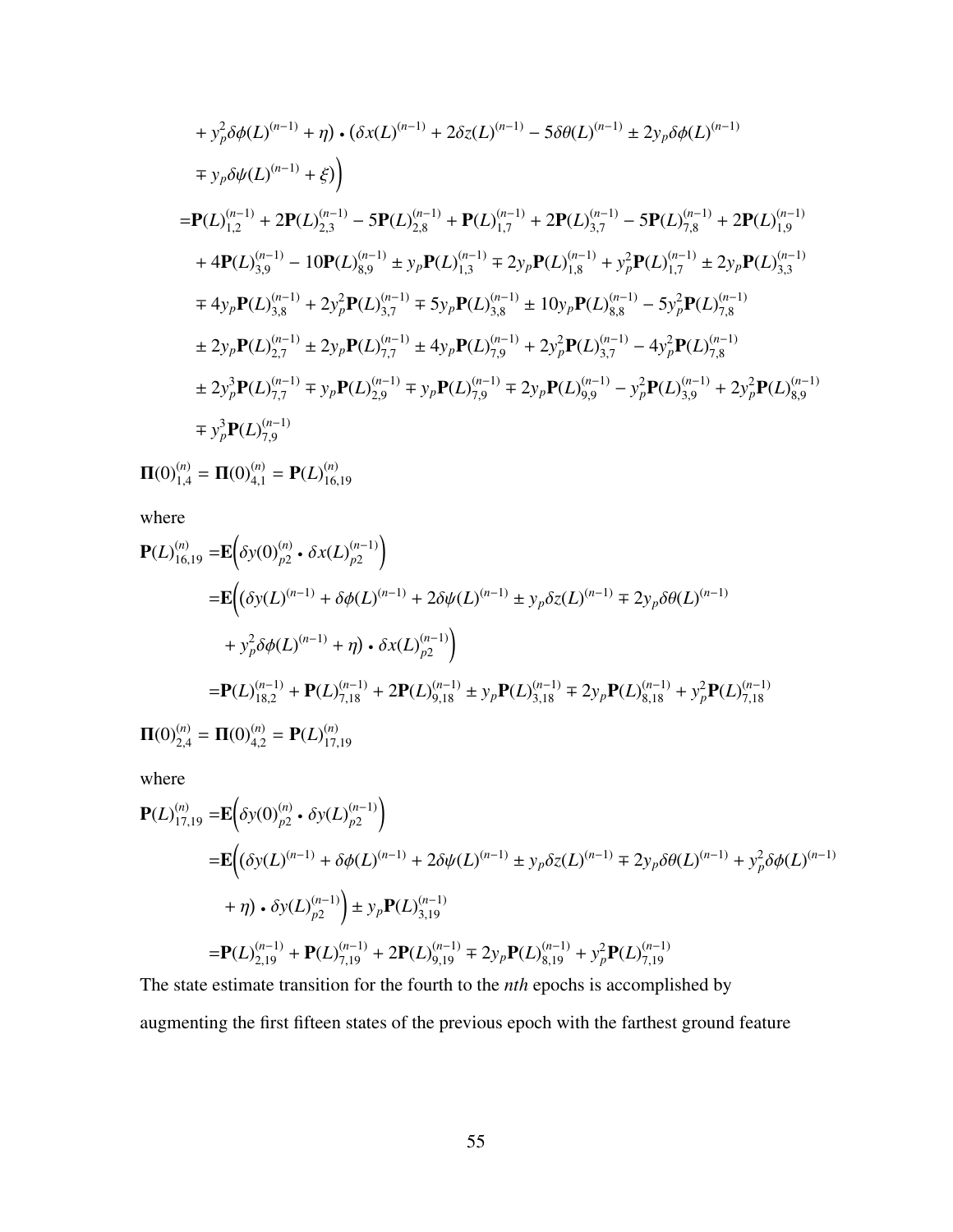and zeros as follows

$$
(\delta \hat{x}^{+}(L))^{(n+1)} = \begin{pmatrix} (\delta \hat{x}^{+}(L)_{15\times1})^{(n)} \\ (\delta \hat{x}^{+}(L)_{18})^{(n)} \\ (\delta \hat{x}^{+}(L)_{19})^{(n)} \\ \mathbf{0}_{2\times1} \end{pmatrix}_{19\times1}
$$
 (3.63)

Starting at epoch 4, the transitions for the remainder of the epochs followed Eqs. (3.62) and (3.63) for epoch 3, because there are no more known ground objects.

*3.4.3 Summary.* In summary, the KF is reinitialized at the beginning of each measurement epoch. The KF operates twice in each measurement epoch at a frequency of 0.2 [Hz] in 10 seconds. At the beginning of measurement epoch one, the exact state of the aircraft is known with very small uncertainties. The location of the two tracked ground features are known so the KF starts operation using the fifteen original states.

At the beginning of measurement epoch two, the first ground feature is dropped out of the FOV of the camera and the camera geolocates the first unknown ground feature, which becomes the second ground feature for the second measurement epoch. The INS provided state of the aircraft at the end of measurement epoch one is used to estimate the position of the newly acquired unknown ground feature. SLAM is achieved through the augmentation of the fifteen states state vector by two states (*x* and *y* position of the new ground feature) to a seventeen states state vector. Zeros are used for the augmentation because the derivative of position is zero.

In measurement epoch three and beyond, the errors in the position of the second unknown ground feature for the previous measurement epoch becomes the error in position of the first unknown ground feature. The INS provided state of the aircraft at the end of the previous measurement epoch is used to estimate the position of the newly acquired unknown ground feature. Because two unknown ground features are used from measurement epoch three and beyond, the KF operates with 19 states, which includes 15

56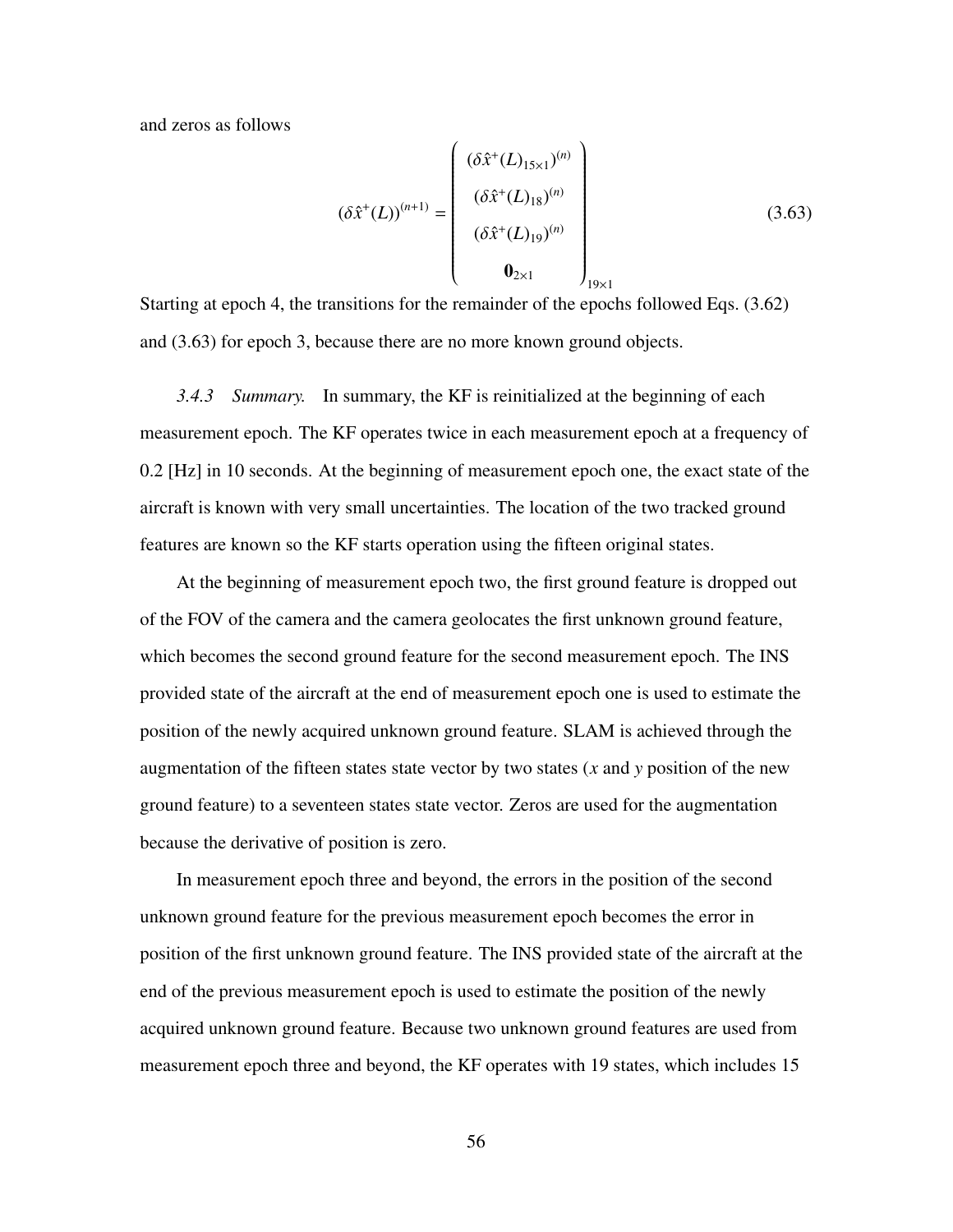original states and two states (*x* and *y* position of unknown ground feature) each from the two unknown ground features. SLAM is achieved through the augmentation of states at the beginning of each of these measurement epochs. Zeros are used for these augmentations because the derivative of position of the newly acquired unknown ground feature is zero.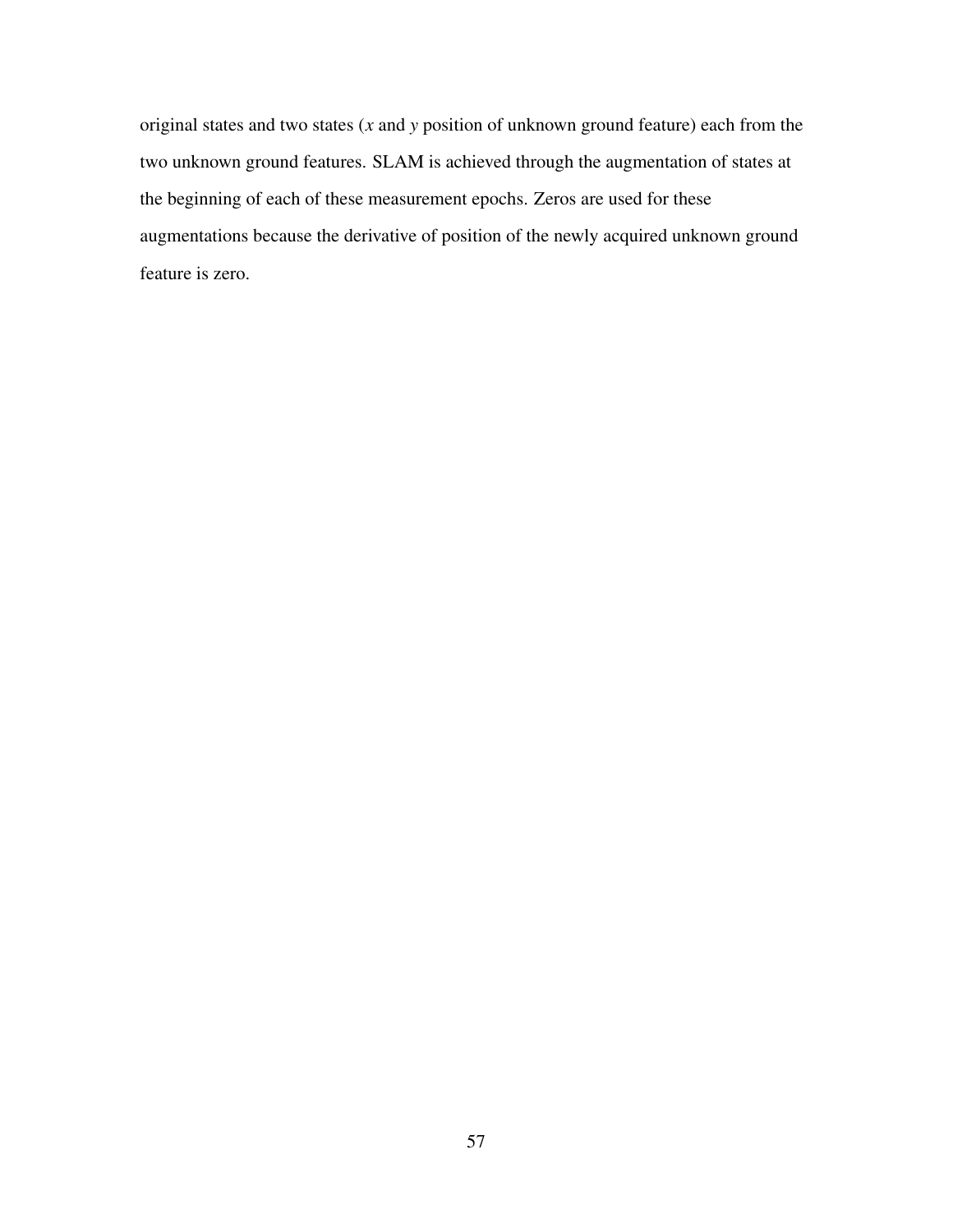## 4 Simulation Results

#### 4.1 Introduction

This chapter shows simulation experiments that were run for the one hour duration. The chapter will start with plots showing the first three epochs of the first three navigation states for the INS. This information will then be followed by plots of the first three epochs of the aided INS. The effect of tracked ground features which are staggered is also discussed. Plots showing the remainder of the navigation states, for both the unaided and aided INS schemes are found in Appendix A.

### 4.2 Simulation

Simulation experiments were run to gauge the strength of the aiding action afforded by bearings only measurements using "bootstrapping" for cross country flight. The aim is to reduce the errors of the free INS as much as possible: the closer the KF-estimated and the true errors are, the better the aiding action is. To study the effects of using known and unknown ground features, the first three navigation states (position) estimation errors and standard deviations of the unaided (free) INS for the first three epochs are plotted in Figure 4.1. The error in the *x* position is of most concern and its uncertainty level after the duration of thirty seconds of flight is about 110 [*cm*], with a realized error in position of about 99 [*cm*]. For the same duration, the standard deviation of the aided INS and the difference in the error of the true and estimated *x* position are plotted in Figure 4.2. The uncertainty in the estimated *x* position (prediction of what the difference between the true and estimated errors will be) after the third epoch is about 25 [*cm*] (better than the free INS), with a realized error in position of about 27 [*cm*] (better than the free INS). It can be seen that with aiding, when the aircraft's position is estimated by two known ground features, the errors in the position are almost negligible for the first epoch (first 10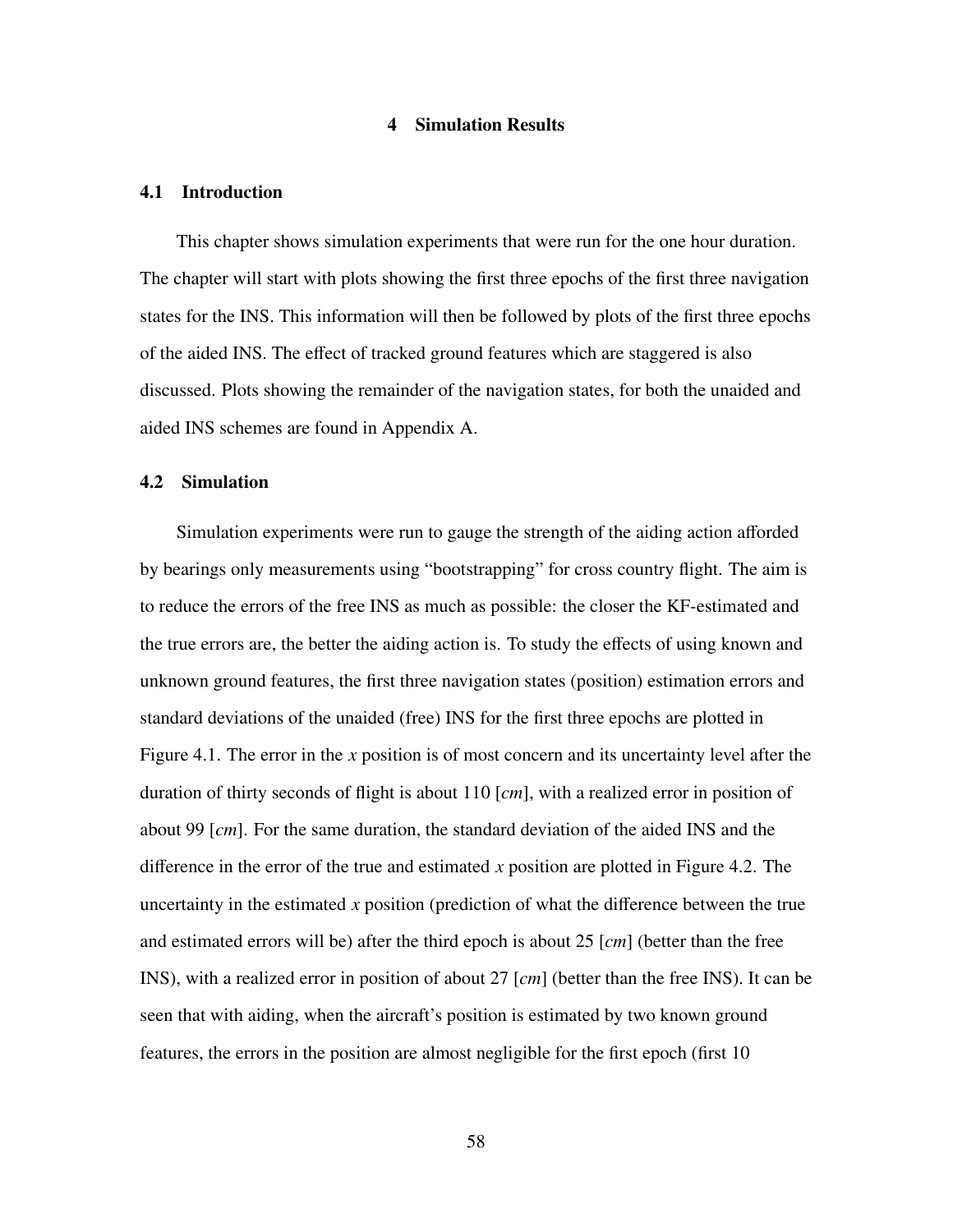seconds). For the second epoch (next 10 seconds), when aiding is achieved by using one known and one unknown geolocated ground feature, the errors start increasing because of the higher uncertainty added by the unknown feature's geolocation on the fly. With the lost of the last known ground feature and addition of another unknown feature, the uncertainty is even higher with the difference in the true and estimated error in position eventually falling outside the aided INS predicted standard deviation.

Next, the simulation results for the whole one hour flight for the free and aided INS are respectively plotted in Figures A.1 and A.2. The uncertainty in the *x* position for the free INS after one hour is about six and a half kilometers, with a realized error in position of about 6.02 [*km*] in Figure A.1. It can be seen from the plots that with aiding using the 9 mega pixel camera, the uncertainty in the *x* position is significantly reduced in Figure A.2. After a one hour duration, the uncertainty in *x* position is only about 693 [*m*] with a realized error in position of about 588 [*m*]. It is worth noting that from the third to the last epoch, even with the introduction of two unknown ground features as opposed to at least one known ground feature, the Kalman Filter learns and eventually reduce the estimation errors in the *x* position.

In the scenario where ground features are arranged in a straight line, though aiding was primarily achieved in the *x* position, the uncertainty and realized error in the *y* position are also significantly reduced from six and a half kilometers and 5.98 [*km*] to about 18.84 [*m*] and 1.78 [*m*] respectively. When the ground features are laterally staggered 10 [*m*] about the aircraft trajectory, Figure A.3, the uncertainty in the *x* and *y* positions remains almost the same. Beyond 10 [*m*] displacement, the KF is unstable. So, as long as the ground features are within the LOS of the camera, aiding in the *x* direction is not impacted, and there is little to no impact in the *y* direction.

There also are improvements in the other seven navigation states estimates, as shown in Figures A.2 through A.5. In Figures A.4 and A.5, the plots show how the KF closely

59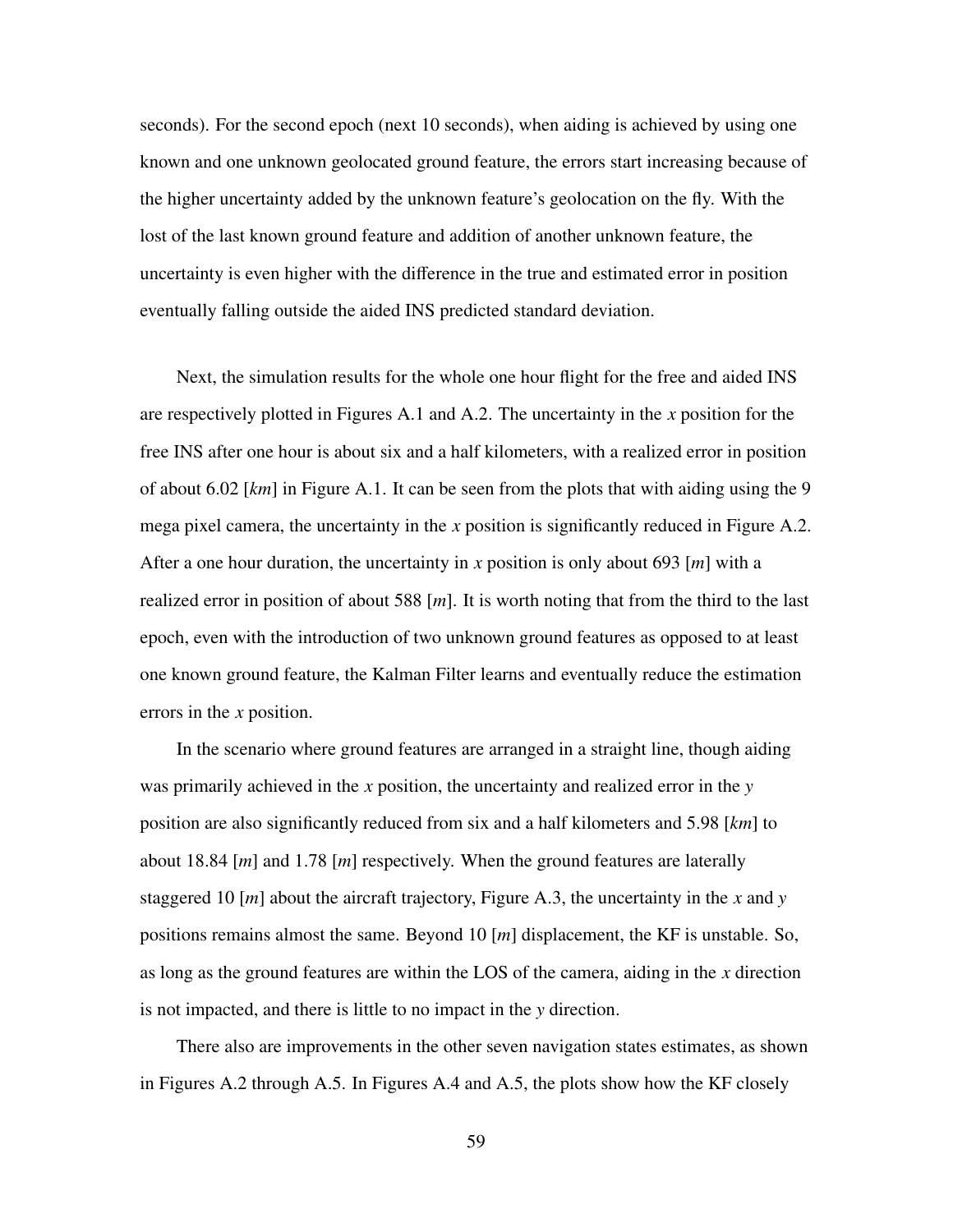

Figure 4.1: The development of the KF predicted standard deviation and realized position estimates of the unaided INS in the first three measurement epochs.

estimate the true error (again the aim is to closely track the true errors to eliminate their effect in the navigation process), thus achieving aiding action. This information is potrayed in Table 4.1.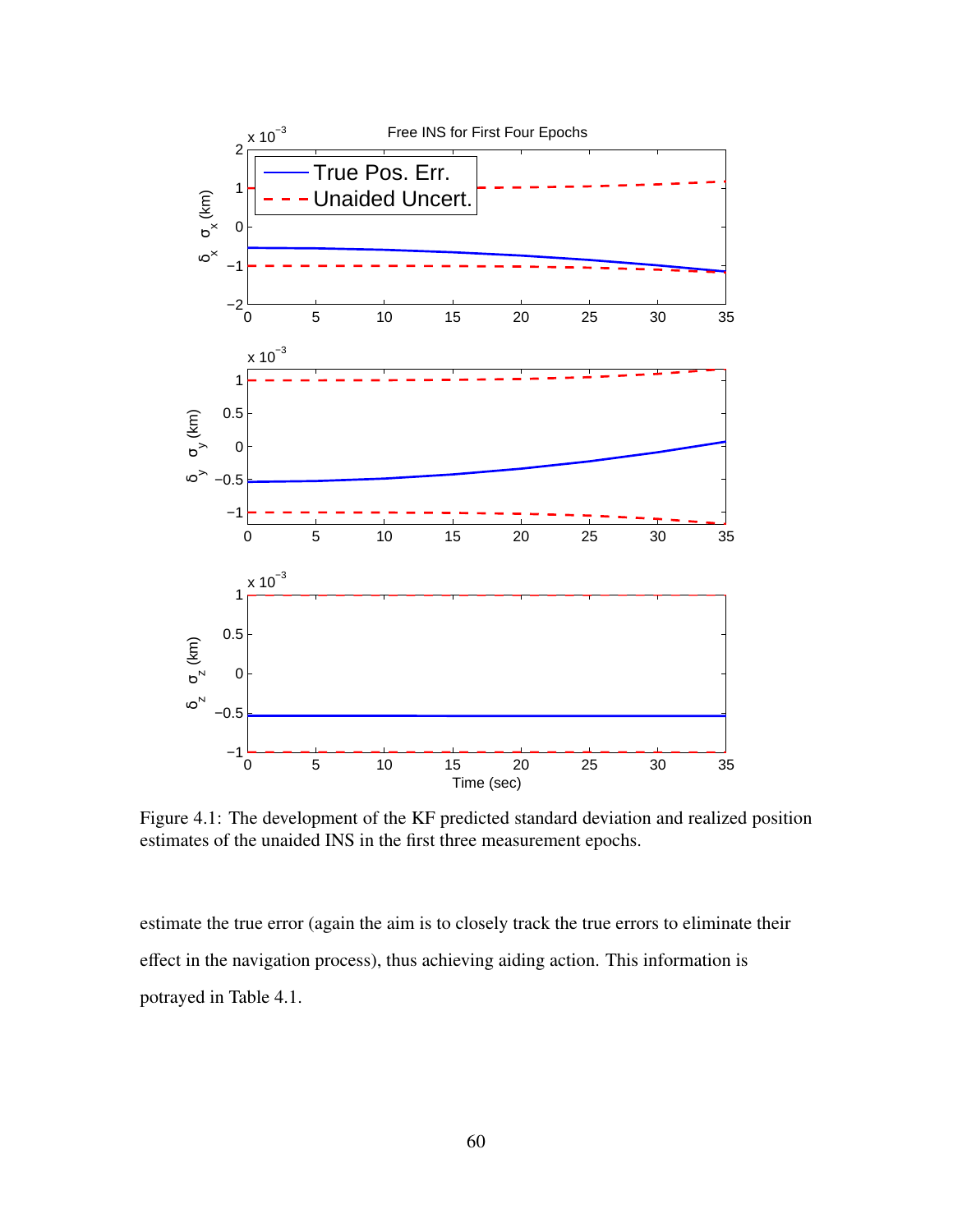

Figure 4.2: The development of the KF predicted standard deviation and realized position estimates of the aided INS for the first three measurement epochs.

The calculated first ground feature and geolocation of second ground feature are shown in Figure A.7. The *x* position of the first ground feature starts at one kilometer (because its position was exactly known) and it is calculated up to 360.61 [*km*] at the end of one hour. Its *y* position starts at zero and it is calculated up to about four and a half meters at the end of one hour. Likewise, the *x* position of the second ground feature starts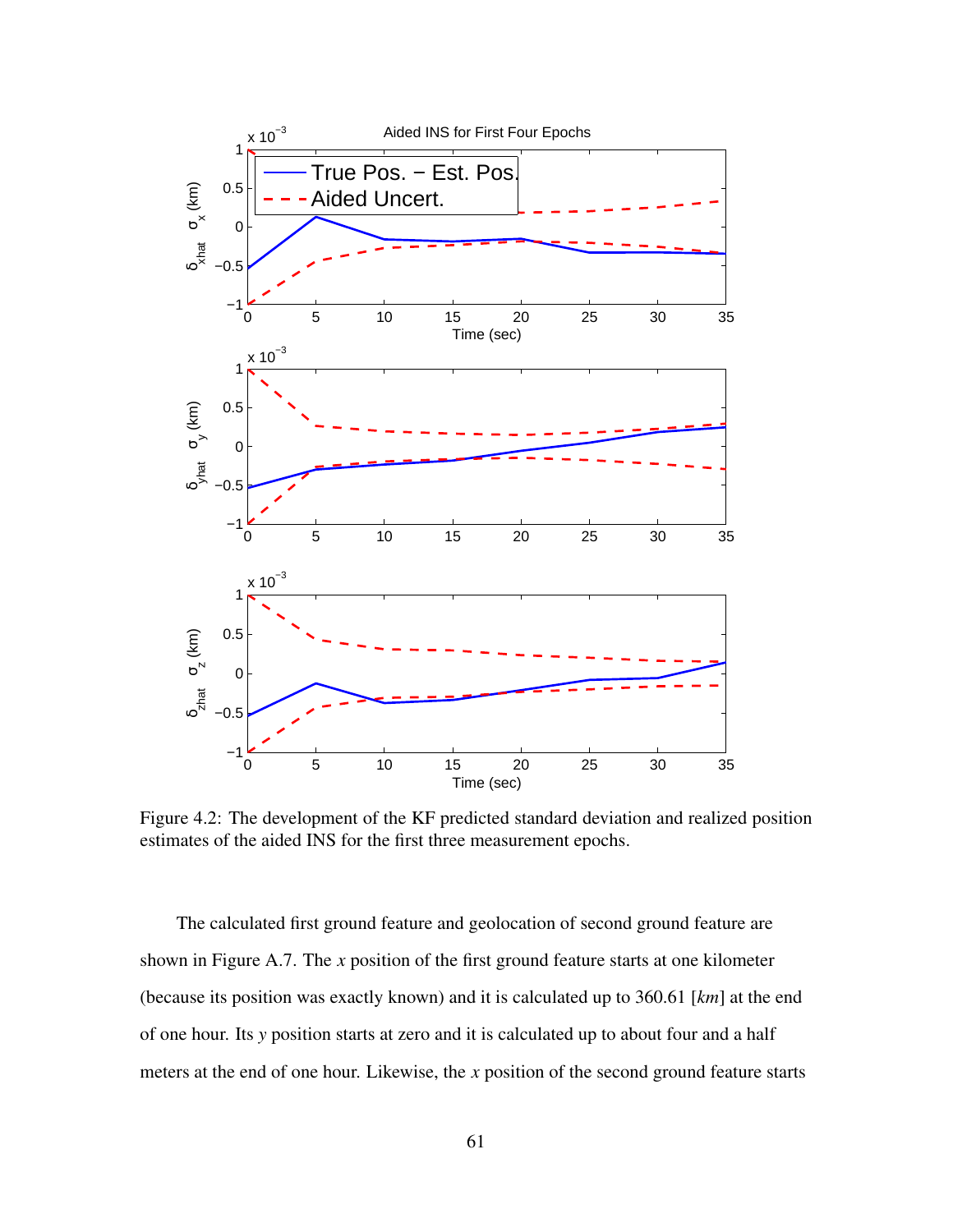Table 4.1: The final values for the standard deviations and errors for the unaided navigation states. Also included are the final values for the standard deviations and errors for the aided navigation states in both the scenario when the ground features are in a straight line and when they are staggered.

| Standard<br>Deviation/Error | <b>Unaided Final</b><br>Value | <b>Aided Final</b><br>Value(Linear) | Aided Final<br>Value(Staggered)      |
|-----------------------------|-------------------------------|-------------------------------------|--------------------------------------|
| $\sigma_x(s.d)$             | $6.56$ [ $km$ ]               | 692.72 [ $m$ ]                      | 692.70 [ $m$ ]                       |
| $\delta x$ (err)            | $6.02$ [ $km$ ]               | 587.84 [ <i>m</i> ]                 | 697.19 [ <i>m</i> ]                  |
| $\sigma_{\rm y}$ (s.d)      | $6.56$ [ $km$ ]               | 18.84 [ $m$ ]                       | 18.88 [ <i>m</i> ]                   |
| $\delta y$ (err)            | 5.98 $[km]$                   | 1.78 [ <i>m</i> ]                   | $2.54$ [ <i>m</i> ]                  |
| $\sigma_z(s.d)$             | 707.11 $[m]$                  | 5.72 $[m]$                          | 5.72 $[m]$                           |
| $\delta z$ (err)            | 18.96 [ <i>m</i> ]            | 5.04 [ $m$ ]                        | 5.60 [ $m$ ]                         |
| $\sigma_{V_{x}}(s.d)$       | $3.67 \times 10^{-2}$ [m/s]   | $5.74 \times 10^{-3}$ [m/s]         | $5.74 \times 10^{-3}$ [m/s]          |
| $\delta vx$ (err)           | $3.21 \times 10^{-2}$ [m/s]   | $5.15 \times 10^{-3}$ [m/s]         | $5.53 \times 10^{-3}$ [m/s]          |
| $\sigma_{Vv}(s.d)$          | $3.67 \times 10^{-2}$ [m/s]   | $8.66 \times 10^{-5}$ [m/s]         | $8.70 \times 10^{-5}$ [ <i>m</i> /s] |
| $\delta v y$ (err)          | $3.19 \times 10^{-2}$ [m/s]   | $4.54 \times 10^{-5}$ [m/s]         | $2.52 \times 10^{-6}$ [m/s]          |
| $\sigma_{V_z}(s.d)$         | $3.93 \times 10^{-3}$ [m/s]   | $3.18 \times 10^{-5}$ [m/s]         | $3.18 \times 10^{-5}$ [m/s]          |
| $\delta v z$ (err)          | $1.02 \times 10^{-4}$ [m/s]   | $2.86 \times 10^{-5}$ [m/s]         | $3.06 \times 10^{-5}$ [m/s]          |
| $\sigma_{\phi}$ (s.d)       | $1.05 \times 10^{-4}$ [rad]   | $1.09 \times 10^{-5}$ [rad]         | $1.09 \times 10^{-5}$ [rad]          |
| $\delta\phi$ (err)          | $7.82 \times 10^{-5}$ [rad]   | $1.10 \times 10^{-6}$ [rad]         | $1.38 \times 10^{-6}$ [rad]          |
| $\sigma_{\theta}$ (s.d)     | $1.05 \times 10^{-4}$ [rad]   | $3.27 \times 10^{-5}$ [rad]         | $3.27 \times 10^{-5}$ [rad]          |
| $\delta\theta$ (err)        | $7.82 \times 10^{-5}$ [rad]   | $3.30 \times 10^{-5}$ [rad]         | $2.94 \times 10^{-5}$ [rad]          |
| $\sigma_{\psi}$ (s.d)       | $1.05 \times 10^{-4}$ [rad]   | $5.85 \times 10^{-5}$ [rad]         | $5.87 \times 10^{-5}$ [rad]          |
| $\delta \psi$ (err)         | $7.82 \times 10^{-5}$ [rad]   | $1.02 \times 10^{-5}$ [rad]         | $1.66 \times 10^{-5}$ [rad]          |

at two kilometers (because its position was exactly known) and it is calculated up to <sup>361</sup>.60 [*km*] at the end of one hour. Its *<sup>y</sup>* position starts at zero and it is calculated up to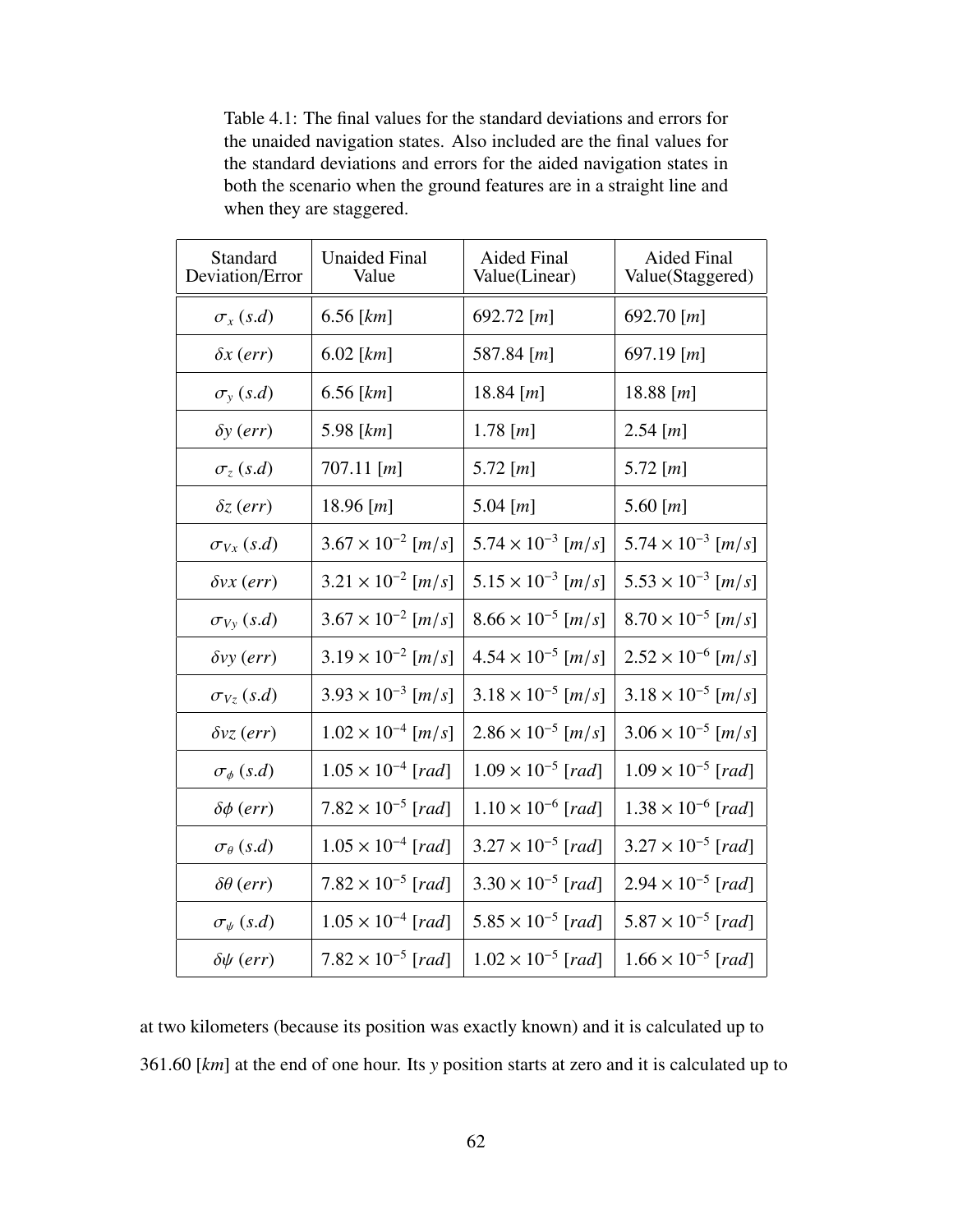about five and a fifth meters at the end of one hour. Figures A.8 and A.9 shows the uncertainties of the first eight epochs of the first and second ground features. Each epoch consists of 2 bearing measurements which are sampled at a rate of 0.2 [*Hz*]. Each spike corresponds to the utilization of bearing measurements. During a measurement epoch the error increases. At the beginning of a new measurement epoch the knowledge from the previous epochs causes the errors to decrease.

The errors in the positions of the aircraft with the attendant uncertainties for the aided INS, and the two calculated ground features, are shown in Figure A.10. This shows the accuracy in the calculated ground features and how well they are used to estimate errors in the aircraft navigation process.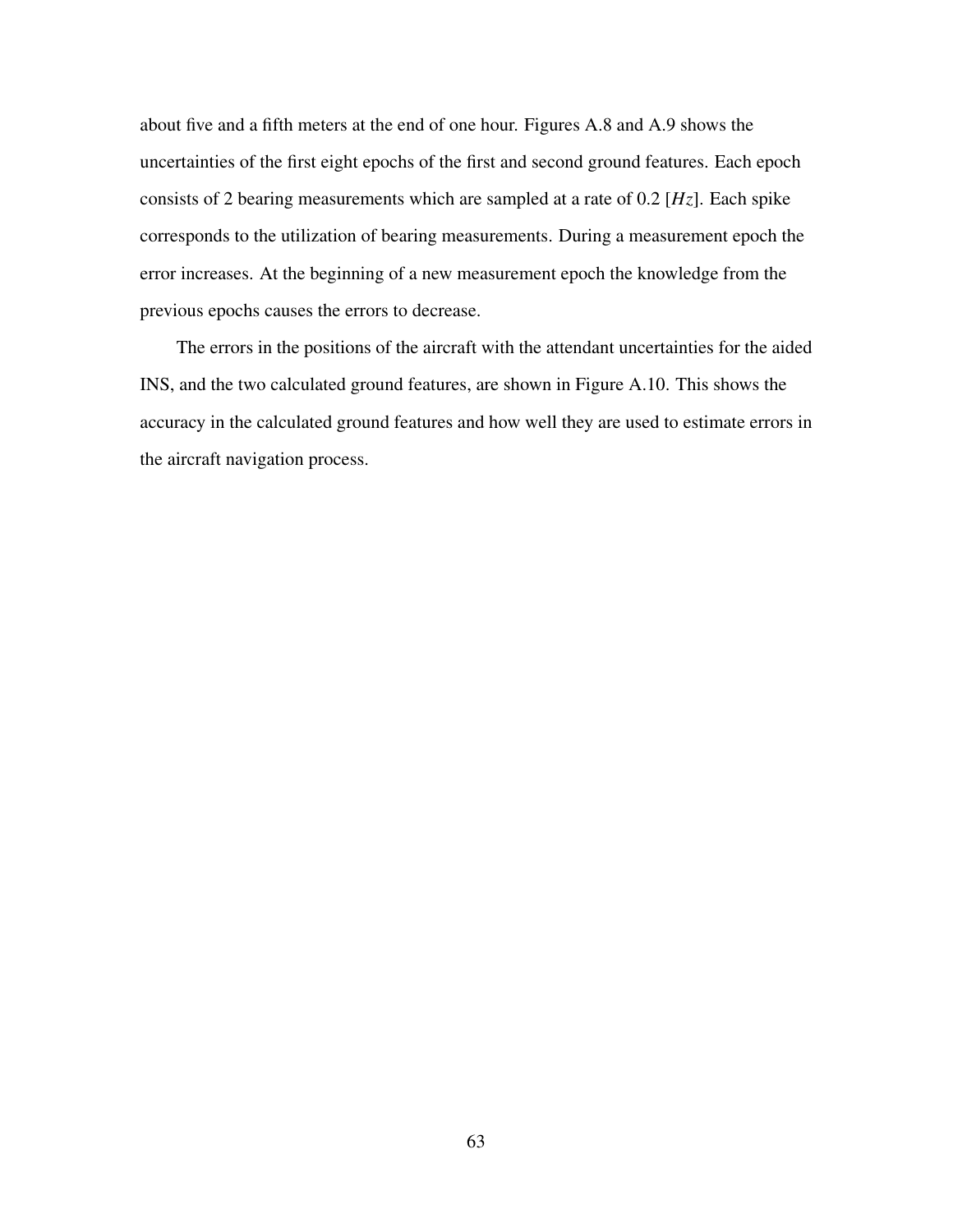### 5 Conclusion

In [12] covariance anlysis was performed and it was shown that the rate of growth of position uncertainty is significantly reduced when the aircraft continuously uses the measurement of the bearings of sequentially acquired unknown terrain features to aid the INS. In this paper the analysis is refined. The LOS errors that will be present when using an optical camera to aid the INS are accounted for. Furthermore, in this paper the Kalman Filter's design is provided and its performance is validated by simulation of the KF action. The on-board INS of an aircraft was aided by an optical camera used to take the bearing measurements of ground features. So long as the ground features are regularly spaced and are not more laterally displaced than 10 [*m*] about the aircraft's trajectory, the LOS of the camera, the INS aiding action is strong. It is a cyclic process where the aircraft uses its INS-provided ownship position to geolocate a ground object, then uses the bearing measurements of the very same ground feature to aid its INS.

The navigation state of most concern was the aircraft's position. For a one hour flight, it was shown that with INS aiding, the error in the aided INS navigation system provided position of the aircraft was significantly reduced from about 3.87 [*km*] with a KF predicted uncertainty of about 6.5 [*km*], to about 583 [*m*] with an uncertainty of 693 [*m*]. This validates our analysis and showed that INS aiding using vision is possible for long range flight. The practicality of this INS aiding scheme hinges on the robustness of the image registration scheme, in particular, in an outdoors setting. In [5], [6], and [7] these issues are addressed using the Scale-Invariant Feature Transform (SIFT) algorithms to detect images registered on an optical camera's focal plane.

64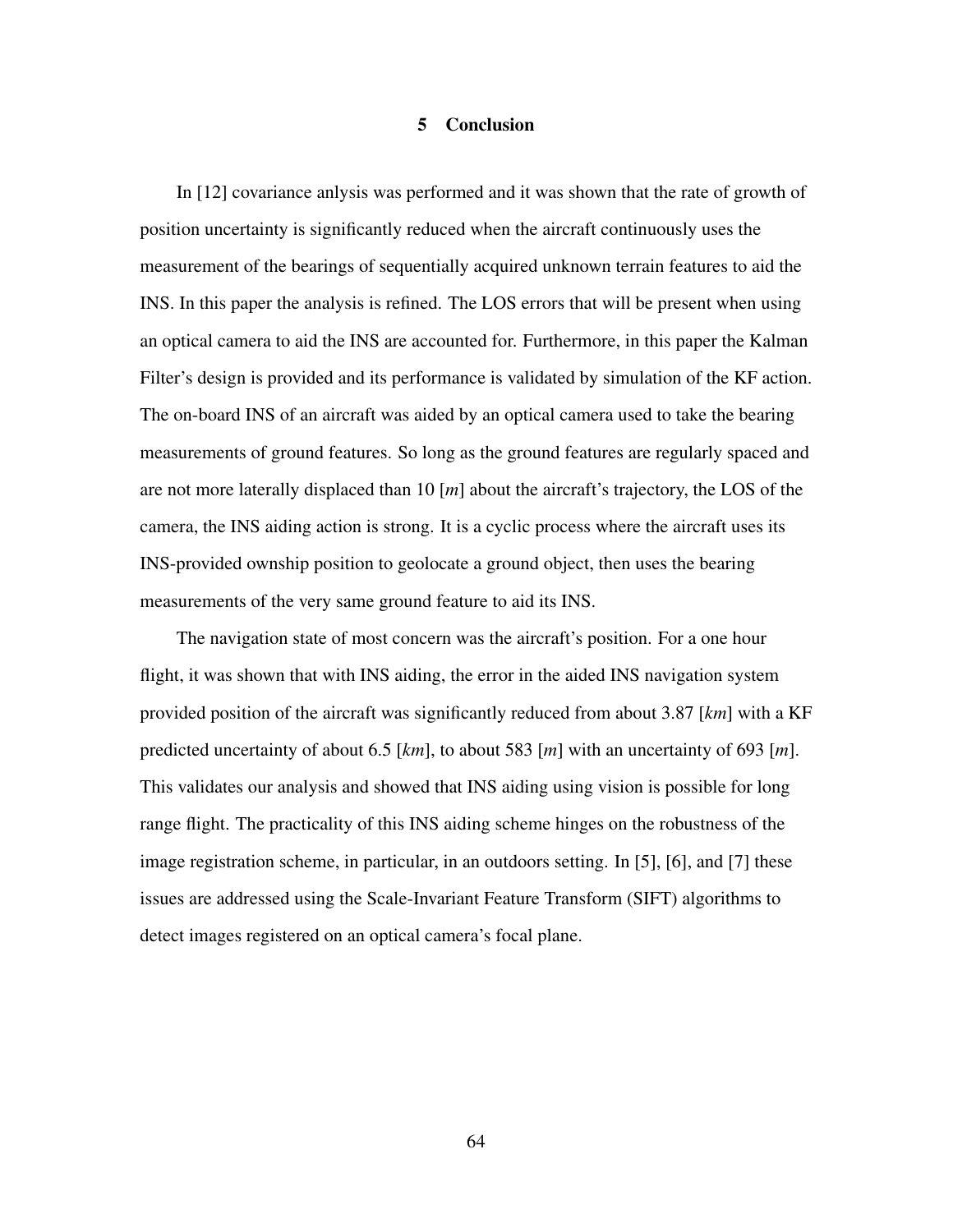



Figure A.1: The development of the KF predicted standard deviation and realized position estimate of the aided INS during a one hour flight.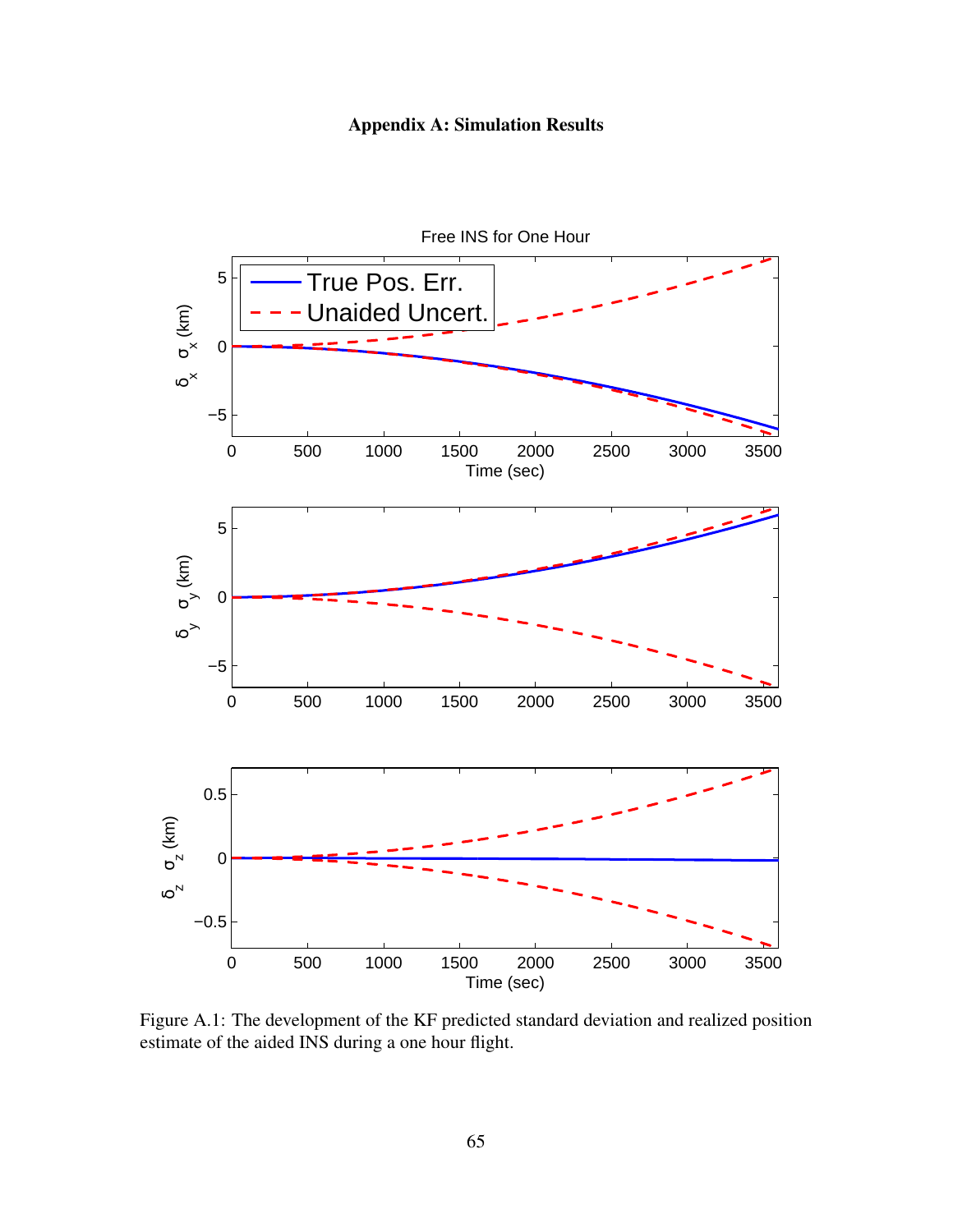

Figure A.2: The development of the KF predicted standard deviation and realized position estimates of the aided INS during a one hour flight for ground features arranged in a straight line.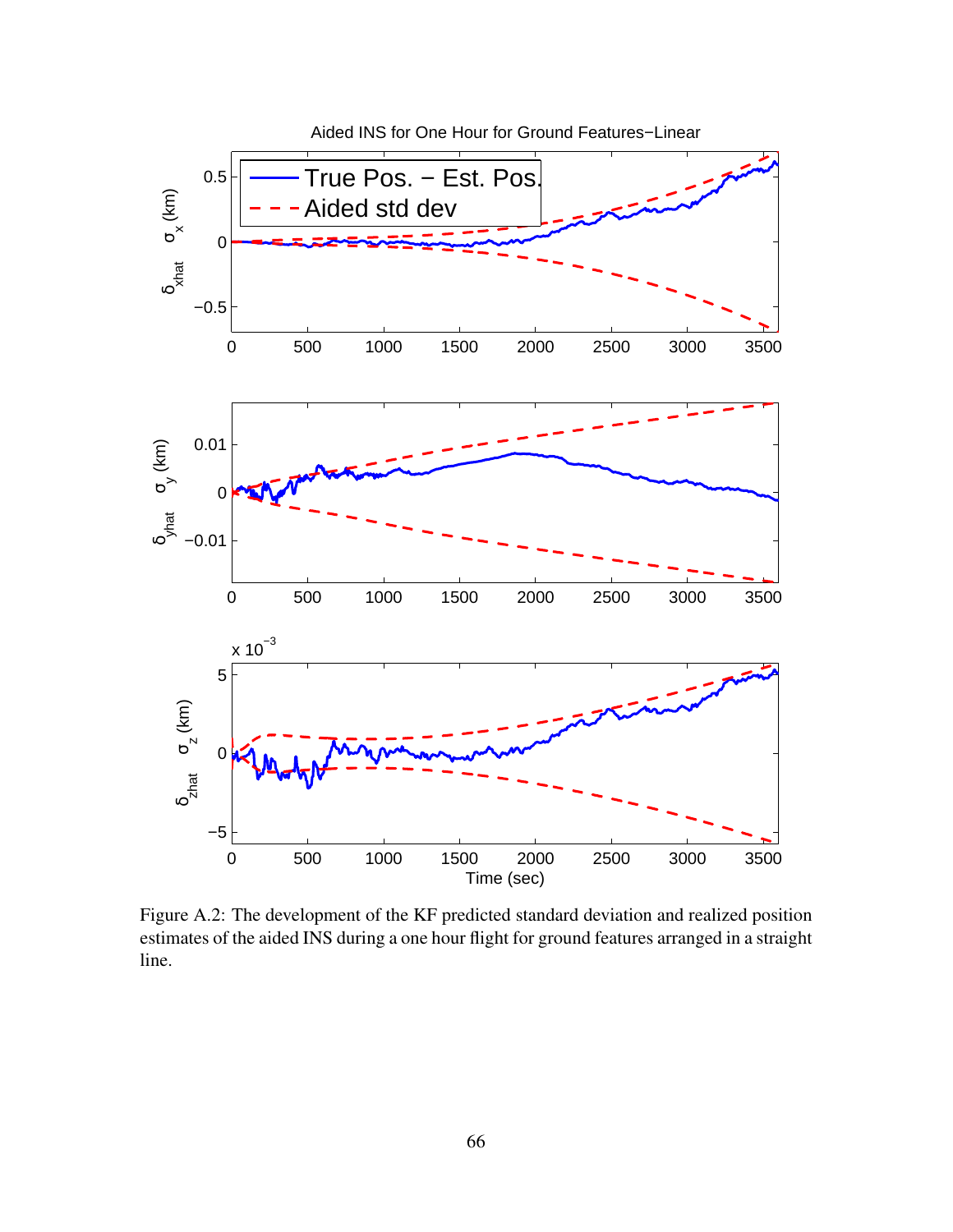

Figure A.3: The development of the KF predicted standard deviation and realized position estimates in the aided INS during a one hour flight for staggered ground features.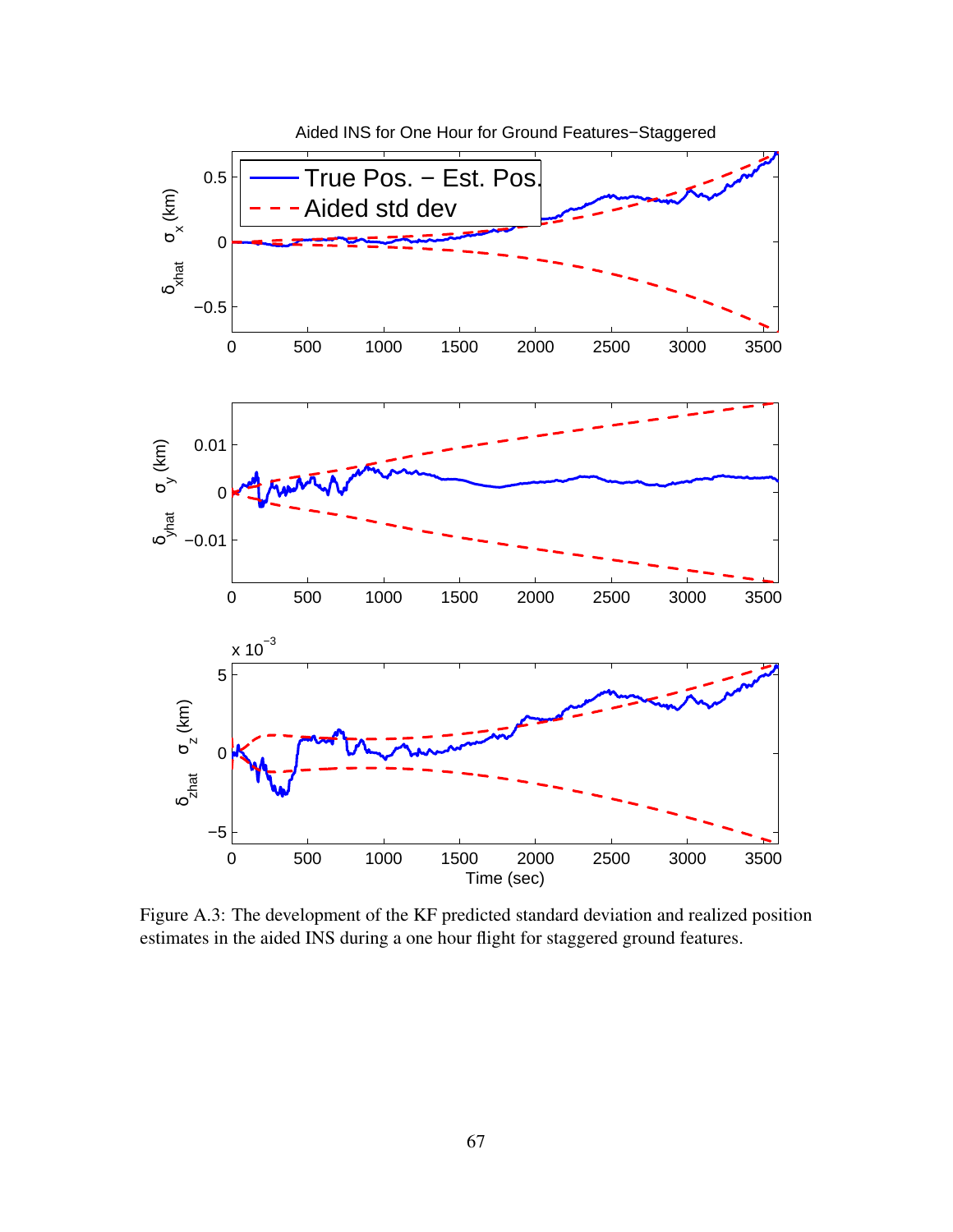

Figure A.4: The development of velocity estimates in the aided INS during a one hour flight.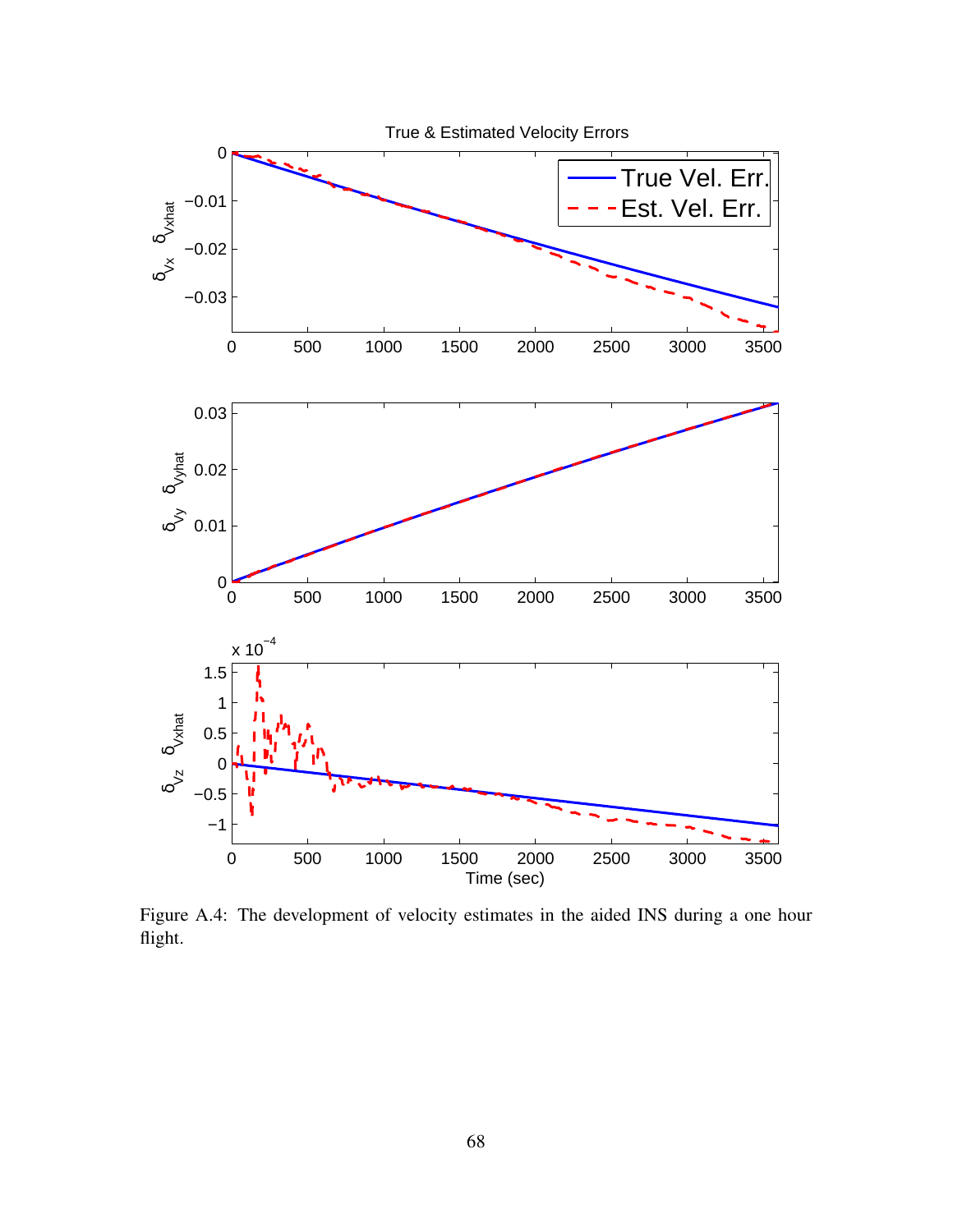

Figure A.5: The development of attitude estimates in the aided INS during a one hour flight.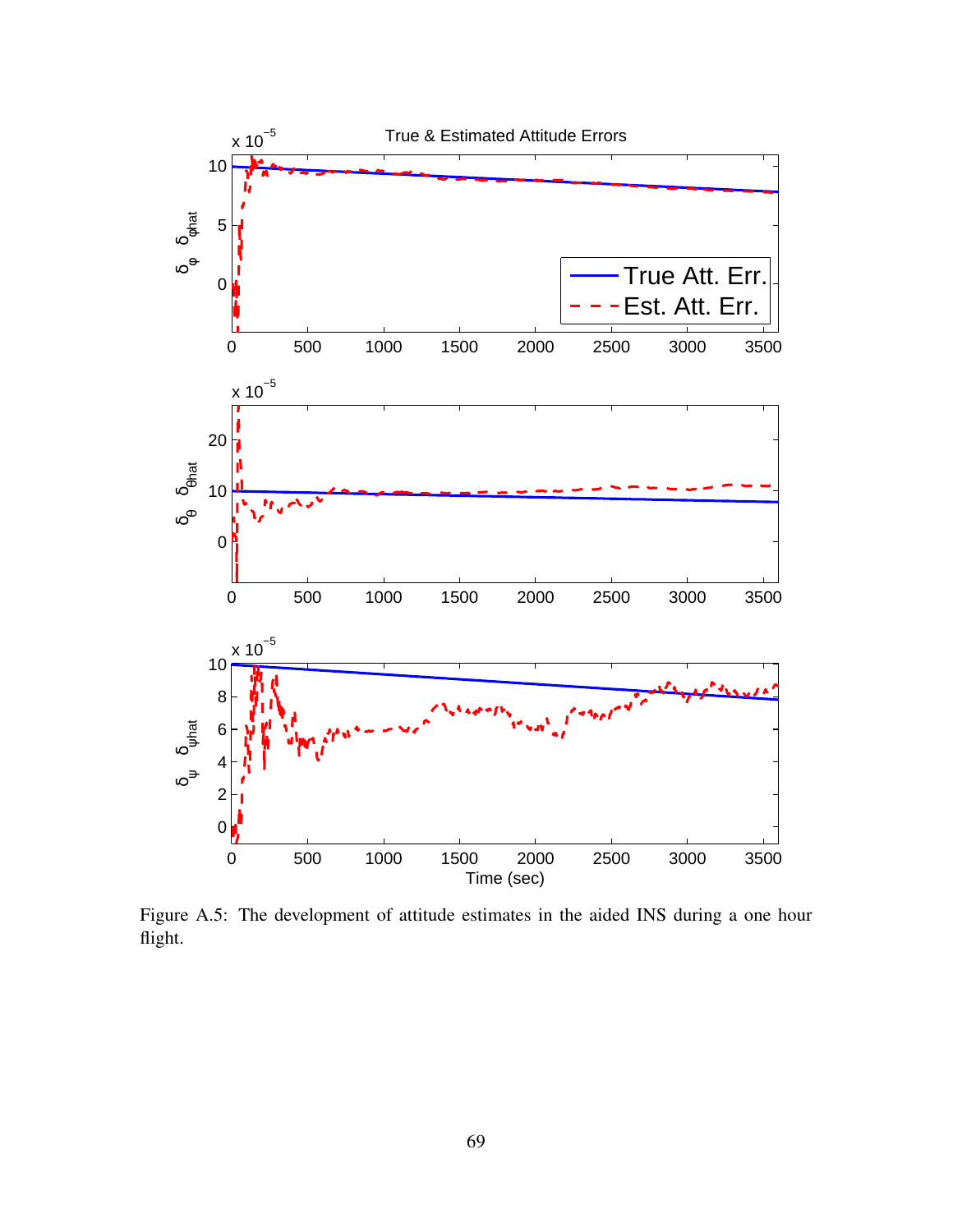

Figure A.6: The calculated position of the first ground feature.



Figure A.7: The geolocated second ground feature's position.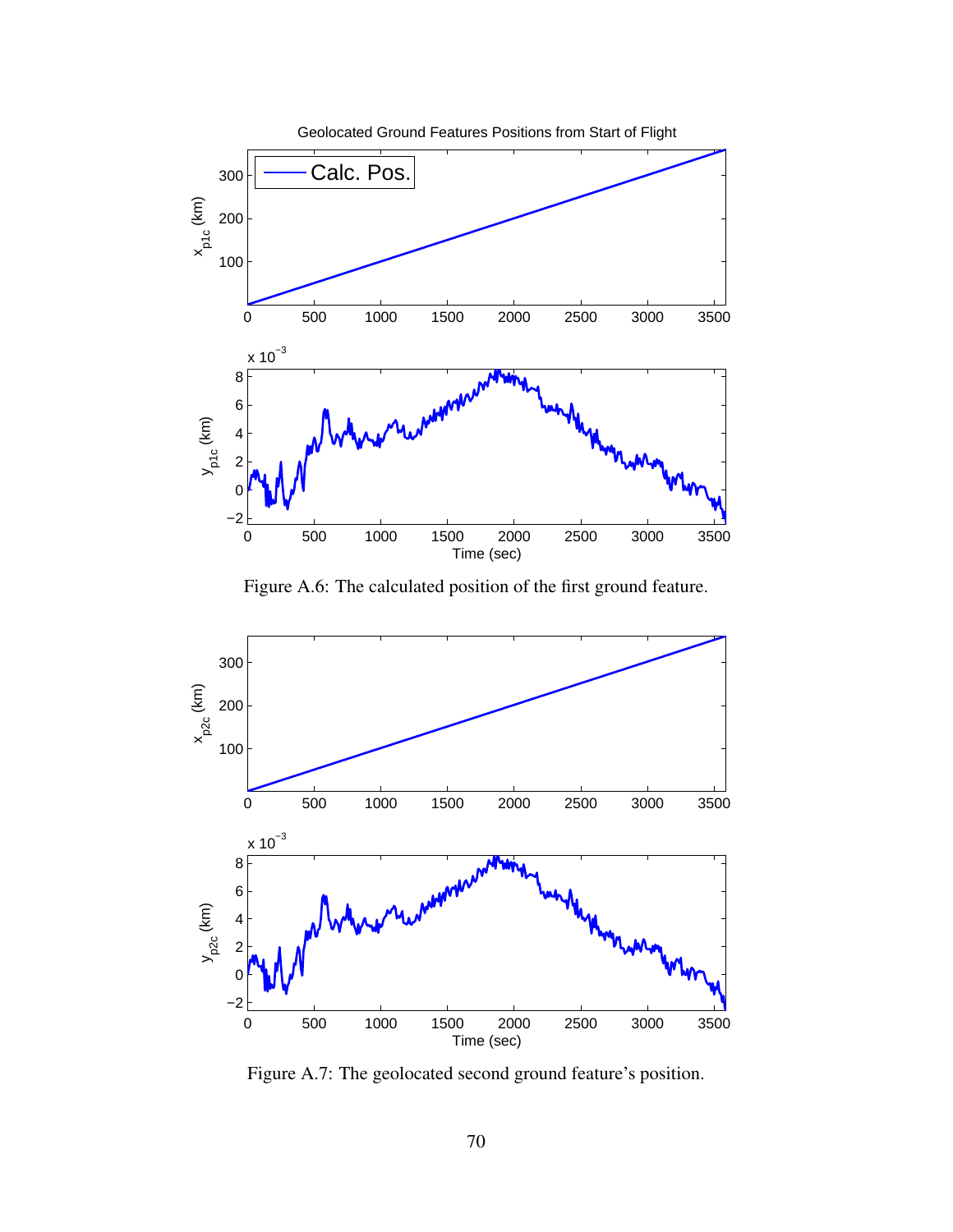

Figure A.8: A zoomed in view of the development of the KF predicted standard deviation of the first ground feature's position in first seven measurement epochs.



Figure A.9: A zoomed in view of the development of the KF predicted standard deviation of the second ground object's position in first seven measurement epochs.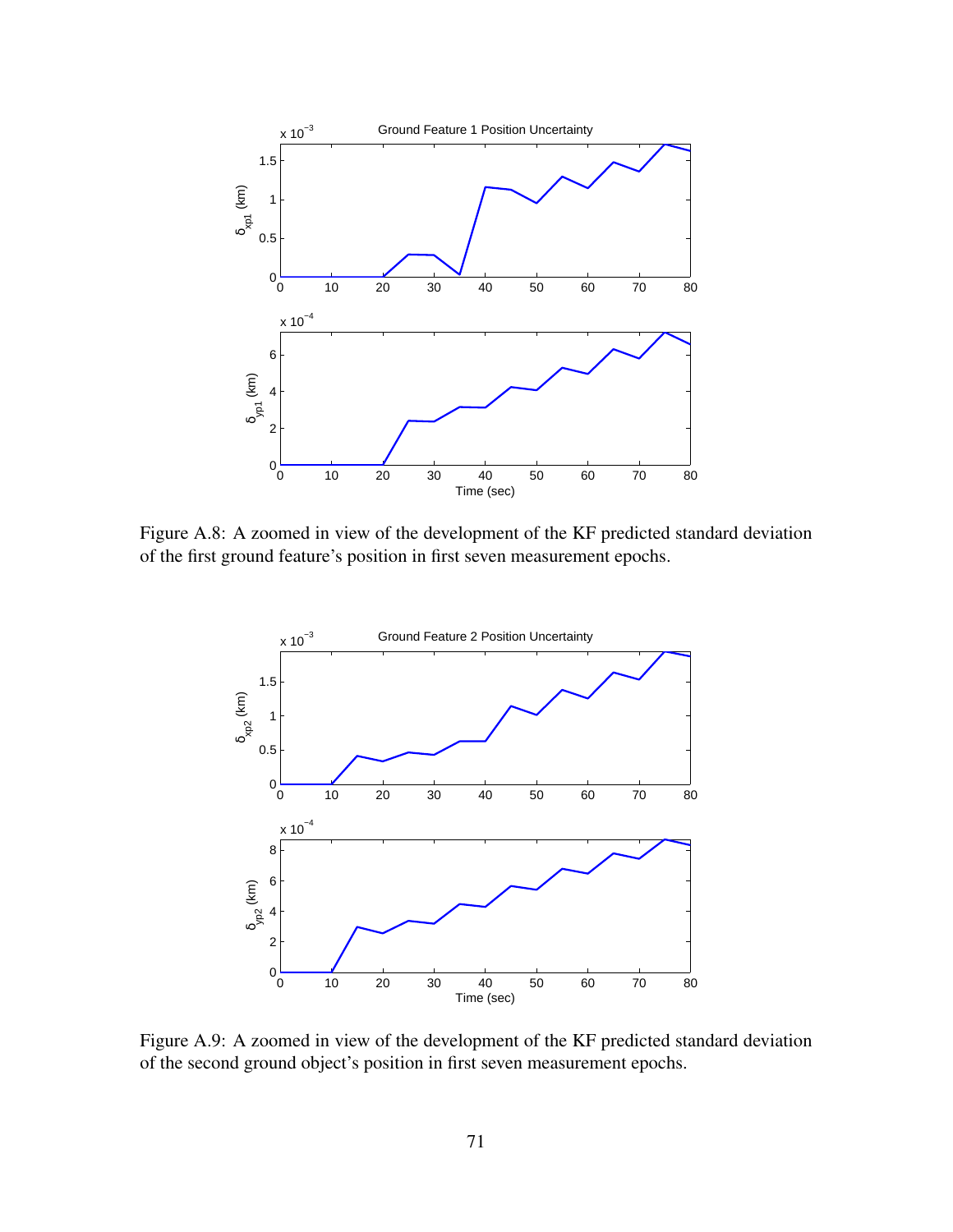

Figure A.10: Aircraft and ground objects' position estimates with KF predicted standard deviations.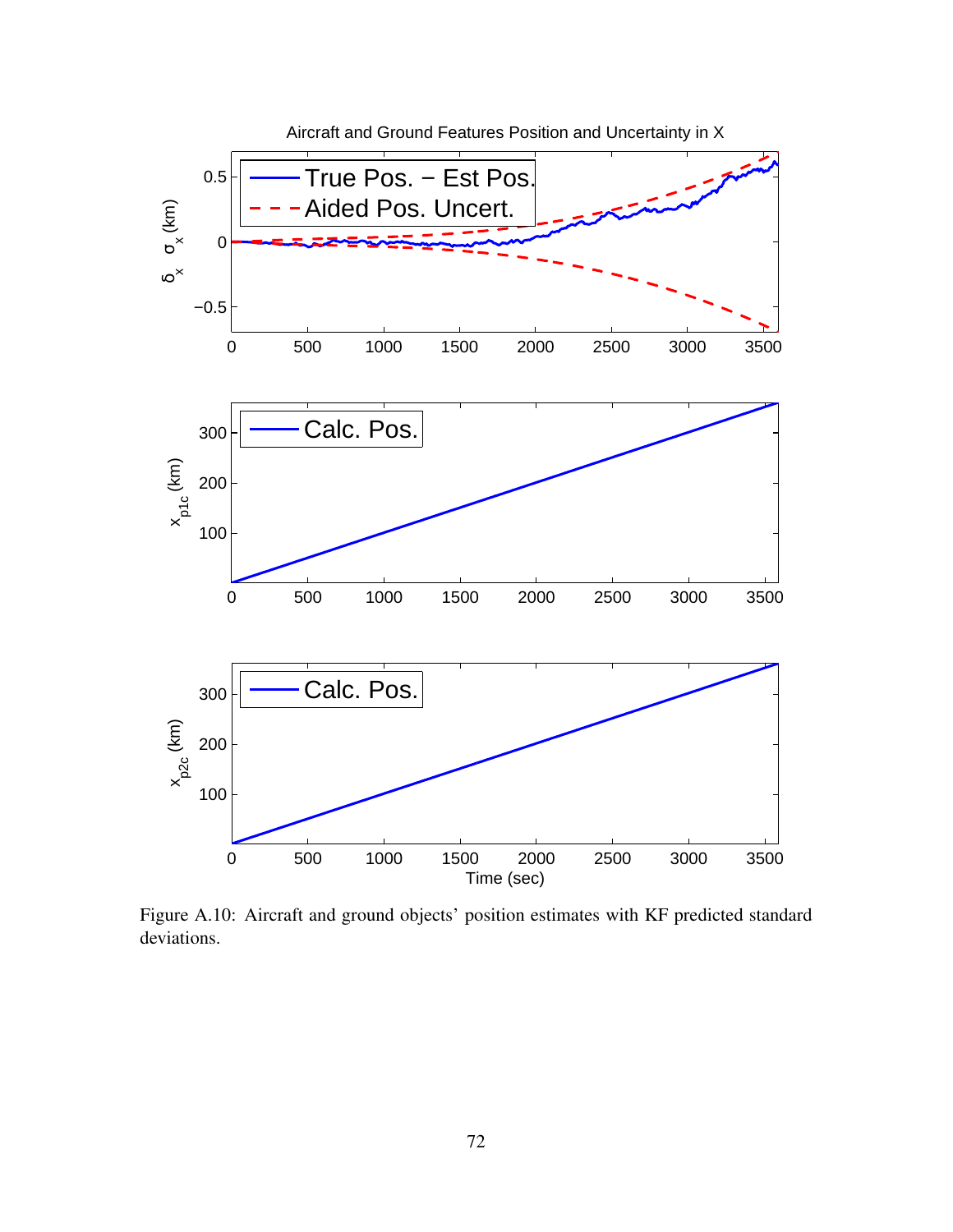# Appendix B: Ground Feature Calculations

The calculation and geolocation of ground features used for aiding are shown in Tables B.1 - B.3 below:

| $Epoch$ #   | $\mathbf{x}_{\text{p1c}}$ | $\mathbf{x}_{\text{p2c}}$                                        |  |
|-------------|---------------------------|------------------------------------------------------------------|--|
|             |                           |                                                                  |  |
|             |                           | $3+\delta \hat{x}(L)$                                            |  |
| $n(\geq 3)$ |                           | $n + \delta \hat{x}(L(n-2)) \mid n + 1 + \delta \hat{x}(L(n-1))$ |  |

Table B.1: Ground Features on X-Axis: X Position

Table B.2: Ground Features on X-Axis: Y Position

| Epoch#      | $\mathbf{y}_{\text{p1c}}$ | $y_{\text{p2c}}$         |
|-------------|---------------------------|--------------------------|
|             | $\mathbf{\Omega}$         | 0                        |
|             | $\mathbf{\Omega}$         | $\delta \hat{y}(L)$      |
| $n(\geq 3)$ | $\delta \hat{y}(L(n-2))$  | $\delta \hat{y}(L(n-1))$ |

Table B.3: Y Positions of Laterally Staggered Ground Features on Both Sides of X-Axis

| Epoch#      | $\mathbf{y}_{\text{p1c}}$                                      | $y_{\rm p2c}$              |
|-------------|----------------------------------------------------------------|----------------------------|
|             | $-y_p$                                                         | $y_p$                      |
|             | $y_p$                                                          | $-y_p + \delta \hat{y}(L)$ |
| $n(\geq 3)$ | $-y_p + \delta \hat{y}(L(n-2))   y_p + \delta \hat{y}(L(n-1))$ |                            |

where *n* is the epoch number.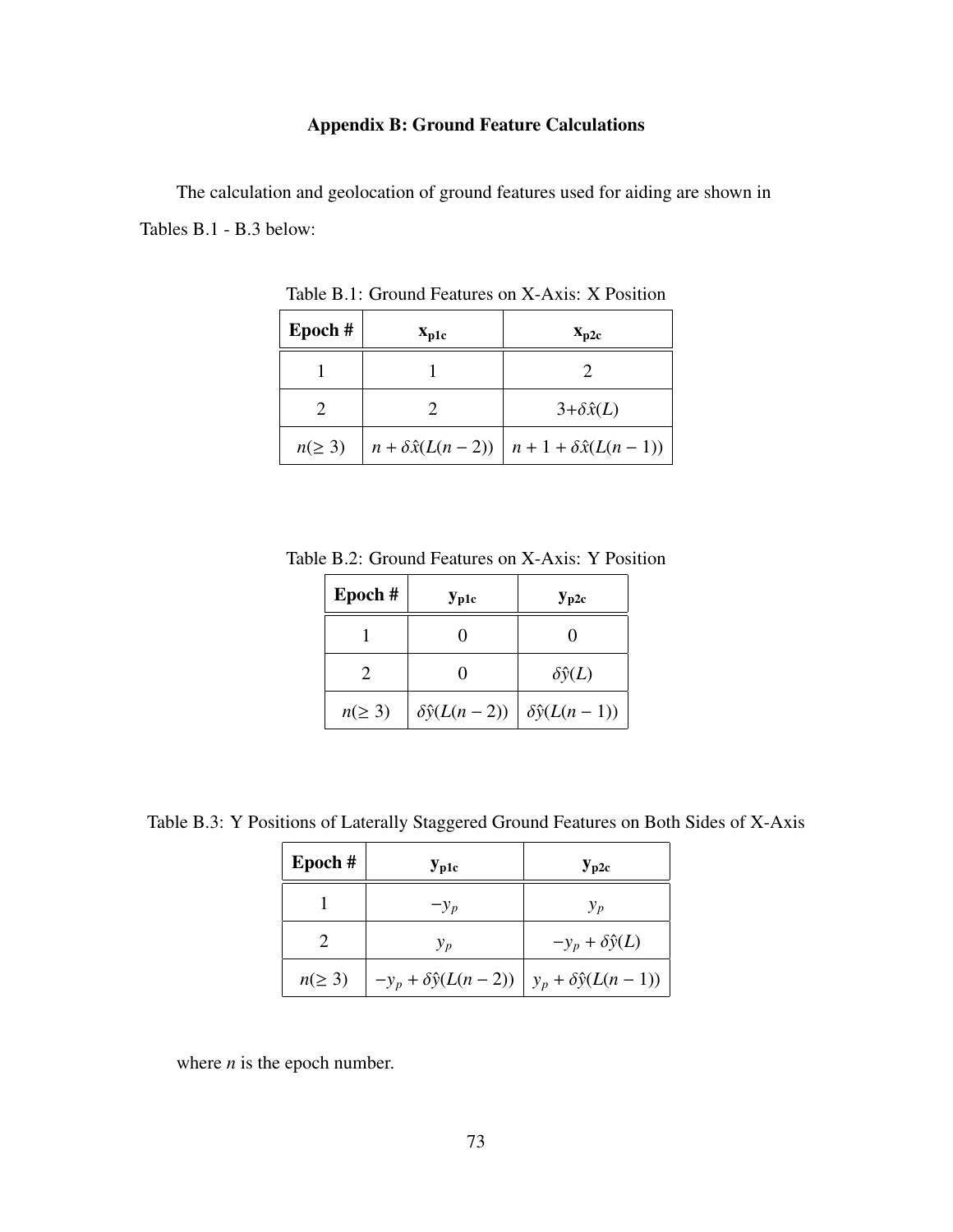#### Bibliography

- [1] Bowditch, Nathaniel. *The American Practical Navigator*. National Imagery and Mapping Agency, Bethesda, MD, 2002.
- [2] Durrant-Whyte, H. and T. Bailey. "Simultaneous localization and mapping: part I". *Robotics Automation Magazine, IEEE*, 13(2):99 –110, june 2006. ISSN 1070-9932.
- [3] Giebner, M. *Tightly-Coupled Image-Aided Inertial Navigation System via a Kalman Filter*. Master's thesis, AFIT, WPAFB, OH, 2003.
- [4] Hartley, Richard and Andrew Zisserman. *Multiple View Geometry in Computer Vision*. Cambridge University Press, New York, NY, 2003.
- [5] Lowe, David G. "Object Recognition from Local Scale-Invariant Features". *International Journal of Computer Vision*, 1150–1157, September 1999.
- [6] Lowe, David G. "Distinctive Image Features from Scale-Invariant Keypoints". *International Journal of Computer Vision*, 60(2):91–110, 2004.
- [7] Lowe, David G. "Local Feature View Clustering for 3D Object Recognition". *IEEE Conference on Computer Vision and Pattern Recognition*, 682–688, December 2001.
- [8] Maybeck, Peter S. *Stochastic Models, Estimation, and Control Volume 2*. Academic Press, New York, NY, 1983.
- [9] Pachter, M. and G. Mutlu. *Dynamics of Information Systems: Theory and Application*, chapter The Navigation Potential of Ground Feature Tracking, 287–303. Springer, 2010.
- [10] Pachter, M., A. Porter, and M. Polat. "INS Aiding Using Bearing-Only Measurements of an Unknown Ground Object". *ION Journal Navigation*, 53(1):1–20, 2006.
- [11] Relyea, A. *Covariance Analysis of Vision Aided Navigation by Bootstrapping*. Master's thesis, Air Force Institute of Technology, WPAFB, OH, March 2012.
- [12] Relyea, Andrew and Meir Pachter. "A Covariance Analysis of Vision-Aided Inertial Navigation: 3-D case". 568–587. Bar Itzhack Symposium, Haifa, Israel, October 14-17, 2012.
- [13] Titterton, David and John Weston. *Strapdown Inertial Navigation Technology 2nd Edition*. The Institution of Engineernig and Technology, London, UK, 2004.
- [14] Veth, M. *Fusion of Imaging and Inertial Sensors for Navigation*. Ph.D. thesis, Air Force Institute of Technology, WPAFB, OH, September 2006.